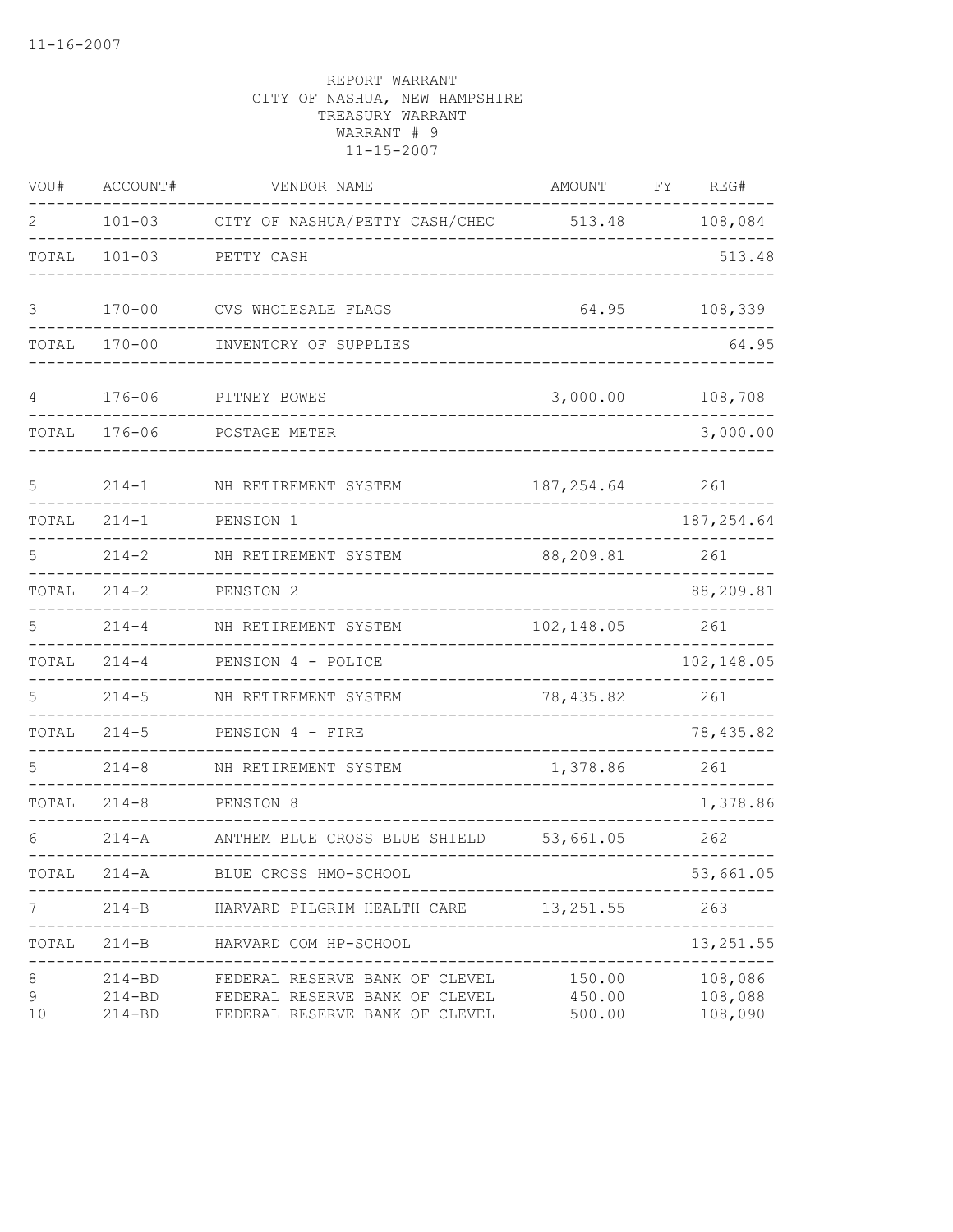| VOU#                                                     | ACCOUNT#                                                                                                                               | VENDOR NAME                                                                                                                                                                             | AMOUNT                                                                                                 | FY | REG#                                                                                                       |
|----------------------------------------------------------|----------------------------------------------------------------------------------------------------------------------------------------|-----------------------------------------------------------------------------------------------------------------------------------------------------------------------------------------|--------------------------------------------------------------------------------------------------------|----|------------------------------------------------------------------------------------------------------------|
| TOTAL                                                    | $214 - BD$                                                                                                                             | BONDS DEDUCTION                                                                                                                                                                         |                                                                                                        |    | 1,100.00                                                                                                   |
| 11<br>12                                                 | $214 - BH$<br>$214 - BH$                                                                                                               | ANTHEM BLUE CROSS BLUE SHIELD<br>ANTHEM BLUE CROSS BLUE SHIELD 52,239.41                                                                                                                | 127,298.23                                                                                             |    | 250<br>262                                                                                                 |
| TOTAL                                                    | $214 - BH$                                                                                                                             | BLUE/CROSS HMO- CITY                                                                                                                                                                    |                                                                                                        |    | 179,537.64                                                                                                 |
| 13<br>14                                                 | $214-C$<br>$214-C$                                                                                                                     | ANTHEM BLUE CROSS BLUE SHIELD<br>ANTHEM BLUE CROSS BLUE SHIELD                                                                                                                          | 529.12<br>197.95                                                                                       |    | 250<br>262                                                                                                 |
| TOTAL                                                    | $214 - C$                                                                                                                              | B/C B/S J PLAN-DED SCHOOL                                                                                                                                                               |                                                                                                        |    | 727.07                                                                                                     |
| 15<br>16<br>17<br>18<br>19<br>20<br>21<br>22<br>23<br>24 | $214 - DC$<br>$214 - DC$<br>$214 - DC$<br>$214 - DC$<br>$214 - DC$<br>$214 - DC$<br>$214 - DC$<br>$214-DC$<br>$214 - DC$<br>$214 - DC$ | BIANCHI ROBERT<br>COSTANTINI SHELLEY<br>COTE KEITH<br><b>CURTIN BRENDA</b><br>MANSFIELD WILLIAM R<br>MENARD PAUL<br>PARADIS KELLEY I<br>PERAULT DAVID<br>QUINNO KAREN<br>SLATTERY SCOTT | 208.00<br>200.00<br>192.31<br>576.93<br>1,465.36<br>192.31<br>115.39<br>576.96<br>1,000.00<br>1,346.15 |    | 108,210<br>108,136<br>108,301<br>108,246<br>108,100<br>108,302<br>108,186<br>108,212<br>108,209<br>108,303 |
| TOTAL                                                    | $214 - DC$                                                                                                                             | DEPENDENT CARE DEDUCTION                                                                                                                                                                |                                                                                                        |    | 5,873.41                                                                                                   |
| 25                                                       | $214-FR$                                                                                                                               | HARVARD PILGRIM/FIRST SENIORIT 15,412.15                                                                                                                                                |                                                                                                        |    | 267                                                                                                        |
| TOTAL                                                    | $214-FR$                                                                                                                               | HARVARD FREEDOM                                                                                                                                                                         |                                                                                                        |    | 15, 412.15                                                                                                 |
| 26                                                       | $214-FS$                                                                                                                               | BENEFIT STRATEGIES INC                                                                                                                                                                  | 9,531.00                                                                                               |    | 256                                                                                                        |
| TOTAL                                                    | $214-FS$                                                                                                                               | FLEXIBLE SPENDING ACCOUNT -                                                                                                                                                             |                                                                                                        |    | 9,531.00                                                                                                   |
| 27                                                       | $214 - H$                                                                                                                              | NORTHEAST DELTA                                                                                                                                                                         | 1,080.84                                                                                               |    | 265                                                                                                        |
| TOTAL                                                    | $214 - H$                                                                                                                              | N.E.DELTA-SCHOOL                                                                                                                                                                        |                                                                                                        |    | 1,080.84                                                                                                   |
| 28<br>29                                                 | $214 - HC$<br>$214 - HC$                                                                                                               | ------------------------<br>HARVARD PILGRIM HEALTH CARE<br>HARVARD PILGRIM HEALTH CARE                                                                                                  | 28,797.02<br>14,571.56                                                                                 |    | 251<br>263                                                                                                 |
| TOTAL                                                    | $214 - HC$                                                                                                                             | HARVARD COM HP                                                                                                                                                                          |                                                                                                        |    | 43, 368.58                                                                                                 |
| 30<br>31                                                 | 214-HJ<br>$214 - HJ$                                                                                                                   | ANTHEM BLUE CROSS BLUE SHIELD<br>ANTHEM BLUE CROSS BLUE SHIELD 40,744.30                                                                                                                | 7,599.85                                                                                               |    | 250<br>262                                                                                                 |
| TOTAL                                                    |                                                                                                                                        | 214-HJ BC/BS J PLAN DED-CITY                                                                                                                                                            |                                                                                                        |    | 48, 344. 15                                                                                                |
|                                                          |                                                                                                                                        |                                                                                                                                                                                         |                                                                                                        |    |                                                                                                            |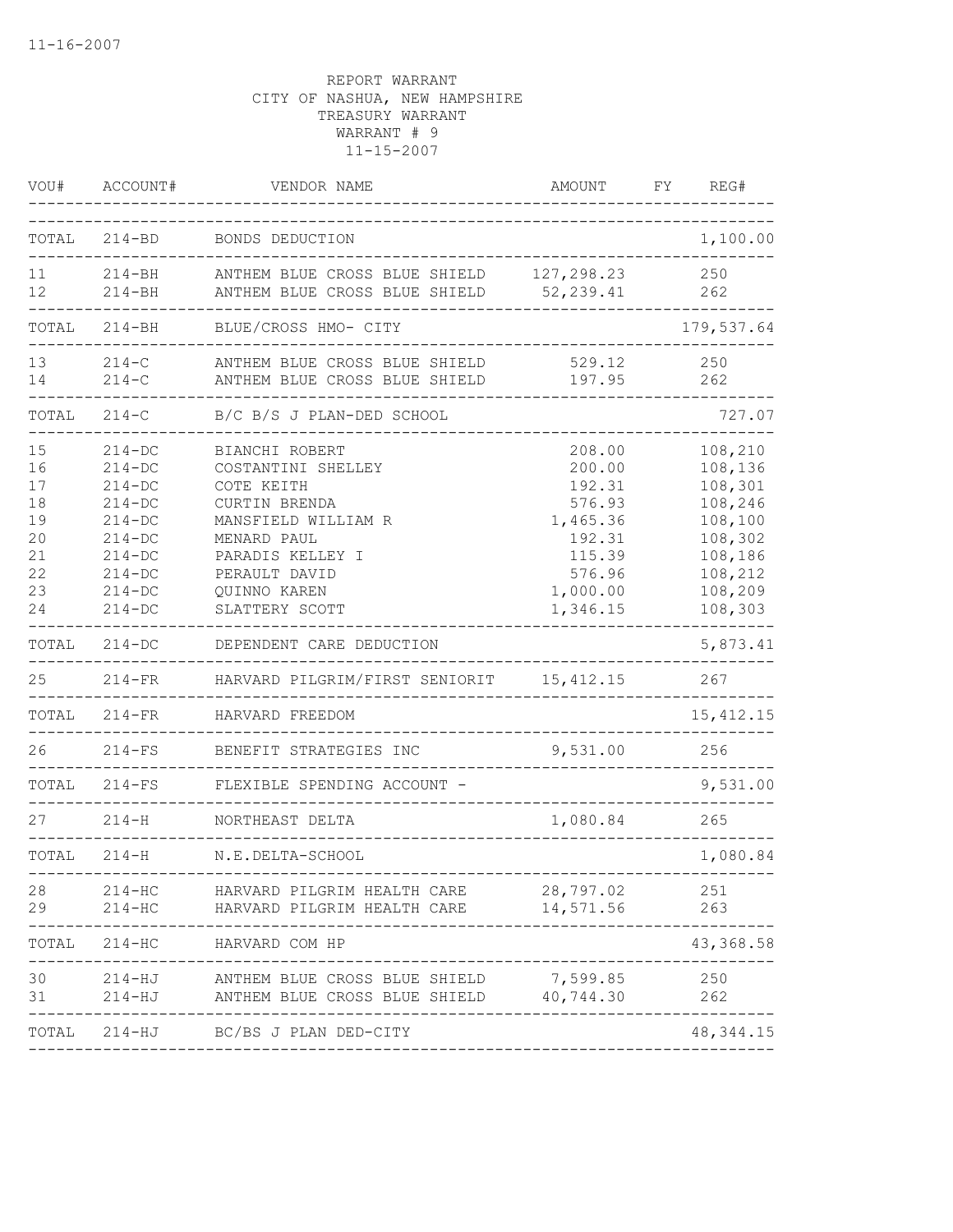| VOU#                       | ACCOUNT#                                                           | VENDOR NAME                                                                            | AMOUNT                                                        | FΥ | REG#                            |
|----------------------------|--------------------------------------------------------------------|----------------------------------------------------------------------------------------|---------------------------------------------------------------|----|---------------------------------|
| 31                         | $214-I$                                                            | ANTHEM BLUE CROSS BLUE SHIELD                                                          | 37,711.40                                                     |    | 262                             |
| TOTAL                      | $214 - I$                                                          | B/C P.O.S-SCHOOL                                                                       |                                                               |    | 37,711.40                       |
| 32                         | $214 - J$                                                          | ITT HARTFORD                                                                           | 8,857.70                                                      |    | 264                             |
| TOTAL                      | $214 - J$                                                          | OPT LIFE SCHOOL                                                                        |                                                               |    | 8,857.70                        |
| 33                         | $214 - K$                                                          | PROTECTIVE LIFE INSURANCE COMP                                                         | 97.00                                                         |    | 269                             |
| TOTAL                      | $214 - K$                                                          | KEMPER TERM LIFE INSURANCE                                                             |                                                               |    | 97.00                           |
| 34                         | $214 - L$                                                          | ITT HARTFORD                                                                           | 1,108.18                                                      |    | 264                             |
| TOTAL                      | $214 - L$                                                          | TERM LIFE DEDUCTION                                                                    |                                                               |    | 1,108.18                        |
| 35<br>36                   | $214 - P$<br>$214-P$                                               | NORTHEAST DELTA<br>NORTHEAST DELTA                                                     | 10,556.45<br>6,201.98                                         |    | 252<br>265                      |
| TOTAL                      | $214-P$                                                            | NORTHEAST DELTA DEDUCTION                                                              |                                                               |    | 16,758.43                       |
| 37<br>38                   | $214 - PQ$<br>$214 - PQ$                                           | ANTHEM BLUE CROSS BLUE SHIELD<br>ANTHEM BLUE CROSS BLUE SHIELD                         | 28,509.78<br>64,368.38                                        |    | 250<br>262                      |
| TOTAL                      | $214 - PQ$                                                         | BC/BS POINT OF SERV- CITY                                                              |                                                               |    | 92,878.16                       |
| 39                         | $214 - SL$                                                         | SUN LIFE ASSURANCE COMPANY OF                                                          | 3,496.98                                                      |    | 247                             |
| TOTAL                      | $214 - SL$                                                         | BPW GROUP INS-SUN LIFE                                                                 |                                                               |    | 3,496.98                        |
| 40                         | $214 - TK$                                                         | ITT HARTFORD                                                                           | 5,926.92                                                      |    | 264                             |
| TOTAL                      | $214 - TK$                                                         | OPTIONAL LIFE DEDUCTION                                                                |                                                               |    | 5,926.92                        |
| 41                         | $214 - W$                                                          | BOSTON MUTUAL LIFE INSURANCE                                                           | 12,999.33                                                     |    | 268                             |
| TOTAL                      | $214 - W$                                                          | WHOLE LIFE DEDUCTION                                                                   |                                                               |    | 12,999.33                       |
| 42<br>43<br>44<br>45<br>46 | $255 - 00$<br>$255 - 00$<br>$255 - 00$<br>$255 - 00$<br>$255 - 00$ | STATE OF NH-MV<br>STATE OF NH-MV<br>STATE OF NH-MV<br>STATE OF NH-MV<br>STATE OF NH-MV | 17,759.80<br>17,485.50<br>11,564.90<br>15,049.45<br>37,511.60 |    | 253<br>254<br>255<br>258<br>260 |
| 47<br>48<br>49             | $255 - 00$<br>$255 - 00$<br>$255 - 00$                             | STATE OF NH-MV<br>STATE OF NH-MV<br>STATE OF NH-MV                                     | 29, 115.60<br>10,883.70<br>10,931.60                          |    | 266<br>271<br>274               |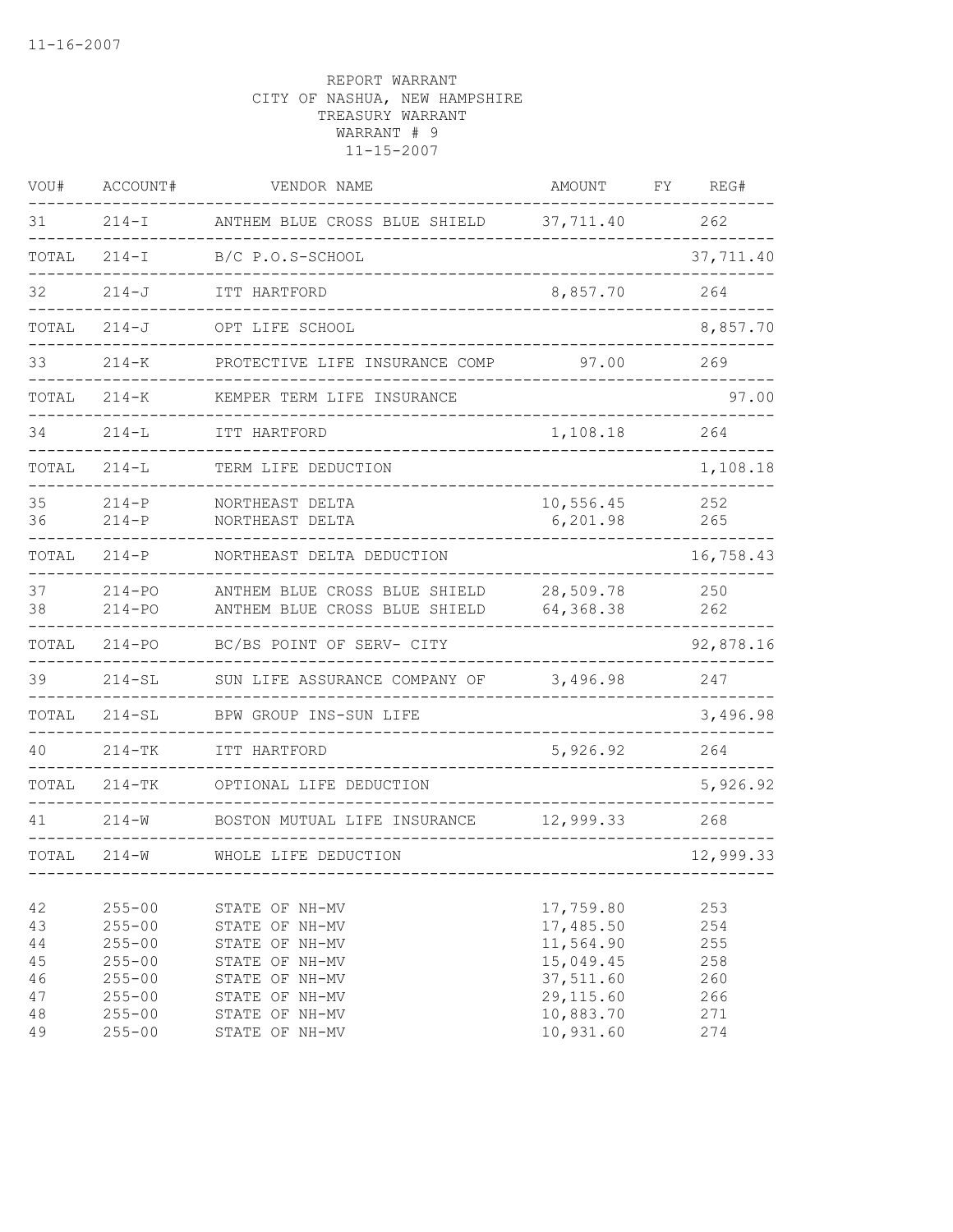|                      | VOU# ACCOUNT#            | VENDOR NAME<br>_________________________                                             | AMOUNT FY REG#                    |                                          |
|----------------------|--------------------------|--------------------------------------------------------------------------------------|-----------------------------------|------------------------------------------|
|                      | TOTAL 255-00 STATE MVR   |                                                                                      |                                   | 150, 302.15                              |
|                      |                          | 50 257-00 GUTIERREZ JOSE                                                             |                                   | 2.50 108,360                             |
|                      |                          | TOTAL 257-00 MV REFUND PENDING                                                       |                                   | 2.50                                     |
| 51<br>52<br>53<br>54 | $258 - 00$<br>$258 - 00$ | MCALLISTER THOMAS<br>PAGE BRIAN J<br>258-00 SANTIAGO GARCIA<br>258-00 TSATSA SARAH J | 25.00<br>10.00<br>100.00<br>25.00 | 108,364<br>108,362<br>108,361<br>108,363 |
|                      |                          | TOTAL 258-00 TVB REFUND PENDING                                                      |                                   | 160.00                                   |
|                      |                          | 198,08 288-00 TRI TURF INC                                                           | 104,150.00 108,709                |                                          |
|                      |                          | TOTAL 288-00 SCHOOL SUSPENSE ACCOUNT<br>___________________________________          |                                   | 104,150.00                               |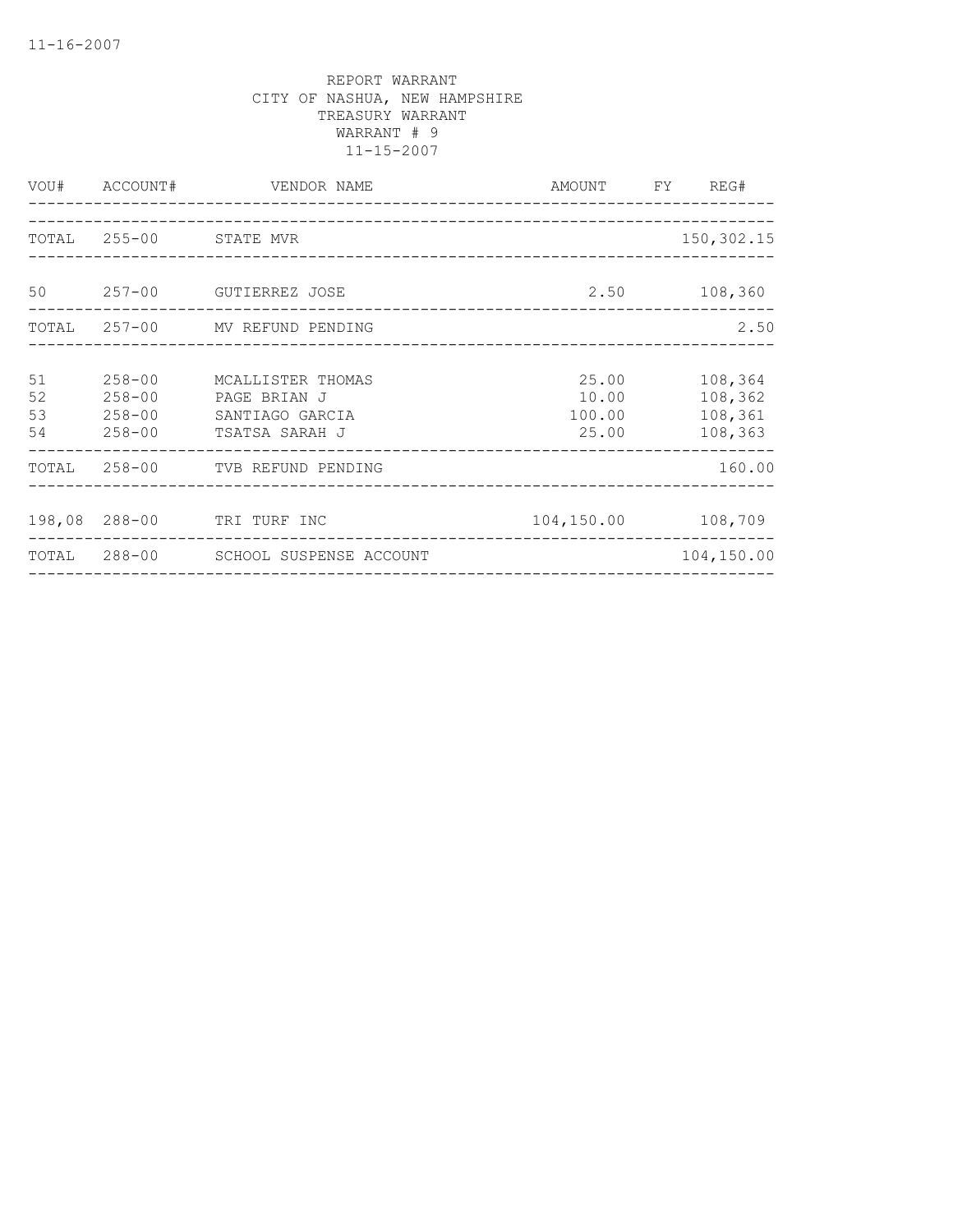| VOU#  | ACCOUNT#  | VENDOR NAME                                        | AMOUNT     | FY | REG#      |
|-------|-----------|----------------------------------------------------|------------|----|-----------|
| 55    | 305-59100 | ANDERSON CECIL                                     | 100.00     |    | 108,263   |
| 56    | 305-59100 | GENTRY CHRISTOPHER                                 | 50.00      |    | 108,318   |
| 57    | 305-59100 | JEYNES COMPANY/MIKE JEYNES                         | 150.00     |    | 108,200   |
| 58    | 305-59100 | JOHNSON PETER N                                    | 200.00     |    | 108,262   |
| 59    | 305-59100 | MCLEAN JIM                                         | 100.00     |    | 108,307   |
| 60    | 305-59100 | NEXTEL COMMUNICATIONS                              | 13.61      |    | 108,765   |
| 61    | 305-59100 | O'NEIL TIM                                         | 150.00     |    | 108,313   |
| 62    | 305-59100 | SANCHEZ ANTONIO                                    | 50.00      |    | 108,370   |
| 63    | 305-59100 | WALLENT FRANK J                                    | 50.00      |    | 108,171   |
| 64    |           | 305-64030 COMMUNICATIONS DESIGN ASSOCIAT 12,000.00 |            |    | 108,357   |
| TOTAL | 305       | SRF - CIVIC & COMM ACTIVITIES                      |            |    | 12,863.61 |
|       |           |                                                    |            |    |           |
| 65    | 308-83012 | ANTHEM BLUE CROSS BLUE SHIELD                      | 98,033.61  |    | 262       |
| 66    | 308-83013 | ANTHEM BLUE CROSS BLUE SHIELD                      | 39,649.36  |    | 250       |
| 67    | 308-83013 | ANTHEM BLUE CROSS BLUE SHIELD                      | 106,899.77 |    | 262       |
| 68    | 308-83014 | RESOURCE MANAGEMENT CONSULTANT                     | 5,810.40   |    | 108,354   |
| 68    | 308-83015 | RESOURCE MANAGEMENT CONSULTANT                     | 14,378.40  |    | 108,354   |
| 69    | 308-83016 | HARVARD PILGRIM HEALTH CARE                        | 27,583.85  |    | 263       |
| 70    | 308-83017 | HARVARD PILGRIM HEALTH CARE                        | 38,306.64  |    | 251       |
| 71    | 308-83017 | HARVARD PILGRIM HEALTH CARE                        | 21, 173.66 |    | 263       |
| 72    | 308-83018 | ANTHEM BLUE CROSS BLUE SHIELD                      | 33,624.76  |    | 262       |
| 73    | 308-83019 | ANTHEM BLUE CROSS BLUE SHIELD                      | 18,661.32  |    | 250       |
| 74    | 308-83019 | ANTHEM BLUE CROSS BLUE SHIELD                      | 922.98     |    | 262       |
| 75    | 308-83020 | NORTHEAST DELTA                                    | 5,429.82   |    | 252       |
| 76    | 308-83020 | NORTHEAST DELTA                                    | 14,479.91  |    | 265       |
| 77    | 308-83021 | NORTHEAST DELTA                                    | 3,228.27   |    | 252       |
| 78    | 308-83021 | NORTHEAST DELTA                                    | 389.87     |    | 265       |
| 79    | 308-83030 | ITT HARTFORD                                       | 7,976.39   |    | 264       |
| 79    | 308-83031 | ITT HARTFORD                                       | 9,963.77   |    | 264       |
| 80    | 308-83053 | APPLE NASHUA W/C                                   | 3,774.00   |    | 108,150   |
| 81    | 308-83053 | APPLE THERAPY SERICES                              | 328.00     |    | 108,336   |
| 82    | 308-83053 | ASSOCIATED RADIOLOGISTS PA<br>W/                   | 608.00     |    | 108,385   |
| 83    | 308-83053 | DARTMOUTH-HITCHCOCK CLINIC                         | 329.00     |    | 108,428   |
| 84    | 308-83053 | DIEHL SCOTT J MD W/C                               | 95.00      |    | 108,145   |
| 85    | 308-83053 | EMPI INC<br>W/C                                    | 245.00     |    | 108,432   |
| 86    | 308-83053 | FOUR SEASONS ORTHOPAEDIC CTR                       | 449.00     |    | 108,413   |
| 87    | 308-83053 | GREATER NASHUA EMERGENCY PHYS                      | 264.00     |    | 108,400   |
| 88    | 308-83053 | INTEGRATED PAIN CARE OF BEDFOR                     | 98.00      |    | 108,341   |
| 89    | 308-83053 | OCCUPATIONAL HEALTH CTRS SOUTH                     | 473.02     |    | 108,231   |
| 90    | 308-83053 | OLSON SHIRLEY E                                    | 225.76     |    | 108,314   |
| 91    | 308-83053 | PHARMACY MANAGEMENT SERVICES I                     | 72.05      |    | 108,205   |
| 92    | 308-83053 | PHYSICAL THERAPY CENTER OF MIL                     | 1,230.00   |    | 108,393   |
| 93    | 308-83053 | SJ PHYSICIAN SERVICES<br>W/C                       | 175.00     |    | 108,098   |
| 94    | 308-83053 | SO NH REGIONAL MEDICAL CENTER                      | 6,277.80   |    | 108,387   |
| 95    | 308-83053 | ST JOSEPH'S HOSPITAL W/C                           | 2,030.25   |    | 108,143   |
| 96    | 308-83053 | THIRD PARTY SOLUTIONS<br>W/C                       | 1,141.31   |    | 108,404   |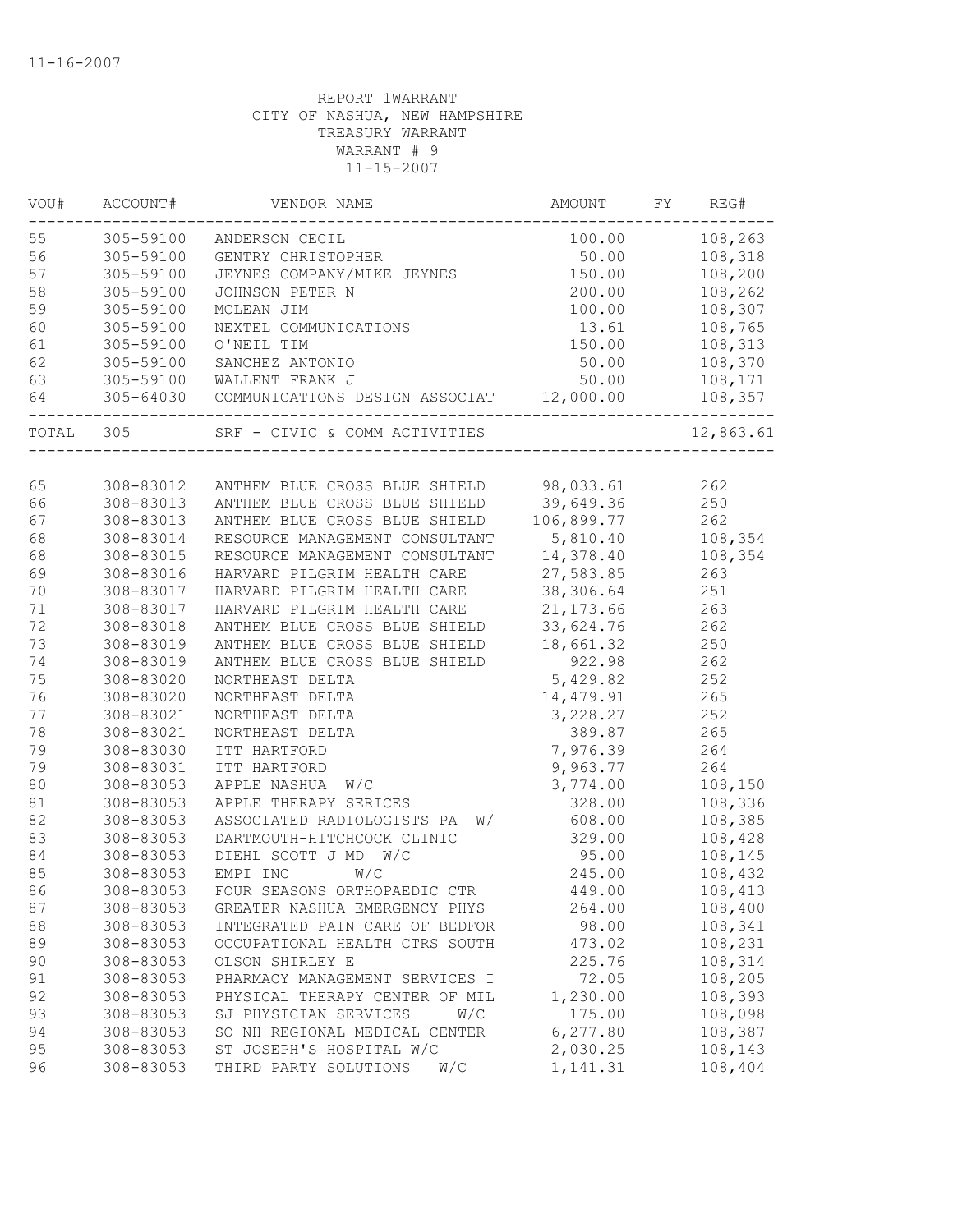| VOU#  | ACCOUNT#           | VENDOR NAME                      | AMOUNT    | FY | REG#        |
|-------|--------------------|----------------------------------|-----------|----|-------------|
| 97    | 308-83053          | WALSH KATHY                      | 45.69     |    | 108,335     |
| 98    | 308-83054          | APPLE NASHUA W/C                 | 1,665.00  |    | 108,150     |
| 99    | 308-83054          | ASSOCIATED RADIOLOGISTS PA<br>W/ | 240.00    |    | 108,385     |
| 100   | 308-83054          | DIEHL SCOTT J MD W/C             | 145.00    |    | 108,145     |
| 101   | 308-83054          | FOUR SEASONS ORTHOPAEDIC CTR     | 453.00    |    | 108,413     |
| 102   | 308-83054          | NASHUA RADIOLOGY PA<br>W/C       | 40.00     |    | 108,386     |
| 103   | 308-83054          | OCCUPATIONAL HEALTH CTRS SOUTH   | 678.30    |    | 108,231     |
| 104   | 308-83054          | PERFORMANCE REHAB INC            | 440.00    |    | 108,183     |
| 105   | 308-83054          | SJ PHYSICIAN SERVICES<br>W/C     | 295.00    |    | 108,098     |
| 106   | 308-83054          | SO NH REGIONAL MEDICAL CENTER    | 3,216.78  |    | 108,387     |
| 107   | 308-83054          | THERIAULT ROBERT A DO PLLC       | 200.00    |    | 108,338     |
| 108   | 308-83054          | THIRD PARTY SOLUTIONS<br>W/C     | 892.10    |    | 108,404     |
| 109   | 308-83055          | PIERCE ANNE                      | 714.71    |    | 108,382     |
| 110   | 308-83055          | POLIVY KENNETH DR<br>W/C         | 735.00    |    | 108,392     |
| 111   | 308-83055          | TREASURER STATE OF NH<br>W/C     | 35,092.32 |    | 108,802     |
| 112   | 308-83064          | LIBERTY MUTUAL                   | 1,079.94  |    | 108,294     |
| 113   | 308-83064          | MINUTEMAN TRUCKS INC             | 14,191.39 |    | 108,454     |
| 114   | 308-83075          | ATTY RICHARD WALSH III & CHEIK   | 6,000.00  |    | 108,381     |
| 115   | 308-83075          | MR & MRS SEAN RICHARDS           | 2,721.55  |    | 108,337     |
| 116   | 308-83199          | STANLEY ELEVATOR CO INC          | 3,379.68  |    | 108,309     |
| TOTAL | 308                | SRF - INSURANCE                  |           |    | 536, 553.43 |
|       |                    |                                  |           |    |             |
|       | 198,082 3086-43005 | ST GERMAIN IRENE                 | 4.60      |    | 108,494     |
|       | 198,083 3086-49050 | CREATIVE LEARNING PRESS, INC     | 263.70    |    | 108,633     |
|       | 198,084 3086-49050 | PRUFROCK PRESS                   | 40.00     |    | 108,131     |
|       | 198,085 3086-49050 | STAPLES BUSINESS ADVANTAGE       | 328.55    |    | 108,402     |
|       | 198,086 3086-49075 | COTE RICHARD                     | 49.50     |    | 108,478     |
|       | 198,087 3086-49075 | HOUGHTON MIFFLIN CO              | 1,069.80  |    | 108,683     |
|       | 198,088 3086-49075 | ST GERMAIN IRENE                 | 31.88     |    | 108,494     |
|       | 3086-82025         | NH RETIREMENT SYSTEM             | 1,653.74  |    | 261         |
|       | 3086-83006         | ANTHEM BLUE CROSS BLUE SHIELD    | 1,459.34  |    | 250         |
|       | 3086-83031         | ITT HARTFORD                     | 20.16     |    | 264         |
|       | 198,089 3086-91040 | COTE RICHARD                     | 54.08     |    | 108,478     |
| TOTAL | 308                | JAVITS GRANT PROGRAM             |           |    | 4,975.35    |
|       |                    |                                  |           |    |             |
|       | 198,090 3097-41015 | STAPLES BUSINESS ADVANTAGE       | 100.09    |    | 108,402     |
|       | 198,091 3097-49075 | BLUE RIBBON MAINTENANCE SUPPLI   | 2, 141.51 |    | 108,507     |
|       | 198,092 3097-49075 | CENTRAL PAPER PRODUCTS CO        | 9,916.86  |    | 108,686     |
|       | 198,093 3097-49085 | COCA COLA                        | 3,908.50  |    | 108,495     |
|       | 198,094 3097-49085 | COOKIETREE, INC.                 | 5,431.20  |    | 108,570     |
|       | 198,095 3097-49085 | COSTA FRUIT & PRODUCE CO INC     | 13,484.52 |    | 108,700     |
|       | 198,095 3097-49085 | COSTA FRUIT & PRODUCE CO INC     | 20,284.96 |    | 108,701     |
|       | 198,095 3097-49085 | COSTA FRUIT & PRODUCE CO INC     | 8,630.90  |    | 108,702     |
|       | 198,096 3097-49085 | FANTINI BAKING CO., INC.         | 2,934.69  |    | 108,578     |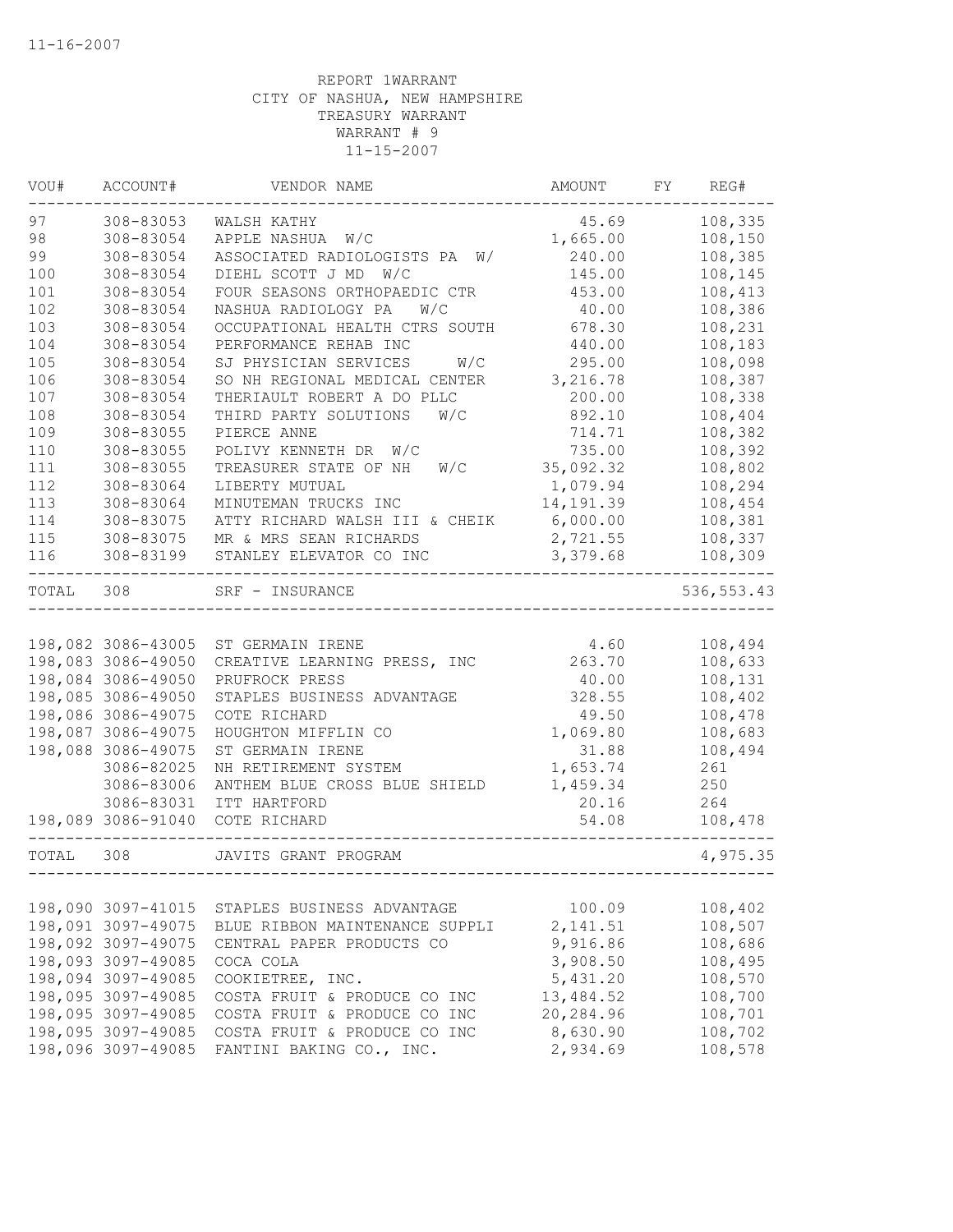| VOU#      | ACCOUNT#                   | VENDOR NAME                                      | AMOUNT    | FY | REG#                |
|-----------|----------------------------|--------------------------------------------------|-----------|----|---------------------|
|           | 198,096 3097-49085         | FANTINI BAKING CO., INC.                         | 1,760.88  |    | 108,579             |
|           | 198,097 3097-49085         | GARELICK FARMS-LYNN                              | 29,705.67 |    | 108,372             |
|           | 198,098 3097-49085         | GILL'S PIZZA CO.                                 | 3,796.65  |    | 108,560             |
|           | 198,099 3097-49085         | M SAUNDERS INC                                   | 7,336.74  |    | 108,545             |
|           | 198,099 3097-49085         | M SAUNDERS INC                                   | 25.70     |    | 108,546             |
|           | 198,100 3097-49085         | MCKEE FOODS CORP                                 | 688.08    |    | 108,239             |
|           | 198,101 3097-49085         | NEW ENGLAND ICE CREAM                            | 1,357.52  |    | 108,571             |
|           | 198,102 3097-49085         | SURPLUS DISTRIBUTION SECTION                     | 2,057.00  |    | 108,316             |
|           | 198,103 3097-64045         | COMPUTER HUT OF N E INC                          | 105.87    |    | 108,690             |
|           | 198,104 3097-64330         | NORTHEAST FOOD SVC EQUIPMENT &                   | 2,089.00  |    | 108,135             |
|           | 198,104 3097-64335         | NORTHEAST FOOD SVC EQUIPMENT &                   | 748.80    |    | 108,135             |
|           | 198,105 3097-707           | GORDON KRISTEN                                   | 20.75     |    | 108,646             |
|           | 198,106 3097-707           | RICH KATHERINE                                   | 25.50     |    | 108,650             |
|           | 198,107 3097-74092         | AFFILIATED HVAC SERVICES LLC                     | 478.57    |    | 108,519             |
|           | 198,108 3097-74092         | BASSETT SERVICES CORPORATION                     | 683.75    |    | 108,521             |
|           | 198,109 3097-74092         | GOOD MORNING SALES INC                           | 137.50    |    | 108,450             |
|           | 198,110 3097-74092         | HEWLETT PACKARD COMPANY                          | 1,167.00  |    | 108,194             |
|           | 198, 111 3097-74092        | PCS REVENUE CONTROL SYSTEMS IN                   | 15,860.00 |    | 108,218             |
|           | 3097-82025                 | NH RETIREMENT SYSTEM                             | 5,690.69  |    | 261                 |
|           | 3097-83006                 | ANTHEM BLUE CROSS BLUE SHIELD                    | 18,721.91 |    | 250                 |
|           | 3097-83006                 | HARVARD PILGRIM HEALTH CARE                      | 8,739.83  |    | 251                 |
|           | 3097-83031                 | ITT HARTFORD                                     | 114.80    |    | 264                 |
|           | 198, 112 3097-91005        | FLYNN NANCY                                      | 76.75     |    | 108,111             |
|           | 198, 113 3097-91005        | HOVEY ANN                                        | 14.91     |    | 108,634             |
|           | 198, 114 3097-91005        | KIMBELL JEANETTE                                 | 98.33     |    | 108,501             |
|           | 198, 115 3097-91005        | RALPH PAULE                                      | 35.41     |    | 108,475             |
|           | 198,116 3097-94005         | FLANAGAN MARYJEAN                                | 30.00     |    | 108,659             |
| TOTAL 309 |                            | SRF - FOOD SERVICES                              |           |    | 168,400.84          |
|           | 198,117 3117-66005 LVR INC |                                                  | 102.00    |    | 108,492             |
| TOTAL     | 311                        | DRIVER'S EDUCATION                               |           |    | 102.00              |
|           |                            |                                                  |           |    |                     |
| 124       | 312-41015                  | STAPLES BUSINESS ADVANTAGE                       | 107.88    |    | 108,453             |
| 125       |                            | 312-43005 PRINTGRAPHICS OF MAINE                 | 137.86    |    | 108,179             |
| 126       |                            | 312-49025 CITIZENS BANK                          | 238.99    |    | 248                 |
|           |                            | 127 312-705 D & R TOWING INC                     |           |    | 225.00 108,667      |
|           |                            |                                                  |           |    | . _ _ _ _ _ _ _ _ _ |
|           | --------------------       | TOTAL 312 SRF - FINANCIAL SERVICES               |           |    | 804.73              |
|           |                            | 198,118 3122-49035 AMSCO SCHOOL PUBLICATIONS INC | 88.08     |    | 108,109             |
|           |                            | 198,119 3122-705 PAPPAS JOHN                     | 112.50    |    | 108,645             |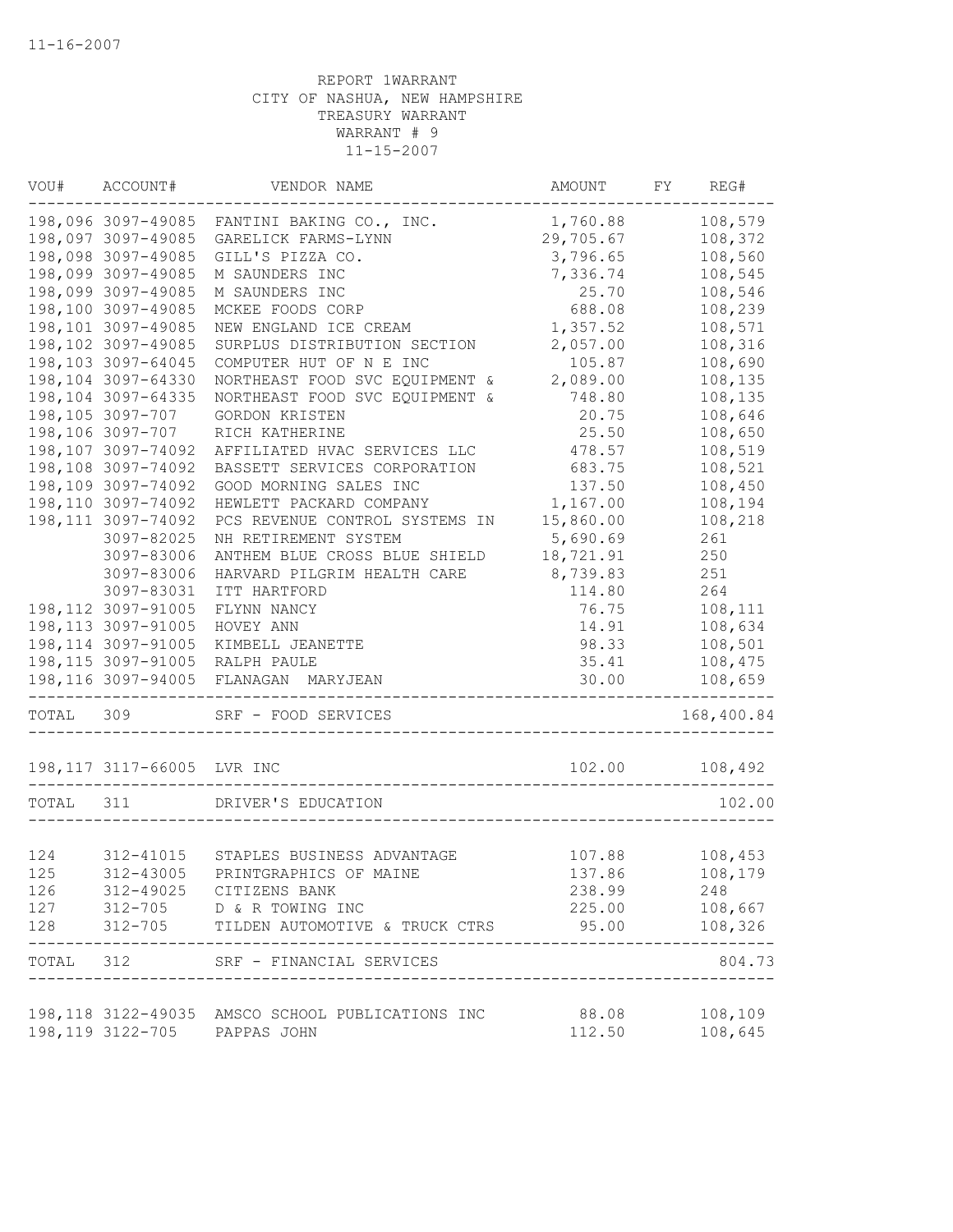|           | VOU# ACCOUNT#       | VENDOR NAME                                                | AMOUNT FY REG#               |               |
|-----------|---------------------|------------------------------------------------------------|------------------------------|---------------|
|           |                     | TOTAL 312 ADULT ED/CONTINUING ED                           | _______________________      | 200.58        |
|           |                     | 3245-82025 NH RETIREMENT SYSTEM                            | 193.34 261                   |               |
|           |                     | 3245-83006 ANTHEM BLUE CROSS BLUE SHIELD                   | 536.05 250                   |               |
| TOTAL 324 |                     | YOUTH SAFE HAVEN-PAL                                       |                              | 729.39        |
|           |                     | 198,120 3248-49050 TACKMANN DEBORAH                        |                              | 70.00 108,647 |
| TOTAL 324 |                     | REDUCING THE RISK                                          | ____________________________ | 70.00         |
|           |                     |                                                            |                              |               |
| 131       | 331-01298           | RAD SYSTEMS                                                | 310.00                       | 108,782       |
| 132       | 331-01420           | CASH                                                       | 9,500.00                     | 108,083       |
| 133       | 331-01500           | LAW REALTY CO INC                                          | 408.33                       | 108,797       |
| 134       | 331-01500           | RAPID REAL ESTATE LLC                                      | 1,500.00                     | 108,785       |
| 135       | 331-53100           | CENTRAL NH SPECIAL OPERATIONS                              | 7,222.50                     | 108,087       |
| 136       | 331-59100           | MCCARTHY GEORGE                                            | 388.32                       | 108,712       |
| 137       | 331-64030           | SYTECH CORP                                                | 1,086.00                     | 108,254       |
| 138       | 331-68045           | TOYOTA OF NASHUA                                           | 18,469.00                    | 108,710       |
| 139       | 331-68045           | TOYOTA OF NASHUA                                           | 13,061.00                    | 108,711       |
| 140       | 331-82030           | NH RETIREMENT SYSTEM                                       | 7,039.03                     | 261           |
| 141       | 331-94005           | CITIZENS BANK                                              | 822.95                       | 248           |
| TOTAL 331 |                     | SRF - POLICE DEPARTMENT                                    |                              | 59,807.13     |
|           |                     | 142 332-64192 ARAMSCO INC                                  | 2, 171.00 108, 242           |               |
| TOTAL 332 |                     | SRF - FIRE DEPARTMENT                                      |                              | 2,171.00      |
|           |                     |                                                            |                              |               |
|           |                     | 198,121 3358-49075 MOREHOUSE LINDA                         | 37.27                        | 108,486       |
|           | 198, 122 3358-49075 | PIKE STEPHANIE                                             | 20.37                        | 108,635       |
|           |                     | 198,123 3358-53102 SIMONS KATHE DBA KATHE P SIMON 1,200.00 |                              | 108,540       |
|           |                     | 3358-82025 NH RETIREMENT SYSTEM                            | 236.32                       | 261           |
|           |                     | 3358-83006 ANTHEM BLUE CROSS BLUE SHIELD                   | 536.05                       | 250           |
|           |                     | 3358-83031 ITT HARTFORD                                    | 42.84                        | 264           |
|           |                     | TOTAL 335 TITLE IB READ 1ST MT PLEASANT                    |                              | 2,072.85      |
|           |                     |                                                            |                              |               |
|           |                     | 198,124 3388-53103 YOUTH COUNCIL (THE)                     | 6,959.90                     | 108,534       |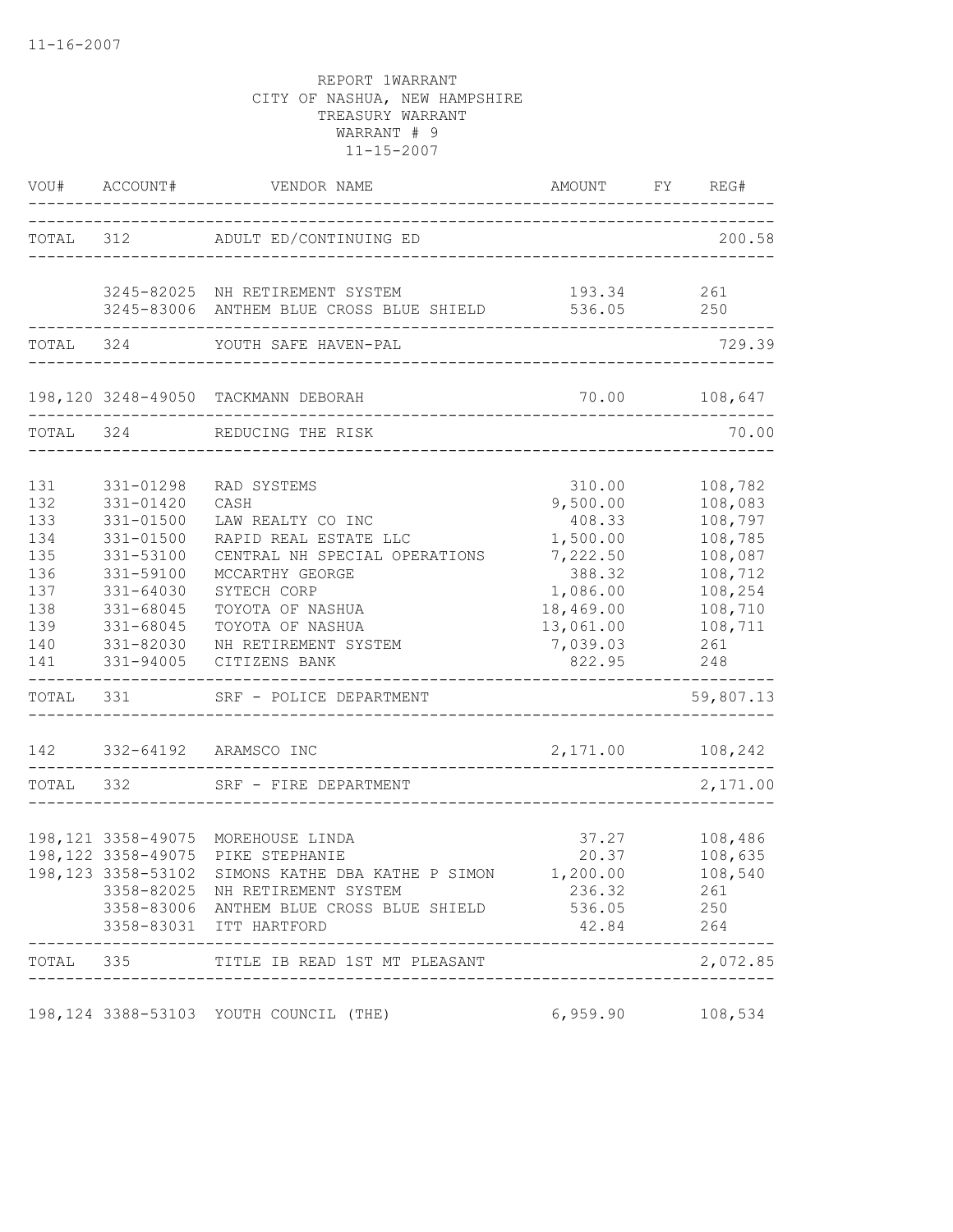|     |                     | VOU# ACCOUNT# VENDOR NAME AMOUNT FY RE                                     | AMOUNT FY REG#                         |          |
|-----|---------------------|----------------------------------------------------------------------------|----------------------------------------|----------|
|     |                     | TOTAL 338 TITLE IV SDF YOUTH COUNCIL                                       |                                        | 6,959.90 |
| 146 | 341-01340           | VILLIOTTI JOCELYN                                                          | 222.19                                 | 108,282  |
| 147 | 341-31015           | NEXTEL COMMUNICATIONS                                                      | 31.57                                  | 108,765  |
| 147 | 341-31045           | NEXTEL COMMUNICATIONS                                                      | 67.12                                  | 108,765  |
| 148 | 341-53025           | RAICHE PAUL                                                                | 87.50                                  | 108,377  |
| 149 |                     |                                                                            | 375.67                                 | 108,765  |
| 150 |                     | 341-64030 NEXTEL COMMUNICATIONS<br>341-94014 COMMUNITY SERVICES PETTY CASH | 23.60                                  | 108,713  |
|     |                     | TOTAL 341 SRF - COMMUNITY SERVICES                                         |                                        | 807.65   |
|     |                     | 151 342-31045 NEXTEL COMMUNICATIONS                                        | 63.14 108,765                          |          |
|     | TOTAL 342           | SRF - COMMUNITY HEALTH                                                     |                                        | 63.14    |
|     |                     |                                                                            | -------------------------------------- |          |
|     |                     | 198,125 3437-49075 BIEDERMAN'S DELI 242.88 108,591                         |                                        |          |
|     |                     | TOTAL 343 TITLE IV 21ST CENT QUAL.STAFF                                    | ------------------------------         | 242.88   |
|     |                     |                                                                            |                                        |          |
|     |                     | 198,126 3440-31005 NEXTEL COMMUNICATIONS                                   | 353.00                                 | 108,760  |
|     | 198, 127 3440-49075 | AC MOORE INC                                                               | 73.15                                  | 108,532  |
|     | 198, 128 3440-49075 | ALMEIDA SUSAN                                                              | 24.61                                  | 108,531  |
|     | 198, 129 3440-49075 | BELANGER LYDIA                                                             | 18.93                                  | 108,592  |
|     | 198,130 3440-49075  | BROWN WENDY                                                                | 182.22                                 | 108,449  |
|     | 198, 131 3440-49075 | CHUNKY'S CORPORATE OFFICES                                                 | 1,208.90                               | 108,829  |
|     | 198, 132 3440-49075 | DIRECT PRODUCTS                                                            | 335.00                                 | 108,609  |
|     | 198, 133 3440-49075 | GARELICK FARMS-LYNN                                                        | 298.54                                 | 108,372  |
|     | 198, 133 3440-49075 | GARELICK FARMS-LYNN                                                        | 18.58                                  | 108,373  |
|     | 198, 134 3440-49075 | JACK'S PIZZA                                                               | 275.00                                 | 108,429  |
|     | 198, 135 3440-49075 | LEVESQUE MELISSA                                                           | 45.94                                  | 108,629  |
|     | 198,136 3440-49075  | MARKET BASKET                                                              | 245.68                                 | 108,272  |
|     | 198, 137 3440-49075 | MCCORMACK, ELEANORE                                                        | 12.02                                  | 108,707  |
|     |                     | 198,138 3440-49075 PETTY CASH                                              | 11.04                                  | 108,714  |
|     | 198, 139 3440-49075 | S&S WORLDWIDE                                                              | 256.84                                 | 108,468  |
|     | 198,140 3440-49075  | SAKELARIS JENNIFER                                                         | 43.76                                  | 108,551  |
|     | 198, 141 3440-49075 | SAM'S CLUB                                                                 | 293.86                                 | 108,826  |
|     | 198, 142 3440-49075 | STAPLES BUSINESS ADVANTAGE                                                 | 805.54                                 | 108,402  |
|     | 198, 143 3440-49075 | WALMART COMMUNITY                                                          | 143.17                                 | 108,455  |
|     | 198,144 3440-55020  | FIRST STUDENT INC                                                          | 2,605.53                               | 108,515  |
|     | 198, 145 3440-705   | LONG KATHERINE                                                             | 400.00                                 | 108,653  |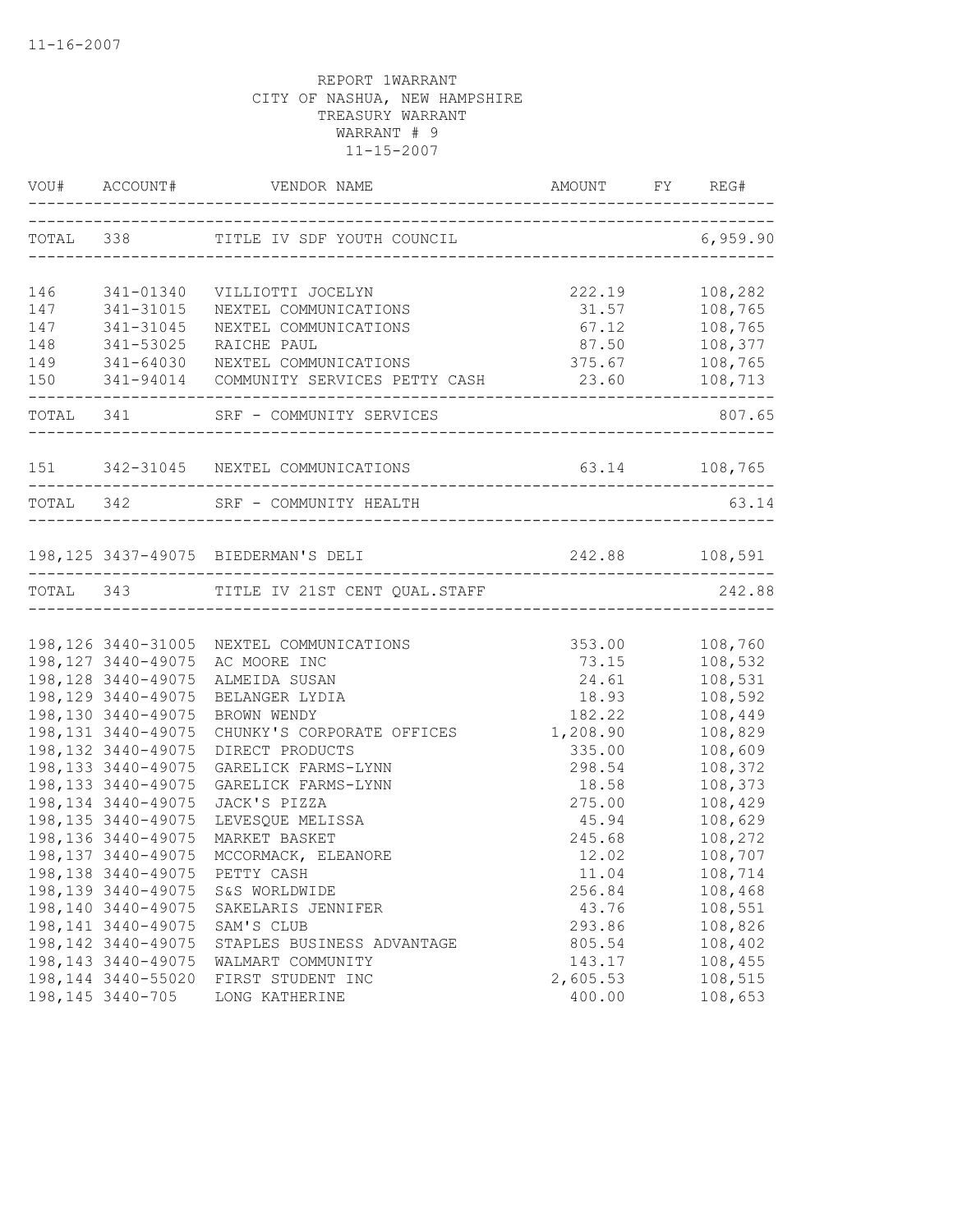|           | VOU# ACCOUNT#      | VENDOR NAME                                                | AMOUNT                           | REG#<br>FY         |
|-----------|--------------------|------------------------------------------------------------|----------------------------------|--------------------|
|           |                    | TOTAL 344 AFTER SCHOOL PROGRAM                             | ------------------------------   | 7,651.31           |
|           | 198,146 3448-53109 | CITYSPAN                                                   | 3,000.00                         | 108,604            |
|           | 3448-82025         | NH RETIREMENT SYSTEM                                       | 3, 113.04                        | 261                |
|           | 3448-83006         | ANTHEM BLUE CROSS BLUE SHIELD                              | 1,447.05                         | 250                |
|           | 3448-83031         | ITT HARTFORD                                               | 2.80                             | 264                |
|           | 198,147 3448-91040 | CEPAITIS JOHN<br>198,148 3448-91040 LEVESQUE LAURA         | 304.21<br>47.76                  | 108,480<br>108,617 |
|           |                    |                                                            |                                  |                    |
| TOTAL 344 |                    | TITLE IV SDF 21ST CENTURY                                  |                                  | 7,914.86           |
|           |                    | 198,149 3507-49075 GOVCONNECTION INC                       | 153.75                           | 108,101            |
|           |                    | 198,150 3507-91040 SEVIGNY SHARYN                          | 61.25                            | 108,595            |
| TOTAL 350 |                    | TITLE 11A TEACHER QUALITY                                  | ____________________             | 215.00             |
|           |                    |                                                            |                                  |                    |
|           |                    | 3508-82025 NH RETIREMENT SYSTEM                            | 1,970.45 261                     |                    |
|           | 3508-83006         | ANTHEM BLUE CROSS BLUE SHIELD                              | 4,288.22 250                     |                    |
|           |                    | 3508-83031 ITT HARTFORD                                    | 120.12                           | 264                |
|           |                    | 198,151 3508-91040 BUREAU OF EDUCATION & RESEARCH 2,775.00 |                                  | 108,771            |
|           |                    | TOTAL 350 TITLE 11A TEACHER QUALITY                        |                                  | 9,153.79           |
|           | 198,152 3517-64045 | ZONES                                                      | 6,134.10                         | 108,496            |
| TOTAL     | 351                | TITLE IID ENHANCE ED THRU TECH                             |                                  | 6,134.10           |
|           |                    |                                                            |                                  |                    |
| 158       | 352-01310          | E D SWETT INC                                              | 82,692.00                        | 108,343            |
| 159       | 352-01310          | E D SWETT INC/RETAINAGE                                    | 9,188.00                         | 272                |
| 160       | 352-01340          | UNION LEADER CORPORATION                                   | 257.76                           | 108,764            |
| 161       | 352-49075          | CROTEAU ANNA                                               | 150.00                           | 108,284            |
| 162       | 352-59020          | THE SPARTANS INC                                           | 845.00                           | 108,156            |
|           |                    | TOTAL 352 SRF - PARKS AND RECREATION                       |                                  | 93, 132. 76        |
|           |                    | 3558-83031 ITT HARTFORD                                    | 11.48                            | 264                |
|           |                    | TOTAL 355 TITLE IB READING 1ST FES                         |                                  | 11.48              |
|           |                    |                                                            | -------------------------------- |                    |
|           |                    | 198,153 3597-49075 RIVIER COLLEGE                          | 48.75                            | 108,271            |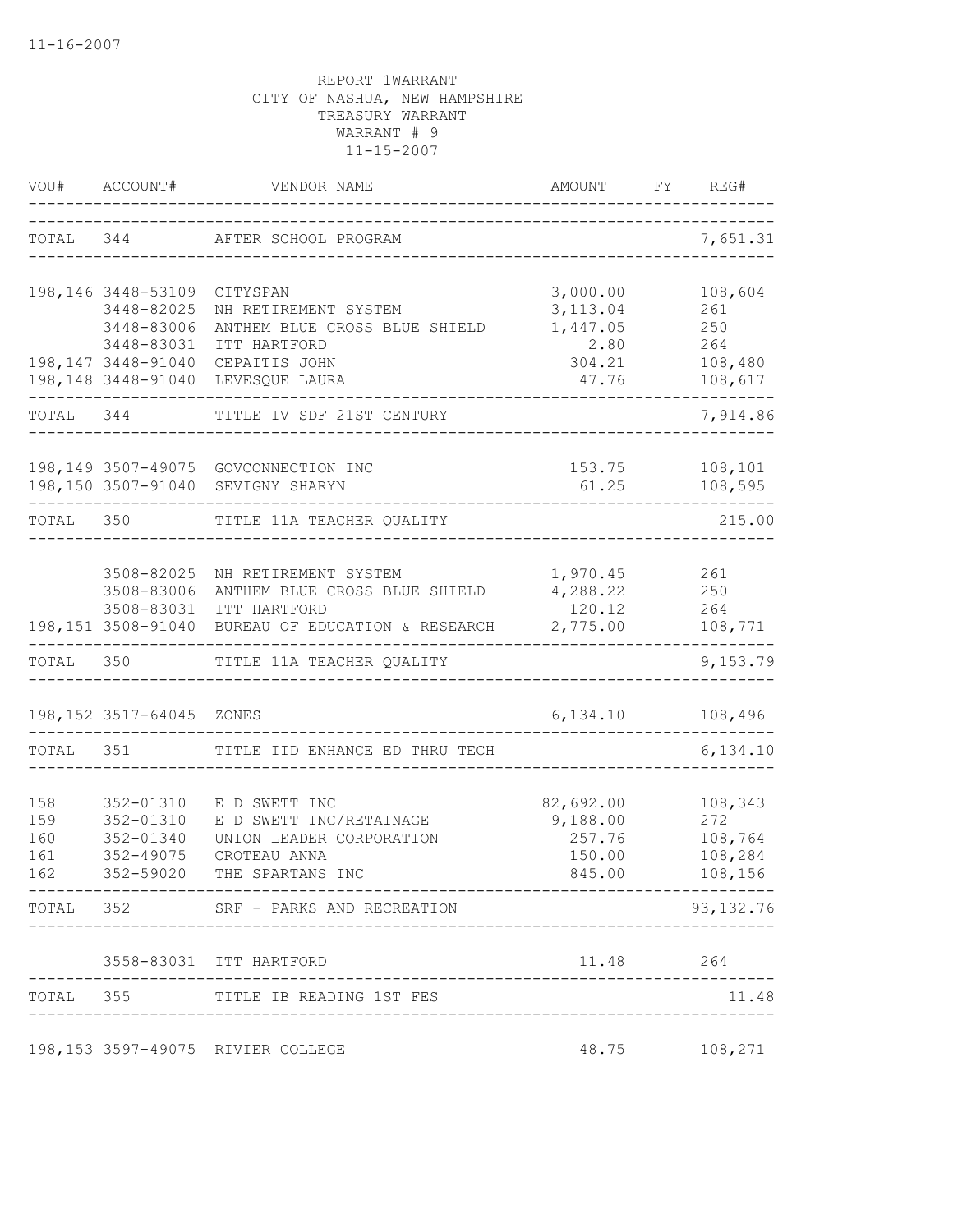| VOU#              | ACCOUNT#                            | VENDOR NAME                                                                         | AMOUNT                                        | FY REG#                       |
|-------------------|-------------------------------------|-------------------------------------------------------------------------------------|-----------------------------------------------|-------------------------------|
|                   |                                     | TOTAL 359 MATH/SCIENCE INITIATIVE GRANT                                             |                                               | 48.75                         |
|                   | 198,154 3658-49050                  | JCPTRADING                                                                          | 413.00<br>----------------------------------- | 108,656                       |
| TOTAL 365         |                                     | SOUTH STUDENT SHOP<br>------------------------------------                          |                                               | 413.00                        |
| 164<br>165<br>166 | 371-07340<br>371-53025<br>371-53025 | SLATTERY SCOTT<br>GRABER MARKETING/CHRISTINE GRA 3,250.00<br>TRC ENVIRONMENTAL CORP | 57.72<br>2,278.42                             | 108,715<br>108,355<br>108,299 |
| TOTAL 371         |                                     | SRF - COMMUNITY DEVELOPMENT                                                         |                                               | 5,586.14                      |
| 167<br>168        | 373-53025<br>373-53075              | LOAN PACKAGING LLC<br>NASHUA REGIONAL PLANNING COMMI 2,857.50                       | 560.00                                        | 108,325<br>108,692            |
| TOTAL 373         |                                     | SRF - ECONOMIC DEVELOPMENT                                                          |                                               | 3,417.50                      |
| 169               | 374-07030                           | EMMONS TRUST & HIGHLAND MECHAN                                                      | 8,200.00                                      | 108,717                       |
| 170               | 374-07090                           | NASHUA SOUP KITCHEN & SHELTER                                                       | 4,590.00                                      | 108,222                       |
| 171               | 374-07120                           | NASHUA AREA HEALTH CENTER                                                           | 3,454.55                                      | 108,441                       |
| 172               | 374-07145                           | NEIGHBORHOOD HOUSING SERVICES                                                       | 4,545.45                                      | 108,290                       |
| 172               | 374-07188                           | NEIGHBORHOOD HOUSING SERVICES                                                       | 2,352.82                                      | 108,290                       |
| 173               | 374-07220                           | GREATER NASHUA COUNCIL ON ALCO                                                      | 2, 272.72                                     | 108,191                       |
| 174               | 374-07235                           | KUBAL WILLIAM                                                                       | 300.00                                        | 108,312                       |
| 175               | 374-07258                           | CORP FOR NATIONAL & COMMUNITY                                                       | 1,673.28                                      | 108,315                       |
| 176               | 374-07269                           | NEIGHBORHOOD HOUSING SVCS OF G                                                      | 100,000.00                                    | 108,716                       |
| 177               | 374-07340                           | HILLSBOROUGH COUNTY TREASURER                                                       | 26.00                                         | 108,682                       |
| 178               | 374-07340                           | KUBAL WILLIAM                                                                       | 300.00                                        | 108,312                       |
| 179               | 374-07340                           | NEXTEL COMMUNICATIONS                                                               | 26.92                                         | 108,765                       |
| 180               | 374-07340                           | TREASURER STATE OF NH                                                               | 75.00                                         | 108,757                       |
| 181               | 374-07620                           | THE LOWELL PUBLISHING CO                                                            | 260.50                                        | 108,769                       |
| 182               | $374 - 07620$                       | UNION LEADER CORPORATION                                                            | 296.24                                        | 108,764                       |
| 183               | 374-08211                           | TRANSIT MANAGEMENT OF NASHUA                                                        | 580.48                                        | 259                           |
| 184               | 374-08211                           | TRANSIT MANAGEMENT OF NASHUA                                                        | 580.48                                        | 270                           |
| 185               | 374-09031                           | COMPLIANCE NETWORK OF NEW ENGL                                                      | 210.00                                        | 108,327                       |
| 186               | 374-09031                           | ST JOSEPH BUSINESS & HEALTH                                                         | 260.00                                        | 108,226                       |
| 187               | 374-09031                           | TRANSIT MANAGEMENT OF NASHUA                                                        | 160.80                                        | 259                           |
| 188               | 374-09031                           | TRANSIT MANAGEMENT OF NASHUA                                                        | 158.78                                        | 270                           |
| 189               | 374-09061                           | ARAMARK UNIFORM SERVICES                                                            | 155.02                                        | 108,201                       |
| 190               | 374-09061                           | AUTO ELECTRIC WAREHOUSE INC                                                         | 325.00                                        | 108,093                       |
| 191               | 374-09061                           | NEXTEL COMMUNICATIONS                                                               | 545.60                                        | 108,765                       |
| 192               | 374-09091                           | GILLIG CORP                                                                         | 1,933.93                                      | 108,391                       |
| 193               | 374-09091                           | NOMAC TOOLS LLC                                                                     | 180.00                                        | 108,300                       |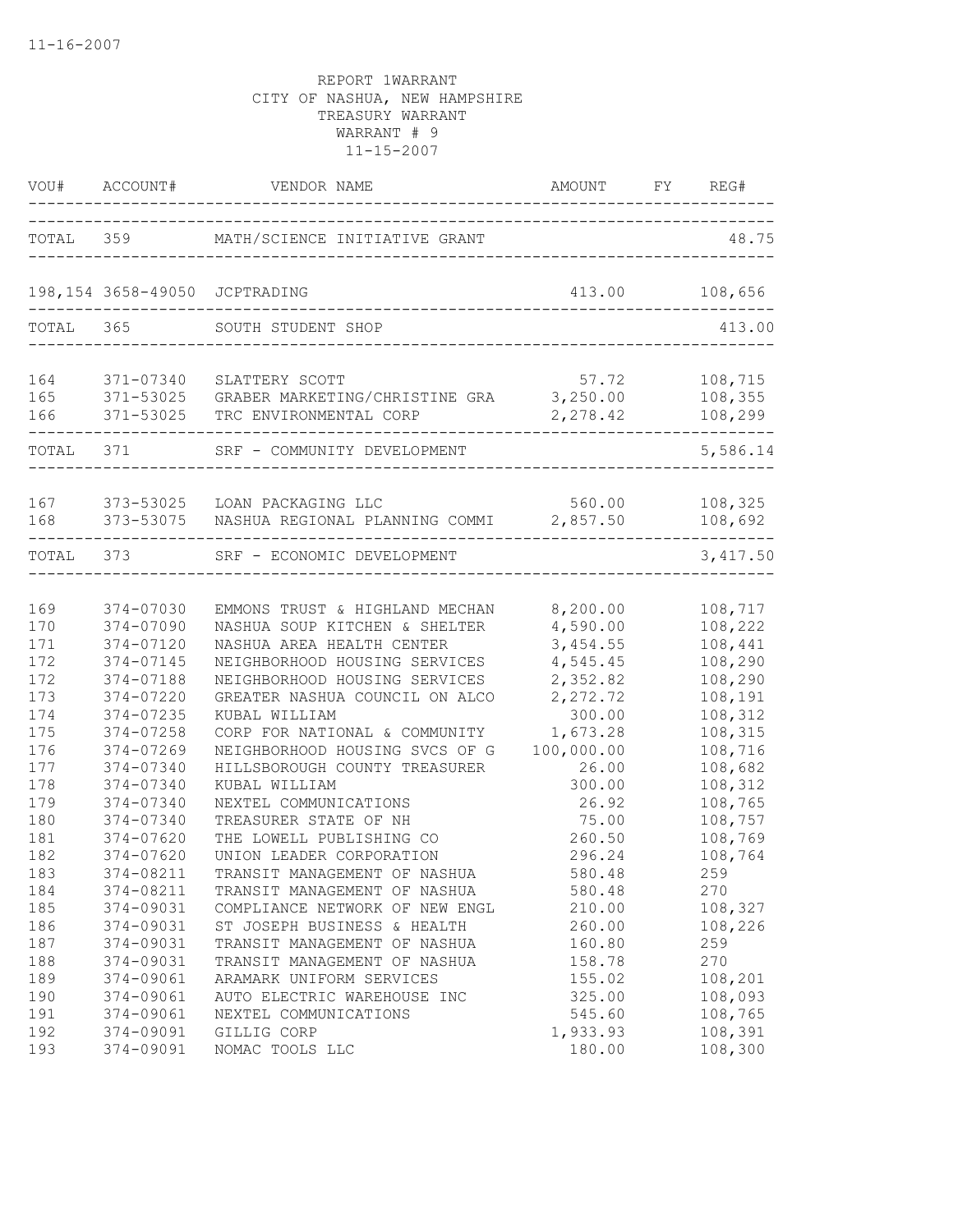| VOU#      | ACCOUNT#            | VENDOR NAME                                | AMOUNT         | FY REG#    |
|-----------|---------------------|--------------------------------------------|----------------|------------|
| 194       | 374-09091           | NORTHERN BUS SALES INC                     | 346.20         | 108,229    |
| 195       | 374-09091           | PRINT FACTORY                              | 598.70         | 108,091    |
| 196       | 374-09091           | RYDER FLEET PRODUCTS.COM INC               | 564.15         | 108,417    |
| 197       | 374-09091           | STAPLES BUSINESS ADVANTAGE                 | 556.76         | 108,453    |
| 198       | 374-09091           | SUBURBAN AUTO & TRUCK PARTS IN 2,369.88    |                | 108,679    |
| 199       | 374-09103           | PUBLIC SERVICE OF NH                       | 1,248.10       | 108,798    |
| 200       | 374-09112           | KEYSPAN ENERGY DELIVERY<br>PENNICUUCY ***- | 723.22         | 108,772    |
| 201       | 374-09120           | PENNICHUCK WATER                           | 85.28          | 108,773    |
| 202       | 374-09132           | <b>VERIZON</b>                             | 33.49          | 108,783    |
| 203       | 374-09133           | NEXTEL COMMUNICATIONS                      | 196.25         | 108,765    |
| 204       | 374-09133           | VERIZON                                    | 380.28         | 108,783    |
| 205       | 374-09201           | TRANSIT MANAGEMENT OF NASHUA 15,172.00     |                | 259        |
| 206       | 374-09201           | TRANSIT MANAGEMENT OF NASHUA               | 18,109.53      | 270        |
| 206       | 374-09201           | TRANSIT MANAGEMENT OF NASHUA               | 89.84          | 3 270      |
| 207       | 374-09211           | TRANSIT MANAGEMENT OF NASHUA               | 761.42         | 259        |
| 208       | 374-09211           | TRANSIT MANAGEMENT OF NASHUA               | 988.96         | 270        |
| 209       | 374-09261           | ARAMARK UNIFORM SERVICES                   | 180.81         | 108,201    |
| 210       | 374-09261           | CITIZENS BANK                              | 215.54         | 248        |
| 211       | 374-09261           | POLAND SPRING WATER                        | 140.71         | 108,820    |
| 212       | 374-09261           | RED BRICK CLOTHING CO                      | 87.90          | 108,311    |
| 213       | 374-91030           | SLATTERY SCOTT                             | 364.60         | 108,715    |
| TOTAL 374 |                     | SRF - URBAN PROGRAMS                       |                | 176,677.19 |
|           |                     | 214 375-45050 POLK CITY DIRECTORIES        | 158.50 108,779 |            |
| TOTAL 375 |                     | SRF - PUBLIC LIBRARIES                     |                | 158.50     |
|           |                     |                                            |                |            |
|           | 198,155 3768-49035  | COLLINS EDUCATION ASSOCIATES L 944.90      |                | 108,552    |
|           | 198,156 3768-49035  | HARCOURT ACHIEVE                           | 137.12         | 108,565    |
|           | 198, 157 3768-49035 | SCHOLASTIC INCORPORATED                    | 153.69         | 108,689    |
|           | 198,158 3768-49050  | CLASSROOM DIRECT                           | 29.99          | 108,512    |
|           | 198,159 3768-49050  | HAYES SCHOOL PUBLISHING CO                 | 14.85          | 108,528    |
|           | 198,160 3768-49050  | ROCCA SUSAN                                | 48.54          | 108,482    |
|           | 198,161 3768-49050  | SCHOOL SPECIALTY                           | 196.36         | 108,493    |
|           | 198,162 3768-49050  | WILSON LANGUAGE TRAINING CORP              | 74.80          | 108,559    |
|           | 198,163 3768-49075  | SCHOOL SPECIALTY                           | 296.92         | 108,493    |
|           | 198,164 3768-53101  | CROWDER LUCIE L                            | 307.88         | 108,463    |
|           | 198,165 3768-53101  | DALTON SHARON                              | 1,200.00       | 108,625    |
|           | 198,166 3768-53101  | RUSSELL GAIL M                             | 1,200.00       | 108,626    |
|           | 198,167 3768-53101  | SHEA DENISE C                              | 800.00         | 108,613    |
|           | 3768-82025          | NH RETIREMENT SYSTEM                       | 2,033.16       | 261        |
|           | 3768-83006          | ANTHEM BLUE CROSS BLUE SHIELD              | 7,301.51       | 250        |
|           | 3768-83031          | ITT HARTFORD                               | 117.93         | 264        |
|           |                     |                                            |                |            |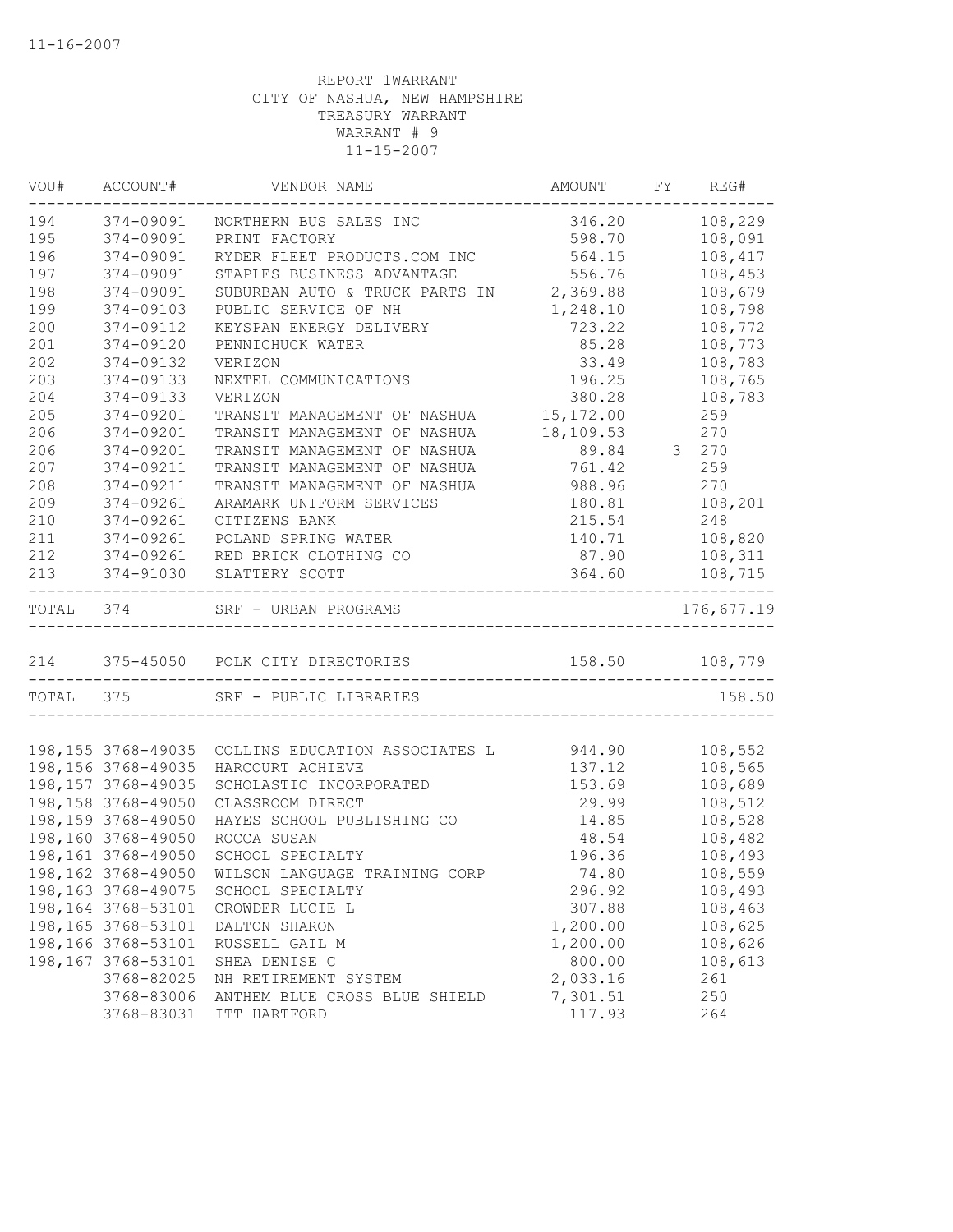| VOU#      | ACCOUNT#                                                                                                                          | VENDOR NAME                                                                                                                                                | AMOUNT FY REG#                                             |                                                                |
|-----------|-----------------------------------------------------------------------------------------------------------------------------------|------------------------------------------------------------------------------------------------------------------------------------------------------------|------------------------------------------------------------|----------------------------------------------------------------|
|           |                                                                                                                                   | TOTAL 376 TITLE I ESEA                                                                                                                                     |                                                            | 14,857.65                                                      |
|           |                                                                                                                                   | 198,168 3858-91040 LONG DANIELLE                                                                                                                           |                                                            | 395.00 108,649                                                 |
| TOTAL     |                                                                                                                                   | 385 PRESCHOOL CLASSROOM/AUTISM                                                                                                                             |                                                            | 395.00                                                         |
|           | 198,169 3908-49050<br>198,170 3908-49050<br>198,171 3908-53102<br>198,172 3908-53102<br>198,173 3908-55035<br>198, 174 3908-64192 | LAERDAL MEDICAL CORP<br>MOORE MEDICAL LLC<br>MANHEIM ZIMMERMAN AMY B<br>WILLIAMS VERONICA<br>FIRST STUDENT INC<br>BIO-RAD LABORATORIES                     | 139.54<br>517.30<br>250.00<br>312.50<br>673.22<br>4,219.06 | 108,414<br>108,293<br>108,622<br>108,573<br>108,515<br>108,612 |
|           | 3908-82025<br>3908-83006<br>3908-83031                                                                                            | NH RETIREMENT SYSTEM<br>ANTHEM BLUE CROSS BLUE SHIELD<br>ITT HARTFORD                                                                                      | 165.74<br>1,071.92<br>10.92                                | 261<br>250<br>264                                              |
| TOTAL 390 |                                                                                                                                   | VOC ED SECONDARY PERKINS                                                                                                                                   |                                                            | 7,360.20                                                       |
|           |                                                                                                                                   | 198,175 3927-49050 NORTHCENTER FOODSERVICE                                                                                                                 | 686.39                                                     | 108,520                                                        |
| TOTAL     | 392                                                                                                                               | CULINARY ARTS                                                                                                                                              |                                                            | 686.39                                                         |
|           | 3937-83031                                                                                                                        | 3937-82025 NH RETIREMENT SYSTEM<br>3937-83006 ANTHEM BLUE CROSS BLUE SHIELD 1,447.05<br>ITT HARTFORD                                                       | 132.40<br>8.12                                             | 261<br>250<br>264                                              |
| TOTAL     | 393                                                                                                                               | DAY CARE                                                                                                                                                   |                                                            | 1,587.57                                                       |
|           |                                                                                                                                   | 3956-82025 NH RETIREMENT SYSTEM                                                                                                                            | 90.28                                                      | 261                                                            |
| TOTAL     | 395                                                                                                                               |                                                                                                                                                            |                                                            | 90.28                                                          |
|           |                                                                                                                                   | 3958-82025 NH RETIREMENT SYSTEM<br>3958-83006 ANTHEM BLUE CROSS BLUE SHIELD 26,736.73<br>3958-83006 HARVARD PILGRIM HEALTH CARE<br>3958-83031 ITT HARTFORD | 7,348.35<br>5,915.39<br>458.08                             | 261<br>250<br>251<br>264                                       |
| TOTAL     | 395                                                                                                                               | IDEA BASIC SPEC ED                                                                                                                                         |                                                            | 40,458.55                                                      |
|           |                                                                                                                                   | 3968-82025 NH RETIREMENT SYSTEM                                                                                                                            | 275.20                                                     | 261                                                            |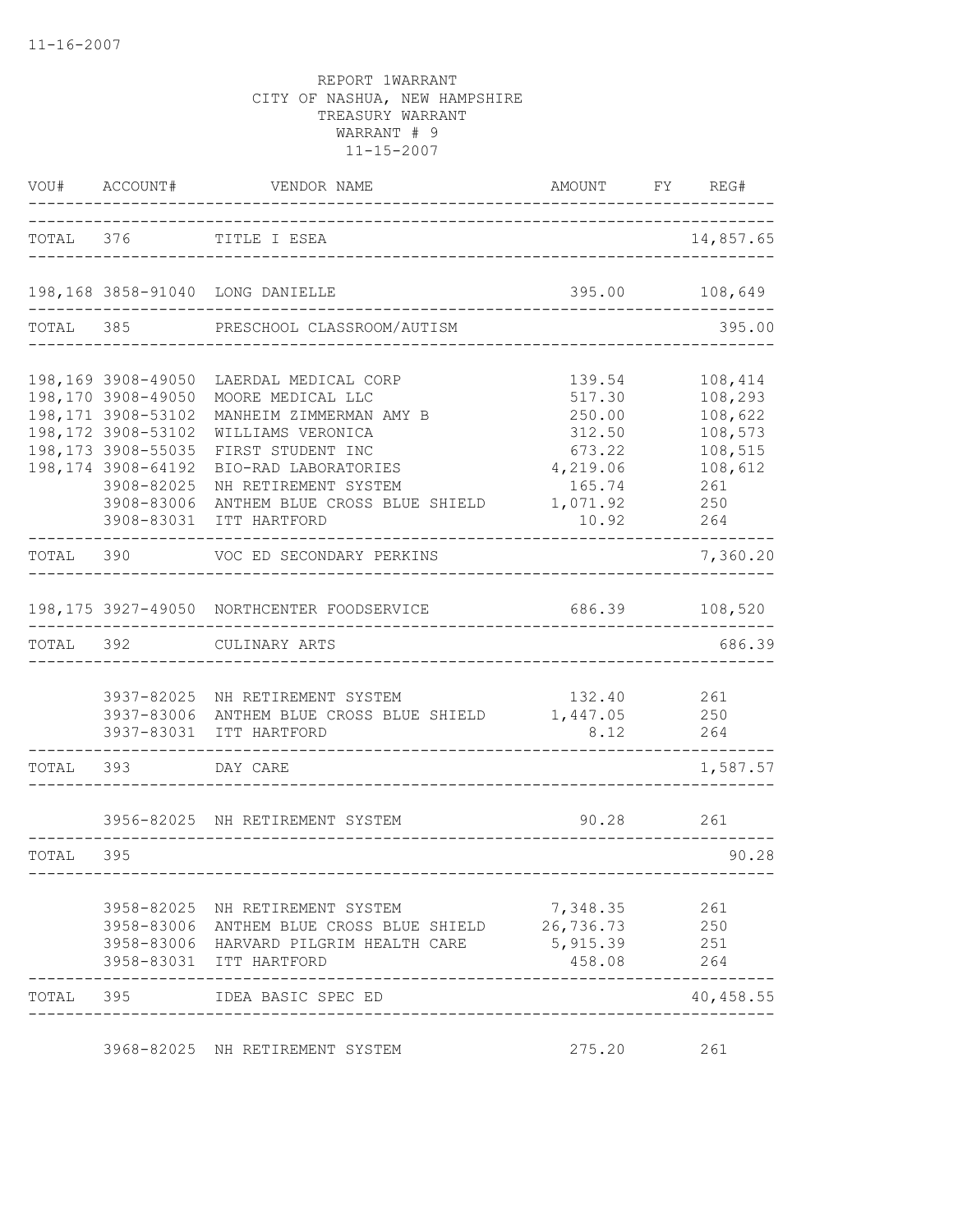| VOU#  | ACCOUNT#                                                      | VENDOR NAME                                                                           | AMOUNT                                     | FY | REG#                                 |
|-------|---------------------------------------------------------------|---------------------------------------------------------------------------------------|--------------------------------------------|----|--------------------------------------|
|       | 3968-83006                                                    | ANTHEM BLUE CROSS BLUE SHIELD<br>3968-83031 ITT HARTFORD                              | 1,071.92<br>17.08                          |    | 250<br>264                           |
| TOTAL | 396                                                           | IDEA PRESCHOOL SPEC ED                                                                |                                            |    | 1,364.20                             |
|       | 198,176 3977-53100<br>198, 177 3977-53101<br>198,178 3977-705 | OFFICETEAM<br>SUNBERG ROBERT<br>WANG JING<br>3977-83006 ANTHEM BLUE CROSS BLUE SHIELD | 1,325.64<br>1,605.43<br>160.00<br>1,200.26 |    | 108,631<br>108,544<br>108,648<br>250 |
| TOTAL | 397                                                           | SPECIAL ED LOCAL                                                                      |                                            |    | 4,291.33                             |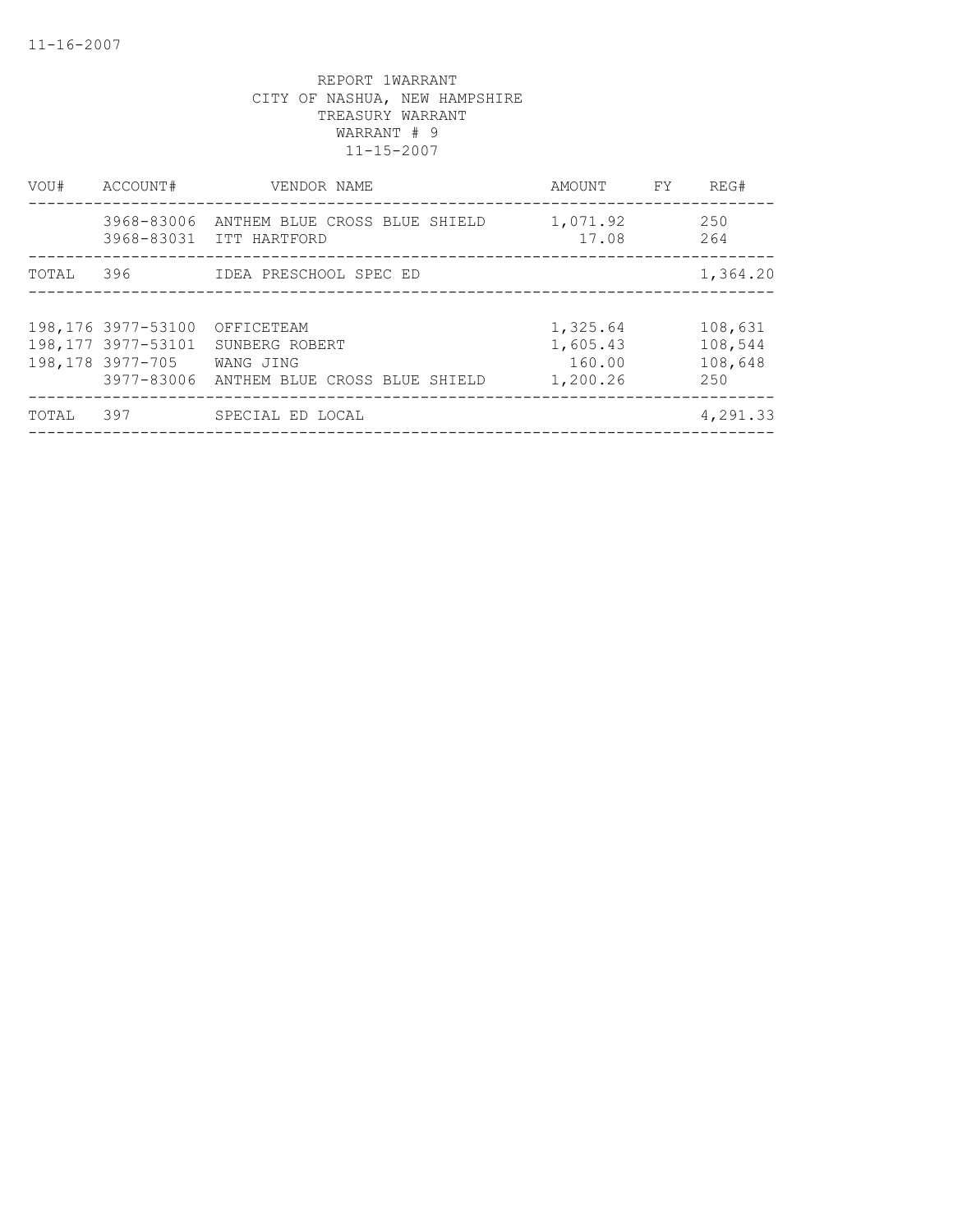| 232<br>108,366<br>412-180 HILDRETH MICHAEL D<br>7.00<br>233<br>83.00<br>108,367<br>412-180 OUIRION ANDRE<br>234<br>412-180 SMART TRANS INC<br>291.00<br>108,368<br>235<br>412-180     VAUGHAN KRISTI C<br>108,365<br>261.00<br>TOTAL<br>412-18 FINANCIAL SERVICES<br>642.00<br>AUTO PERMITS<br>236 413-203 TREASURER STATE OF NH<br>2,470.00 108,786<br>2,470.00<br>413-20 CITY CLERK'S OFFICE<br>TOTAL<br>MARRIAGE LICENSES<br>236 413-303 TREASURER STATE OF NH<br>8,366.00 108,786<br>8,366.00<br>TOTAL 413-30 CITY CLERK'S OFFICE<br>CERTIFIED COPIES<br>237 431-314 CITY OF NASHUA<br>TOTAL 431-31 POLICE DEPARTMENT<br>14.87<br>SALE OF PHOTOCOPIES | VOU# ACCOUNT# | VENDOR NAME | AMOUNT FY REG# |  |
|-----------------------------------------------------------------------------------------------------------------------------------------------------------------------------------------------------------------------------------------------------------------------------------------------------------------------------------------------------------------------------------------------------------------------------------------------------------------------------------------------------------------------------------------------------------------------------------------------------------------------------------------------------------|---------------|-------------|----------------|--|
|                                                                                                                                                                                                                                                                                                                                                                                                                                                                                                                                                                                                                                                           |               |             |                |  |
|                                                                                                                                                                                                                                                                                                                                                                                                                                                                                                                                                                                                                                                           |               |             |                |  |
|                                                                                                                                                                                                                                                                                                                                                                                                                                                                                                                                                                                                                                                           |               |             |                |  |
|                                                                                                                                                                                                                                                                                                                                                                                                                                                                                                                                                                                                                                                           |               |             |                |  |
|                                                                                                                                                                                                                                                                                                                                                                                                                                                                                                                                                                                                                                                           |               |             |                |  |
|                                                                                                                                                                                                                                                                                                                                                                                                                                                                                                                                                                                                                                                           |               |             |                |  |
|                                                                                                                                                                                                                                                                                                                                                                                                                                                                                                                                                                                                                                                           |               |             |                |  |
|                                                                                                                                                                                                                                                                                                                                                                                                                                                                                                                                                                                                                                                           |               |             |                |  |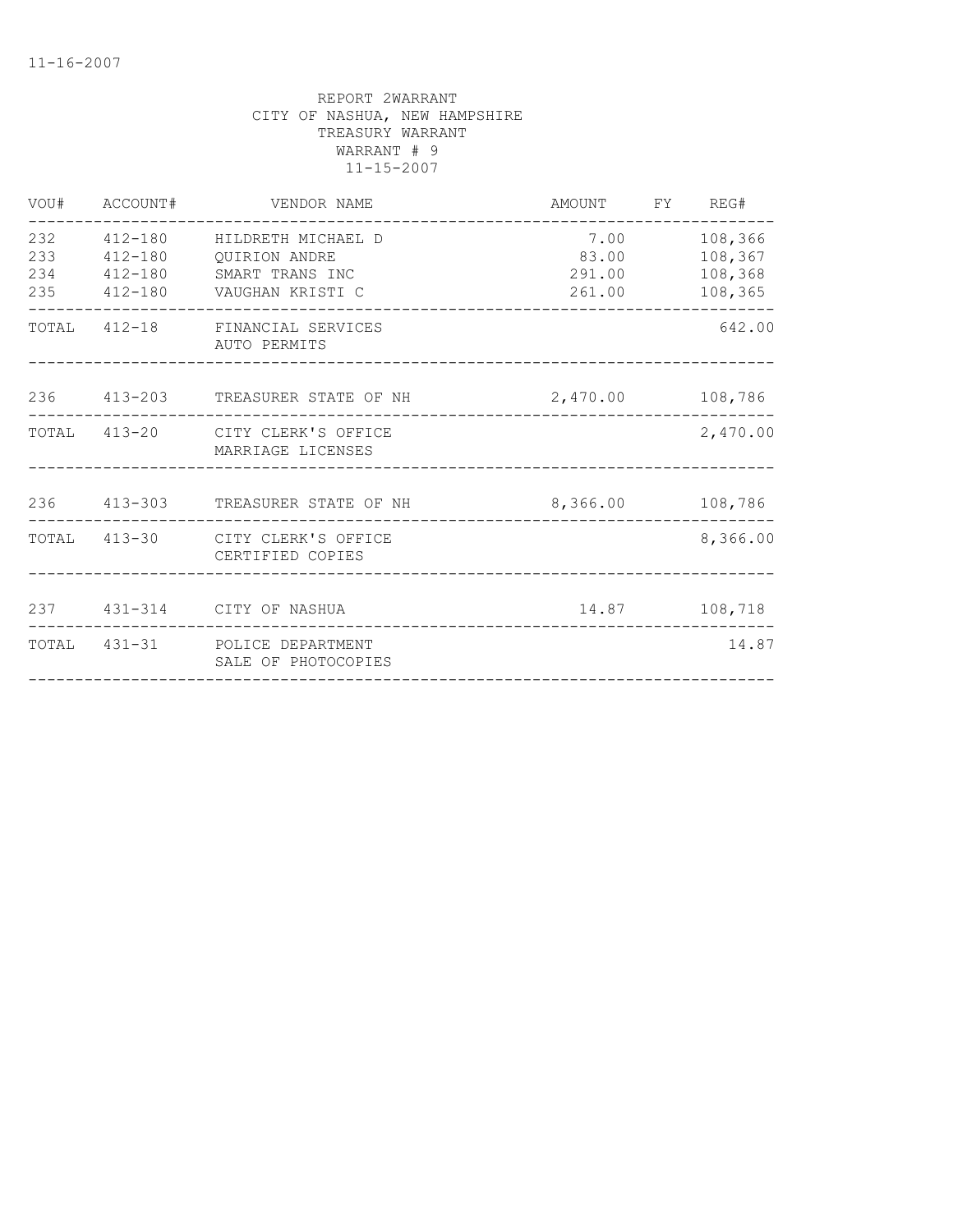| VOU#                     | ACCOUNT#                                             | VENDOR NAME                                                                                       | AMOUNT                                                | FY | REG#                                     |
|--------------------------|------------------------------------------------------|---------------------------------------------------------------------------------------------------|-------------------------------------------------------|----|------------------------------------------|
| 238<br>239               | $501 - 31050$<br>$501 - 31050$                       | NEXTEL COMMUNICATIONS<br>VERIZON WIRELESS                                                         | 73.60<br>43.64                                        |    | 108,765<br>108,793                       |
| TOTAL                    | 501                                                  | MAYOR'S OFFICE                                                                                    |                                                       |    | 117.24                                   |
| 240<br>241               | $502 - 51010$<br>$502 - 49025$                       | HILLSBOROUGH COUNTY TREASURER<br>MATTHEW BENDER & CO INC                                          | 10.00<br>353.65                                       |    | 108,682<br>108,817                       |
| TOTAL                    | 502                                                  | LEGAL DEPARTMENT                                                                                  |                                                       |    | 363.65                                   |
| 242<br>243<br>244        | 505-81039<br>505-81078<br>505-81026                  | HUMANE SOCIETY OF NEW ENGLAND<br>ST JOSEPH COMMUNITY SERVICES I<br>THE PLUS COMPANY INC           | 7,756.75<br>2,015.30<br>1,075.00                      |    | 108,217<br>108,681<br>108,129            |
| TOTAL                    | 505                                                  | CIVIC & COMM. ACTIVITIES                                                                          |                                                       |    | 10,847.05                                |
| 245                      | 506-31005                                            | PAETEC COMMUNICATIONS INC                                                                         | 600.00                                                |    | 108,761                                  |
| TOTAL                    | 506                                                  | TELECOMMUNICATIONS                                                                                |                                                       |    | 600.00                                   |
| 246<br>246<br>246<br>246 | $507 - 82020$<br>507-82025<br>507-82030<br>507-82035 | NH RETIREMENT SYSTEM<br>NH RETIREMENT SYSTEM<br>NH RETIREMENT SYSTEM<br>NH RETIREMENT SYSTEM      | 134,268.53<br>153, 477.96<br>123,007.71<br>196,649.16 |    | 261<br>261<br>261<br>261                 |
| TOTAL                    | 507                                                  | PENSIONS                                                                                          |                                                       |    | 607,403.36                               |
| 247<br>247               | 508-83100<br>508-83101                               | STATE OF NH - UC<br>W/C<br>STATE OF NH - UC<br>W/C                                                | 1,043.66<br>1,615.68                                  |    | 108,388<br>108,388                       |
| TOTAL                    | 508                                                  | INSURANCE - POLICY COSTS                                                                          |                                                       |    | 2,659.34                                 |
| 248<br>249               | 511-94010                                            | 511-31050 NEXTEL COMMUNICATIONS<br>SWEENY DIANE C                                                 | 13.46<br>578.25                                       |    | 108,765<br>108,719                       |
| TOTAL                    | 511                                                  | ADMINISTRATIVE SERVICES                                                                           |                                                       |    | 591.71                                   |
| 250<br>251<br>252<br>253 | 512-59095<br>512-98035<br>512-91015<br>512-95010     | ANACOMP INC<br>CITY OF NASHUA/PETTY CASH/SLIP<br>FREDETTE DAVID<br>PRACTITIONERS PUBLISHING COMPA | 288.77<br>535.83<br>90.72<br>143.00                   |    | 108,142<br>108,085<br>108,720<br>108,819 |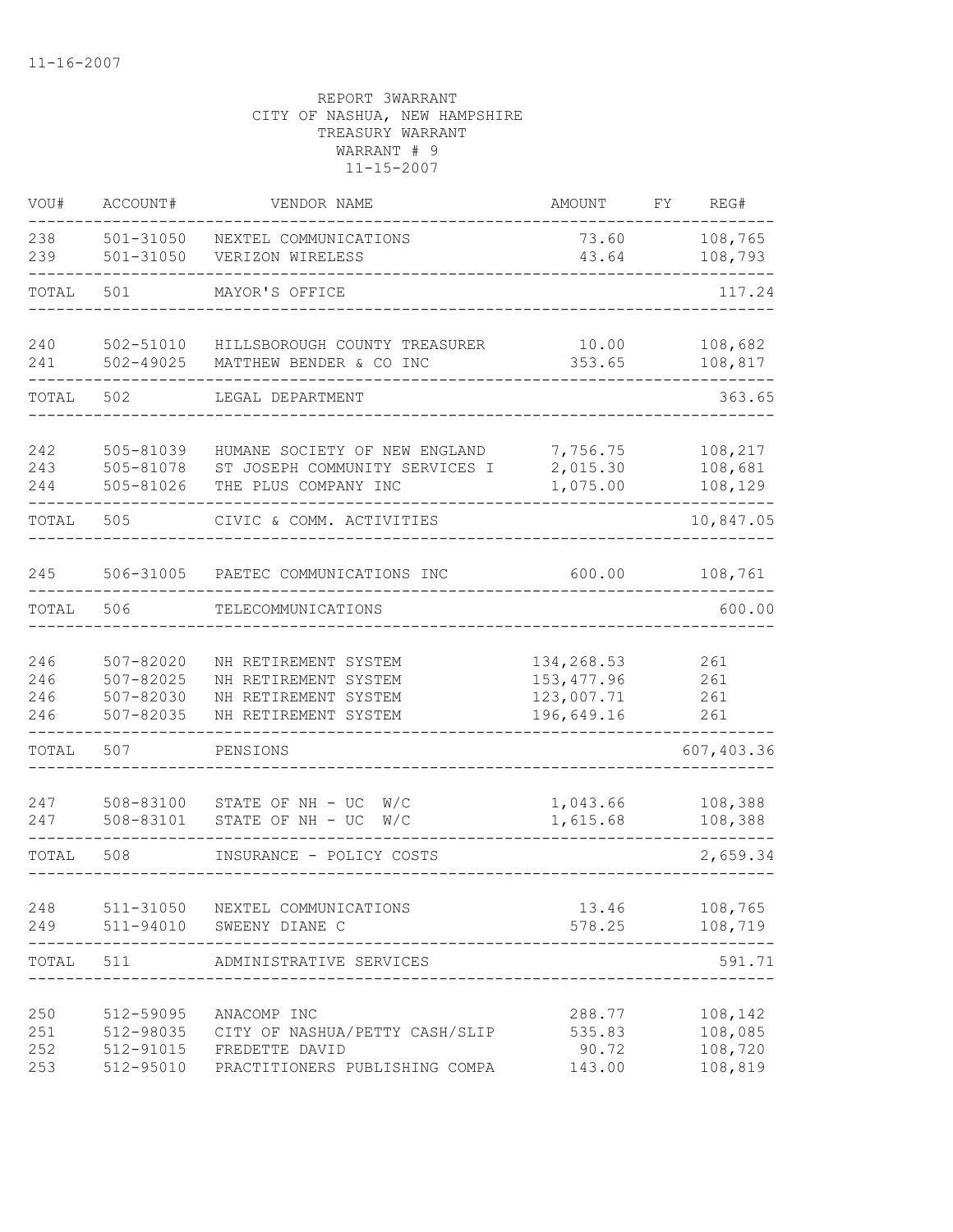| VOU#  | ACCOUNT#      | VENDOR NAME                    | AMOUNT   | FΥ | REG#      |
|-------|---------------|--------------------------------|----------|----|-----------|
| 254   | 512-43005     | PRINTGRAPHICS OF MAINE         | 8,054.00 |    | 257       |
| 255   | 512-59182     | PRINTGRAPHICS OF MAINE         | 781.20   |    | 108,179   |
| 256   | 512-41015     | STAPLES BUSINESS ADVANTAGE     | 397.17   |    | 108,453   |
| TOTAL | 512           | FINANCIAL SERVICES             |          |    | 10,290.69 |
| 257   | 513-43005     | LHS ASSOCIATES INC             | 221.85   |    | 108,243   |
| 257   | $513 - 44005$ | LHS ASSOCIATES INC             | 4,116.00 |    | 108,243   |
| 257   | 513-49075     | LHS ASSOCIATES INC             | 121.50   |    | 108,243   |
| 257   | 513-59115     | LHS ASSOCIATES INC             | 2,114.00 |    | 108,243   |
| TOTAL | 513           | CITY CLERK'S OFFICE            |          |    | 6,573.35  |
|       |               |                                |          |    |           |
| 258   | 515-81051     | BROWN LOUISE                   | 578.25   |    | 108,722   |
| 259   | 515-81051     | SCHRADER BECKY                 | 1,156.50 |    | 108,721   |
| 260   | 515-41015     | STAPLES BUSINESS ADVANTAGE     | 60.39    |    | 108,453   |
| TOTAL | 515           | HUMAN RESOURCES                |          |    | 1,795.14  |
|       |               |                                |          |    |           |
| 261   | 516-54016     | SUCCESS ADVERTISING INC        | 415.00   |    | 108,203   |
| 262   | 516-54016     | THE LOWELL PUBLISHING CO       | 3,722.30 |    | 108,769   |
| 263   | 516-54016     | UNION LEADER CORPORATION       | 2,627.08 |    | 108,764   |
| TOTAL | 516           | PURCHASING DEPARTMENT          |          |    | 6,764.38  |
| 264   | 517-75023     | B & S LOCKSMITH INC            | 239.59   |    | 108,317   |
| 265   | 517-75015     | ECKHARDT & JOHNSON INC         | 239.80   |    | 108,321   |
| 266   | 517-75023     | HOME DEPOT CREDIT SERVICES     | 7.23     |    | 108,770   |
| 267   | 517-34015     | KEYSPAN ENERGY DELIVERY        | 512.34   |    | 108,772   |
| 268   | 517-31050     | NEXTEL COMMUNICATIONS          | 48.01    |    | 108,765   |
| 269   | 517-33005     | PENNICHUCK WATER               | 243.59   |    | 108,773   |
| 270   | 517-32005     | PUBLIC SERVICE OF NH           | 31.93    |    | 108,798   |
| TOTAL | 517           | BUILDING MAINT - CITY ADMIN    |          |    | 1,322.49  |
|       |               |                                |          |    |           |
| 271   | 519-91005     | DUXBURY NOREEN                 | 26.34    |    | 108,725   |
| 272   | 519-91005     | LAKEMAN ROBERT                 | 100.40   |    | 108,410   |
| 273   | 519-94005     | MARINO ANGELO                  | 227.69   |    | 108,384   |
| 274   | 519-95005     | NH REAL ESTATE APPRAISER BOARD | 300.00   |    | 108,801   |
| 275   | 519-91005     | SCHRADER BECKY                 | 26.34    |    | 108,723   |
| 276   | 519-91005     | TURGISS GARY                   | 154.72   |    | 108,195   |
| 277   | 519-91005     | WALLEY CHERYL                  | 26.34    |    | 108,724   |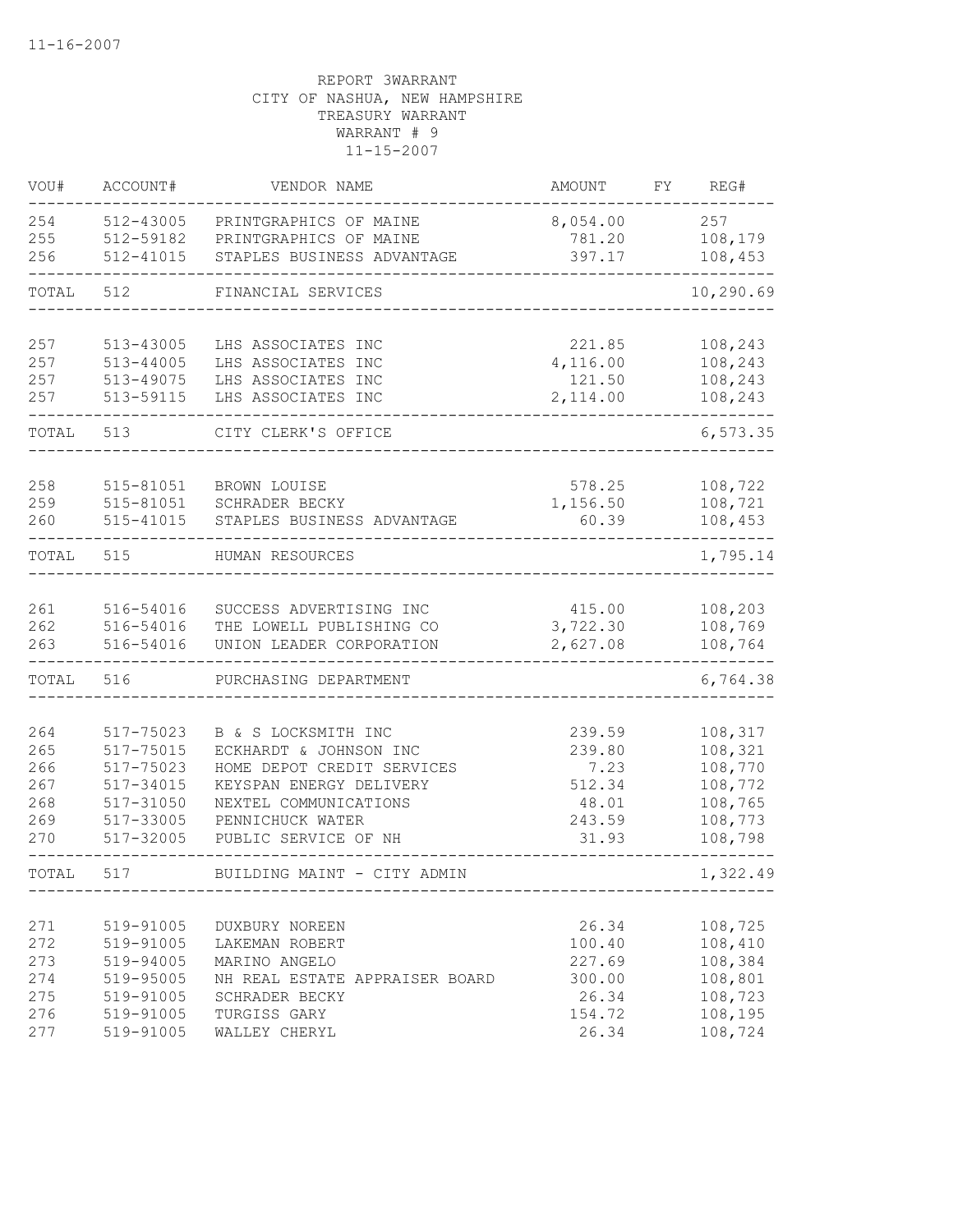| VOU#       | ACCOUNT#               | VENDOR NAME                                          | AMOUNT           | FY | REG#               |
|------------|------------------------|------------------------------------------------------|------------------|----|--------------------|
| TOTAL 519  |                        | ASSESSORS                                            |                  |    | 861.83             |
| 278        | 520-32005              | PENNICHUCK WATER                                     | 265.24           |    | 108,773            |
| 279        | 520-32005              | PUBLIC SERVICE OF NH                                 | 262.04           |    | 108,798            |
| 280        | 520-74092              | SWANSON MIRIAM                                       | 125.00           |    | 108,089            |
| TOTAL      | 520                    | HUNT BUILDING                                        |                  |    | 652.28             |
|            |                        |                                                      |                  |    |                    |
| 281<br>282 | 522-74030<br>522-31050 | COCCI COMPUTER SERVICES INC<br>NEXTEL COMMUNICATIONS | 436.75<br>229.66 |    | 108,255<br>108,765 |
| 283        | 522-31040              | TYRRELL KEN                                          | 46.33            |    | 108,409            |
| TOTAL 522  |                        | INFORMATION TECHNOLOGY                               |                  |    | 712.74             |
|            |                        |                                                      |                  |    |                    |
| 284        |                        | 523-94005 ANDRUSKEVICH PAMELA                        | 719.55 108,134   |    |                    |
| TOTAL      | 523                    | GIS                                                  |                  |    | 719.55             |
| 285        | 524-64040              | CITIZENS BANK                                        | 34.95            |    | 248                |
| 286        |                        | 524-64045 GATEWAY COMPANIES INC                      | 352.18           |    | 108,356            |
| 287        | $524 - 64045$          | GOVCONNECTION INC                                    | 736.77           |    | 108,101            |
|            | TOTAL 524              | COMPUTERS - CITYWIDE                                 |                  |    | 1,123.90           |
| 288        | 531-45220              | AK THOMAS CO INC                                     | 532.59           |    | 108,420            |
| 289        | $531 - 46040$          | ALEC'S SHOE STORE INC                                | 1,952.44         |    | 108,233            |
| 289        | 531-46045              | ALEC'S SHOE STORE INC                                | 129.95           |    | 108,233            |
| 290        | 531-95000              | AMERICAN POLYGRAPH ASSOC                             | 150.00           |    | 108,784            |
| 291        | $531 - 46040$          | BATTAGLIA BRIAN                                      | 89.85            |    | 108,744            |
| 292        | 531-45125              | BATTERIES PLUS 400                                   | 119.69           |    | 108,443            |
| 293        | $531 - 46040$          | BEN'S UNIFORMS                                       | 885.24           |    | 108,691            |
| 294        | 531-78007              | BEST FORD/BEST CYCLE                                 | 483.72           |    | 108,119            |
| 295        | 531-45005              | BRAVO CO USA INC                                     | 342.60           |    | 108,359            |
| 296        | 531-45125              | CDW GOVERNMENT INC                                   | 321.99           |    | 108,490            |
| 297        | 531-31025              | CINFO PETER                                          | 45.96            |    | 108,728            |
| 298        | 531-91070              | CITIZENS BANK                                        | 39.90            |    | 248                |
| 298        | 531-94005              | CITIZENS BANK                                        | 170.00           |    | 248                |
| 299        | 531-78007              | CITY OF NASHUA                                       | 99.90            |    | 108,733            |
| 299        | 531-95000              | CITY OF NASHUA                                       | 40.00            |    | 108,733            |
| 300        | 531-53045              | COMPLIANCE NETWORK OF NEW ENGL                       | 240.00           |    | 108,327            |
| 301        | 531-48015              | CONLEY DONALD                                        | 10.00            |    | 108,735            |
| 301        | 531-98029              | CONLEY DONALD                                        | 158.39           |    | 108,735            |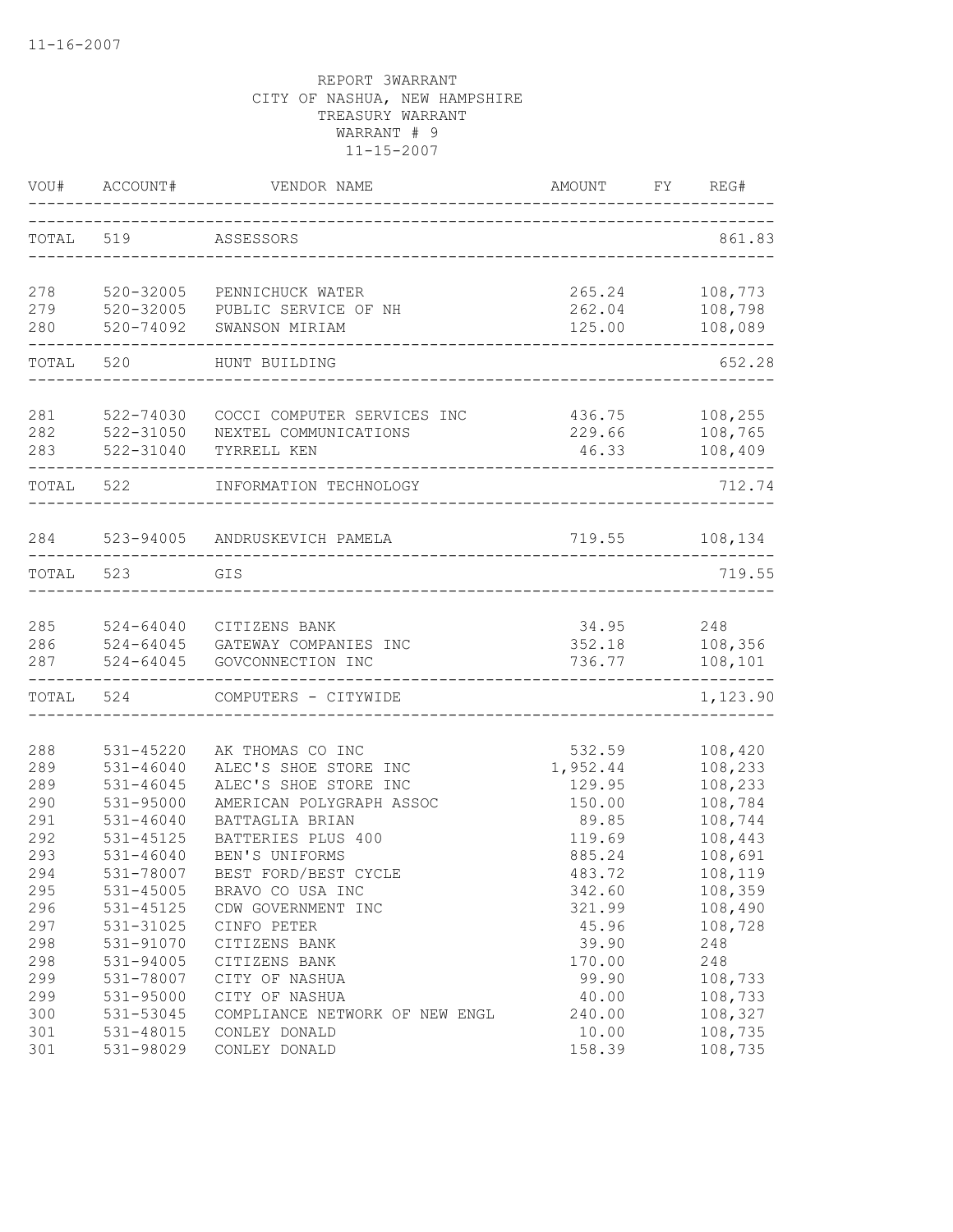| VOU# | ACCOUNT#      | VENDOR NAME                    | AMOUNT   | FY | REG#    |
|------|---------------|--------------------------------|----------|----|---------|
| 302  |               | 531-41015 CONLEY DONALD        | 56.96    |    | 108,736 |
| 302  | 531-43005     | CONLEY DONALD                  | 5.13     |    | 108,736 |
| 302  | 531-78007     | CONLEY DONALD                  | 33.00    |    | 108,736 |
| 303  | 531-91025     | CONLEY DONALD                  | 12.00    |    | 108,737 |
| 304  | $531 - 46040$ | CONNORS JEFFREY                | 121.90   |    | 108,739 |
| 305  | 531-41015     | DICTRONICS INC                 | 91.70    |    | 108,099 |
| 306  | 531-53125     | DILLON WILLIAM                 | 200.00   |    | 108,726 |
| 307  | $531 - 42000$ | F W WEBB COMPANY               | 109.24   |    | 108,181 |
| 308  | 531-78075     | FORD OF LONDONDERRY            | 100.00   |    | 108,331 |
| 309  | 531-53125     | GAPHARDT CLARK                 | 399.00   |    | 108,734 |
| 310  | 531-46040     | GEORGE'S APPAREL               | 325.00   |    | 108,166 |
| 311  | 531-98035     | GOOD MORNING SALES INC         | 49.25    |    | 108,694 |
| 312  | 531-78007     | GOODALE'S BIKE SHOP INC        | 114.97   |    | 108,451 |
| 313  | 531-78065     | GOODYEAR AUTO SERVICE CENTER   | 6,724.70 |    | 108,097 |
| 314  | 531-78065     | GOODYEAR WHOLESALE TIRE CENTER | 5,574.80 |    | 108,421 |
| 315  | $531 - 46040$ | GORMAN ALAEXANDER              | 168.00   |    | 108,730 |
| 316  | 531-78007     | GRAPPONE AUTOMOTIVE GROUP      | 52.56    |    | 108,324 |
| 317  | 531-46040     | HAMMOND CRAIG                  | 67.96    |    | 108,738 |
| 318  | 531-46040     | HILL SHAWN                     | 244.65   |    | 108,729 |
| 319  | 531-42000     | HOME DEPOT CREDIT SERVICES     | 30.41    |    | 108,794 |
| 320  | 531-78007     | JAPLAR SCHAUER                 | 105.27   |    | 108,340 |
| 321  | 531-34015     | KEYSPAN ENERGY DELIVERY        | 4,800.68 |    | 108,772 |
| 322  | $531 - 46040$ | LEDOUX MICHAEL                 | 162.88   |    | 108,742 |
| 322  | 531-94010     | LEDOUX MICHAEL                 | 600.00   |    | 108,742 |
| 323  | $531 - 46040$ | LEE DENNIS P                   | 446.40   |    | 108,727 |
| 324  | 531-75023     | LIGHTEC INC                    | 215.04   |    | 108,155 |
| 325  | 531-45005     | MAXAM NORTH EAST LLC           | 300.00   |    | 108,358 |
| 326  | 531-94005     | MCDANNELL RAYMOND              | 36.80    |    | 108,740 |
| 327  | 531-41015     | MCINTIRE BUSINESS PRODUCTS INC | 62.27    |    | 108,697 |
| 328  | $531 - 46040$ | MORIARTY TODD                  | 131.25   |    | 108,731 |
| 329  | 531-78007     | NASHUA HARLEY DAVIDSON         | 83.96    |    | 108,154 |
| 330  | 531-94005     | NESPIN                         | 100.00   |    | 108,804 |
| 331  | 531-78007     | NORTHERN FOREIGN CAR PARTS INC | 182.13   |    | 108,703 |
| 332  | 531-78007     | NSP GRAPHIC COMMUNICATIONS     | 649.92   |    | 108,221 |
| 333  | 531-78007     | NYTECH SUPPLY CO               | 138.12   |    | 108,130 |
| 334  | 531-46040     | O'BRIEN KEVIN                  | 104.55   |    | 108,732 |
| 335  | 531-33005     | PENNICHUCK WATER               | 783.95   |    | 108,773 |
| 336  | 531-53050     | PSYCHOTHERAPY ASSOCIATES INC   | 300.00   |    | 108,508 |
| 337  | 531-32035     | PUBLIC SERVICE OF NH           | 26.36    |    | 108,798 |
| 338  | 531-59100     | R B ALLEN CO INC               | 700.00   |    | 108,102 |
| 339  | 531-45005     | RILEY'S SPORT SHOP INC         | 89.85    |    | 108,104 |
| 340  | 531-78007     | ROBBINS AUTO PARTS INC         | 205.45   |    | 108,288 |
| 341  | 531-53045     | ST JOSEPH BUSINESS & HEALTH    | 724.00   |    | 108,226 |
| 342  | 531-41005     | STAPLES BUSINESS ADVANTAGE     | 654.41   |    | 108,453 |
| 342  | 531-41015     | STAPLES BUSINESS ADVANTAGE     | 2,699.24 |    | 108,453 |
| 343  | 531-46030     | STAR PACKER BADGES             | 70.00    |    | 108,180 |
| 344  | 531-53125     | SULLIVAN FRANCIS               | 250.00   |    | 108,741 |
| 345  | 531-42000     | THE DURKIN CO INC              | 236.17   |    | 108,292 |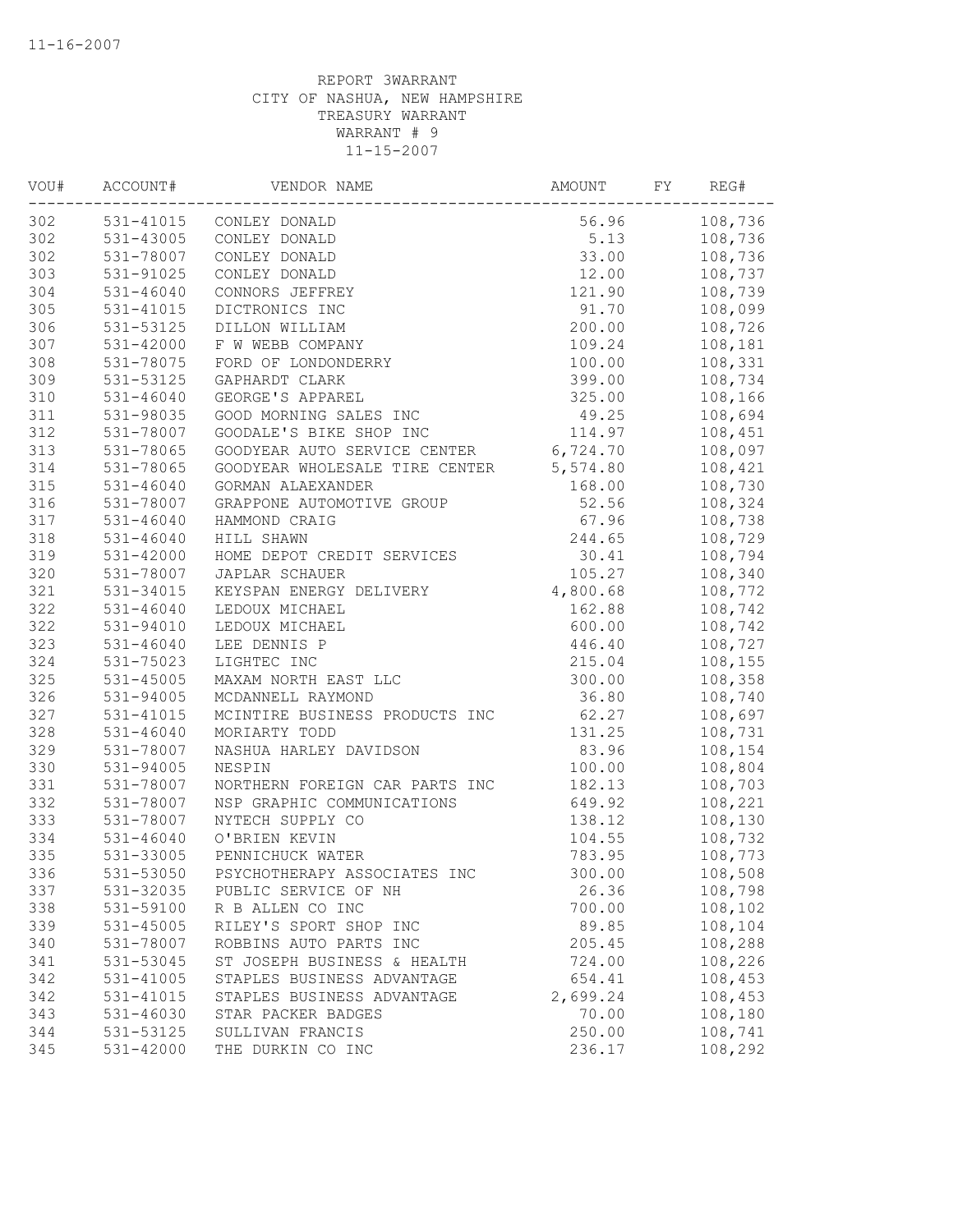| WOU#  | ACCOUNT#      | VENDOR NAME                         | AMOUNT     | FY | REG#       |
|-------|---------------|-------------------------------------|------------|----|------------|
| 346   | 531-95000     | THOMSON WEST                        | 168.00     |    | 108,796    |
| 347   | 531-78007     | TOWERS MOTOR PARTS CORP             | 107.76     |    | 108,422    |
| 348   | 531-43005     | UNITED PARCEL SERVICE               | 25.66      |    | 108,818    |
| 349   | 531-41015     | WB MASON COMPANY INC                | 337.97     |    | 108,133    |
| 350   | $531 - 46040$ | YURCAK JOHN                         | 338.99     |    | 108,743    |
| TOTAL | 531           | POLICE DEPARTMENT                   |            |    | 36,130.53  |
| 351   | 532-75023     | AIR CLEANING SPECIALISTS OF NE      | 128.00     |    | 108,426    |
| 352   | 532-79040     | BATTERIES PLUS 400                  | 77.91      |    | 108,443    |
| 353   | 532-78020     | D & R TOWING INC                    | 60.00      |    | 108,667    |
| 354   | 532-94005     | GUEST SERVICES                      | 126.77     |    | 108,808    |
| 355   | 532-75023     | HOME DEPOT CREDIT SERVICES          | 6.75       |    | 108,770    |
| 356   | 532-46040     | HUNTRESS UNIFORMS                   | 90.15      |    | 108,192    |
| 357   | 532-46030     | INDUSTRIAL PROTECTION SERVICES      | 217.14     |    | 108,151    |
| 358   | 532-78007     | JACK YOUNG COMPANY INC              | 38.70      |    | 108,678    |
| 359   | 532-34015     | KEYSPAN ENERGY DELIVERY             | 1,061.83   |    | 108,772    |
| 360   | 532-78020     | LIBERTY INTN'L TRUCKS OF NH LL      | 25.54      |    | 108,672    |
| 361   | 532-59100     | MAYNARD & LESIEUR INCORPORATED      | 162.00     |    | 108,674    |
| 362   | 532-64094     | MEDTRONIC PHYSIO-CONTROL CORP       | 751.34     |    | 108,118    |
| 363   | 532-47005     | MOORE MEDICAL LLC                   | 1,430.67   |    | 108,293    |
| 364   | 532-42005     | NEW ENGLAND PAPER & SUPPLY          | 179.09     |    | 108,283    |
| 364   | 532-42010     | NEW ENGLAND PAPER & SUPPLY          | 128.88     |    | 108,283    |
| 364   | 532-42020     | NEW ENGLAND PAPER & SUPPLY          | 108.25     |    | 108,283    |
| 365   | 532-31040     | NEXTEL COMMUNICATIONS               | 500.74     |    | 108,765    |
| 366   | 532-33005     | PENNICHUCK WATER                    | 653.93     |    | 108,773    |
| 367   | 532-32005     | PUBLIC SERVICE OF NH                | 1,973.93   |    | 108,798    |
| 368   | 532-74038     | R WHITE EQUIPMENT CENTER INC        | 12.00      |    | 108,676    |
| 369   | 532-79045     | REXEL CLS                           | 32.91      |    | 108,603    |
| 370   | 532-75130     | SAM MECHANICAL SERVICES LLC         | 290.00     |    | 108,296    |
| 371   | 532-78007     | SANEL AUTO PARTS CO                 | 180.86     |    | 108,259    |
| 372   | 532-59100     | TRUE BLUE CLEANERS                  | 56.34      |    | 108,304    |
| 373   | 532-31050     | USA MOBILITY WIRELESS INC           | 234.69     |    | 108,795    |
| 374   | 532-78095     | WD PERKINS FIRE PUMP SPECIALIS      | 383.40     |    | 108,396    |
| TOTAL | 532           | FIRE DEPARTMENT<br>---------------- |            |    | 8,911.82   |
| 375   |               | 533-33010 PENNICHUCK WATER          | 191,626.26 |    | 108,773    |
| TOTAL | 533           | WATER SUPPLY (PUBLIC HYDRANTS)      |            |    | 191,626.26 |
|       |               |                                     |            |    |            |
| 376   |               | 534-32020 PUBLIC SERVICE OF NH      | 54,404.68  |    | 108,798    |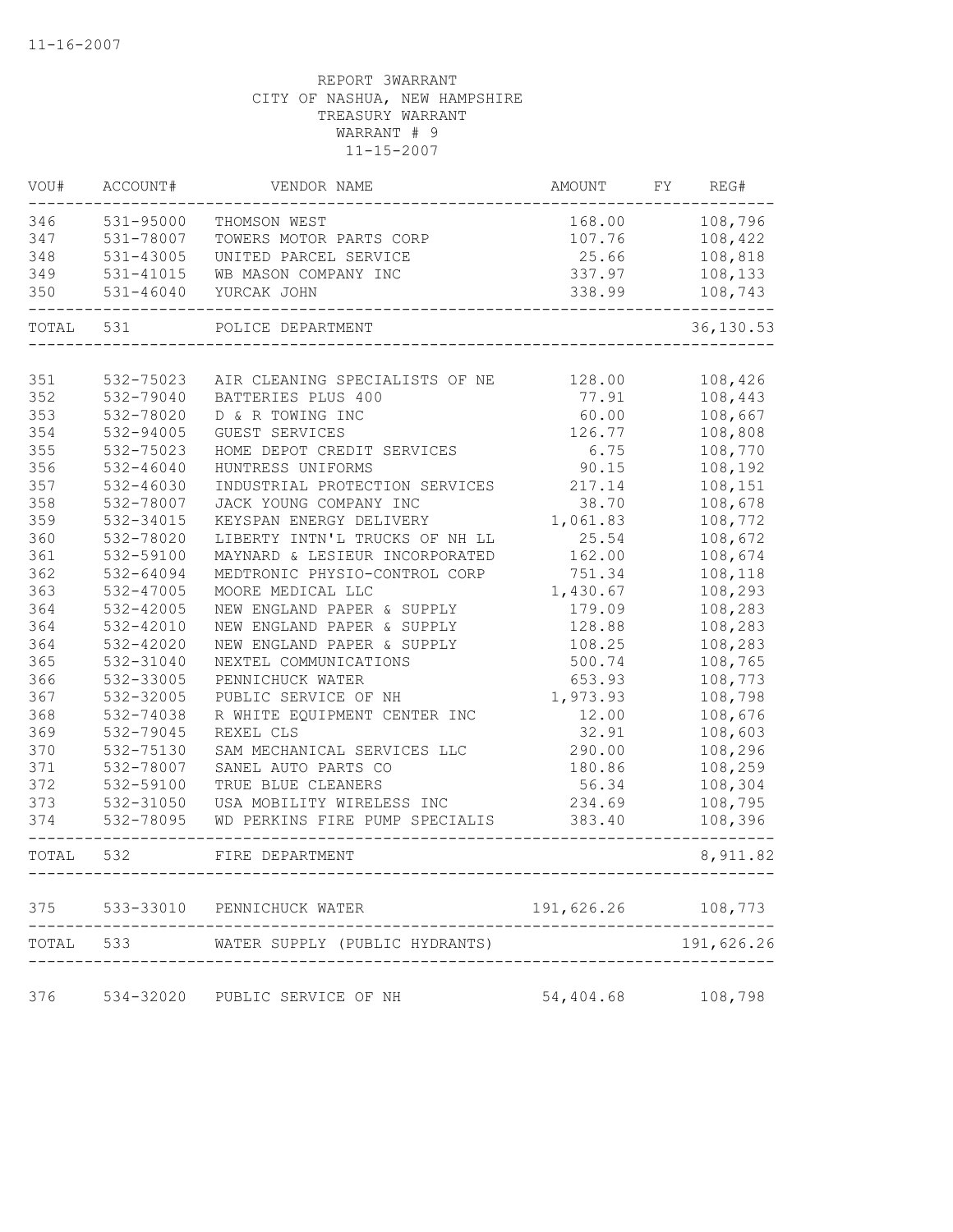| VOU#  | ACCOUNT#  | VENDOR NAME                                                | AMOUNT   | FY<br>REG# |
|-------|-----------|------------------------------------------------------------|----------|------------|
| TOTAL | 534       | STREET LIGHTING                                            |          | 54,404.68  |
| 377   | 535-64030 | DIVER'S DEN DIVE SHOP INC                                  | 150.00   | 108,310    |
| 378   | 535-81023 | NEXTEL COMMUNICATIONS                                      | 88.52    | 108,765    |
| 379   | 535-81023 | USA MOBILITY WIRELESS INC                                  | 27.51    | 108,795    |
| TOTAL | 535       | EMERGENCY MANAGEMENT                                       |          | 266.03     |
| 380   | 536-95000 | APCO INTERNATIONAL INC                                     | 242.00   | 108,816    |
| 381   | 536-94005 | CONLEY DONALD                                              | 26.00    | 108,745    |
| 382   | 536-75130 | J LAWRENCE HALL INC                                        | 1,190.00 | 108,695    |
| 383   | 536-74150 | MICROWAVE NETWORKS                                         | 1,995.27 | 108,241    |
| 384   | 536-32035 | PUBLIC SERVICE OF NH                                       | 382.31   | 108,798    |
| 385   | 536-43005 | UNITED PARCEL SERVICE                                      | 21.91    | 108,818    |
| TOTAL | 536       | CITYWIDE COMMUNICATIONS                                    |          | 3,857.49   |
| 386   |           | 541-53165 LANGUAGE LINE SERVICES                           | 93.10    | 108,184    |
| TOTAL | 541       | COMMUNITY SERVICES DIVISION                                |          | 93.10      |
| 387   | 542-53045 | HEALTH STOP INC                                            | 79.00    | 108,232    |
| TOTAL | 542       | COMMUNITY HEALTH                                           |          | 79.00      |
| 388   | 543-49070 | A DAIGGER & COMPANY INC                                    | 98.29    | 108,445    |
| 389   | 543-49070 | ENVIRONMENTAL RESOURCE ASSOCIA                             | 338.05   | 108,144    |
| 390   | 543-49070 | FISHER SCIENTIFIC                                          | 177.62   | 108,444    |
| 391   | 543-78100 | MAYNARD & LESIEUR INCORPORATED                             | 196.00   | 108,674    |
| 392   | 543-31050 | NEXTEL COMMUNICATIONS                                      | 24.92    | 108,765    |
| 393   | 543-91005 | PRICE HOWARD                                               | 29.60    | 108,281    |
| TOTAL |           | 543 ENVIRONMENTAL HEALTH DEPT.                             |          | 864.48     |
|       |           | 394 544-49025 NH DEPT OF HEALTH & HUMAN SERV 33.00 108,813 |          |            |
| 395   |           | 544-41015 STAPLES BUSINESS ADVANTAGE                       | 103.98   | 108,453    |
|       |           | TOTAL 544 WELFARE ADMINISTRATION                           |          | 136.98     |
| 396   |           | 545-97020 188 CONCORD ST LLC DBA LILLIAN 315.00 108,376    |          |            |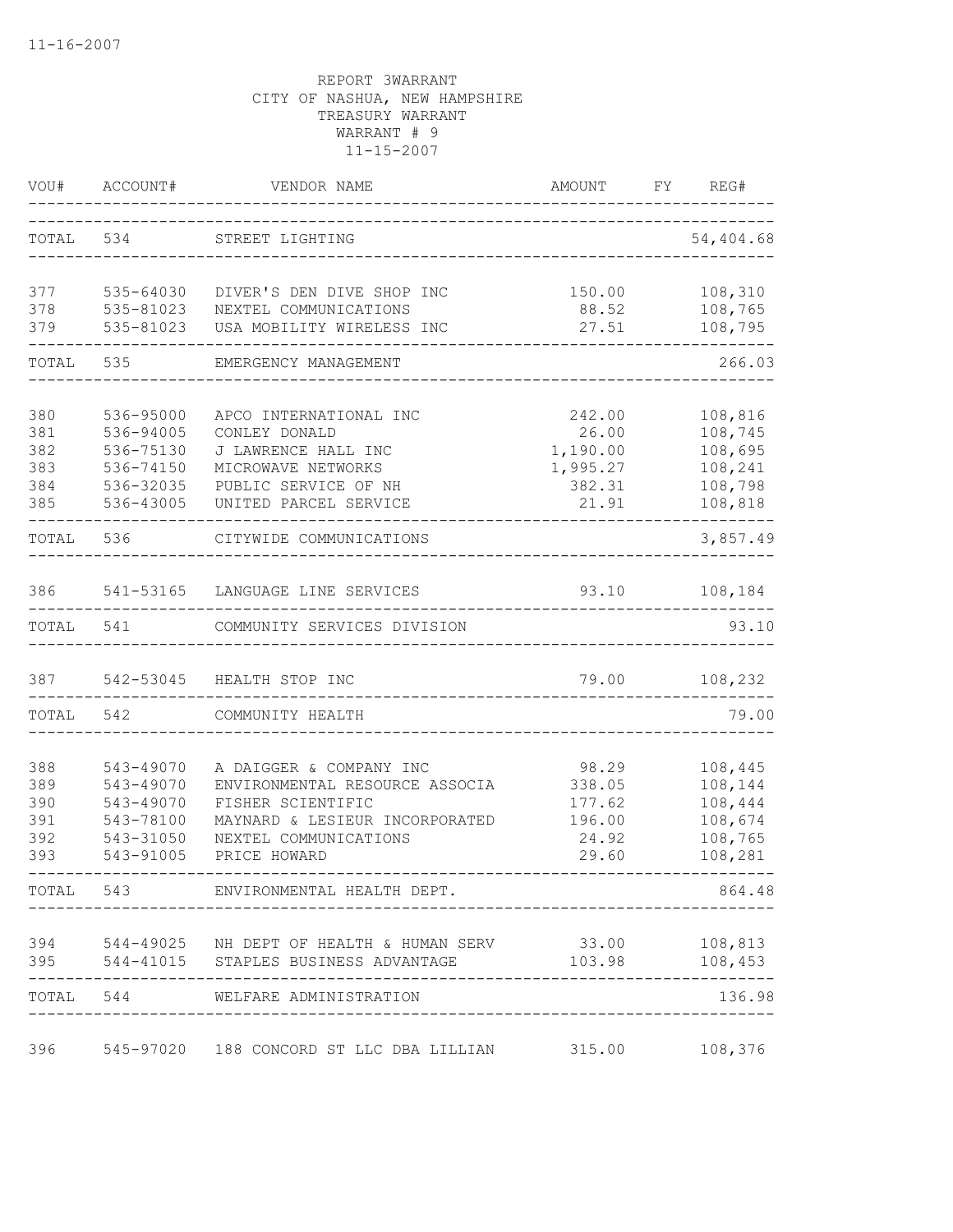| VOU# | ACCOUNT#  | VENDOR NAME                                                    | AMOUNT    | FY | REG#                |
|------|-----------|----------------------------------------------------------------|-----------|----|---------------------|
| 397  | 545-97020 | 23-25 TEMPLE ST REALTY LLC                                     | 575.00    |    | 108,390             |
| 398  | 545-97020 | BAYRIDGE AT NASHUA                                             | 580.71    |    | 108,115             |
| 399  | 545-97020 | BROOK VILLAGE NORTH ASSOCIATES                                 | 636.00    |    | 108,295             |
| 400  | 545-97020 | CANTERBURY APARTMENTS                                          | 2,401.83  |    | 108,116             |
| 401  | 545-97020 | CASIMIR PLACE LP                                               | 580.73    |    | 108,273             |
| 402  | 545-97020 | CENTRAL REALTY                                                 | 1,251.80  |    | 108,279             |
| 403  | 545-97020 | CITY VIEW MANAGEMENT CO INC                                    | 350.00    |    | 108,452             |
| 404  | 545-97020 | CLARK E G                                                      | 1,119.54  |    | 108,215             |
| 405  | 545-97020 | CONNOLLY FRANCIS X                                             | 838.42    |    | 108,124             |
| 406  | 545-97020 | D & W MCCULLOUGH PROPERTIES                                    | 656.80    |    | 108,375             |
| 407  | 545-97020 | DOBENS SUSAN                                                   | 813.58    |    | 108,187             |
| 408  | 545-97020 | DOWNTOWNER NELSON/DAVID A GREG                                 | 337.50    |    | 108,127             |
| 409  | 545-97020 | DUCHARME DIANE                                                 | 480.00    |    | 108,107             |
| 410  | 545-97015 | FRED FULLER OIL CO                                             | 289.90    |    | 108,778             |
| 411  | 545-97020 | GANDER PROP MANAGEMENT LLC                                     | 302.36    |    | 108,223             |
| 412  | 545-97020 | GAUTHIER CONRAD J                                              | 1,312.31  |    | 108,252             |
| 413  | 545-97020 | GAUTHIER REALTY/CONNIE GAUTHIE                                 | 2, 271.48 |    | 108,448             |
| 414  | 545-97020 | GAUVIN GARY                                                    | 700.00    |    | 108,322             |
| 415  | 545-97020 | HAMMERHEAD RENTAL PROPERTIES                                   | 1,000.00  |    | 108,320             |
| 416  | 545-97020 | KADIRI AL                                                      | 735.76    |    | 108,230             |
| 417  | 545-97015 | KEYSPAN ENERGY DELIVERY                                        | 2,645.54  |    | 108,811             |
| 418  | 545-97020 | LTA INVESTMENTS LLC                                            | 300.00    |    | 108,323             |
| 419  | 545-97020 | MCCHANDLER LLC                                                 | 580.00    |    | 108,249             |
| 420  | 545-97020 | MOTEL 6                                                        | 49.99     |    | 108,419             |
| 421  | 545-97020 | NASHUA HOUSING AUTHORITY                                       | 159.00    |    | 108,425             |
| 422  | 545-97020 | OH ASH STREET HOLDINGS LLC                                     | 365.33    |    | 108,379             |
| 423  | 545-97020 | PAQUIN EDWARD                                                  | 454.71    |    | 108,117             |
| 424  | 545-97020 | PARSLOW HARRIETTE                                              | 914.90    |    | 108,378             |
| 425  | 545-97020 | PRA PROPERTIES LTD DBA/PHEASAN                                 | 260.10    |    | 108,433             |
| 426  | 545-97015 | PUBLIC SERVICE CO OF NH                                        | 1,299.18  |    | 108,807             |
| 427  | 545-97020 | QUIRION GILLES                                                 | 904.08    |    | 108,286             |
| 428  | 545-97020 | REGENT PARK ASSOCIATES                                         | 369.45    |    | 108,198             |
| 429  | 545-97020 | RODRIGUE STEVEN                                                | 400.00    |    | 108,190             |
| 430  | 545-97020 | ROYAL CREST ESTATES                                            | 797.06    |    | 108,178             |
| 431  | 545-97020 | SALVI ENTERPRISES LLC                                          | 896.70    |    | 108,280             |
| 432  | 545-97020 | SCHAEFER PROPERTIES                                            | 500.00    |    | 108,114             |
| 433  | 545-97015 | ST JOSEPH PHARMACY                                             | 70.00     |    | 108,132             |
| 434  | 545-97020 | TALLO PAUL                                                     | 800.00    |    | 108,746             |
| 435  | 545-97020 | THOMPSON JOHN                                                  | 851.91    |    | 108,220             |
| 436  | 545-97020 | TOP LEVEL PROPERTY MGMNT LLC                                   | 227.94    |    | 108,319             |
| 437  | 545-97020 | URQUHART DIANE                                                 | 420.15    |    | 108,161             |
| 438  | 545-97020 | YARMO PAUL                                                     | 625.00    |    | 108,747<br>-------- |
|      |           | TOTAL 545 WELFARE COSTS<br>----------------------------------- |           |    | 31,439.76           |
| 439  |           | 551-49025 ASCE BOOK ORDERS                                     | 24.00     |    | 108,790             |
| 440  | 551-59100 | CORBETT CLEANING CO/STEPHEN CO                                 | 400.00    |    | 108,274             |
|      |           |                                                                |           |    |                     |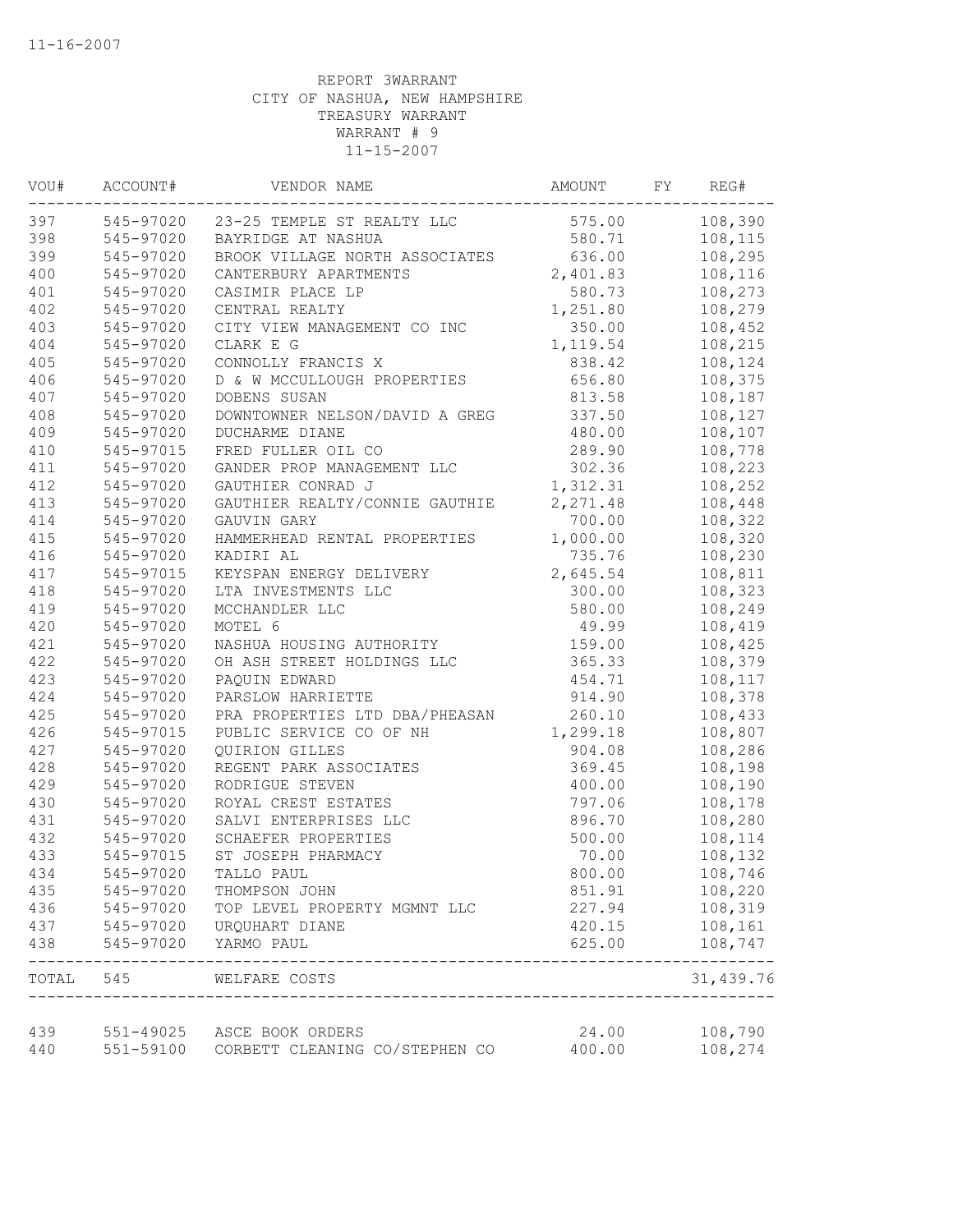| WOU#      | ACCOUNT#  | VENDOR NAME                             | AMOUNT         | FY | REG#     |
|-----------|-----------|-----------------------------------------|----------------|----|----------|
| 441       | 551-94005 | DOOKRAN STEPHEN                         | 604.31 108,418 |    |          |
| 442       | 551-34015 | KEYSPAN ENERGY DELIVERY                 | 96.50          |    | 108,772  |
| 443       | 551-31050 | NEXTEL COMMUNICATIONS                   | 296.52         |    | 108,765  |
| 444       |           | 551-41015 STAPLES BUSINESS ADVANTAGE    | 199.86         |    | 108,453  |
| TOTAL 551 |           | PUBLIC WORKS DIV & ENGINEERING          |                |    | 1,621.19 |
|           |           |                                         |                |    |          |
| 445       | 552-75021 | A & L EASTERN LABORATORIES INC          | 220.40         |    | 108,435  |
| 446       | 552-75040 | ASAP FIRE & SAFETY CORPORATION 387.50   |                |    | 108,206  |
| 446       | 552-75135 | ASAP FIRE & SAFETY CORPORATION 381.00   |                |    | 108,206  |
| 447       | 552-75022 | B & S LOCKSMITH INC                     | 16.05          |    | 108,317  |
| 447       | 552-78100 | B & S LOCKSMITH INC                     | 21.90          |    | 108,317  |
| 448       | 552-75021 | CAROLINA EASTERN-VAIL INC               | 1,101.50       |    | 108,446  |
| 449       | 552-94005 | CITIZENS BANK                           | 252.30         |    | 248      |
| 450       | 552-75022 | CORBETT CLEANING CO/STEPHEN CO          | 375.00         |    | 108,274  |
| 451       | 552-78100 | CREATIVE SIGNS LLC                      | 185.00         |    | 108,397  |
| 452       | 552-78007 | DONOVAN SPRING COMPANY INC              | 548.18         |    | 108,139  |
| 453       | 552-64192 | DYAR SALES & MACHINERY COMPANY 2,950.00 |                |    | 108,671  |
| 454       | 552-75022 | FIMBEL PAUNET CORP                      | 257.00         |    | 108,431  |
| 455       | 552-66000 | HANDY HOUSE INC                         | 221.25         |    | 108,787  |
| 456       | 552-46030 | HOME DEPOT CREDIT SERVICES              | 85.61          |    | 108,770  |
| 456       | 552-69035 | HOME DEPOT CREDIT SERVICES              | 30.83          |    | 108,770  |
| 456       | 552-75021 | HOME DEPOT CREDIT SERVICES              | 31.46          |    | 108,770  |
| 456       | 552-75022 | HOME DEPOT CREDIT SERVICES              | 27.10          |    | 108,770  |
| 456       | 552-75040 | HOME DEPOT CREDIT SERVICES              | 182.84         |    | 108,770  |
| 457       | 552-78100 | JAMES R ROSENCRANTZ & SONS INC          | 359.82         |    | 108,696  |
| 458       | 552-75021 | JOHNSON'S ELECTRIC SUPPLY               | 787.19         |    | 108,189  |
| 458       | 552-75040 | JOHNSON'S ELECTRIC SUPPLY               | 240.00         |    | 108,189  |
| 459       | 552-34015 | KEYSPAN ENERGY DELIVERY                 | 641.12         |    | 108,772  |
| 460       | 552-78100 | LIBERTY INTN'L TRUCKS OF NH LL 3,642.09 |                |    | 108,672  |
| 461       | 552-45290 | M & N SPORTS LLC                        | 169.50         |    | 108,257  |
| 462       | 552-78065 | MAYNARD & LESIEUR INCORPORATED          | 337.46         |    | 108,674  |
| 463       | 552-78007 | NAPA AUTO PARTS                         | 95.84          |    | 108,415  |
| 464       | 552-95005 | NEW ENGLAND PARK ASSOCIATION            | 75.00          |    | 108,777  |
| 465       | 552-31050 | NEXTEL COMMUNICATIONS                   | 176.00         |    | 108,765  |
| 466       | 552-33005 | PENNICHUCK WATER                        | 788.74         |    | 108,773  |
| 466       | 552-33045 | PENNICHUCK WATER                        | 1,193.12       |    | 108,773  |
| 466       | 552-33050 | PENNICHUCK WATER                        | 263.61         |    | 108,773  |
| 467       | 552-32005 | PUBLIC SERVICE OF NH                    | 1,259.12       |    | 108,798  |
| 467       | 552-32005 | PUBLIC SERVICE OF NH                    | 56.52          |    | 108,799  |
| 467       | 552-32030 | PUBLIC SERVICE OF NH                    | 3,769.21       |    | 108,798  |
| 468       | 552-46030 | R WHITE EQUIPMENT CENTER INC            | 140.00         |    | 108,676  |
| 468       | 552-74085 | R WHITE EQUIPMENT CENTER INC            | 553.30         |    | 108,676  |
| 468       | 552-75021 | R WHITE EQUIPMENT CENTER INC            | 198.00         |    | 108,676  |
| 469       | 552-78007 | SANEL AUTO PARTS CO                     | 146.65         |    | 108,259  |
| 470       | 552-46030 | SUNBELT RENTALS                         | 142.56         |    | 108,297  |
| 471       | 552-75021 | TREASURER STATE OF NH                   | 1,200.00       |    | 108,775  |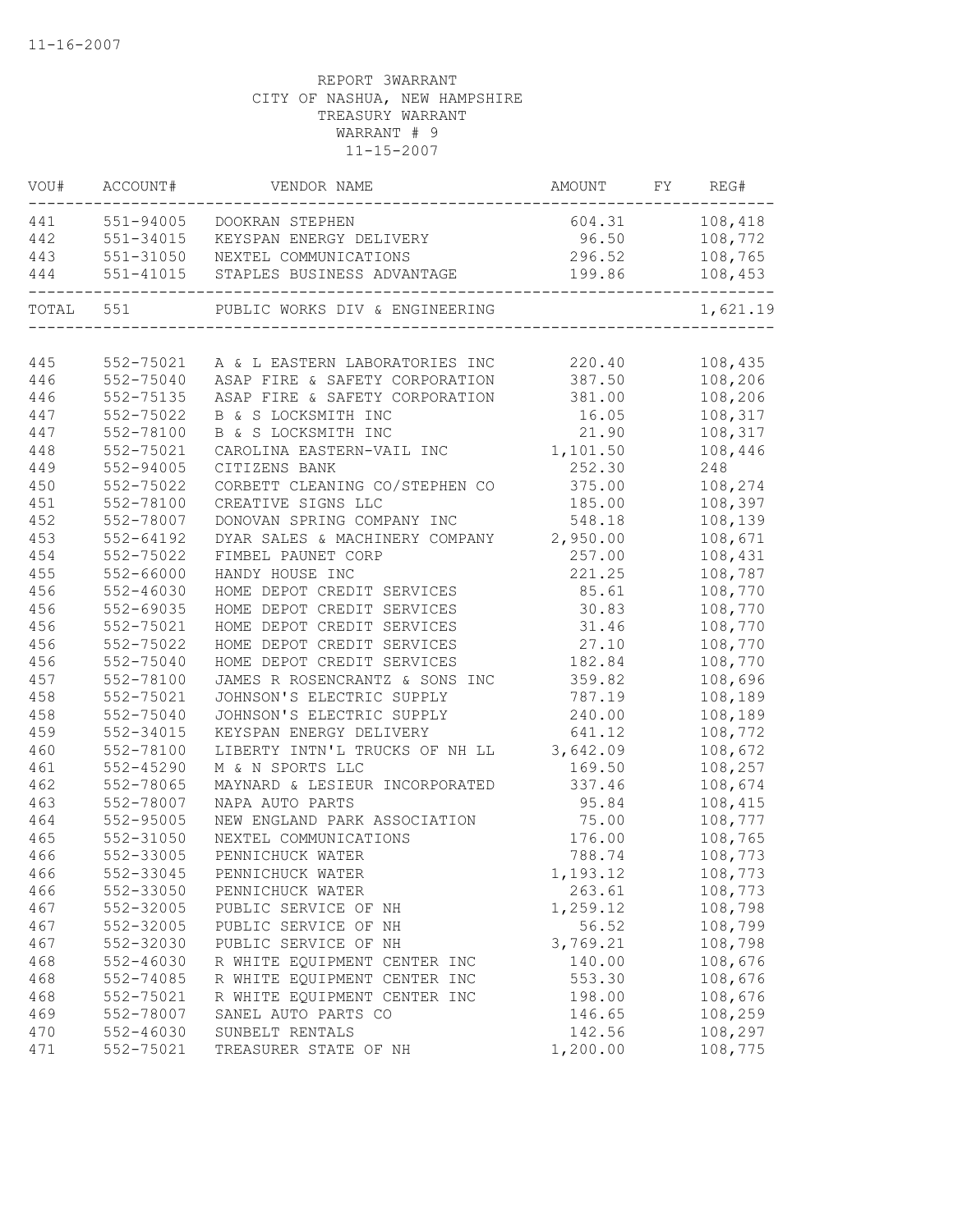|       | VOU# ACCOUNT# | VENDOR NAME                              | AMOUNT FY REG# |                            |
|-------|---------------|------------------------------------------|----------------|----------------------------|
|       |               | 472 552-75040 TRUGREEN CHEMLAWN          | 220.00 108,439 |                            |
| 473   |               | 552-75022 UNITED SUPPLY COMPANY INC      | 4.06           | 108,684                    |
| 474   |               | 552-94005 VERMONT GREENSCAPE ASSOC       | 315.00         | 108,791                    |
|       | TOTAL 552     | PARKS AND RECREATION                     |                | 24,048.83                  |
|       |               |                                          |                |                            |
| 475   | 553-49075     | ARCSOURCE INC                            | 30.04          | 108,261                    |
| 476   | 553-42010     | BANNER SYSTEMS OF MASSACHUSETT           | 365.25         | 108,663                    |
| 477   | 553-59150     | BCM CONTROLS CORPORATION                 | 1,213.60       | 108,306                    |
| 478   | 553-78100     | BEST FORD/BEST CYCLE                     | 234.44         | 108,119                    |
| 479   | 553-46045     | BOUCHER HENRY                            | 82.00          | 108,207                    |
| 480   | 553-45015     | BROX INDUSTRIES INC                      | 92.92          | 108,140                    |
| 480   | 553-45190     | BROX INDUSTRIES INC                      | 299.51         | 108,140                    |
| 481   | 553-94005     | CITIZENS BANK                            | 1,157.04       | 248                        |
| 482   | 553-45015     | CONTINENTAL PAVING INC                   | 207.33         | 108,685                    |
| 483   | 553-59105     | CORBETT CLEANING CO/STEPHEN CO           | 500.00         | 108,274                    |
| 484   | 553-94005     | CORBETT GERALD                           | 335.15         | 108,369                    |
| 485   | 553-45060     | CORRIVEAU ROUTHIER INC                   | 1,007.70       | 108,666                    |
| 486   | 553-59100     | D & R TOWING INC                         | 60.00          | 108,667                    |
| 487   | 553-75023     | GATE CITY FENCE CO INC                   | 265.00         | 108,225                    |
| 488   | 553-69025     | GRAINGER                                 | 164.72         | 108,160                    |
| 489   | 553-78100     | HOWARD P FAIRFIELD INC                   | 1,345.42       | 108,594                    |
| 490   | 553-34015     | KEYSPAN ENERGY DELIVERY                  | 2,268.36       | 108,772                    |
| 491   | 553-46045     | LEHIGH SAFETY SHOE LLC                   | 326.00         | 108,228                    |
| 492   | 553-78100     | LIBERTY INTN'L TRUCKS OF NH LL           | 22.17          | 108,672                    |
| 493   | 553-59100     | MCDEVITT TRUCKS INC                      | 337.60         | 108,447                    |
| 494   | 553-78100     | MINUTEMAN TRUCKS INC                     | 48.27          | 108,305                    |
| 495   | 553-78100     | NAPA AUTO PARTS                          | 115.00         | 108,415                    |
| 496   | 553-31050     | NEXTEL COMMUNICATIONS                    | 165.79         | 108,765                    |
| 497   | 553-33005     | PENNICHUCK WATER                         | 295.97         | 108,773                    |
| 498   | 553-49075     | R WHITE EQUIPMENT CENTER INC             | 8.00           | 108,676                    |
| 499   | 553-45060     | REDIMIX COMPANIES INC                    | 157.50         | 108,276                    |
| 500   | 553-59100     | SAFETY-KLEEN SYSTEMS INC                 | 172.25         | 108,137                    |
| 501   | 553-49075     | SANEL AUTO PARTS CO                      | 52.30          | 108,259                    |
| 501   | 553-69025     | SANEL AUTO PARTS CO                      | 15.82          | 108,259                    |
| 501   | 553-78100     | SANEL AUTO PARTS CO                      | 321.58         | 108,259                    |
| 502   | 553-94005     | SULLIVAN TED                             | 89.00          | 108,113                    |
| 503   | 553-46045     | SUNBELT RENTALS                          | 213.84         | 108,297                    |
| 503   |               | 553-69025 SUNBELT RENTALS                | 87.80          | 108,297                    |
| 504   |               | 553-46045 UNIFIRST CORPORATION           | 1,744.77       | 108,436                    |
| 505   | 553-31050     | USA MOBILITY WIRELESS INC                | 369.00         | 108,795                    |
| TOTAL | 553           | STREET DEPARTMENT                        |                | -----------<br>14, 171. 14 |
| 506   |               | 555-45288 ALLOY CASTING CO INC           | 873.00         | 108,394                    |
| 507   |               | 555-59105 CORBETT CLEANING CO/STEPHEN CO | 400.00         | 108,274                    |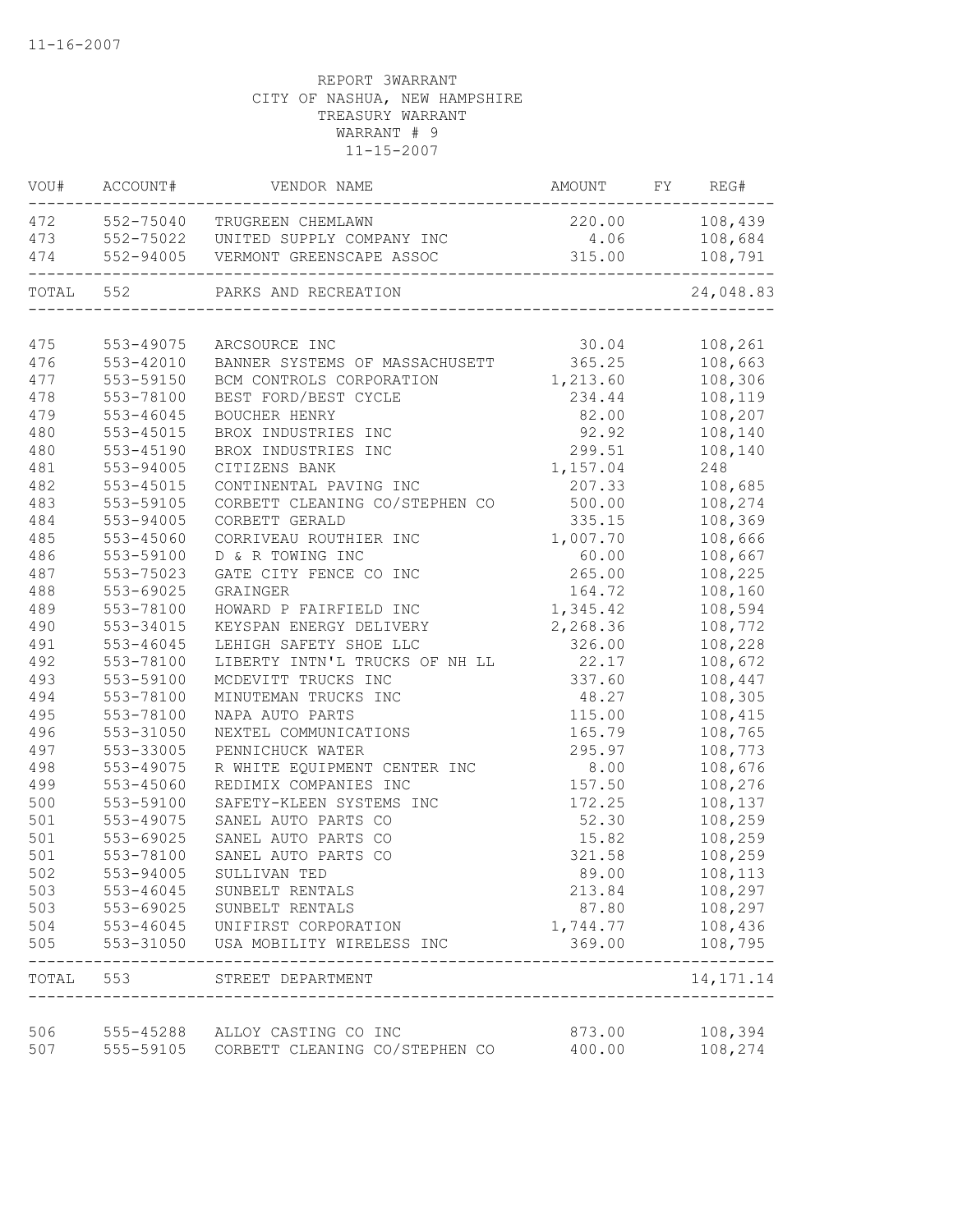| VOU#  | ACCOUNT#      | VENDOR NAME                     | AMOUNT    | FY | REG#           |
|-------|---------------|---------------------------------|-----------|----|----------------|
| 508   | 555-78140     | CUES INC                        | 2,890.51  |    | 108,411        |
| 509   | 555-59170     | HI-WAY SAFETY SYSTEMS INC       | 11,392.95 |    | 108,153        |
| 510   | 555-75023     | HOME DEPOT CREDIT SERVICES      | 41.74     |    | 108,770        |
| 511   | 555-45288     | M & M ELECTRICAL SUPPLY CO INC  | 27.84     |    | 108,664        |
| 511   | 555-49075     | M & M ELECTRICAL SUPPLY CO INC  | 78.60     |    | 108,664        |
| 512   | 555-74170     | MARLIN CONTROLS INC             | 1,130.00  |    | 108,188        |
| 513   | 555-31050     | NEXTEL COMMUNICATIONS           | 199.42    |    | 108,765        |
| 514   | 555-74170     | PEEK TRAFFIC CORPORATION        | 719.19    |    | 108,332        |
| 515   | 555-32025     | PUBLIC SERVICE OF NH            | 1,668.74  |    | 108,799        |
| 515   | 555-32025     | PUBLIC SERVICE OF NH            | 352.74    |    | 108,800        |
| 516   | 555-78140     | SANEL AUTO PARTS CO             | 11.39     |    | 108,259        |
| 517   | 555-46045     | UNIFIRST CORPORATION            | 461.47    |    | 108,436        |
| 517   | 555-75023     | UNIFIRST CORPORATION            | 22.70     |    | 108,436        |
| TOTAL | 555           | TRAFFIC DEPARTMENT              |           |    | 20,270.29      |
| 517   | $557 - 46045$ | UNIFIRST CORPORATION            | 208.72    |    | 108,436        |
| TOTAL | 557           | PARKING LOTS                    |           |    | 208.72         |
|       |               |                                 |           |    |                |
| 518   | 561-74085     | NASHUA OUTDOOR POWER EQUIP      | 99.55     |    | 108,266        |
| 519   | 561-33005     | PENNICHUCK WATER                | 145.11    |    | 108,773        |
| 520   | 561-32005     | PUBLIC SERVICE OF NH            | 87.66     |    | 108,800        |
| 521   | 561-78007     | ROBBINS AUTO PARTS INC          | 21.60     |    | 108,288        |
| 522   | 561-94005     | VERMONT GREENSCAPE ASSOC        | 50.00     |    | 108,791        |
| TOTAL | 561           | EDGEWOOD CEMETERY               |           |    | 403.92         |
| 523   | 562-33005     | PENNICHUCK WATER                | 87.24     |    | 108,773        |
| TOTAL | 562           | SUBURBAN CEMETERIES             |           |    | 87.24          |
|       |               |                                 |           |    |                |
| 524   | 572-49075     | ANCO ENGRAVED SIGNS & STAMPS I  | 57.90     |    | 108,398        |
| 525   | 572-58005     | COMPUSA INC                     | 229.90    |    | 108,258        |
| 526   | 572-95005     | EASTERN STATES BLDG OFFICIALS   | 25.00     |    | 108,789        |
| 527   | 572-51010     | HILLSBOROUGH COUNTY TREASURER   | 66.99     |    | 108,682        |
| 528   | 572-98045     | HISTORIC NEW ENGLAND MEMBERSHI  | 85.00     |    | 108,776        |
| 529   |               | 572-31050 NEXTEL COMMUNICATIONS | 11.61     |    | 108,765        |
| 530   |               | 572-58005 PERFECTA CAMERA CORP  | 150.00    |    | 108,395        |
| TOTAL | 572           | PLANNING DEPARTMENT             |           |    | 626.40         |
| 531   |               | 575-78100 1400 MOTORS           |           |    | 334.69 108,121 |
|       |               |                                 |           |    |                |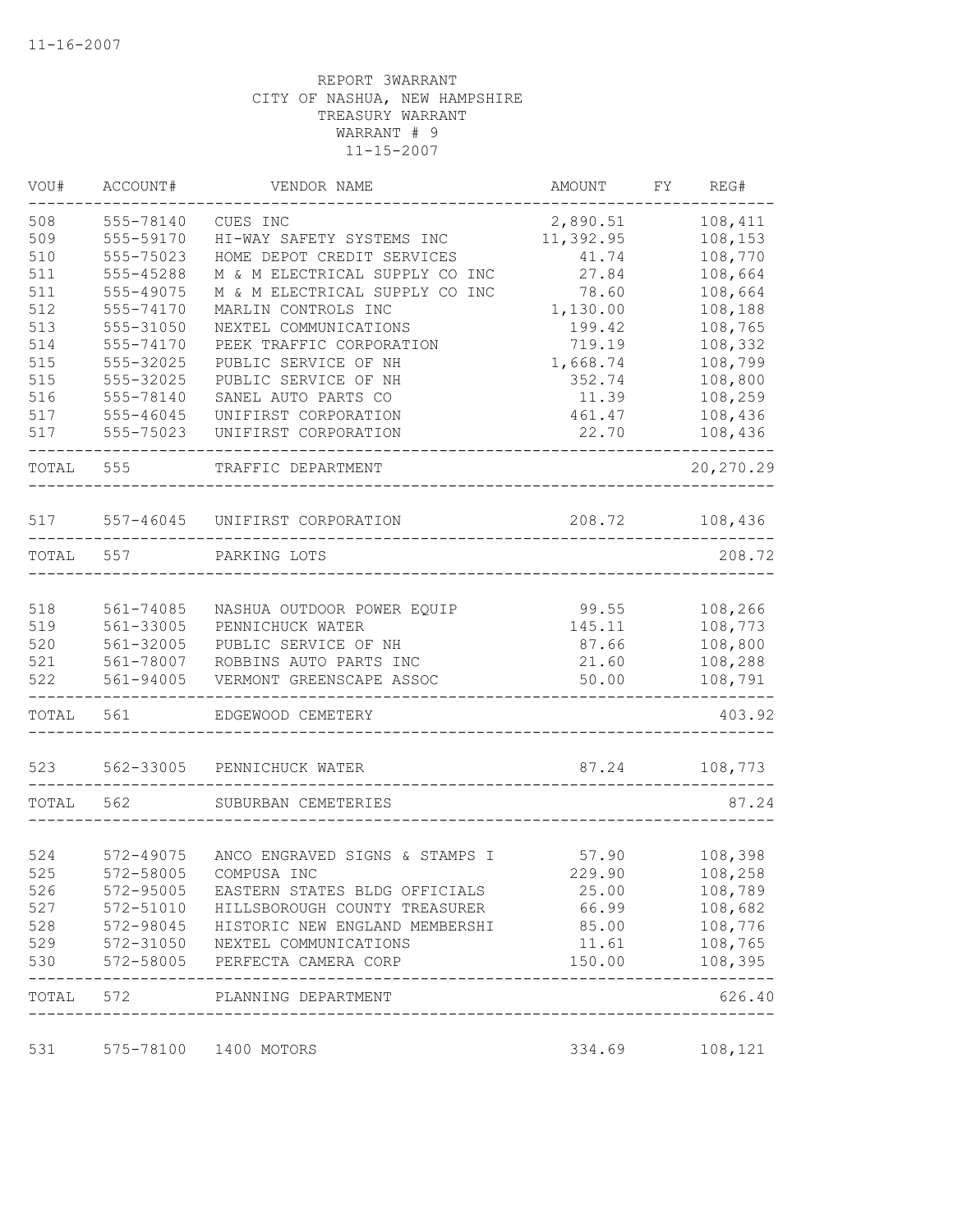| VOU#  | ACCOUNT#      | VENDOR NAME                    | AMOUNT   | FY | REG#      |
|-------|---------------|--------------------------------|----------|----|-----------|
| 532   | 575-41015     | ALPHAGRAPHICS                  | 33.60    |    | 108,264   |
| 533   | 575-95005     | AMERICAN LIBRARY ASSN          | 350.00   |    | 108,806   |
| 534   | 575-45050     | APPLE BOOKS                    | 202.55   |    | 108,269   |
| 535   | 575-45050     | BAKER & TAYLOR                 | 1,557.05 |    | 108,172   |
| 535   | 575-45050     | BAKER & TAYLOR                 | 1,600.61 |    | 108,173   |
| 535   | 575-45050     | BAKER & TAYLOR                 | 2,366.19 |    | 108,174   |
| 535   | 575-45050     | BAKER & TAYLOR                 | 188.98   |    | 108,175   |
| 536   | $575 - 45085$ | BAKER & TAYLOR ENTERTAINMENT   | 11.83    |    | 108,162   |
| 536   | $575 - 45315$ | BAKER & TAYLOR ENTERTAINMENT   | 1,611.78 |    | 108,162   |
| 537   | 575-91015     | BUTZEL STEVEN                  | 194.00   |    | 108,383   |
| 538   | 575-91005     | CASE LARRY                     | 34.92    |    | 108,092   |
| 539   | 575-45220     | DEMCO INC                      | 611.73   |    | 108,169   |
| 540   | 575-91015     | DOMINICI JUDITH S              | 327.46   |    | 108,408   |
| 541   | 575-45220     | FLETCHER'S APPLIANCE           | 375.00   |    | 108,165   |
| 542   | 575-45050     | <b>GALE</b>                    | 378.17   |    | 108,423   |
| 543   | $575 - 45220$ | GRESSCO LTD                    | 40.72    |    | 108,211   |
| 544   | 575-42010     | HOME DEPOT CREDIT SERVICES     | 16.61    |    | 108,770   |
| 545   | $575 - 45050$ | INFORMATION TODAY INC          | 566.50   |    | 108,182   |
| 546   | 575-34015     | KEYSPAN ENERGY DELIVERY        | 309.10   |    | 108,772   |
| 547   | 575-45050     | LERNER PUBLISHING GROUP        | 1,579.01 |    | 108,427   |
| 548   | 575-45050     | MARSHALL CAVENDISH CORP        | 2,157.58 |    | 108,234   |
| 549   | 575-45085     | MICROMARKETING LLC             | 180.95   |    | 108,247   |
| 550   | 575-57010     | MV COMMUNICATIONS INC          | 141.00   |    | 108,112   |
| 551   | 575-42020     | NEW ENGLAND PAPER & SUPPLY     | 138.60   |    | 108,283   |
| 552   | 575-31040     | NEXTEL COMMUNICATIONS          | 99.29    |    | 108,765   |
| 553   | $575 - 45050$ | NOVELAS POPULAR                | 40.00    |    | 108,251   |
| 554   | 575-33005     | PENNICHUCK WATER               | 239.25   |    | 108,773   |
| 555   | 575-45085     | RANDOM HOUSE INC               | 206.65   |    | 108,456   |
| 556   | 575-45085     | RECORDED BOOKS LLC             | 524.20   |    | 108,437   |
| 557   | $575 - 45050$ | SCHOLASTIC LIBRARY PUBLISHING  | 144.30   |    | 108,541   |
| 558   | $575 - 45050$ | SIMON & SCHUSTER               | 34.44    |    | 108,163   |
| 559   | 575-75105     | SKILLINGS & SONS INC           | 231.25   |    | 108,176   |
| 560   | 575-45220     | SLEEVE CITY                    | 445.20   |    | 108,237   |
| 561   | $575 - 45220$ | SSI TECHNOLOGIES               | 2,478.96 |    | 108,138   |
| 562   | 575-59100     | THE YES NETWORK/SEMINARS ON DV | 93.89    |    | 108,380   |
| 563   | 575-45050     | VOLUSIA COUNTY PUBLIC LIBRARY  | 28.00    |    | 108,814   |
| TOTAL | 575           | PUBLIC LIBRARIES               |          |    | 19,874.06 |
|       |               |                                |          |    |           |
| 564   | 576-95005     | <b>BUTTRICK BRUCE</b>          | 225.00   |    | 108,389   |
| 565   | 576-91005     | COLLINS MARK                   | 96.52    |    | 108,403   |
| 566   | 576-94005     | FINDLEY MICHAEL                | 80.00    |    | 108,574   |
| 567   | 576-49025     | INTERNATIONAL ASSOCIATION OF   | 696.00   |    | 108,822   |
| 568   | 576-94005     | INTERNATIONAL CODE COUNCIL     | 30.00    |    | 108,781   |
| 569   | 576-94005     | NEW HAMPSHIRE BUILDING OFFICIA | 120.00   |    | 108,815   |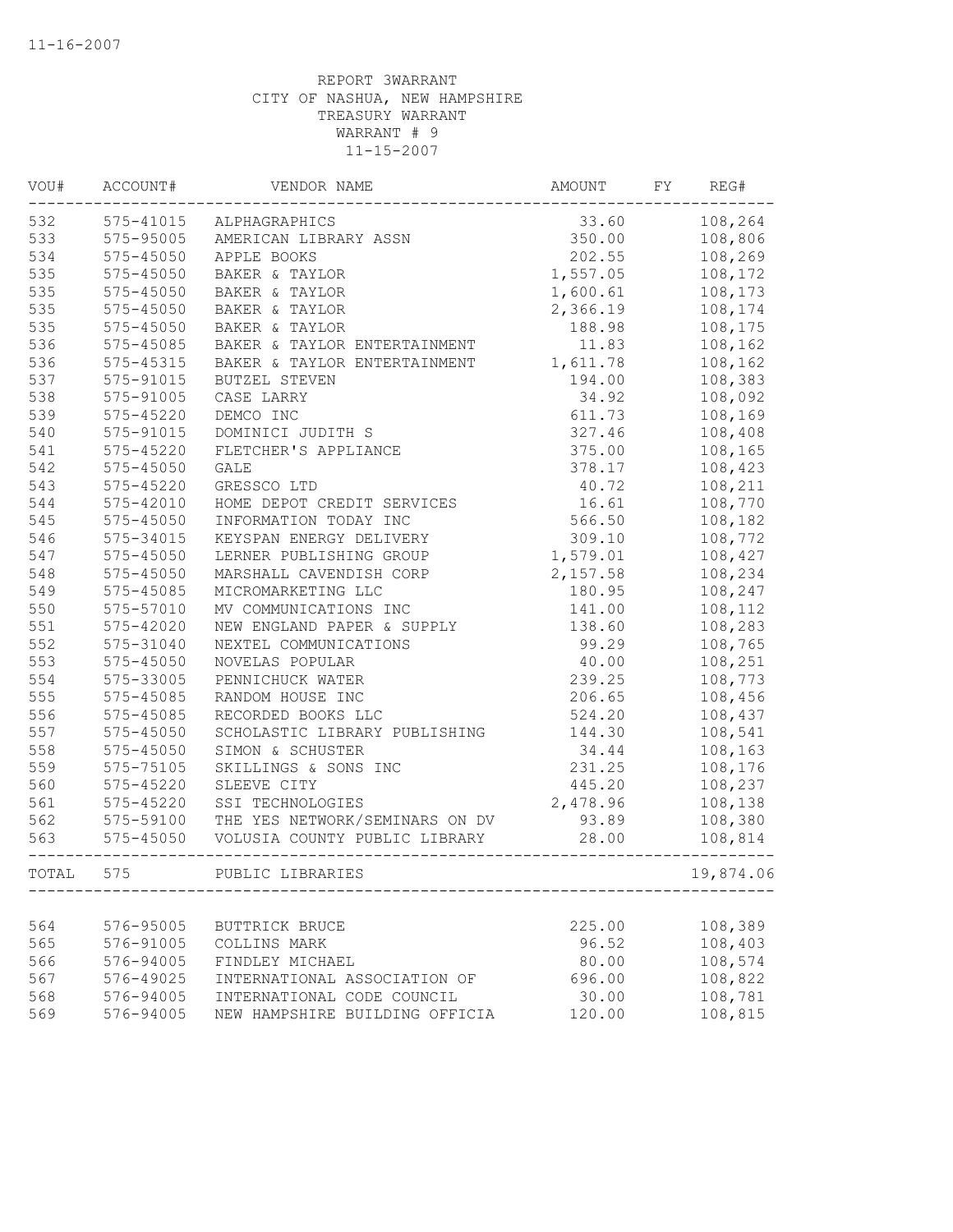|     |                                                               |                                                                                                   | AMOUNT FY REG#               |                               |  |
|-----|---------------------------------------------------------------|---------------------------------------------------------------------------------------------------|------------------------------|-------------------------------|--|
|     |                                                               |                                                                                                   |                              | 1,247.52                      |  |
|     |                                                               | 570 577-95005 NATIONAL DISTRICT ATTORNEYS AS 75.00 108,780<br>571 577-31050 NEXTEL COMMUNICATIONS | 47.29 108,765                |                               |  |
|     | TOTAL 577                                                     | CODE ENFORCEMENT                                                                                  |                              | 122.29                        |  |
|     | 198,179 581-59130                                             | ABRAMS DAVID                                                                                      | 76.00                        | 108,587                       |  |
|     | 198,180 581-49050<br>198,181 581-44005                        | AC MOORE INC<br>ACCURATE LABEL DESIGNS INC                                                        | 269.10<br>372.90             | 108,202<br>108,536            |  |
|     | 198,182 581-53103<br>198,183 581-42110                        | ACUCARE NURSING PROFESSIONALS<br>ALARMAX DISTRIBUTORS INC                                         | 593.78<br>3,071.10           | 108,485<br>108,467            |  |
|     | 198,184 581-46040<br>198,185 581-44005                        | ALEC'S SHOE STORE INC<br>ALPHAGRAPHICS                                                            | 199.90<br>301.25             | 108,233<br>108,264            |  |
|     | 198,186 581-64045<br>198,186 581-72065                        | ALTERNATIVE COMMUNICATIONS SER<br>ALTERNATIVE COMMUNICATIONS SER                                  | 65.00<br>65.00               | 108,412<br>108,412            |  |
| 572 | 198,187 581-53100<br>581-53100                                | AMERICAN ALARM<br>ANACOMP INC                                                                     | 299.00<br>62.50              | 108,572<br>108,142            |  |
|     | 198,188 581-59130<br>198,189 581-49050                        | AREL ANDRE<br>ASCD                                                                                | 76.00<br>125.70              | 108,405<br>108,759            |  |
|     | 198,190 581-95005<br>198,191 581-49050                        | ASCD<br>ASCD                                                                                      | 89.00<br>945.41              | 108,823<br>108,620            |  |
|     | 198, 192 581-49075<br>198,193 581-91005<br>198, 194 581-74092 | B & S LOCKSMITHS INC<br>BAGLEY MARCIA                                                             | 63.75<br>131.07              | 108,424<br>108,627<br>108,157 |  |
|     | 198,195 581-49050<br>198,196 581-59130                        | BAILEY DAVID<br>BARNES & NOBLE INC<br>BARRY JOHN                                                  | 500.00<br>1,044.66<br>132.00 | 108,095<br>108,608            |  |
|     | 198, 197 581-42130<br>198,198 581-59130                       | BEARINGS SPECIALTY CO INC<br>BEGLEY TIMOTHY J                                                     | 38.81<br>76.00               | 108,440<br>108,122            |  |
|     | 198,199 581-49050<br>198,199 581-49075                        | BELLETETES INC<br>BELLETETES INC                                                                  | 12.59<br>211.88              | 108,250<br>108,250            |  |
|     | 198,200 581-72060<br>198,201 581-59130                        | BELTRONICS INCORPORATED<br>BIENVENUE RAY                                                          | 111.00<br>56.00              | 108,668<br>108,607            |  |
|     | 198,202 581-49050<br>198,203 581-49035                        | BLICK ART MATERIALS<br>BMI EDUCATIONAL SERVICES INC                                               | 527.27<br>1,953.88           | 108,597<br>108,126            |  |
|     | 198,204 581-94010<br>198,205 581-45910                        | BOSCH TIM<br>BOSTON GLOBE                                                                         | 2,584.80<br>15.00            | 108,550<br>108,809            |  |
|     | 198,206 581-49050<br>198,207 581-49050                        | BOULDEN PUBLISHING<br>BRODART COMPANY                                                             | 79.09<br>74.52               | 108,474<br>108,669            |  |
|     | 198,208 581-55010<br>198,209 581-49050                        | BUDGET CAR AND TRUCK RENTAL<br>BURMAX CO INC                                                      | 89.61<br>1,228.19            | 108,430<br>108,539            |  |
|     | 198,210 581-94030<br>198, 211 581-49035                       | BURRUTO JOHN<br>CAMBIUM LEARNING INC                                                              | 60.00<br>131.95              | 108,658<br>108,568            |  |
|     | 198, 212 581-55015<br>198, 213 581-55015                      | CANFIELD BRAD<br>CANTARA DEBORAH                                                                  | 746.90<br>43.65              | 108,538<br>108,196            |  |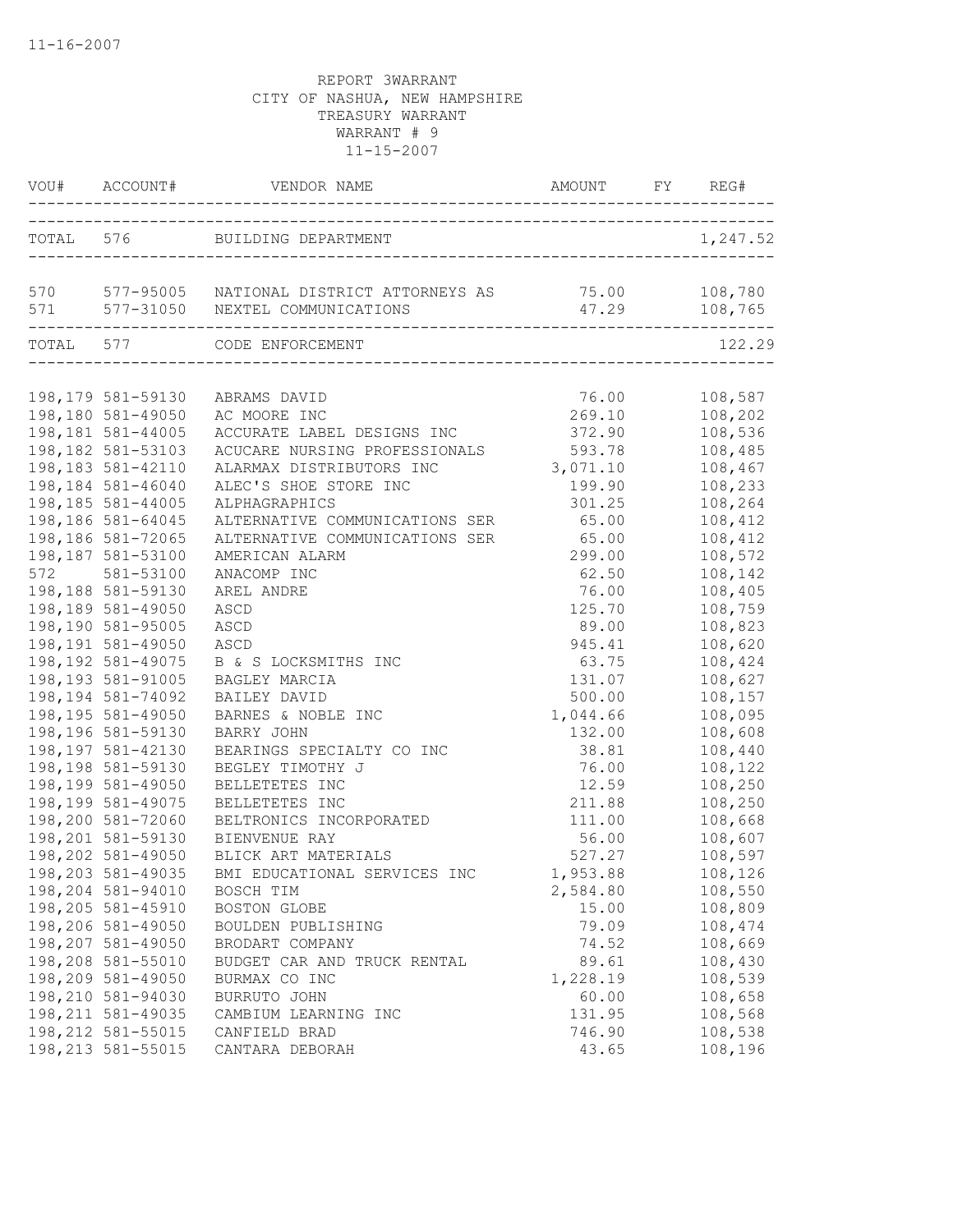| VOU# | ACCOUNT#           | VENDOR NAME                   | AMOUNT      | FY | REG#    |
|------|--------------------|-------------------------------|-------------|----|---------|
|      | 198,214 581-42130  | CAPP INC                      | 1,579.60    |    | 108,460 |
|      | 198, 215 581-55015 | CARSON KATHLEEN               | 73.72       |    | 108,110 |
|      | 198,216 581-49050  | CARTRIDGE WORLD               | 1,371.94    |    | 108,588 |
|      | 198, 217 581-49075 | CDW GOVERNMENT INC            | 161.60      |    | 108,490 |
|      | 198,218 581-49050  | CENGAGE LEARNING INC          | 65.99       |    | 108,644 |
|      | 198,219 581-42010  | CENTRAL PAPER PRODUCTS CO     | 3,723.36    |    | 108,686 |
|      | 198,220 581-53100  | CENTURY CONSULTANTS           | 3,000.00    |    | 108,502 |
| 573  | 581-49035          | CITIZENS BANK                 | 34.24       |    | 249     |
| 573  | 581-54015          | CITIZENS BANK                 | 975.00      |    | 249     |
| 573  | 581-91040          | CITIZENS BANK                 | 1,078.26    |    | 249     |
|      | 198, 221 581-53103 | CLARK ASSOCIATES/DEBBIE CLARK | 24,355.00   |    | 108,146 |
|      | 198,222 581-94030  | CLARK LEANNE                  | 50.00       |    | 108,472 |
|      | 198,223 581-94010  | CLARKE CYNTHIA                | 834.00      |    | 108,623 |
|      | 198, 224 581-53103 | COMPASSIONATE STAFFING LLC    | 1,394.50    |    | 108,278 |
|      | 198,225 581-49050  | CONNECTICUT VALLEY BIOLOGICAL | 32.88       |    | 108,670 |
|      | 198,226 581-42130  | CONTROL TECHNOLOGIES INC      | 1,968.84    |    | 108,462 |
|      | 198,226 581-75015  | CONTROL TECHNOLOGIES INC      | 269.46      |    | 108,462 |
|      | 198, 227 581-49910 | CORRIVEAU ROUTHIER INC        | 48.90       |    | 108,476 |
|      | 198,228 581-49050  | CRYSTAL PRODUCTIONS           | 82.34       |    | 108,698 |
|      | 198,229 581-49050  | CYNMAR CORPORATION            | 54.45       |    | 108,642 |
|      | 198,230 581-53100  | DAVE'S SEPTIC SERVICE INC     | 87.76       |    | 108,159 |
|      | 198,231 581-94010  | DECKER CLAUDIA                | 1,010.40    |    | 108,558 |
|      | 198,232 581-49050  | DELTA EDUCATION               | 103.73      |    | 108,510 |
|      | 198,233 581-49035  | DELTA SYSTEMS COMPANY INC     | 1,097.81    |    | 108,693 |
|      | 198,234 581-49050  | DEMCO INC                     | 1,038.73    |    | 108,169 |
|      | 198,235 581-49035  | DONOHUE BRUCE                 | 30.00       |    | 108,630 |
|      | 198,236 581-94030  | DUNN LAURA                    | 110.00      |    | 108,477 |
|      | 198,237 581-91005  | DUSTIN MARIANNE               | 127.31      |    | 108,487 |
|      | 198,238 581-74092  | EAGLE DESIGN GROUP LLC        | 288.34      |    | 108,499 |
|      | 198,239 581-45910  | EDUCATIONAL RESEARCH SERVICE  | 295.00      |    | 108,762 |
|      | 198,240 581-59130  | EGAN JOHN                     | 76.00       |    | 108,406 |
|      | 198, 241 581-59130 | EMOND EDWARD                  | 56.00       |    | 108,628 |
|      | 198, 242 581-34015 | ENERGYNORTH PROPANE           | 204.31      |    | 108,677 |
|      | 198,243 581-42120  | F W WEBB COMPANY              | 885.70      |    | 108,181 |
|      | 198, 244 581-75023 | FARINA ROBERT                 | 2,400.00    |    | 108,640 |
|      | 198, 245 581-74092 | FARRENKOPF RICHARD            | 54.98       |    | 108,556 |
|      | 198,246 581-42130  | FILTER SALES & SERVICE        | 3,809.95    |    | 108,488 |
|      | 198,247 581-55005  | FIRST STUDENT INC             | 3,310.44    |    | 108,524 |
|      | 198,247 581-55005  | FIRST STUDENT INC             | 5,176.97    |    | 108,525 |
|      | 198,247 581-55005  | FIRST STUDENT INC             | 1,000.89    |    | 108,526 |
|      | 198, 247 581-55015 | FIRST STUDENT INC             | 60,853.55   |    | 108,524 |
|      | 198, 247 581-55015 | FIRST STUDENT INC             | 760.55      |    | 108,525 |
|      | 198, 247 581-55015 | FIRST STUDENT INC             | 105, 326.54 |    | 108,526 |
|      | 198,247 581-55020  | FIRST STUDENT INC             | 261.90      |    | 108,526 |
|      | 198,247 581-55025  | FIRST STUDENT INC             | 212,709.20  |    | 108,524 |
|      | 198, 247 581-55025 | FIRST STUDENT INC             | 14,750.50   |    | 108,526 |
|      | 198, 247 581-55035 | FIRST STUDENT INC             | 2,189.63    |    | 108,526 |
|      | 198,248 581-49050  | FLAGHOUSE INC                 | 443.73      |    | 108,457 |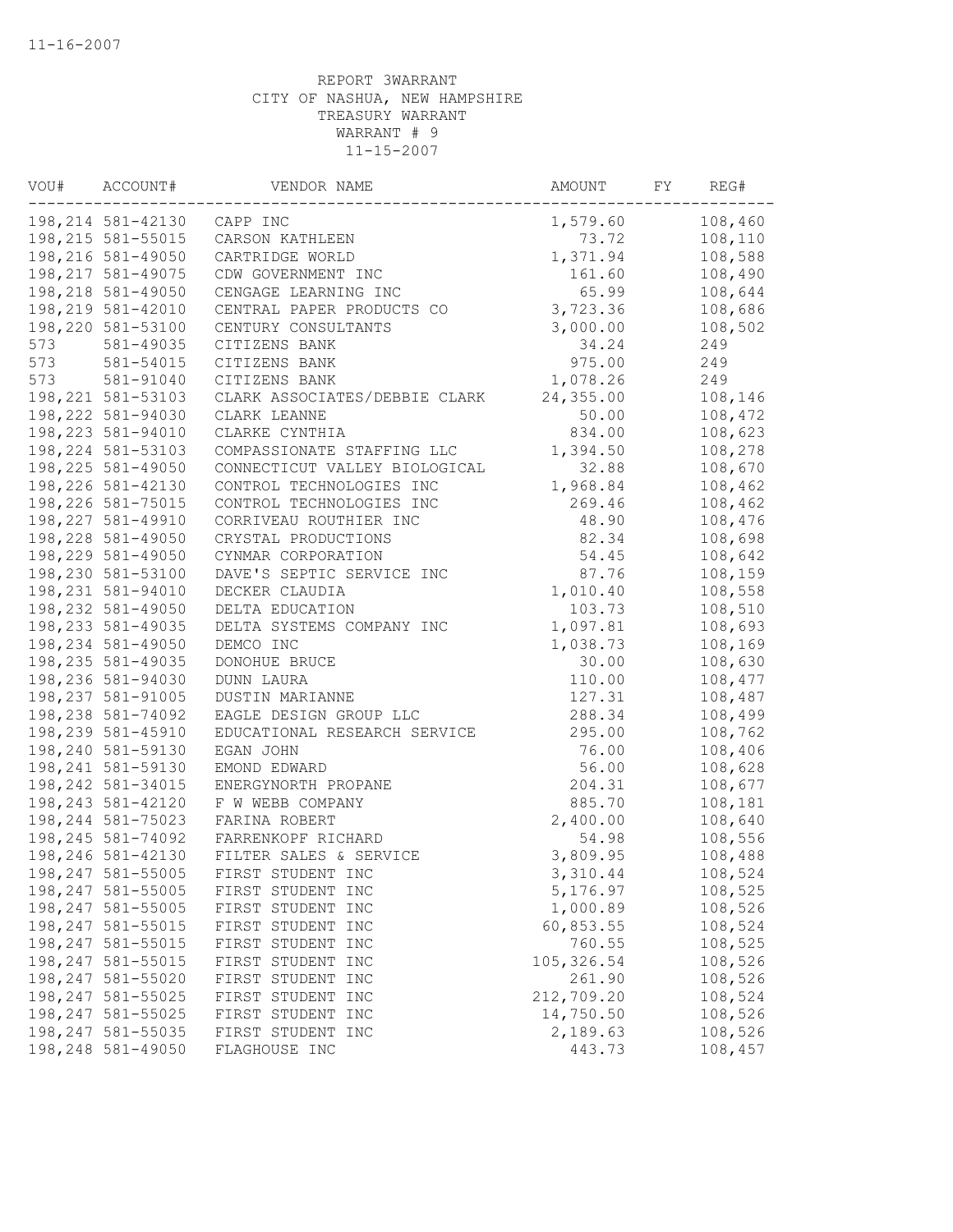| VOU# | ACCOUNT#           | VENDOR NAME                    | AMOUNT   | FY | REG#    |
|------|--------------------|--------------------------------|----------|----|---------|
|      | 198,249 581-49030  | FOLLETT LIBRARY RESOURCES      | 400.42   |    | 108,125 |
|      | 198,250 581-49910  | <b>GAMETIME</b>                | 639.72   |    | 108,517 |
|      | 198, 251 581-64192 | GLOBAL EQUIPMENT CO            | 529.00   |    | 108,170 |
|      | 198,252 581-49075  | GOODWIN JENNIFER               | 45.36    |    | 108,479 |
|      | 198, 252 581-91005 | GOODWIN JENNIFER               | 131.56   |    | 108,479 |
|      | 198,253 581-74092  | GOVCONNECTION INC              | 209.50   |    | 108,101 |
|      | 198,254 581-42130  | GRAINGER                       | 3,953.29 |    | 108,193 |
|      | 198,255 581-84030  | GRANITE STATE INDEPENDENT LIVI | 976.50   |    | 108,152 |
|      | 198,256 581-91005  | GREENBERG ELLEN                | 407.86   |    | 108,618 |
|      | 198, 257 581-59130 | HALL STEPHEN                   | 76.00    |    | 108,585 |
|      | 198,258 581-49050  | HANDWRITING WITHOUT TEARS      | 122.21   |    | 108,562 |
|      | 198,259 581-49050  | HARCOURT ASSESSMENT, INC       | 452.45   |    | 108,561 |
|      | 198,260 581-74092  | HARRIS EQUIPMENT REPAIR SERVIC | 553.97   |    | 108,673 |
|      | 198,261 581-59130  | HELLER BARRY                   | 56.00    |    | 108,583 |
|      | 198,262 581-47010  | HENRY SCHEIN INC               | 164.30   |    | 108,549 |
|      | 198,263 581-59130  | HIGGINS RICHARD                | 56.00    |    | 108,582 |
|      | 198,264 581-49050  | HIGHSMITH INC                  | 358.27   |    | 108,680 |
|      | 198,265 581-49075  | HOME DEPOT CREDIT SERVICES     | 495.86   |    | 108,505 |
|      | 198,266 581-49050  | HOME DEPOT CREDIT SERVICES     | 148.50   |    | 108,533 |
|      | 198,267 581-49075  | HOME DEPOT CREDIT SERVICES     | 29.92    |    | 108,566 |
|      | 198,268 581-91005  | HORNE LORRAINE                 | 23.28    |    | 108,481 |
|      | 198,269 581-91005  | HOTTEL CHRISTOPHER             | 130.71   |    | 108,599 |
|      | 198,270 581-49050  | HOUGHTON MIFFLIN CO            | 688.74   |    | 108,683 |
|      | 198,271 581-84030  | HUEBNER MELINDA                | 70.00    |    | 108,636 |
|      | 198,272 581-91040  | INSINGA SCOTT                  | 59.15    |    | 108,699 |
|      | 198, 273 581-41040 | INTEGRATED OFFICE SOLUTIONS    | 780.00   |    | 108,632 |
|      | 198,274 581-95005  | INTERNATIONAL READING ASSOC    | 86.00    |    | 108,459 |
|      | 198,275 581-44005  | IPROMOTEU INC                  | 212.50   |    | 108,615 |
|      | 198,276 581-78007  | J W FLEET & EQUIPMENT INC      | 1,760.00 |    | 108,557 |
|      | 198,277 581-49050  | J W PEPPER & SON INC           | 190.59   |    | 108,197 |
|      | 198,278 581-49050  | JACOBS PUBLISHING CO INC       | 35.35    |    | 108,511 |
|      | 198,279 581-59130  | JOHNSTON ALAN                  | 100.00   |    | 108,610 |
|      | 198,280 581-59130  | KAGELEIRY GREGORY              | 10.00    |    | 108,590 |
|      | 198,281 581-59130  | KARAM TIMOTHY                  | 56.00    |    | 108,606 |
|      | 198,282 581-94010  | KEANE THERESA                  | 188.40   |    | 108,514 |
|      | 198,283 581-34015  | KEYSPAN ENERGY DELIVERY        | 1,209.19 |    | 108,516 |
|      | 198,284 581-42110  | KEYSTONE BATTERY               | 1,243.76 |    | 108,504 |
|      | 198,285 581-91005  | KOSOW CARMEN                   | 83.17    |    | 108,503 |
|      | 198,286 581-49050  | LAKESHORE LEARNING MATERIALS   | 81.53    |    | 108,204 |
|      | 198,287 581-49050  | LALANCETTE ROBERT              | 47.46    |    | 108,522 |
|      | 198,288 581-59130  | LAWLOR ALBERT                  | 56.00    |    | 108,268 |
|      | 198,289 581-59130  | LENTINI SALVATORE              | 56.00    |    | 108,616 |
|      | 198,290 581-49050  | LESSER JACALYN                 | 81.00    |    | 108,500 |
|      | 198,291 581-53100  | LESSER MARK                    | 125.00   |    | 108,705 |
|      | 198,292 581-49030  | LIBRARY VIDEO COMPANY          | 405.96   |    | 108,470 |
|      | 198,293 581-59130  | LISS MARK                      | 56.00    |    | 108,248 |
|      | 198,294 581-91005  | LONG DANIELLE                  | 116.40   |    | 108,649 |
|      | 198,295 581-91005  | LUCAS MARK                     | 17.46    |    | 108,660 |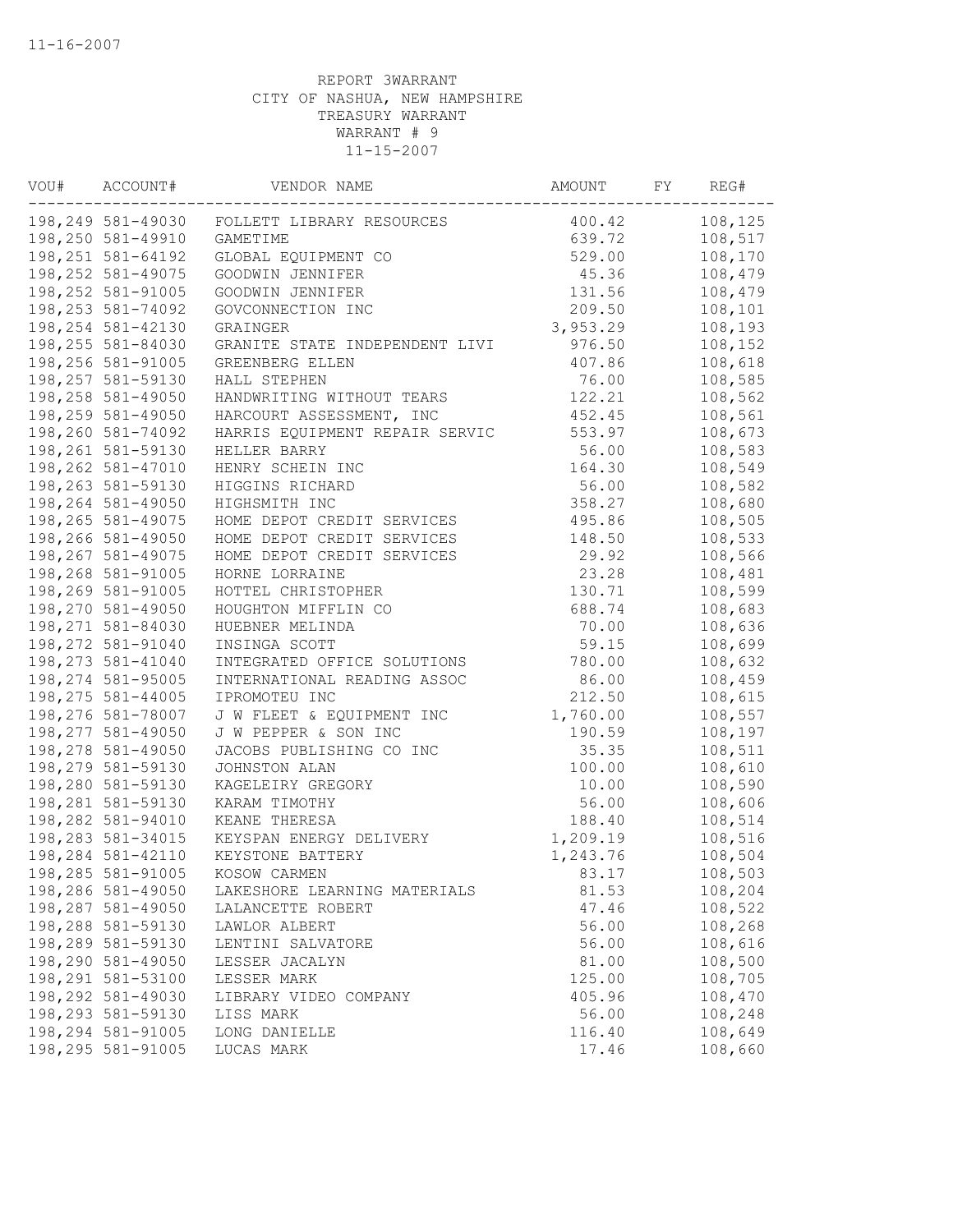| 108,586<br>198,296 581-49050<br>231.25<br>LULL FARM<br>198,297 581-91005<br>LYDON RICHARD<br>113.98<br>108,547<br>198,298 581-42110<br>M & M ELECTRICAL SUPPLY CO INC<br>108,664<br>189.83<br>198,299 581-49050<br>MACSTEEL SERVICE CENTERS USA<br>589.89<br>108,564<br>198,300 581-59130<br>76.00<br>108,602<br>MAES KEVIN<br>198,301 581-59130<br>76.00<br>108,416<br>MANNI JOHN<br>198,302 581-49050<br>532.23<br>108,272<br>MARKET BASKET<br>198,303 581-45910<br>108,235<br>MASTER TEACHER INC<br>366.35<br>198,304 581-78007<br>MAYNARD & LESIEUR INCORPORATED<br>67.85<br>108,674<br>198,305 581-53103<br>MCCARTNEY AMY D/B/A<br>5,100.00<br>108,621<br>198,306 581-31005<br>108,094<br>MCI<br>4,405.19<br>198,307 581-47010<br>108,509<br>MEDCO SUPPLY INC<br>1,600.41<br>198,308 581-49050<br>108,704<br>MENSWAR KARRIE<br>79.47<br>198,309 581-49050<br>108,461<br>19.45<br>MINDWARE<br>MINUTEMAN PRESS OF NASHUA<br>64.90<br>108,245<br>198,310 581-44005<br>108,580<br>198, 311 581-59130<br>MORAN LINDSAY<br>132.00<br>198,312 581-49050<br>93.35<br>108,706<br>MOYLAN JERRY<br>198, 313 581-53100<br>MULTI-STATE BILLING SERVICES L<br>48.35<br>108,624<br>198,314 581-94030<br>65.00<br>NADEAU KATHY<br>108,584<br>198, 315 581-49050<br><b>NASCO</b><br>215.17<br>108,687<br>198,316 581-75090<br>543.00<br>NASHUA GLASS<br>108,665<br>198,317 581-49050<br>NASHUA HIGH SCHOOL NORTH<br>10.00<br>108,755<br>198,318 581-49050<br>NASHUA OUTDOOR POWER EQUIP<br>177.78<br>108,266<br>198,318 581-49910<br>1,237.57<br>NASHUA OUTDOOR POWER EQUIP<br>108,266<br>198,319 581-42010<br>80.89<br>108,489<br>NATIONWIDE SALES & SERVICE<br>198,320 581-95005<br>2,780.00<br>108,219<br>NEASC INC<br>198,321 581-59130<br>108,399<br>NEVERETT WILLIAM<br>56.00<br>198, 322 581-31005<br>3,020.31<br>108,760<br>NEXTEL COMMUNICATIONS<br>198,323 581-95005<br>NHASP<br>3,278.00<br>108,758<br>198,324 581-95005<br>NHSAA<br>1,026.00<br>108,824<br>198, 325 581-49050<br>975.00<br>NIXON CO INC<br>108,275<br>198,326 581-49050<br>NORTHCENTER FOODSERVICE<br>2,132.39<br>108,520<br>1,510.90<br>198, 327 581-64192<br>OFFICE ENVIRONMENTS OF NEW ENG<br>108,438<br>198,328 581-49050<br>1,745.85<br>108,662<br>OMNITRON<br>198,329 581-49050<br>207.55<br>108,497<br>ORIENTAL TRADING CO INC<br>198,330 581-59130<br>108,581<br>OSBORNE BRIAN<br>112.00<br>198,331 581-59130<br>PAGE PAUL<br>86.00<br>108,593<br>198,332 581-59130<br>56.00<br>PARSLOW RICHARD<br>108,407<br>108,563<br>198,333 581-74092<br>205.00<br>PC & MACEXCHANGE<br>198,334 581-49050<br>42.79<br>108,553<br>PEARSON EDUCATION<br>198,335 581-49035<br>108,554<br>PEARSON EDUCATION<br>105.93<br>198,335 581-49050<br>108,554<br>33.53<br>PEARSON EDUCATION<br>198,336 581-33005<br>11,321.22<br>108,763<br>PENNICHUCK WATER WORKS INC<br>198,337 581-49035<br>1,502.69<br>108,688<br>PERFECTION LEARNING CORP<br>198,338 581-53100<br>4,866.75<br>108,548<br>PERFORMANCE REHAB INC.<br>198,339 581-41015<br>7.99<br>108,748<br>PETTY CASH<br>198,339 581-43005<br>23.10<br>108,748<br>PETTY CASH<br>198,339 581-49050<br>60.35<br>PETTY CASH<br>108,748 | VOU# | ACCOUNT# | VENDOR NAME | AMOUNT | FΥ | REG# |
|------------------------------------------------------------------------------------------------------------------------------------------------------------------------------------------------------------------------------------------------------------------------------------------------------------------------------------------------------------------------------------------------------------------------------------------------------------------------------------------------------------------------------------------------------------------------------------------------------------------------------------------------------------------------------------------------------------------------------------------------------------------------------------------------------------------------------------------------------------------------------------------------------------------------------------------------------------------------------------------------------------------------------------------------------------------------------------------------------------------------------------------------------------------------------------------------------------------------------------------------------------------------------------------------------------------------------------------------------------------------------------------------------------------------------------------------------------------------------------------------------------------------------------------------------------------------------------------------------------------------------------------------------------------------------------------------------------------------------------------------------------------------------------------------------------------------------------------------------------------------------------------------------------------------------------------------------------------------------------------------------------------------------------------------------------------------------------------------------------------------------------------------------------------------------------------------------------------------------------------------------------------------------------------------------------------------------------------------------------------------------------------------------------------------------------------------------------------------------------------------------------------------------------------------------------------------------------------------------------------------------------------------------------------------------------------------------------------------------------------------------------------------------------------------------------------------------------------------------------------------------------------------------------------------------------------------------------------------------------------------------------------------------------------------------------------------------------------------------------------------------------------|------|----------|-------------|--------|----|------|
|                                                                                                                                                                                                                                                                                                                                                                                                                                                                                                                                                                                                                                                                                                                                                                                                                                                                                                                                                                                                                                                                                                                                                                                                                                                                                                                                                                                                                                                                                                                                                                                                                                                                                                                                                                                                                                                                                                                                                                                                                                                                                                                                                                                                                                                                                                                                                                                                                                                                                                                                                                                                                                                                                                                                                                                                                                                                                                                                                                                                                                                                                                                                          |      |          |             |        |    |      |
|                                                                                                                                                                                                                                                                                                                                                                                                                                                                                                                                                                                                                                                                                                                                                                                                                                                                                                                                                                                                                                                                                                                                                                                                                                                                                                                                                                                                                                                                                                                                                                                                                                                                                                                                                                                                                                                                                                                                                                                                                                                                                                                                                                                                                                                                                                                                                                                                                                                                                                                                                                                                                                                                                                                                                                                                                                                                                                                                                                                                                                                                                                                                          |      |          |             |        |    |      |
|                                                                                                                                                                                                                                                                                                                                                                                                                                                                                                                                                                                                                                                                                                                                                                                                                                                                                                                                                                                                                                                                                                                                                                                                                                                                                                                                                                                                                                                                                                                                                                                                                                                                                                                                                                                                                                                                                                                                                                                                                                                                                                                                                                                                                                                                                                                                                                                                                                                                                                                                                                                                                                                                                                                                                                                                                                                                                                                                                                                                                                                                                                                                          |      |          |             |        |    |      |
|                                                                                                                                                                                                                                                                                                                                                                                                                                                                                                                                                                                                                                                                                                                                                                                                                                                                                                                                                                                                                                                                                                                                                                                                                                                                                                                                                                                                                                                                                                                                                                                                                                                                                                                                                                                                                                                                                                                                                                                                                                                                                                                                                                                                                                                                                                                                                                                                                                                                                                                                                                                                                                                                                                                                                                                                                                                                                                                                                                                                                                                                                                                                          |      |          |             |        |    |      |
|                                                                                                                                                                                                                                                                                                                                                                                                                                                                                                                                                                                                                                                                                                                                                                                                                                                                                                                                                                                                                                                                                                                                                                                                                                                                                                                                                                                                                                                                                                                                                                                                                                                                                                                                                                                                                                                                                                                                                                                                                                                                                                                                                                                                                                                                                                                                                                                                                                                                                                                                                                                                                                                                                                                                                                                                                                                                                                                                                                                                                                                                                                                                          |      |          |             |        |    |      |
|                                                                                                                                                                                                                                                                                                                                                                                                                                                                                                                                                                                                                                                                                                                                                                                                                                                                                                                                                                                                                                                                                                                                                                                                                                                                                                                                                                                                                                                                                                                                                                                                                                                                                                                                                                                                                                                                                                                                                                                                                                                                                                                                                                                                                                                                                                                                                                                                                                                                                                                                                                                                                                                                                                                                                                                                                                                                                                                                                                                                                                                                                                                                          |      |          |             |        |    |      |
|                                                                                                                                                                                                                                                                                                                                                                                                                                                                                                                                                                                                                                                                                                                                                                                                                                                                                                                                                                                                                                                                                                                                                                                                                                                                                                                                                                                                                                                                                                                                                                                                                                                                                                                                                                                                                                                                                                                                                                                                                                                                                                                                                                                                                                                                                                                                                                                                                                                                                                                                                                                                                                                                                                                                                                                                                                                                                                                                                                                                                                                                                                                                          |      |          |             |        |    |      |
|                                                                                                                                                                                                                                                                                                                                                                                                                                                                                                                                                                                                                                                                                                                                                                                                                                                                                                                                                                                                                                                                                                                                                                                                                                                                                                                                                                                                                                                                                                                                                                                                                                                                                                                                                                                                                                                                                                                                                                                                                                                                                                                                                                                                                                                                                                                                                                                                                                                                                                                                                                                                                                                                                                                                                                                                                                                                                                                                                                                                                                                                                                                                          |      |          |             |        |    |      |
|                                                                                                                                                                                                                                                                                                                                                                                                                                                                                                                                                                                                                                                                                                                                                                                                                                                                                                                                                                                                                                                                                                                                                                                                                                                                                                                                                                                                                                                                                                                                                                                                                                                                                                                                                                                                                                                                                                                                                                                                                                                                                                                                                                                                                                                                                                                                                                                                                                                                                                                                                                                                                                                                                                                                                                                                                                                                                                                                                                                                                                                                                                                                          |      |          |             |        |    |      |
|                                                                                                                                                                                                                                                                                                                                                                                                                                                                                                                                                                                                                                                                                                                                                                                                                                                                                                                                                                                                                                                                                                                                                                                                                                                                                                                                                                                                                                                                                                                                                                                                                                                                                                                                                                                                                                                                                                                                                                                                                                                                                                                                                                                                                                                                                                                                                                                                                                                                                                                                                                                                                                                                                                                                                                                                                                                                                                                                                                                                                                                                                                                                          |      |          |             |        |    |      |
|                                                                                                                                                                                                                                                                                                                                                                                                                                                                                                                                                                                                                                                                                                                                                                                                                                                                                                                                                                                                                                                                                                                                                                                                                                                                                                                                                                                                                                                                                                                                                                                                                                                                                                                                                                                                                                                                                                                                                                                                                                                                                                                                                                                                                                                                                                                                                                                                                                                                                                                                                                                                                                                                                                                                                                                                                                                                                                                                                                                                                                                                                                                                          |      |          |             |        |    |      |
|                                                                                                                                                                                                                                                                                                                                                                                                                                                                                                                                                                                                                                                                                                                                                                                                                                                                                                                                                                                                                                                                                                                                                                                                                                                                                                                                                                                                                                                                                                                                                                                                                                                                                                                                                                                                                                                                                                                                                                                                                                                                                                                                                                                                                                                                                                                                                                                                                                                                                                                                                                                                                                                                                                                                                                                                                                                                                                                                                                                                                                                                                                                                          |      |          |             |        |    |      |
|                                                                                                                                                                                                                                                                                                                                                                                                                                                                                                                                                                                                                                                                                                                                                                                                                                                                                                                                                                                                                                                                                                                                                                                                                                                                                                                                                                                                                                                                                                                                                                                                                                                                                                                                                                                                                                                                                                                                                                                                                                                                                                                                                                                                                                                                                                                                                                                                                                                                                                                                                                                                                                                                                                                                                                                                                                                                                                                                                                                                                                                                                                                                          |      |          |             |        |    |      |
|                                                                                                                                                                                                                                                                                                                                                                                                                                                                                                                                                                                                                                                                                                                                                                                                                                                                                                                                                                                                                                                                                                                                                                                                                                                                                                                                                                                                                                                                                                                                                                                                                                                                                                                                                                                                                                                                                                                                                                                                                                                                                                                                                                                                                                                                                                                                                                                                                                                                                                                                                                                                                                                                                                                                                                                                                                                                                                                                                                                                                                                                                                                                          |      |          |             |        |    |      |
|                                                                                                                                                                                                                                                                                                                                                                                                                                                                                                                                                                                                                                                                                                                                                                                                                                                                                                                                                                                                                                                                                                                                                                                                                                                                                                                                                                                                                                                                                                                                                                                                                                                                                                                                                                                                                                                                                                                                                                                                                                                                                                                                                                                                                                                                                                                                                                                                                                                                                                                                                                                                                                                                                                                                                                                                                                                                                                                                                                                                                                                                                                                                          |      |          |             |        |    |      |
|                                                                                                                                                                                                                                                                                                                                                                                                                                                                                                                                                                                                                                                                                                                                                                                                                                                                                                                                                                                                                                                                                                                                                                                                                                                                                                                                                                                                                                                                                                                                                                                                                                                                                                                                                                                                                                                                                                                                                                                                                                                                                                                                                                                                                                                                                                                                                                                                                                                                                                                                                                                                                                                                                                                                                                                                                                                                                                                                                                                                                                                                                                                                          |      |          |             |        |    |      |
|                                                                                                                                                                                                                                                                                                                                                                                                                                                                                                                                                                                                                                                                                                                                                                                                                                                                                                                                                                                                                                                                                                                                                                                                                                                                                                                                                                                                                                                                                                                                                                                                                                                                                                                                                                                                                                                                                                                                                                                                                                                                                                                                                                                                                                                                                                                                                                                                                                                                                                                                                                                                                                                                                                                                                                                                                                                                                                                                                                                                                                                                                                                                          |      |          |             |        |    |      |
|                                                                                                                                                                                                                                                                                                                                                                                                                                                                                                                                                                                                                                                                                                                                                                                                                                                                                                                                                                                                                                                                                                                                                                                                                                                                                                                                                                                                                                                                                                                                                                                                                                                                                                                                                                                                                                                                                                                                                                                                                                                                                                                                                                                                                                                                                                                                                                                                                                                                                                                                                                                                                                                                                                                                                                                                                                                                                                                                                                                                                                                                                                                                          |      |          |             |        |    |      |
|                                                                                                                                                                                                                                                                                                                                                                                                                                                                                                                                                                                                                                                                                                                                                                                                                                                                                                                                                                                                                                                                                                                                                                                                                                                                                                                                                                                                                                                                                                                                                                                                                                                                                                                                                                                                                                                                                                                                                                                                                                                                                                                                                                                                                                                                                                                                                                                                                                                                                                                                                                                                                                                                                                                                                                                                                                                                                                                                                                                                                                                                                                                                          |      |          |             |        |    |      |
|                                                                                                                                                                                                                                                                                                                                                                                                                                                                                                                                                                                                                                                                                                                                                                                                                                                                                                                                                                                                                                                                                                                                                                                                                                                                                                                                                                                                                                                                                                                                                                                                                                                                                                                                                                                                                                                                                                                                                                                                                                                                                                                                                                                                                                                                                                                                                                                                                                                                                                                                                                                                                                                                                                                                                                                                                                                                                                                                                                                                                                                                                                                                          |      |          |             |        |    |      |
|                                                                                                                                                                                                                                                                                                                                                                                                                                                                                                                                                                                                                                                                                                                                                                                                                                                                                                                                                                                                                                                                                                                                                                                                                                                                                                                                                                                                                                                                                                                                                                                                                                                                                                                                                                                                                                                                                                                                                                                                                                                                                                                                                                                                                                                                                                                                                                                                                                                                                                                                                                                                                                                                                                                                                                                                                                                                                                                                                                                                                                                                                                                                          |      |          |             |        |    |      |
|                                                                                                                                                                                                                                                                                                                                                                                                                                                                                                                                                                                                                                                                                                                                                                                                                                                                                                                                                                                                                                                                                                                                                                                                                                                                                                                                                                                                                                                                                                                                                                                                                                                                                                                                                                                                                                                                                                                                                                                                                                                                                                                                                                                                                                                                                                                                                                                                                                                                                                                                                                                                                                                                                                                                                                                                                                                                                                                                                                                                                                                                                                                                          |      |          |             |        |    |      |
|                                                                                                                                                                                                                                                                                                                                                                                                                                                                                                                                                                                                                                                                                                                                                                                                                                                                                                                                                                                                                                                                                                                                                                                                                                                                                                                                                                                                                                                                                                                                                                                                                                                                                                                                                                                                                                                                                                                                                                                                                                                                                                                                                                                                                                                                                                                                                                                                                                                                                                                                                                                                                                                                                                                                                                                                                                                                                                                                                                                                                                                                                                                                          |      |          |             |        |    |      |
|                                                                                                                                                                                                                                                                                                                                                                                                                                                                                                                                                                                                                                                                                                                                                                                                                                                                                                                                                                                                                                                                                                                                                                                                                                                                                                                                                                                                                                                                                                                                                                                                                                                                                                                                                                                                                                                                                                                                                                                                                                                                                                                                                                                                                                                                                                                                                                                                                                                                                                                                                                                                                                                                                                                                                                                                                                                                                                                                                                                                                                                                                                                                          |      |          |             |        |    |      |
|                                                                                                                                                                                                                                                                                                                                                                                                                                                                                                                                                                                                                                                                                                                                                                                                                                                                                                                                                                                                                                                                                                                                                                                                                                                                                                                                                                                                                                                                                                                                                                                                                                                                                                                                                                                                                                                                                                                                                                                                                                                                                                                                                                                                                                                                                                                                                                                                                                                                                                                                                                                                                                                                                                                                                                                                                                                                                                                                                                                                                                                                                                                                          |      |          |             |        |    |      |
|                                                                                                                                                                                                                                                                                                                                                                                                                                                                                                                                                                                                                                                                                                                                                                                                                                                                                                                                                                                                                                                                                                                                                                                                                                                                                                                                                                                                                                                                                                                                                                                                                                                                                                                                                                                                                                                                                                                                                                                                                                                                                                                                                                                                                                                                                                                                                                                                                                                                                                                                                                                                                                                                                                                                                                                                                                                                                                                                                                                                                                                                                                                                          |      |          |             |        |    |      |
|                                                                                                                                                                                                                                                                                                                                                                                                                                                                                                                                                                                                                                                                                                                                                                                                                                                                                                                                                                                                                                                                                                                                                                                                                                                                                                                                                                                                                                                                                                                                                                                                                                                                                                                                                                                                                                                                                                                                                                                                                                                                                                                                                                                                                                                                                                                                                                                                                                                                                                                                                                                                                                                                                                                                                                                                                                                                                                                                                                                                                                                                                                                                          |      |          |             |        |    |      |
|                                                                                                                                                                                                                                                                                                                                                                                                                                                                                                                                                                                                                                                                                                                                                                                                                                                                                                                                                                                                                                                                                                                                                                                                                                                                                                                                                                                                                                                                                                                                                                                                                                                                                                                                                                                                                                                                                                                                                                                                                                                                                                                                                                                                                                                                                                                                                                                                                                                                                                                                                                                                                                                                                                                                                                                                                                                                                                                                                                                                                                                                                                                                          |      |          |             |        |    |      |
|                                                                                                                                                                                                                                                                                                                                                                                                                                                                                                                                                                                                                                                                                                                                                                                                                                                                                                                                                                                                                                                                                                                                                                                                                                                                                                                                                                                                                                                                                                                                                                                                                                                                                                                                                                                                                                                                                                                                                                                                                                                                                                                                                                                                                                                                                                                                                                                                                                                                                                                                                                                                                                                                                                                                                                                                                                                                                                                                                                                                                                                                                                                                          |      |          |             |        |    |      |
|                                                                                                                                                                                                                                                                                                                                                                                                                                                                                                                                                                                                                                                                                                                                                                                                                                                                                                                                                                                                                                                                                                                                                                                                                                                                                                                                                                                                                                                                                                                                                                                                                                                                                                                                                                                                                                                                                                                                                                                                                                                                                                                                                                                                                                                                                                                                                                                                                                                                                                                                                                                                                                                                                                                                                                                                                                                                                                                                                                                                                                                                                                                                          |      |          |             |        |    |      |
|                                                                                                                                                                                                                                                                                                                                                                                                                                                                                                                                                                                                                                                                                                                                                                                                                                                                                                                                                                                                                                                                                                                                                                                                                                                                                                                                                                                                                                                                                                                                                                                                                                                                                                                                                                                                                                                                                                                                                                                                                                                                                                                                                                                                                                                                                                                                                                                                                                                                                                                                                                                                                                                                                                                                                                                                                                                                                                                                                                                                                                                                                                                                          |      |          |             |        |    |      |
|                                                                                                                                                                                                                                                                                                                                                                                                                                                                                                                                                                                                                                                                                                                                                                                                                                                                                                                                                                                                                                                                                                                                                                                                                                                                                                                                                                                                                                                                                                                                                                                                                                                                                                                                                                                                                                                                                                                                                                                                                                                                                                                                                                                                                                                                                                                                                                                                                                                                                                                                                                                                                                                                                                                                                                                                                                                                                                                                                                                                                                                                                                                                          |      |          |             |        |    |      |
|                                                                                                                                                                                                                                                                                                                                                                                                                                                                                                                                                                                                                                                                                                                                                                                                                                                                                                                                                                                                                                                                                                                                                                                                                                                                                                                                                                                                                                                                                                                                                                                                                                                                                                                                                                                                                                                                                                                                                                                                                                                                                                                                                                                                                                                                                                                                                                                                                                                                                                                                                                                                                                                                                                                                                                                                                                                                                                                                                                                                                                                                                                                                          |      |          |             |        |    |      |
|                                                                                                                                                                                                                                                                                                                                                                                                                                                                                                                                                                                                                                                                                                                                                                                                                                                                                                                                                                                                                                                                                                                                                                                                                                                                                                                                                                                                                                                                                                                                                                                                                                                                                                                                                                                                                                                                                                                                                                                                                                                                                                                                                                                                                                                                                                                                                                                                                                                                                                                                                                                                                                                                                                                                                                                                                                                                                                                                                                                                                                                                                                                                          |      |          |             |        |    |      |
|                                                                                                                                                                                                                                                                                                                                                                                                                                                                                                                                                                                                                                                                                                                                                                                                                                                                                                                                                                                                                                                                                                                                                                                                                                                                                                                                                                                                                                                                                                                                                                                                                                                                                                                                                                                                                                                                                                                                                                                                                                                                                                                                                                                                                                                                                                                                                                                                                                                                                                                                                                                                                                                                                                                                                                                                                                                                                                                                                                                                                                                                                                                                          |      |          |             |        |    |      |
|                                                                                                                                                                                                                                                                                                                                                                                                                                                                                                                                                                                                                                                                                                                                                                                                                                                                                                                                                                                                                                                                                                                                                                                                                                                                                                                                                                                                                                                                                                                                                                                                                                                                                                                                                                                                                                                                                                                                                                                                                                                                                                                                                                                                                                                                                                                                                                                                                                                                                                                                                                                                                                                                                                                                                                                                                                                                                                                                                                                                                                                                                                                                          |      |          |             |        |    |      |
|                                                                                                                                                                                                                                                                                                                                                                                                                                                                                                                                                                                                                                                                                                                                                                                                                                                                                                                                                                                                                                                                                                                                                                                                                                                                                                                                                                                                                                                                                                                                                                                                                                                                                                                                                                                                                                                                                                                                                                                                                                                                                                                                                                                                                                                                                                                                                                                                                                                                                                                                                                                                                                                                                                                                                                                                                                                                                                                                                                                                                                                                                                                                          |      |          |             |        |    |      |
|                                                                                                                                                                                                                                                                                                                                                                                                                                                                                                                                                                                                                                                                                                                                                                                                                                                                                                                                                                                                                                                                                                                                                                                                                                                                                                                                                                                                                                                                                                                                                                                                                                                                                                                                                                                                                                                                                                                                                                                                                                                                                                                                                                                                                                                                                                                                                                                                                                                                                                                                                                                                                                                                                                                                                                                                                                                                                                                                                                                                                                                                                                                                          |      |          |             |        |    |      |
|                                                                                                                                                                                                                                                                                                                                                                                                                                                                                                                                                                                                                                                                                                                                                                                                                                                                                                                                                                                                                                                                                                                                                                                                                                                                                                                                                                                                                                                                                                                                                                                                                                                                                                                                                                                                                                                                                                                                                                                                                                                                                                                                                                                                                                                                                                                                                                                                                                                                                                                                                                                                                                                                                                                                                                                                                                                                                                                                                                                                                                                                                                                                          |      |          |             |        |    |      |
|                                                                                                                                                                                                                                                                                                                                                                                                                                                                                                                                                                                                                                                                                                                                                                                                                                                                                                                                                                                                                                                                                                                                                                                                                                                                                                                                                                                                                                                                                                                                                                                                                                                                                                                                                                                                                                                                                                                                                                                                                                                                                                                                                                                                                                                                                                                                                                                                                                                                                                                                                                                                                                                                                                                                                                                                                                                                                                                                                                                                                                                                                                                                          |      |          |             |        |    |      |
|                                                                                                                                                                                                                                                                                                                                                                                                                                                                                                                                                                                                                                                                                                                                                                                                                                                                                                                                                                                                                                                                                                                                                                                                                                                                                                                                                                                                                                                                                                                                                                                                                                                                                                                                                                                                                                                                                                                                                                                                                                                                                                                                                                                                                                                                                                                                                                                                                                                                                                                                                                                                                                                                                                                                                                                                                                                                                                                                                                                                                                                                                                                                          |      |          |             |        |    |      |
|                                                                                                                                                                                                                                                                                                                                                                                                                                                                                                                                                                                                                                                                                                                                                                                                                                                                                                                                                                                                                                                                                                                                                                                                                                                                                                                                                                                                                                                                                                                                                                                                                                                                                                                                                                                                                                                                                                                                                                                                                                                                                                                                                                                                                                                                                                                                                                                                                                                                                                                                                                                                                                                                                                                                                                                                                                                                                                                                                                                                                                                                                                                                          |      |          |             |        |    |      |
|                                                                                                                                                                                                                                                                                                                                                                                                                                                                                                                                                                                                                                                                                                                                                                                                                                                                                                                                                                                                                                                                                                                                                                                                                                                                                                                                                                                                                                                                                                                                                                                                                                                                                                                                                                                                                                                                                                                                                                                                                                                                                                                                                                                                                                                                                                                                                                                                                                                                                                                                                                                                                                                                                                                                                                                                                                                                                                                                                                                                                                                                                                                                          |      |          |             |        |    |      |
|                                                                                                                                                                                                                                                                                                                                                                                                                                                                                                                                                                                                                                                                                                                                                                                                                                                                                                                                                                                                                                                                                                                                                                                                                                                                                                                                                                                                                                                                                                                                                                                                                                                                                                                                                                                                                                                                                                                                                                                                                                                                                                                                                                                                                                                                                                                                                                                                                                                                                                                                                                                                                                                                                                                                                                                                                                                                                                                                                                                                                                                                                                                                          |      |          |             |        |    |      |
|                                                                                                                                                                                                                                                                                                                                                                                                                                                                                                                                                                                                                                                                                                                                                                                                                                                                                                                                                                                                                                                                                                                                                                                                                                                                                                                                                                                                                                                                                                                                                                                                                                                                                                                                                                                                                                                                                                                                                                                                                                                                                                                                                                                                                                                                                                                                                                                                                                                                                                                                                                                                                                                                                                                                                                                                                                                                                                                                                                                                                                                                                                                                          |      |          |             |        |    |      |
|                                                                                                                                                                                                                                                                                                                                                                                                                                                                                                                                                                                                                                                                                                                                                                                                                                                                                                                                                                                                                                                                                                                                                                                                                                                                                                                                                                                                                                                                                                                                                                                                                                                                                                                                                                                                                                                                                                                                                                                                                                                                                                                                                                                                                                                                                                                                                                                                                                                                                                                                                                                                                                                                                                                                                                                                                                                                                                                                                                                                                                                                                                                                          |      |          |             |        |    |      |
|                                                                                                                                                                                                                                                                                                                                                                                                                                                                                                                                                                                                                                                                                                                                                                                                                                                                                                                                                                                                                                                                                                                                                                                                                                                                                                                                                                                                                                                                                                                                                                                                                                                                                                                                                                                                                                                                                                                                                                                                                                                                                                                                                                                                                                                                                                                                                                                                                                                                                                                                                                                                                                                                                                                                                                                                                                                                                                                                                                                                                                                                                                                                          |      |          |             |        |    |      |
|                                                                                                                                                                                                                                                                                                                                                                                                                                                                                                                                                                                                                                                                                                                                                                                                                                                                                                                                                                                                                                                                                                                                                                                                                                                                                                                                                                                                                                                                                                                                                                                                                                                                                                                                                                                                                                                                                                                                                                                                                                                                                                                                                                                                                                                                                                                                                                                                                                                                                                                                                                                                                                                                                                                                                                                                                                                                                                                                                                                                                                                                                                                                          |      |          |             |        |    |      |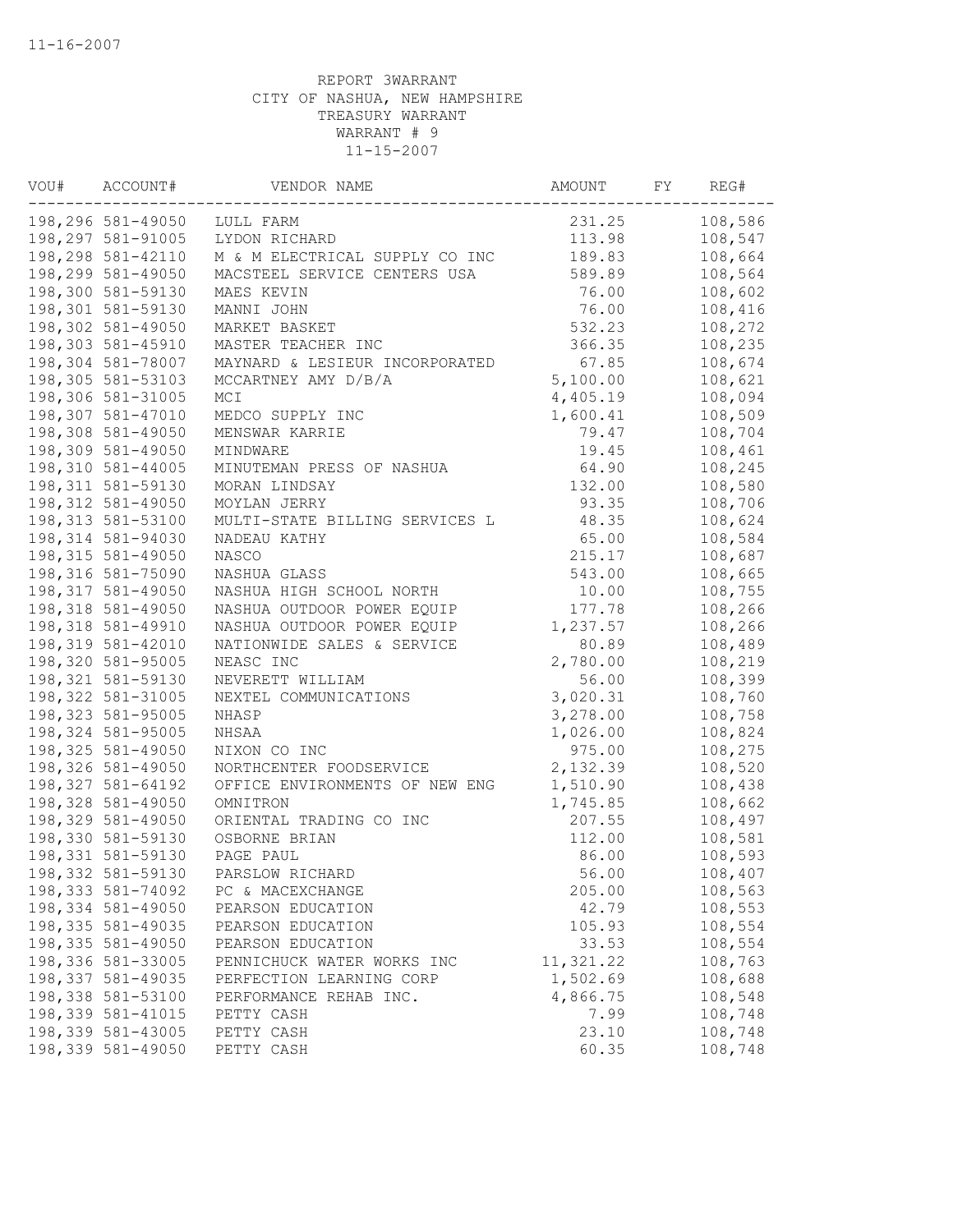| VOU# | ACCOUNT#           | VENDOR NAME                  | AMOUNT    | FY | REG#    |
|------|--------------------|------------------------------|-----------|----|---------|
|      |                    | 198,340 581-43005 PETTY CASH | 68.60     |    | 108,749 |
|      | 198,341 581-49075  | PETTY CASH                   | 85.35     |    | 108,750 |
|      | 198,342 581-43005  | PETTY CASH                   | 11.08     |    | 108,751 |
|      | 198,343 581-43005  | PETTY CASH                   | 6.12      |    | 108,752 |
|      | 198,343 581-49050  | PETTY CASH                   | 159.85    |    | 108,752 |
|      | 198,344 581-49075  | PETTY CASH                   | 160.50    |    | 108,754 |
|      | 198,344 581-98030  | PETTY CASH                   | 5.00      |    | 108,754 |
|      | 198,345 581-49050  | PHONAK, INC                  | 45.00     |    | 108,555 |
|      | 198,346 581-94030  | PILLSBURY KERRY              | 53.35     |    | 108,567 |
|      | 198,347 581-49050  | PIMLEY WILLIAM J             | 49.95     |    | 108,473 |
|      | 198,348 581-49050  | PLASTIC SUPPLY INC           | 433.08    |    | 108,530 |
|      | 198,349 581-53100  | POLAND SPRING                | 20.36     |    | 108,458 |
|      | 198,350 581-49050  | POSITIVE PROMOTIONS INC      | 97.05     |    | 108,147 |
|      | 198,351 581-45910  | PROQUEST-CSA LLC             | 1,550.00  |    | 108,105 |
|      | 198,352 581-49050  | PROVENCHER DONALD            | 69.98     |    | 108,491 |
|      | 198, 353 581-75023 | PSNH                         | 721.14    |    | 108,803 |
|      | 198,354 581-53102  | PUBLIC CONSULTING GROUP INC. | 11,000.00 |    | 108,619 |
|      | 198,355 581-32005  | PUBLIC SERVICE OF NH         | 63,482.81 |    | 108,800 |
|      | 198,356 581-53085  | QUIMBY EYE CARE INC          | 257.50    |    | 108,466 |
|      | 198,357 581-49055  | RANDOM HOUSE INC             | 39.75     |    | 108,456 |
|      | 198,358 581-74092  | RAUSEO DAVID                 | 82.50     |    | 108,598 |
|      | 198,359 581-49035  | REALLY GOOD STUFF INC        | 85.90     |    | 108,484 |
|      | 198,360 581-49050  | RED HOT SPORTS PROMOTIONS    | 2,657.85  |    | 108,513 |
|      | 198,361 581-75023  | REDIMIX COMPANIES INC        | 170.00    |    | 108,276 |
|      | 198,362 581-49075  | RENAISSANCE LEARNING INC     | 413.63    |    | 108,600 |
|      | 198,363 581-43005  | RESERVE ACCOUNT              | 2,000.00  |    | 108,827 |
|      | 198,364 581-49025  | RESOURCES FOR EDUCATORS      | 198.00    |    | 108,527 |
|      | 198,365 581-91005  | RICHARD JOHN                 | 54.32     |    | 108,483 |
|      |                    |                              |           |    |         |
|      | 198,366 581-53100  | RONDEAU MICHELLE             | 45.25     |    | 108,652 |
|      | 198,367 581-59130  | RUSSELL FRED                 | 56.00     |    | 108,577 |
|      | 198,368 581-59130  | RUSSELL RYAN                 | 56.00     |    | 108,661 |
|      | 198,369 581-94030  | RYAN DAVID                   | 499.00    |    | 108,605 |
|      | 198,370 581-49035  | SALEM PRESS INC              | 970.20    |    | 108,149 |
|      | 198,371 581-78007  | SANEL AUTO PARTS CO          | 134.67    |    | 108,259 |
|      | 198,372 581-49050  | SARGENT-WELCH                | 445.75    |    | 108,158 |
|      | 198,373 581-49050  | SAX ARTS & CRAFTS            | 188.49    |    | 108,471 |
|      | 198,374 581-95010  | SCHOLASTIC INC               | 234.13    |    | 108,108 |
|      | 198,375 581-49035  | SCHOLASTIC INCORPORATED      | 59.80     |    | 108,689 |
|      | 198,376 581-49050  | SCHOOL HEALTH CORP           | 182.25    |    | 108,123 |
|      | 198,377 581-49050  | SCHOOL SPECIALTY             | 1,597.14  |    | 108,493 |
|      | 198,377 581-49110  | SCHOOL SPECIALTY             | 255.20    |    | 108,493 |
|      | 198,378 581-49050  | SCHOOL SPECIALTY INC         | 462.59    |    | 108,236 |
|      | 198,379 581-49075  | SCHROEDER ERIC               | 19.77     |    | 108,596 |
|      | 198,380 581-59130  | SEVIGNY RONALD               | 56.00     |    | 108,256 |
|      | 198,381 581-94010  | SHEEHY MARY                  | 934.40    |    | 108,654 |
|      | 198,382 581-49050  | SHORTESS-RAWSON & ASSOC INC  | 807.25    |    | 108,529 |
|      | 198,383 581-49055  | SIERRA PRESS                 | 24.95     |    | 108,639 |
|      | 198,384 581-53100  | SIMPLEXGRINNELL              | 1,291.89  |    | 108,106 |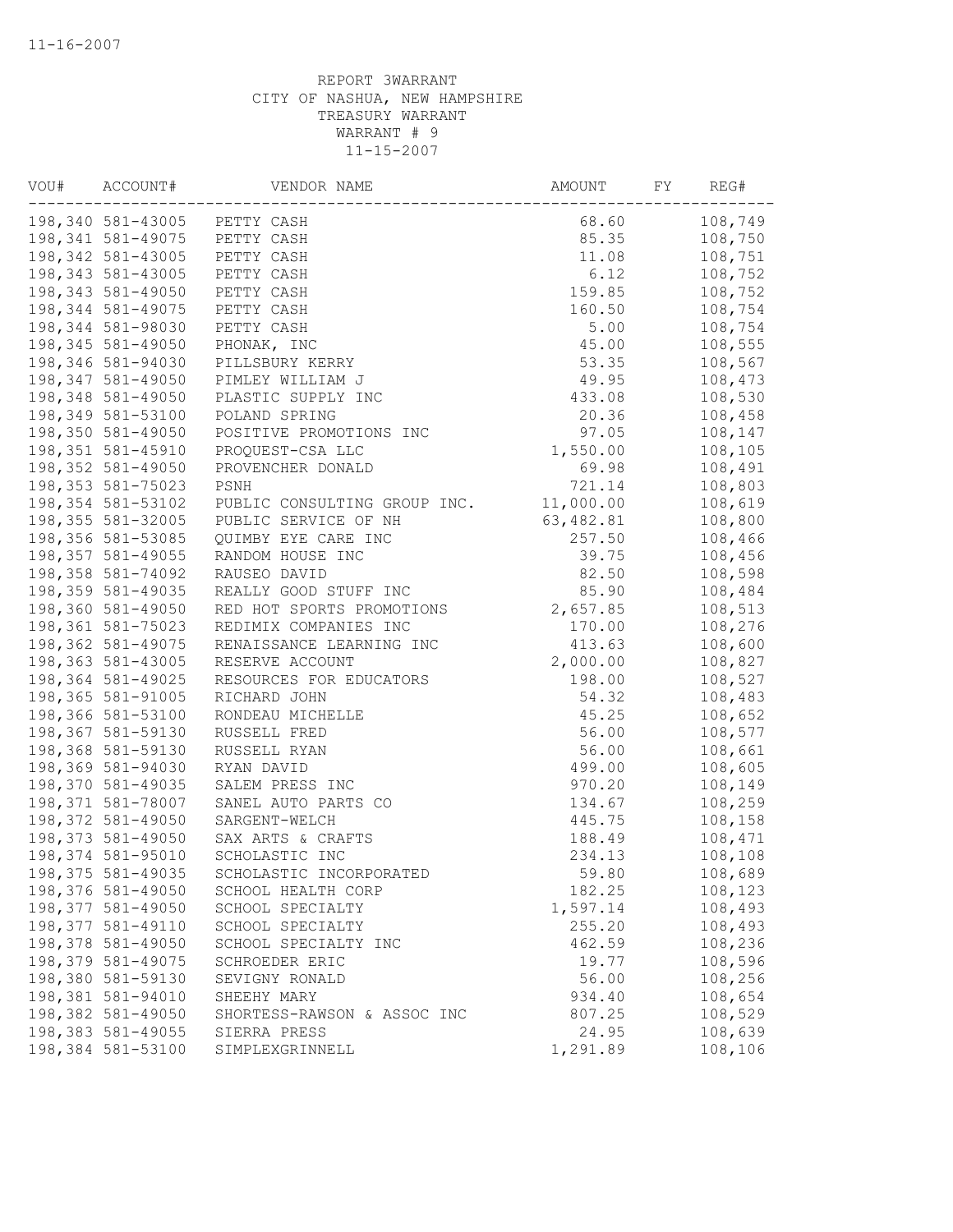| VOU#  | ACCOUNT#           | VENDOR NAME                    | AMOUNT    | FY | REG#                        |
|-------|--------------------|--------------------------------|-----------|----|-----------------------------|
|       | 198,384 581-64192  | SIMPLEXGRINNELL                | 450.74    |    | 108,106                     |
|       | 198,385 581-53100  | SINGROY-PICARD JOAN            | 45.25     |    | 108,655                     |
|       | 198,386 581-95010  | SMART COMPUTING                | 29.00     |    | 108,805                     |
|       | 198,387 581-91005  | SMITH BETH                     | 15.52     |    | 108,651                     |
|       | 198,388 581-49035  | SOCIAL STUDIES SCHOOL SERVICE  | 19.24     |    | 108,208                     |
|       | 198,389 581-49050  | SPORTIME                       | 3, 141.46 |    | 108,498                     |
|       | 198,390 581-41015  | STAPLES BUSINESS ADVANTAGE     | 1,510.90  |    | 108,402                     |
|       | 198,390 581-41045  | STAPLES BUSINESS ADVANTAGE     | 4,141.60  |    | 108,402                     |
|       | 198,390 581-49050  | STAPLES BUSINESS ADVANTAGE     | 2,408.35  |    | 108,402                     |
|       | 198,391 581-53100  | STATE OF NH - CRIMINAL RECORDS | 400.50    |    | 108,753                     |
|       | 198,392 581-59130  | STEARNS DALE                   | 56.00     |    | 108,589                     |
|       | 198,393 581-59130  | SWIESZ CHESTER                 | 76.00     |    | 108,216                     |
|       | 198,394 581-91005  | SWINDELL LORNE                 | 267.57    |    | 108,518                     |
|       | 198,395 581-49050  | TAPEANDMEDIA.COM LLC           | 501.51    |    | 108,543                     |
|       | 198,396 581-49050  | TEACHER DIRECT                 | 32.36     |    | 108,601                     |
|       | 198,397 581-74092  | TELECAST FIBER SYSTEMS INC     | 7,387.03  |    | 108,643                     |
|       | 198,398 581-44005  | TELEGRAPH PUBLISHING CO (THE)  | 300.00    |    | 108,506                     |
|       | 198,399 581-53100  | TERMINIX                       | 100.00    |    | 108,569                     |
|       | 198,400 581-49050  | TIME FOR KIDS                  | 86.00     |    | 108,821                     |
|       | 198,401 581-49035  | TOADSTOOL BOOKSHOP             | 1,244.64  |    | 108,213                     |
|       | 198,402 581-49075  | TREASURER STATE OF NH          | 108.01    |    | 108,177                     |
|       | 198,403 581-53100  | TWIN STATE//VOICE.DATA.VIDEO.I | 8.68      |    | 108,535                     |
|       | 198,404 581-74092  | UNICOM                         | 4,400.00  |    | 108,542                     |
|       | 198,405 581-43005  | UNITED PARCEL SERVICE          | 4.77      |    | 108,465                     |
|       | 198,405 581-74092  | UNITED PARCEL SERVICE          | 5.04      |    | 108,465                     |
|       | 198,406 581-42120  | UNITED SUPPLY COMPANY INC      | 2,086.13  |    | 108,684                     |
|       | 198,407 581-31050  | USA MOBILITY WIRELESS INC      | 736.82    |    | 108,657                     |
|       | 198,408 581-34015  | VERIZON                        | 89.70     |    | 108,766                     |
|       | 198,409 581-34015  | VERIZON                        | 84.40     |    | 108,788                     |
|       | 198,410 581-34015  | VERIZON                        | 1,061.79  |    | 108,810                     |
|       | 198, 411 581-31005 | VERIZON                        | 41.82     |    | 108,812                     |
|       | 198, 412 581-31005 | VERIZON                        | 118.02    |    | 108,828                     |
|       | 198, 413 581-49050 | VINNY LOUGHLIN LLC             | 2,296.00  |    | 108,638                     |
|       | 198, 414 581-49075 | W E AUBUCHON CO INC            | 220.26    |    | 108,825                     |
|       | 198, 415 581-49075 | WALMART COMMUNITY              | 192.04    |    | 108,455                     |
|       | 198,416 581-84030  | WALSH SILVIA                   | 542.50    |    | 108,637                     |
|       | 198,417 581-84030  | WATERS MARCIA                  | 280.02    |    | 108,614                     |
|       | 198,418 581-49050  | WESTERN TOOL SUPPLY            | 349.99    |    | 108,575                     |
|       | 198, 419 581-59130 | WILBERT RANDALL E              | 56.00     |    | 108,277                     |
|       | 198,420 581-49050  | WILSON LANGUAGE TRAINING CO    | 174.90    |    | 108,227                     |
|       | 198, 421 581-45910 | WORLD ALMANAC EDUCATION        | 124.36    |    | 108,464                     |
|       | 198, 422 581-53101 | YOUTH COUNCIL (THE)            | 8,373.90  |    | 108,534                     |
|       | 198,423 581-49050  | ZINK PAT                       | 85.62     |    | 108,641                     |
|       | 198,424 581-74092  | ZONES                          | 1,427.84  |    | 108,496                     |
| TOTAL | 581                | SCHOOL DEPARTMENT              |           |    | -------------<br>682,567.54 |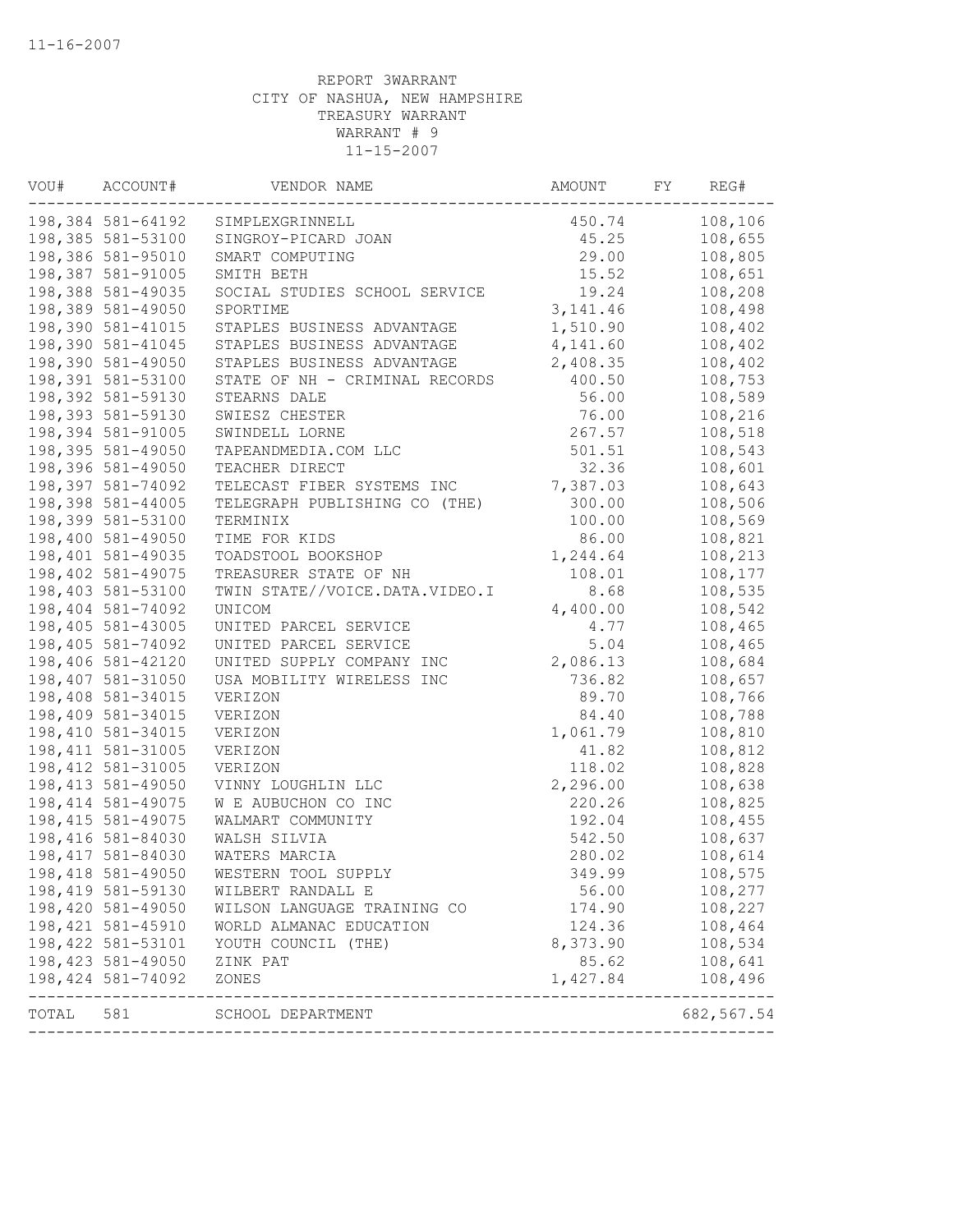| VOU#       | ACCOUNT#               | VENDOR NAME                           | AMOUNT             | REG#<br>FY.        |
|------------|------------------------|---------------------------------------|--------------------|--------------------|
| 574        | 590-23553              | BROX INDUSTRIES INC                   | 1,143.32           | 108,140            |
| 575        | 590-23553              | CORRIVEAU ROUTHIER INC                | 49.90              | 108,666            |
| 576        | 590-23553              | REDIMIX COMPANIES INC                 | 1,030.00           | 108,276            |
| 577        | 590-24517              | SKYLINE ROOFING INC                   | 3,500.00           | 108,523            |
| 578        | 590-24522              | UNICOM                                | 4,120.00           | 108,542            |
| 579<br>580 | 590-24543<br>590-24576 | DRAGON MOSQUITO CONTROL INC<br>SPRINT | 9,550.00<br>459.71 | 108,374<br>108,767 |
|            | 198, 425 590-24581     | COLLEGE BOARD SENIORS                 | 870.00             | 108,611            |
|            | 198,426 590-24581      | FITCHBURG STATE COLLEGE               | 755.00             | 108,576            |
|            | 198,427 590-24581      | SOCIAL STUDIES SCHOOL SERVICE         | 250.50             | 108,208            |
| TOTAL      | 590                    | P/Y OBLIGATIONS                       |                    | 21,728.43          |
|            |                        |                                       |                    |                    |
| 581        | 592-85005              | <b>US BANK</b>                        | 300.00             | 108,768            |
| 582        | 592-85010              | US BANK NA (091000022                 | 822.04             | 245                |
| 583        | 592-85010              | US BANK NA (091000022)                | 16,118.00          | 246                |
| 584        | 592-85015              | US BANK NA (091000022                 | 106,262.34         | 245                |
| 585        | 592-85015              | US BANK NA (091000022)                | 41,246.50          | 246                |
| 586        | 592-85020              | US BANK NA (091000022                 | 5,878.97           | 245                |
| 587        | 592-85020              | US BANK NA (091000022)                | 176,082.00         | 246                |
| 588        | 592-85025              | US BANK NA (091000022                 | 784, 121.03        | 245                |
| 589        | 592-85025              | US BANK NA (091000022)                | 401,280.00         | 246                |
| TOTAL      | 592                    | BONDED DEBT SERVICE                   |                    | 1,532,110.88       |
| 590        | 595-22020              | WALSH JANET                           | 1,040.60           | 108,328            |
| TOTAL      | 595                    | OVERLAY                               |                    | 1,040.60           |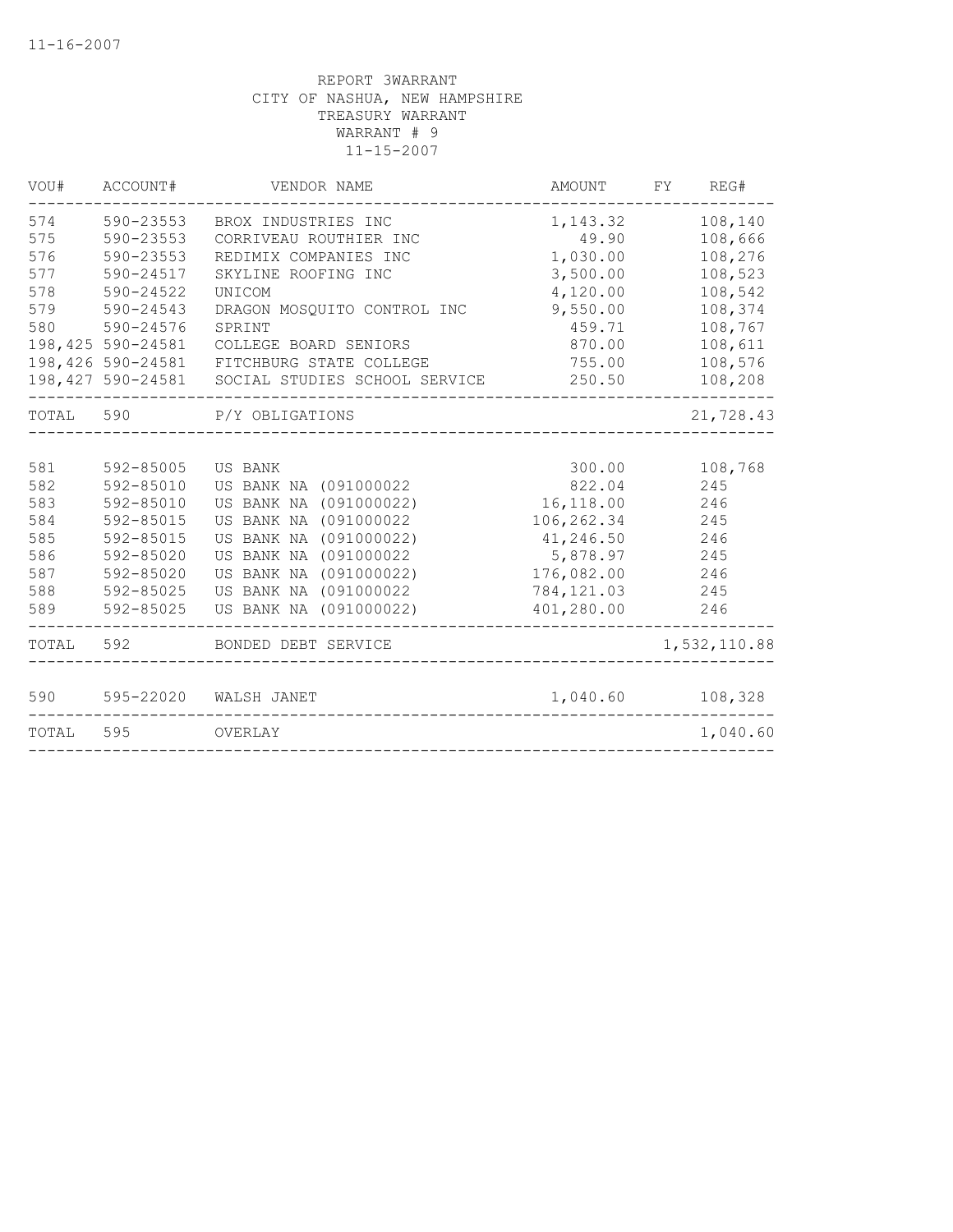| VOU#  | ACCOUNT#   | VENDOR NAME                                         | AMOUNT   | FY. | REG#     |
|-------|------------|-----------------------------------------------------|----------|-----|----------|
| 591   | 653-08     | PENNICHUCK WATER WORKS                              | 7,000.00 |     | 108,199  |
| TOTAL | 653-08     | CAP IMP - STREET DEPT<br>STREET PAVING PROGRAM FY07 |          |     | 7,000.00 |
| 592   | $653 - 11$ | NES TRAFFIC SAFETY-AVON                             | 225.00   |     | 108,330  |
| TOTAL | $653 - 11$ | CAP IMP - STREET DEPT<br>ALLDS ST/SALMON BROOK RAIL |          |     | 225.00   |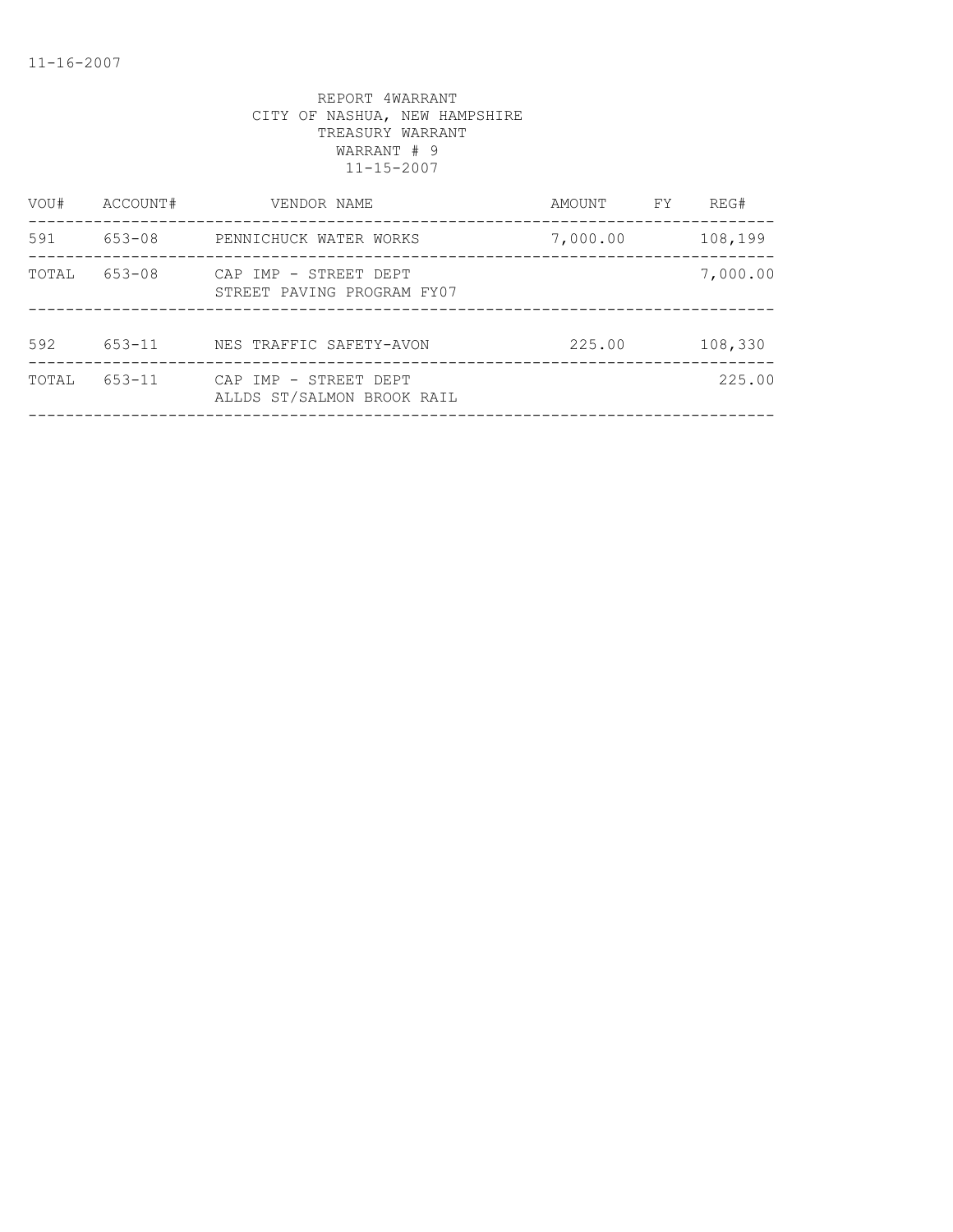| VOU#                     | ACCOUNT#                                             | PROGRAM<br>VENDOR NAME                                                                                                     | AMOUNT                                  | FY REG#                                  |
|--------------------------|------------------------------------------------------|----------------------------------------------------------------------------------------------------------------------------|-----------------------------------------|------------------------------------------|
| 593<br>594<br>595<br>596 | 731-64045<br>$731 - 64045$<br>731-64045<br>731-64045 | 3705 CDW GOVERNMENT INC<br>3705 DELL MARKETING LP<br>3705 TRANSCOR-IT/HAYWOOD ASSOCIATES<br>3705 WINCO IDENTIFICATION CORP | 52.99<br>7,810.74<br>141.88<br>6,654.14 | 108,289<br>108,244<br>108,148<br>108,267 |
| TOTAL                    | 731                                                  | CPF-POLICE DEPARTMENT                                                                                                      | 14,659.75                               |                                          |
| 597                      |                                                      | 772-64315 3720 A D ELECTRIC INC                                                                                            | 257,770.60                              | 108,334                                  |
| TOTAL                    | 772                                                  | CPF-PLANNING DEPT                                                                                                          | 257,770.60                              |                                          |
| 598                      |                                                      | 773-59100 3726 MORIN'S LANDSCAPING INC                                                                                     | 9,980.00                                | 108,434                                  |
| TOTAL                    | 773                                                  | CPF-ECONOMIC DEVELOPMENT                                                                                                   | 9,980.00                                |                                          |
| 599<br>600<br>601        | 792-01310<br>792-01310<br>792-53030                  | 3799 METHUEN CONSTRUCTION CORP INC<br>3799 METHUEN CONSTRUCTION CORP INC/<br>3793 HAZEN AND SAWYER PC                      | 810,072.90<br>90,008.10<br>54,689.54    | 108,265<br>273<br>108,756                |
| TOTAL                    | 792                                                  | CPF-WASTEWATER USER FUND                                                                                                   | 954,770.54                              |                                          |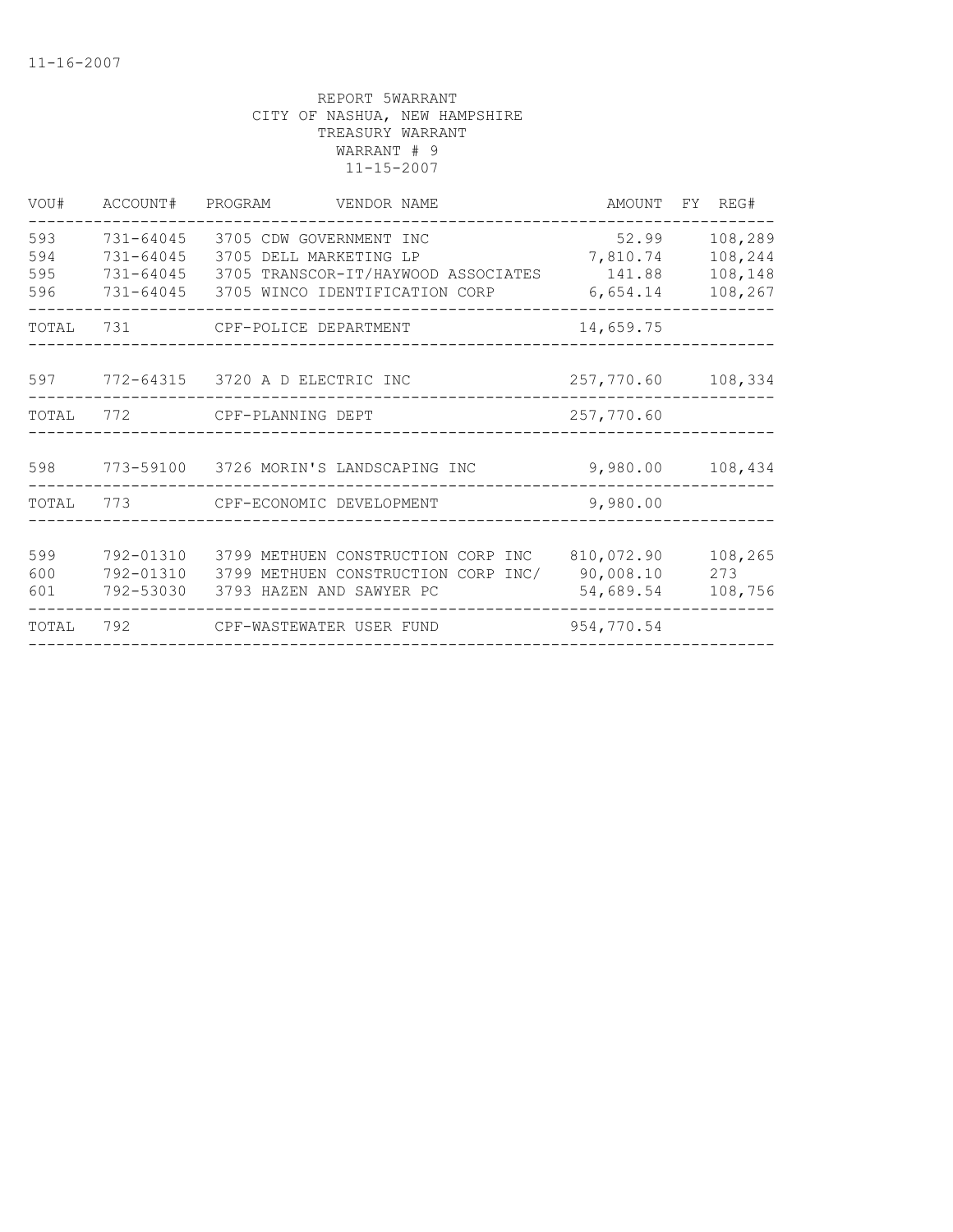| WOU# | ACCOUNT#  | VENDOR NAME                     | AMOUNT    | FY | REG#    |
|------|-----------|---------------------------------|-----------|----|---------|
| 602  |           | 801-31050 NEXTEL COMMUNICATIONS | 195.33    |    | 108,765 |
| 603  | 801-33005 | PENNICHUCK WATER                | 155.11    |    | 108,773 |
| 604  | 801-45285 | STAY SAFE TRAFFIC PRODUCTS INC  | 310.35    |    | 108,141 |
| 605  | 801-46030 | LEBLANC MATT                    | 82.00     |    | 108,371 |
| 606  | 801-46030 | LEHIGH SAFETY SHOE LLC          | 164.00    |    | 108,228 |
| 606  | 801-46030 | LEHIGH SAFETY SHOE LLC          | 82.00     |    | 108,228 |
| 607  | 801-49040 | BCM CONTROLS CORPORATION        | 2,370.00  |    | 108,306 |
| 608  | 801-49040 | LAB SAFETY SUPPLY INC           | 117.36    |    | 108,792 |
| 608  | 801-49040 | LAB SAFETY SUPPLY INC           | 528.02    |    | 108,792 |
| 608  | 801-49040 | LAB SAFETY SUPPLY INC           | 150.89    |    | 108,792 |
| 609  | 801-53075 | USDA APHIS                      | 10,133.34 |    | 108,774 |
| 610  | 801-53130 | COLUMBIA ANALYTICAL SERVICES I  | 871.50    |    | 108,298 |
| 611  | 801-59238 | ANACOMP INC                     | 12.86     |    | 108,142 |
| 612  | 801-59239 | STAPLES BUSINESS ADVANTAGE      | 174.34    |    | 108,453 |
| 613  | 801-59245 | MAINE OXY/SPEC AIR SPECIALTY G  | 32.00     |    | 108,096 |
| 614  | 801-75023 | A-1 STEAM CLEANING INC          | 250.00    |    | 108,214 |
| 615  | 801-75023 | HOME DEPOT CREDIT SERVICES      | 255.15    |    | 108,770 |
| 616  | 801-77020 | BAYNE MACHINE WORKS             | 288.00    |    | 108,238 |
| 617  | 801-77020 | CN WOOD CO INC                  | 3,345.15  |    | 108,442 |
| 618  | 801-77020 | LIBERTY INTN'L TRUCKS OF NH LL  | 40.97     |    | 108,672 |
| 618  | 801-77020 | LIBERTY INTN'L TRUCKS OF NH LL  | 62.03     |    | 108,672 |
| 618  | 801-77020 | LIBERTY INTN'L TRUCKS OF NH LL  | 181.53    |    | 108,672 |
| 619  | 801-77020 | SOUTHWORTH-MILTON INC           | 1,409.83  |    | 108,120 |
| 620  | 801-78065 | MAYNARD & LESIEUR INCORPORATED  | 725.75    |    | 108,674 |
| 621  | 801-78065 | SULLIVAN TIRE INC               | 404.00    |    | 108,128 |
| 622  | 801-78100 | LIBERTY INTN'L TRUCKS OF NH LL  | 28.90     |    | 108,672 |
| 622  | 801-78100 | LIBERTY INTN'L TRUCKS OF NH LL  | 94.94     |    | 108,672 |
| 623  | 801-78100 | NAPA AUTO PARTS                 | 86.30     |    | 108,415 |
| 624  | 801-78100 | SANEL AUTO PARTS CO             | 14.84     |    | 108,259 |
| 624  | 801-78100 | SANEL AUTO PARTS CO             | 25.28     |    | 108,259 |
| 624  | 801-78100 | SANEL AUTO PARTS CO             | 152.59    |    | 108,259 |
| 625  | 801-78100 | WINDWARD PETROLEUM              | 805.60    |    | 108,168 |
| 625  | 801-78100 | WINDWARD PETROLEUM              | 805.59    |    | 108,168 |
| 625  | 801-78100 | WINDWARD PETROLEUM              | 805.61    |    | 108,168 |
| 626  | 801-82025 | NH RETIREMENT SYSTEM            | 270.56    |    | 261     |
| 627  | 801-83106 | ANTHEM BLUE CROSS BLUE SHIELD   | 8,344.96  |    | 250     |
| 628  | 801-83106 | HARVARD PILGRIM HEALTH CARE     | 215.83    |    | 251     |
| 629  | 801-83130 | ITT HARTFORD                    | 63.94     |    | 264     |
| 630  | 801-83206 | ANTHEM BLUE CROSS BLUE SHIELD   | 17,150.57 |    | 250     |
| 631  | 801-83230 | ITT HARTFORD                    | 91.70     |    | 264     |
| 632  | 801-83306 | ANTHEM BLUE CROSS BLUE SHIELD   | 3,527.47  |    | 250     |
| 633  | 801-83306 | HARVARD PILGRIM HEALTH CARE     | 106.58    |    | 251     |
| 634  | 801-83330 | ITT HARTFORD                    | 83.37     |    | 264     |
| 635  | 801-83406 | ANTHEM BLUE CROSS BLUE SHIELD   | 5,056.16  |    | 250     |
| 636  | 801-83406 | HARVARD PILGRIM HEALTH CARE     | 1,065.83  |    | 251     |
| 637  | 801-83430 | ITT HARTFORD                    | 40.88     |    | 264     |
| 638  | 801-94005 | DOOKRAN STEPHEN                 | 181.29    |    | 108,418 |
|      |           |                                 |           |    |         |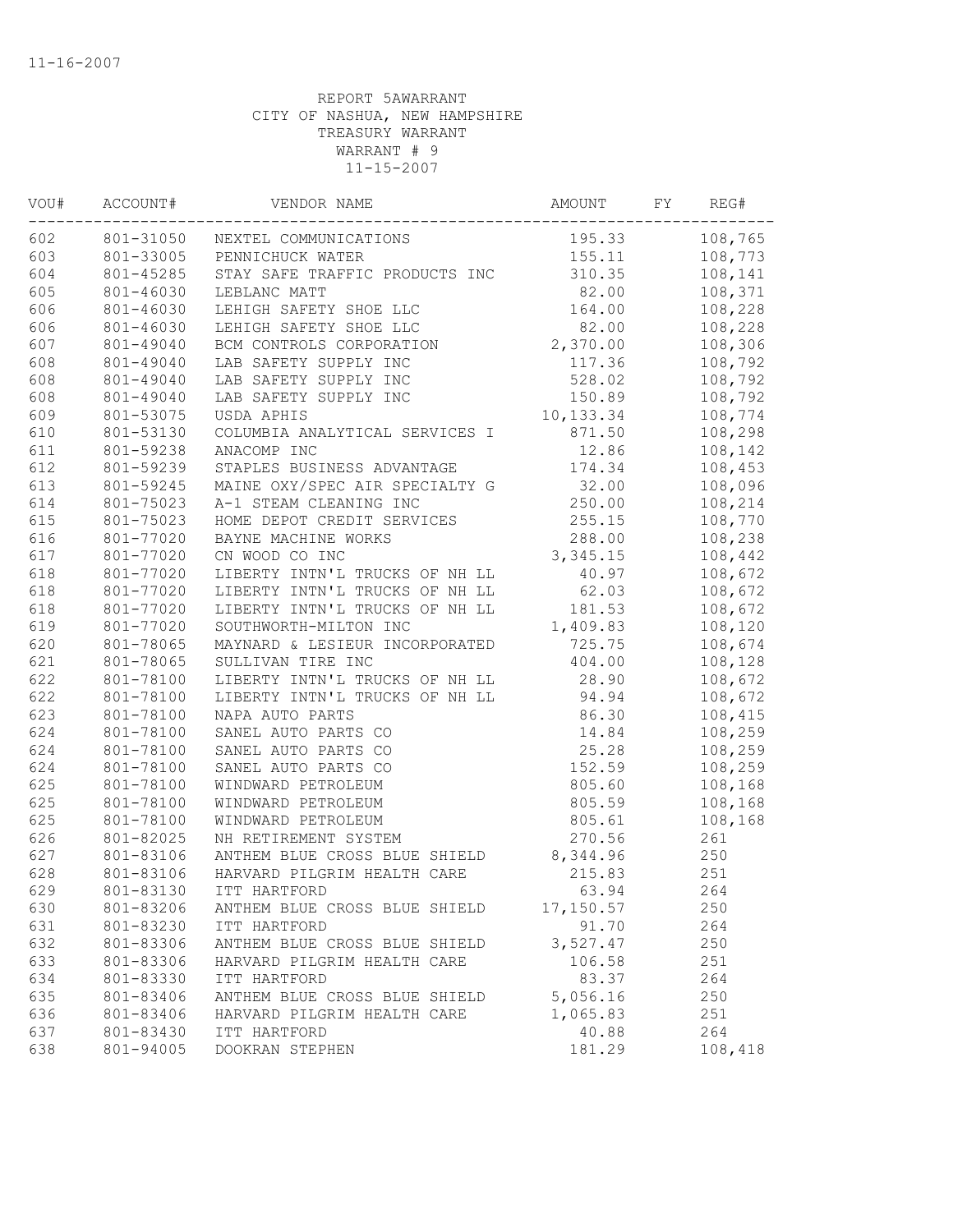| VOU#       |                                      |                                                        |                 | REG#               |
|------------|--------------------------------------|--------------------------------------------------------|-----------------|--------------------|
|            |                                      |                                                        |                 | 61, 360.30         |
|            |                                      |                                                        |                 |                    |
| 639        |                                      | 802-215-00 BLOOM KENNETH                               | 38.08           | 108,344            |
| 640        | 802-215-00                           | BROWN PRISCILLA/ESTATE OF SAND                         | 53.94           | 108,329            |
| 641        | $802 - 215 - 00$                     | BRUNELLE KENNETH                                       | 38.08           | 108,342            |
| 642<br>643 | $802 - 215 - 00$<br>$802 - 215 - 00$ | GAUDETTE MICHAEL & LEE ANN<br>MAC NEIL JANICE & STEVEN | 53.94           | 108,348<br>108,349 |
| 644        | $802 - 215 - 00$                     |                                                        | 343.64<br>40.53 | 108,346            |
| 645        | $802 - 215 - 00$                     | O'CONNOR JAMES & SYLVIA<br>RANCOURT CLAUDE             | 240.16          | 108,350            |
| 646        | $802 - 215 - 00$                     | VALUE HOMES OF NE                                      | 56.88           | 108,347            |
| 647        | $802 - 215 - 00$                     | WATSON WILLIAM                                         | 52.60           | 108,351            |
| 648        | 802-31005                            | NEXTEL COMMUNICATIONS                                  | 98.24           | 108,765            |
| 648        | 802-31005                            | NEXTEL COMMUNICATIONS                                  | 210.61          | 108,765            |
| 649        | 802-31005                            | USA MOBILITY WIRELESS INC                              | 29.11           | 108,795            |
| 650        | 802-31005                            | VERIZON                                                | 69.56           | 108,783            |
| 651        | 802-32005                            | PUBLIC SERVICE OF NH                                   | 39.07           | 108,800            |
| 652        | 802-33005                            | PENNICHUCK WATER                                       | 141.21          | 108,773            |
| 653        | 802-34015                            | KEYSPAN ENERGY DELIVERY                                | 262.28          | 108,772            |
| 654        | 802-42010                            | OMEGA INDUSTRIAL SUPPLY INC                            | 584.90          | 108,352            |
| 655        | 802-45101                            | CIBA SPECIALTY CHEMICALS CO 6,732.00                   |                 | 108,167            |
| 656        | 802-45103                            | JCI JONES CHEMICALS INC                                | 2,644.40        | 108,287            |
| 657        | 802-45106                            | KEMIRA WATER SOLUTIONS INC                             | 3,611.96        | 108,291            |
| 658        | 802-46045                            | LEHIGH SAFETY SHOE LLC                                 | 2.00            | 108,228            |
| 659        | 802-46045                            | UNIFIRST CORPORATION                                   | 82.60           | 108,436            |
| 659        | 802-46045                            | UNIFIRST CORPORATION                                   | 470.20          | 108,436            |
| 660        | 802-49075                            | <b>CUES</b>                                            | 98.33           | 108,224            |
| 661        | 802-53030                            | CHEMSERVE ENVIRONMENTAL ANALYS                         | 2,051.76        | 108,401            |
| 662        | 802-53030                            | EASTERN ANALYTICAL INC                                 | 1,613.00        | 108,253            |
| 663        | 802-54020                            | THE LOWELL PUBLISHING CO                               | 260.50          | 108,769            |
| 664        | 802-54020                            | UNION LEADER CORPORATION                               | 364.32          | 108,764            |
| 665        | 802-59225                            | RESOURCE MANAGEMENT INC                                | 22,968.39       | 108,103            |
| 666        | 802-59225                            | WASTE MANAGEMENT OF TURNKEY LA 2,894.08                |                 | 108,308            |
| 667        | 802-59230                            | VELLANO BROS INC                                       | 1,107.12        | 108,260            |
| 668        | 802-59238                            | ANACOMP INC                                            | 185.87          | 108,142            |
| 669        | 802-59320                            | CN WOOD CO INC                                         | 3,062.48        | 108,442            |
| 670        | 802-59320                            | MINUTEMAN TRUCKS INC                                   | 33.88           | 108,305            |
| 671        | 802-64040                            | GOVCONNECTION INC                                      | 854.24          | 108,101            |
| 672        | 802-64192                            | GRAINGER                                               | 199.10          | 108,160            |
| 672        | 802-64192                            | GRAINGER                                               | 276.76          | 108,160            |
| 673        | 802-64192                            | HOME DEPOT CREDIT SERVICES                             | 25.97           | 108,770            |
| 673        | 802-64192                            | HOME DEPOT CREDIT SERVICES                             | 35.94           | 108,770            |
| 674        | 802-64192                            | M & M ELECTRICAL SUPPLY CO INC                         | 38.45           | 108,664            |
| 675        | 802-64192                            | MCMASTER-CARR SUPPLY CO                                | 121.89          | 108,240            |
| 676        | 802-77050                            | GRAINGER                                               | 149.04          | 108,160            |
| 677        | 802-77063                            | M & M ELECTRICAL SUPPLY CO INC                         | 32.99           | 108,664            |
| 678        | 802-77063                            | UNITED SUPPLY COMPANY INC                              | 2,222.07        | 108,684            |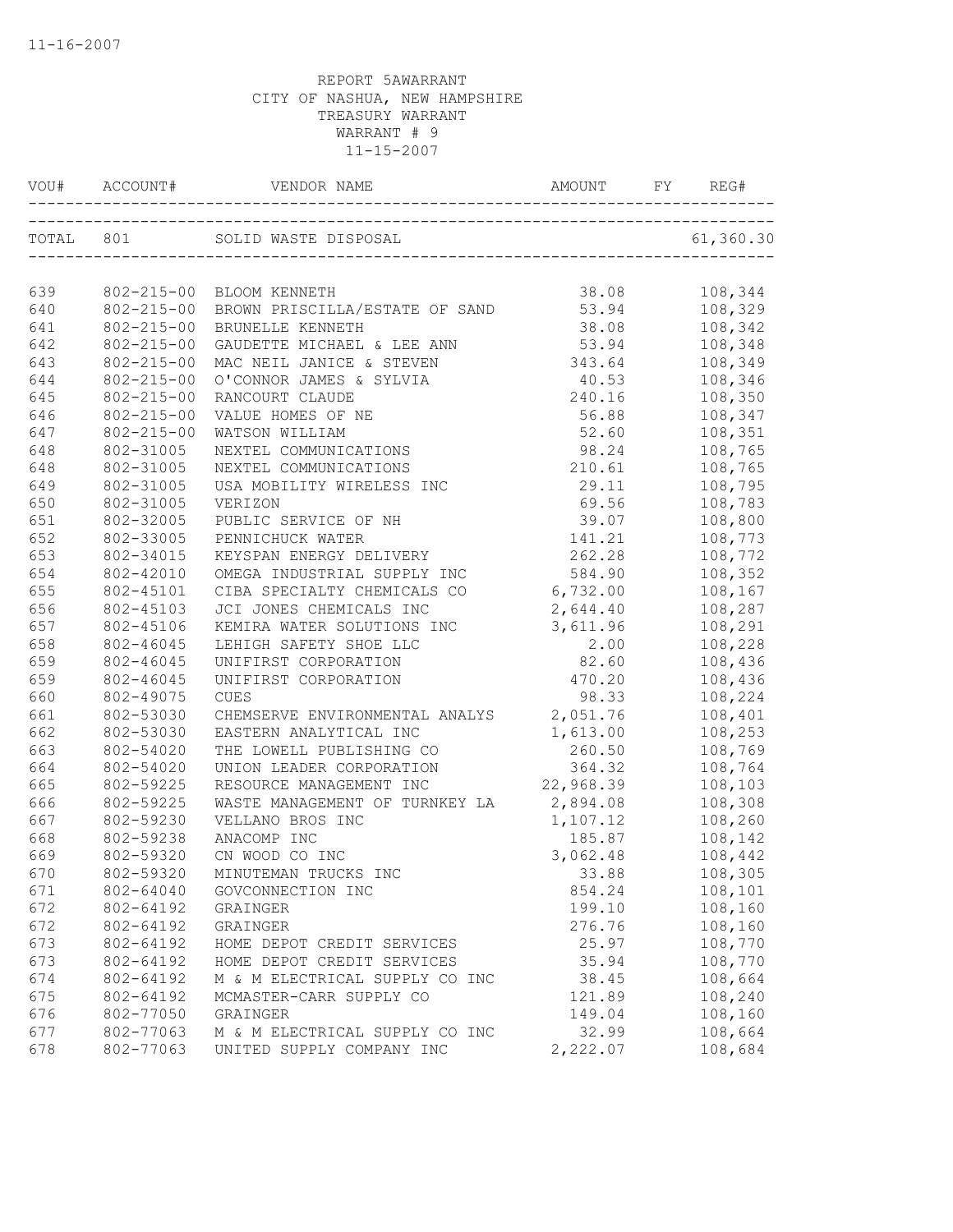| VOU#  | ACCOUNT#  | VENDOR NAME                    | AMOUNT     | FY. | REG#       |
|-------|-----------|--------------------------------|------------|-----|------------|
| 679   | 802-77069 | G V MOORE LUMBER CO INC        | 15.04      |     | 108,285    |
| 680   | 802-77069 | M & M ELECTRICAL SUPPLY CO INC | 2,242.24   |     | 108,664    |
| 681   | 802-77069 | MCMASTER-CARR SUPPLY CO        | 1,286.88   |     | 108,240    |
| 682   | 802-77069 | PINE MOTOR PARTS               | 47.88      |     | 108,675    |
| 683   | 802-82025 | NH RETIREMENT SYSTEM           | 532.12     |     | 261        |
| 684   | 802-83006 | ANTHEM BLUE CROSS BLUE SHIELD  | 29,170.46  |     | 250        |
| 685   | 802-83006 | HARVARD PILGRIM HEALTH CARE    | 14,498.03  |     | 251        |
| 686   | 802-83030 | ITT HARTFORD                   | 409.84     |     | 264        |
| 687   | 802-85040 | US BANK NA (091000022)         | 24,201.00  |     | 246        |
| 687   | 802-85045 | US BANK NA (091000022)         | 493,485.00 |     | 246        |
| 688   | 802-91010 | KEATING WILLIAM                | 15.52      |     | 108,345    |
| 689   | 802-94005 | DOOKRAN STEPHEN                | 302.15     |     | 108,418    |
| 689   | 802-94005 | <b>DOOKRAN STEPHEN</b>         | 120.86     |     | 108,418    |
| 690   | 802-96007 | F W WEBB COMPANY               | 50.20      |     | 108,181    |
| 691   | 802-96007 | M & M ELECTRICAL SUPPLY CO INC | 677.47     |     | 108,664    |
| 692   | 802-96007 | UNITED SUPPLY COMPANY INC      | 176.10     |     | 108,684    |
| 693   | 802-96060 | CONCRETE CORING CO             | 600.00     |     | 108,164    |
| 694   | 802-96060 | E J PRESCOTT INC               | 96.93      |     | 108,185    |
| 695   | 802-96060 | M & M ELECTRICAL SUPPLY CO INC | 750.94     |     | 108,664    |
| 696   | 802-96060 | MCMASTER-CARR SUPPLY CO        | 1,335.56   |     | 108,240    |
| 697   | 802-96062 | F W WEBB COMPANY               | 4,787.50   |     | 108,181    |
| 698   | 802-96531 | RALPH L OSGOOD INC             | 22,787.00  |     | 108,353    |
| TOTAL | 802       | SEWERAGE DISPOSAL SYSTEM       |            |     | 652,080.89 |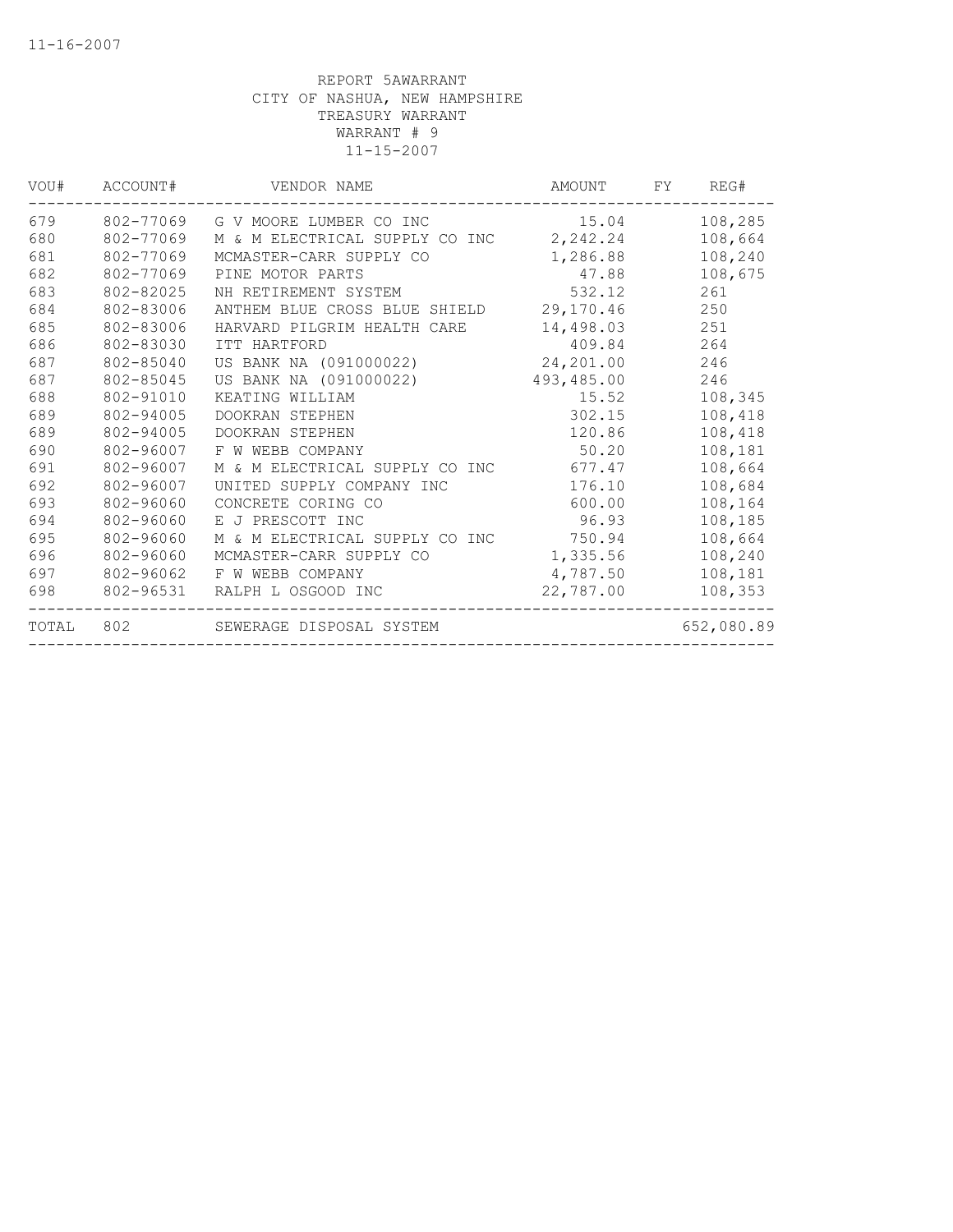| VOU#                                 | ACCOUNT#                                         | VENDOR NAME                                                                            | AMOUNT FY                             | REG#                                     |
|--------------------------------------|--------------------------------------------------|----------------------------------------------------------------------------------------|---------------------------------------|------------------------------------------|
| 699<br>700                           | 951-05057<br>951-49075                           | SMITH BARNEY<br>ARAMSCO INC                                                            | 31,873.62<br>1,992.85                 | 108,333<br>108,242                       |
| TOTAL                                |                                                  | 951 PWD & ENG TRUST FUND                                                               |                                       | 33,866.47                                |
| 701<br>702<br>703                    | 952-05054<br>952-05054<br>952-75021              | HOME DEPOT CREDIT SERVICES<br>NASHUA WALLPAPER & PAINT CO<br>JOHNSON'S ELECTRIC SUPPLY | 491.03<br>35.03<br>317.20             | 108,770<br>108,270<br>108,189            |
| TOTAL                                |                                                  |                                                                                        |                                       | 843.26                                   |
| 198,42<br>198,42<br>198,43<br>198,43 | 981-49050<br>981-49075<br>981-49075<br>981-49075 | MARCIANO LIANE<br>GOPHER<br>POSITIVE PROMOTIONS INC<br>YOUTH COUNCIL (THE)             | 45.25<br>1,809.52<br>128.91<br>300.00 | 108,537<br>108,469<br>108,147<br>108,534 |
| TOTAL                                |                                                  | 981 SCHOOL TRUST FUND                                                                  |                                       | 2,283.68                                 |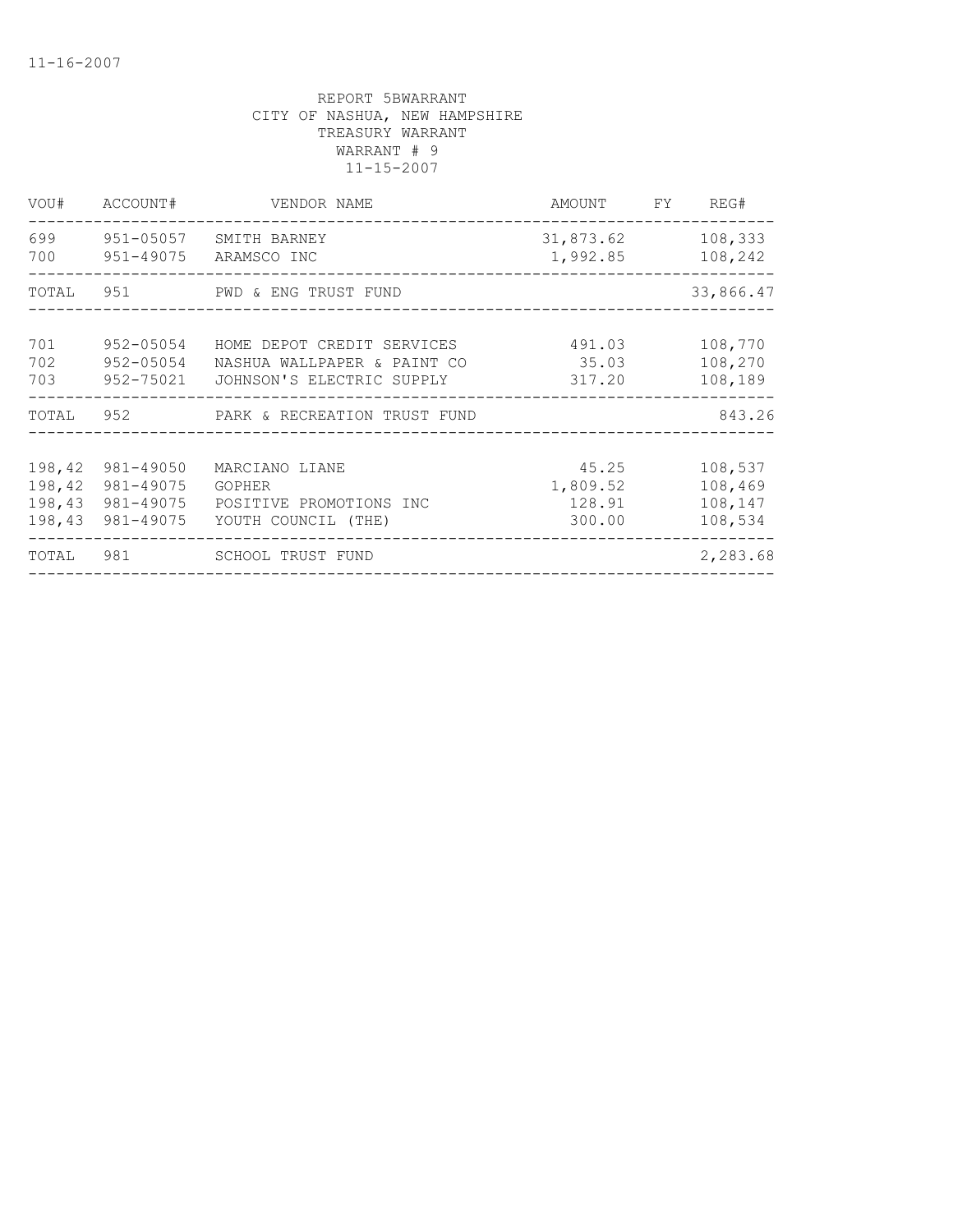| TOTAL 951 |  |
|-----------|--|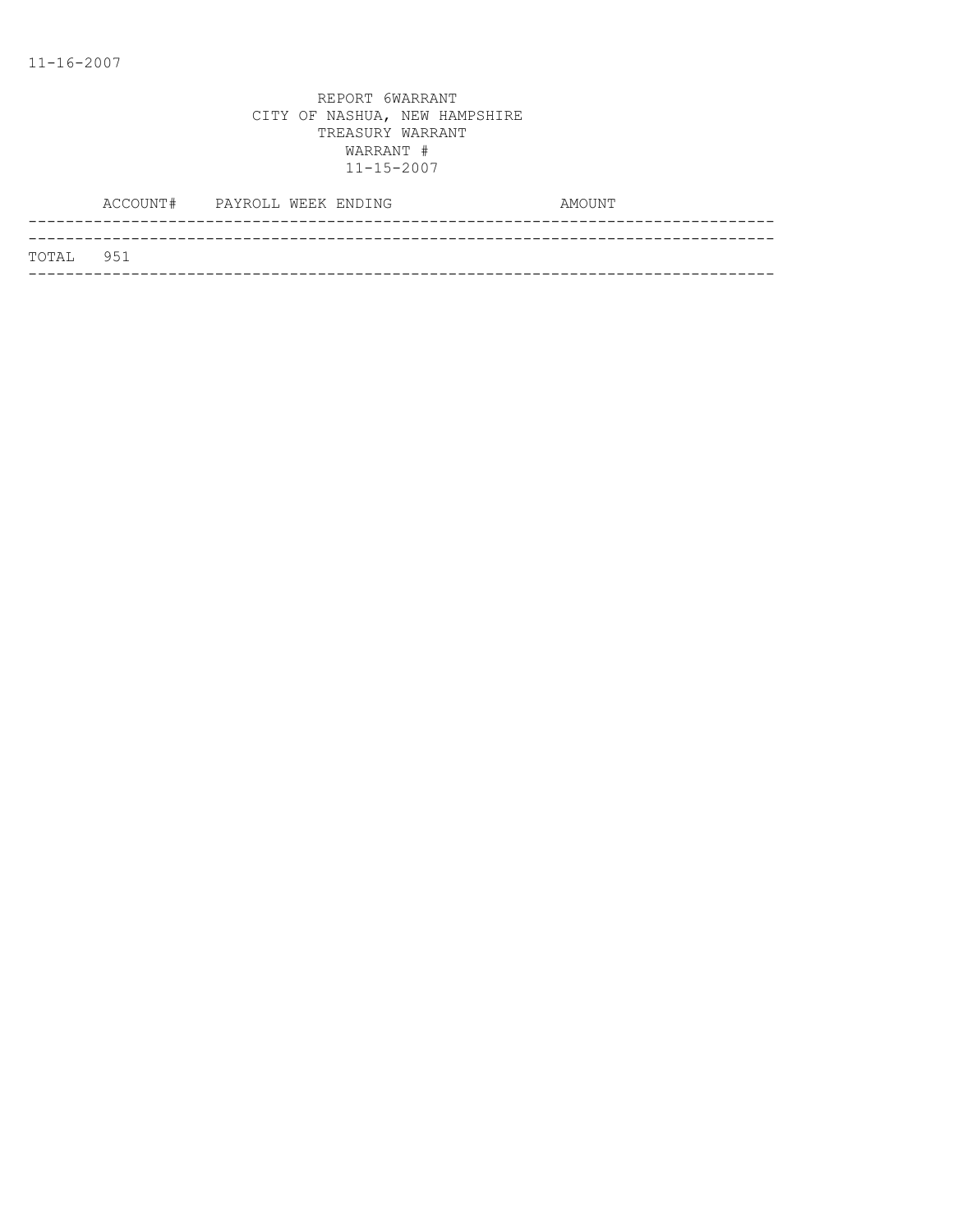|       | ACCOUNT#               | PAYROLL WEEK ENDING           | AMOUNT               |            |
|-------|------------------------|-------------------------------|----------------------|------------|
|       |                        | 3037-11515 03-NOV-2007        | 1,143.19             |            |
| TOTAL | 303                    | ALT - INCENTIVE FUND PROGRAM  |                      | 1,143.19   |
|       | 305-11239              | 03-NOV-2007                   | 970.13               |            |
|       | 305-11239              | 10-NOV-2007                   | 970.14               |            |
|       | 305-11239              | 27-OCT-2007                   | 970.14               |            |
|       | 305-59100              | 10-NOV-2007                   | 142.50               |            |
| TOTAL | 305                    | SRF - CIVIC & COMM ACTIVITIES |                      | 3,052.91   |
|       |                        |                               |                      |            |
|       | 308-83051              | 03-NOV-2007                   | 3,079.86             |            |
|       | 308-83051              | 10-NOV-2007                   | 2,070.47             |            |
|       | 308-83051              | 27-OCT-2007                   | 3,848.74             |            |
|       | 308-83052              | 03-NOV-2007                   | 1,295.87             |            |
|       | 308-83052              | 10-NOV-2007                   | 934.91               |            |
|       | 308-83052<br>308-83102 | 27-OCT-2007<br>03-NOV-2007    | 1,031.08             |            |
|       | 308-83102              | 10-NOV-2007                   | 1,028.08<br>1,028.08 |            |
|       | 308-83102              | 27-OCT-2007                   | 1,028.08             |            |
| TOTAL | 308                    | SRF - INSURANCE               |                      | 15, 345.17 |
|       |                        |                               |                      |            |
|       |                        | 3086-11870 03-NOV-2007        | 2,497.20             |            |
|       | 3086-12006             | 03-NOV-2007                   | 1,901.54             |            |
|       | 3086-13004             | 03-NOV-2007                   | 146.65               |            |
|       | 3086-13032             | 03-NOV-2007                   | 248.55               |            |
|       | 3086-13032             | 10-NOV-2007                   | 248.55               |            |
|       | 3086-13032             | 27-OCT-2007                   | 248.55               |            |
|       | 3086-13133             | 03-NOV-2007                   | 625.00               |            |
| TOTAL | 308                    | JAVITS GRANT PROGRAM          |                      | 5,916.04   |
|       |                        |                               |                      |            |
|       |                        | 3097-11162 03-NOV-2007        | 1,245.00             |            |
|       | 3097-11162             | 10-NOV-2007                   | 1,114.50             |            |
|       | 3097-11162             | 27-OCT-2007                   | 1,245.00             |            |
|       | 3097-11408             | 03-NOV-2007                   | 721.60               |            |
|       | 3097-11408             | 10-NOV-2007                   | 721.60               |            |
|       | 3097-11408             | 27-OCT-2007                   | 721.60               |            |
|       | 3097-12112             | 03-NOV-2007                   | 2,623.78             |            |
|       | 3097-12112             | 10-NOV-2007                   | 2,077.36             |            |
|       | 3097-12112             | 27-OCT-2007                   | 2,724.56             |            |
|       | 3097-12830             | 03-NOV-2007                   | 104.26               |            |
|       | 3097-12830             | 10-NOV-2007                   | 133.45               |            |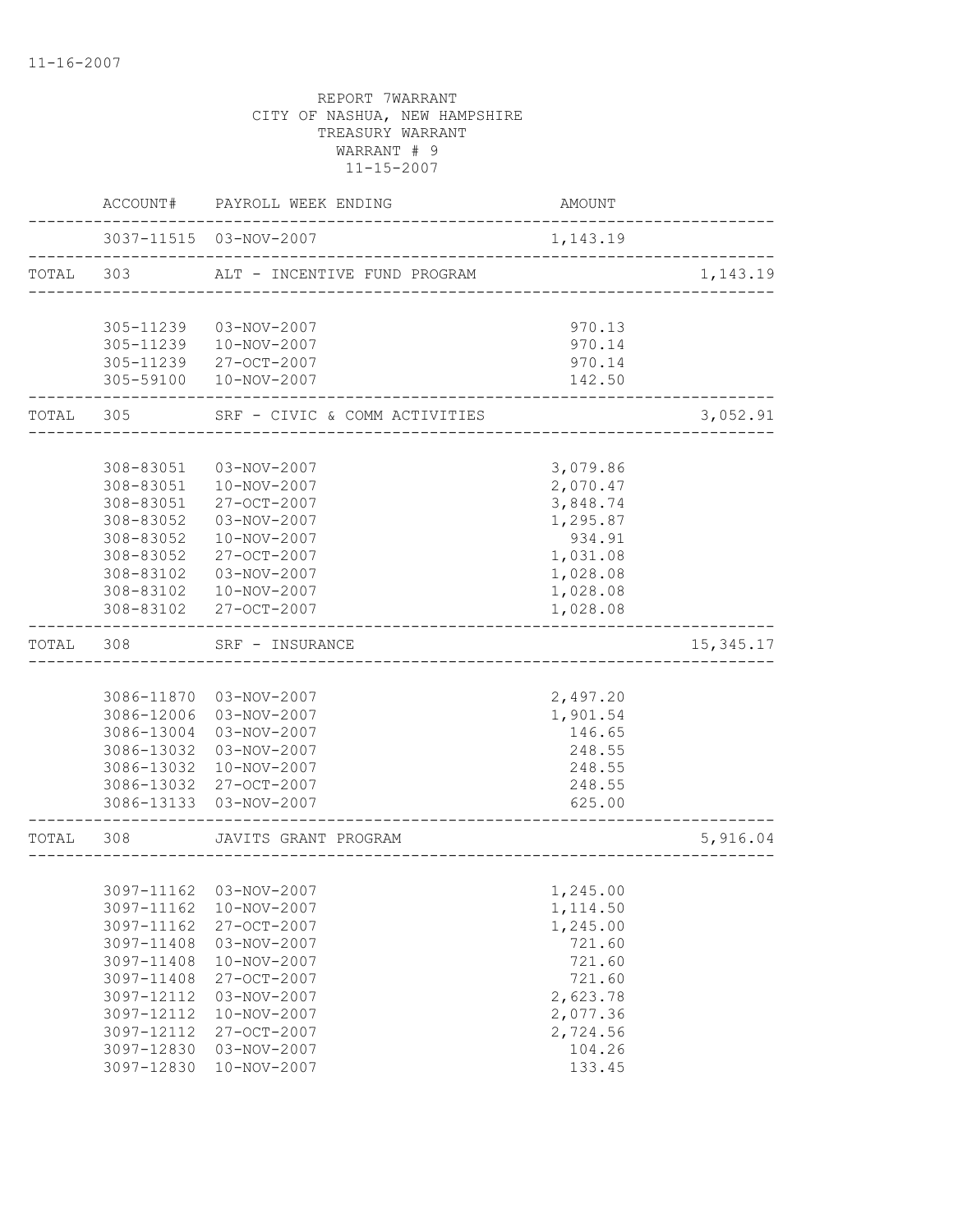|           | ACCOUNT#   | PAYROLL WEEK ENDING    | AMOUNT                                 |            |
|-----------|------------|------------------------|----------------------------------------|------------|
|           | 3097-12830 | 27-OCT-2007            | 169.59                                 |            |
|           | 3097-19138 | 03-NOV-2007            | 2,838.17                               |            |
|           | 3097-19139 | 03-NOV-2007            | 8,403.20                               |            |
|           | 3097-19140 | 03-NOV-2007            | 8,949.15                               |            |
|           | 3097-19140 | 10-NOV-2007            | 7,403.68                               |            |
|           | 3097-19140 | 27-OCT-2007            | 8,730.45                               |            |
|           | 3097-19540 | 03-NOV-2007            | 21,064.03                              |            |
|           | 3097-19540 | 10-NOV-2007            | 16,755.71                              |            |
|           | 3097-19540 | 27-OCT-2007            | 21,648.57                              |            |
|           | 3097-19544 | $03 - NOV - 2007$      | 487.63                                 |            |
|           | 3097-19544 | 10-NOV-2007            | 593.51                                 |            |
|           | 3097-19544 | 27-OCT-2007            | 965.56                                 |            |
|           | 3097-19545 | 03-NOV-2007            | 539.79                                 |            |
|           | 3097-19545 | 10-NOV-2007            | 153.89                                 |            |
|           |            | 3097-19545 27-OCT-2007 | 475.88                                 |            |
| TOTAL 309 |            | SRF - FOOD SERVICES    | . _ _ _ _ _ _ _ _ _ _ _ _ _ _ _ _ _ _  | 112,611.52 |
|           |            |                        |                                        |            |
|           |            | 3117-12006 03-NOV-2007 | 2,484.40                               |            |
|           |            | 3117-12006 10-NOV-2007 | 750.00                                 |            |
|           |            | 3117-12006 27-OCT-2007 | 475.00                                 |            |
| TOTAL     | 311        | DRIVER'S EDUCATION     | -------------------------------------- | 3,709.40   |
|           |            |                        |                                        |            |
|           | 312-11165  | 03-NOV-2007            | 993.59                                 |            |
|           | 312-11165  | 10-NOV-2007            | 993.59                                 |            |
|           | 312-11165  | 27-OCT-2007            | 3,532.94                               |            |
|           | 312-11191  | 03-NOV-2007            | 761.94                                 |            |
|           | 312-11191  | 10-NOV-2007            | 761.95                                 |            |
|           | 312-11191  | 27-OCT-2007            | 3, 411.17                              |            |
|           | 312-11547  | 03-NOV-2007            | 2,045.58                               |            |
|           | 312-11547  | 10-NOV-2007            | 2,045.58                               |            |
|           | 312-11547  | 27-OCT-2007            | 2,045.58                               |            |
|           | 312-12010  | 03-NOV-2007            | 91.27                                  |            |
|           | 312-12010  | 10-NOV-2007            | 91.27                                  |            |
|           | 312-12010  | 27-OCT-2007            | 91.27                                  |            |
|           | 312-12116  | 03-NOV-2007            | 579.58                                 |            |
|           |            | 10-NOV-2007            | 579.58                                 |            |
|           | 312-12116  |                        |                                        |            |
|           | 312-12116  | 27-OCT-2007            | 579.59                                 |            |
|           | 312-13004  | 03-NOV-2007            | 495.87                                 |            |
|           | 312-13004  | 10-NOV-2007            | 254.91                                 |            |
|           | 312-13004  | 27-OCT-2007            | 320.59                                 |            |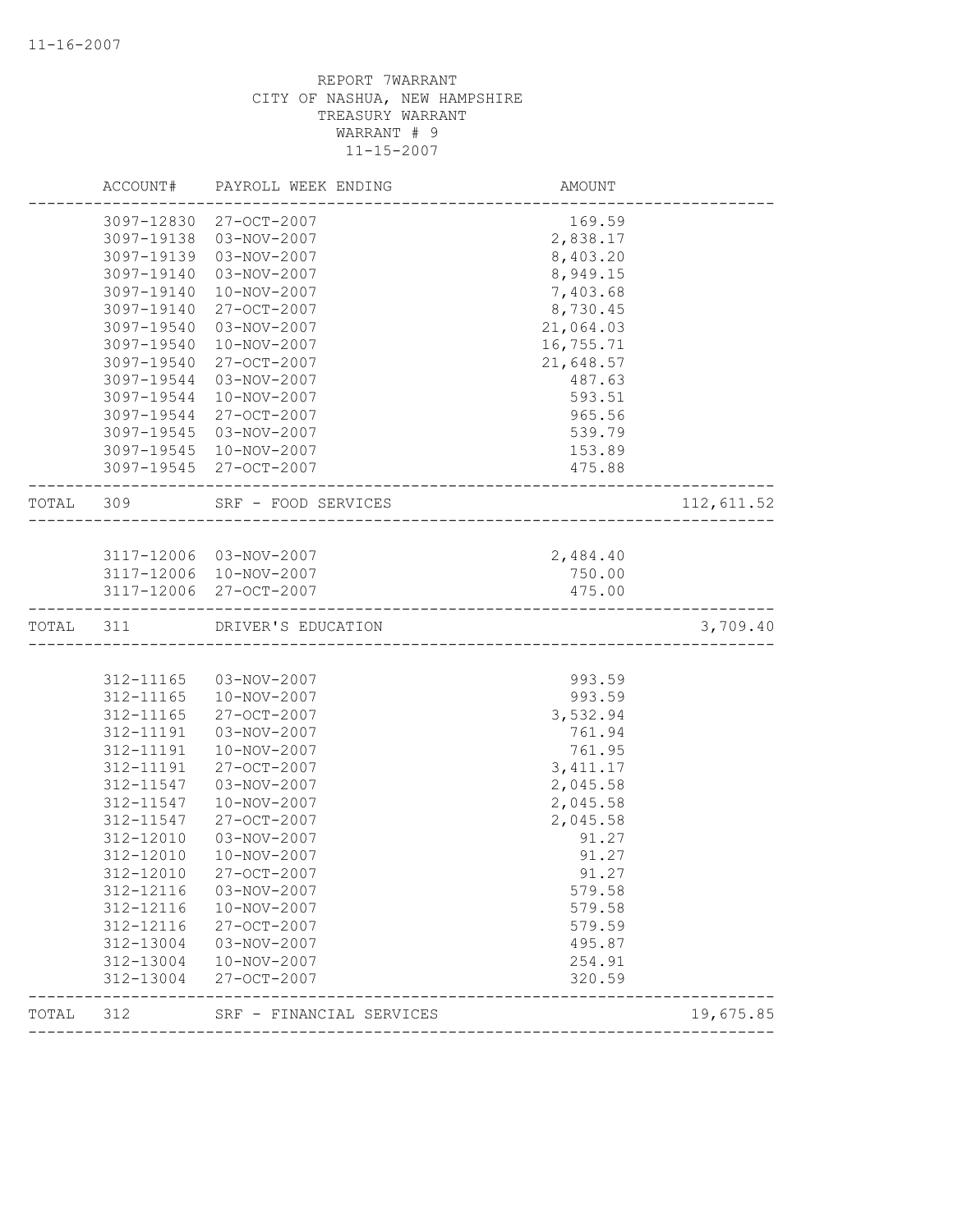|       |                        | ACCOUNT# PAYROLL WEEK ENDING AMOUNT AMOUNT |                  |           |
|-------|------------------------|--------------------------------------------|------------------|-----------|
|       |                        | 3122-12006 03-NOV-2007                     | 3,772.45         |           |
|       |                        | 3122-12006 10-NOV-2007                     | 812.70           |           |
|       |                        | 3122-12006 27-OCT-2007                     | 623.30           |           |
|       |                        |                                            |                  | 5,208.45  |
|       |                        |                                            |                  |           |
|       |                        | $3245-11860 \t 03-NOV-2007 \t 1,301.28$    |                  |           |
|       |                        | TOTAL 324 YOUTH SAFE HAVEN-PAL             |                  | 1,301.28  |
|       |                        |                                            |                  |           |
|       |                        | 331-01250 27-OCT-2007                      | 500.00           |           |
|       |                        | 331-11250  03-NOV-2007                     | 654.88           |           |
|       | 331-11250              | 10-NOV-2007                                | 654.88           |           |
|       | 331-11250<br>331-11552 | 27-OCT-2007<br>03-NOV-2007                 | 799.25<br>881.03 |           |
|       | 331-11552              | 10-NOV-2007                                | 881.04           |           |
|       | 331-11552              | 27-OCT-2007                                | 881.04           |           |
|       | 331-11558              | 03-NOV-2007                                | 1,053.24         |           |
|       | 331-11558              | 10-NOV-2007                                | 1,053.24         |           |
|       | 331-11558              | 27-OCT-2007                                | 1,053.24         |           |
|       | 331-11567              | 03-NOV-2007                                | 1,366.91         |           |
|       | 331-11567              | 10-NOV-2007                                | 1,366.91         |           |
|       | 331-11567              | 27-OCT-2007                                | 1,366.91         |           |
|       | 331-12115              | 03-NOV-2007                                | 524.61           |           |
|       | 331-12115              | 10-NOV-2007                                | 524.61           |           |
|       | 331-12115              | 27-OCT-2007                                | 524.61           |           |
|       | 331-13038              | 03-NOV-2007                                | 495.72           |           |
|       | 331-13038              | 10-NOV-2007                                | 409.90           |           |
|       | 331-13044              | 03-NOV-2007                                | 3, 219.43        |           |
|       | 331-13044              | 10-NOV-2007                                | 1,553.87         |           |
|       | 331-13044              | 27-OCT-2007                                | 26,737.44        |           |
|       | 331-13048              | 03-NOV-2007                                | 1,171.55         |           |
|       | 331-13048              | 10-NOV-2007                                | 1,327.92         |           |
|       | 331-13048              | 27-OCT-2007                                | 663.96           |           |
|       | 331-18036              | 03-NOV-2007                                | 14,370.37        |           |
|       |                        | 331-18036  10-NOV-2007                     | 11,056.44        |           |
|       |                        | 331-18036 27-OCT-2007                      | 12,879.10        |           |
| TOTAL | 331                    | SRF - POLICE DEPARTMENT                    |                  | 87,972.10 |
|       |                        |                                            |                  |           |
|       | 332-13004<br>332-18084 | 27-OCT-2007<br>10-NOV-2007                 | 191.62<br>731.70 |           |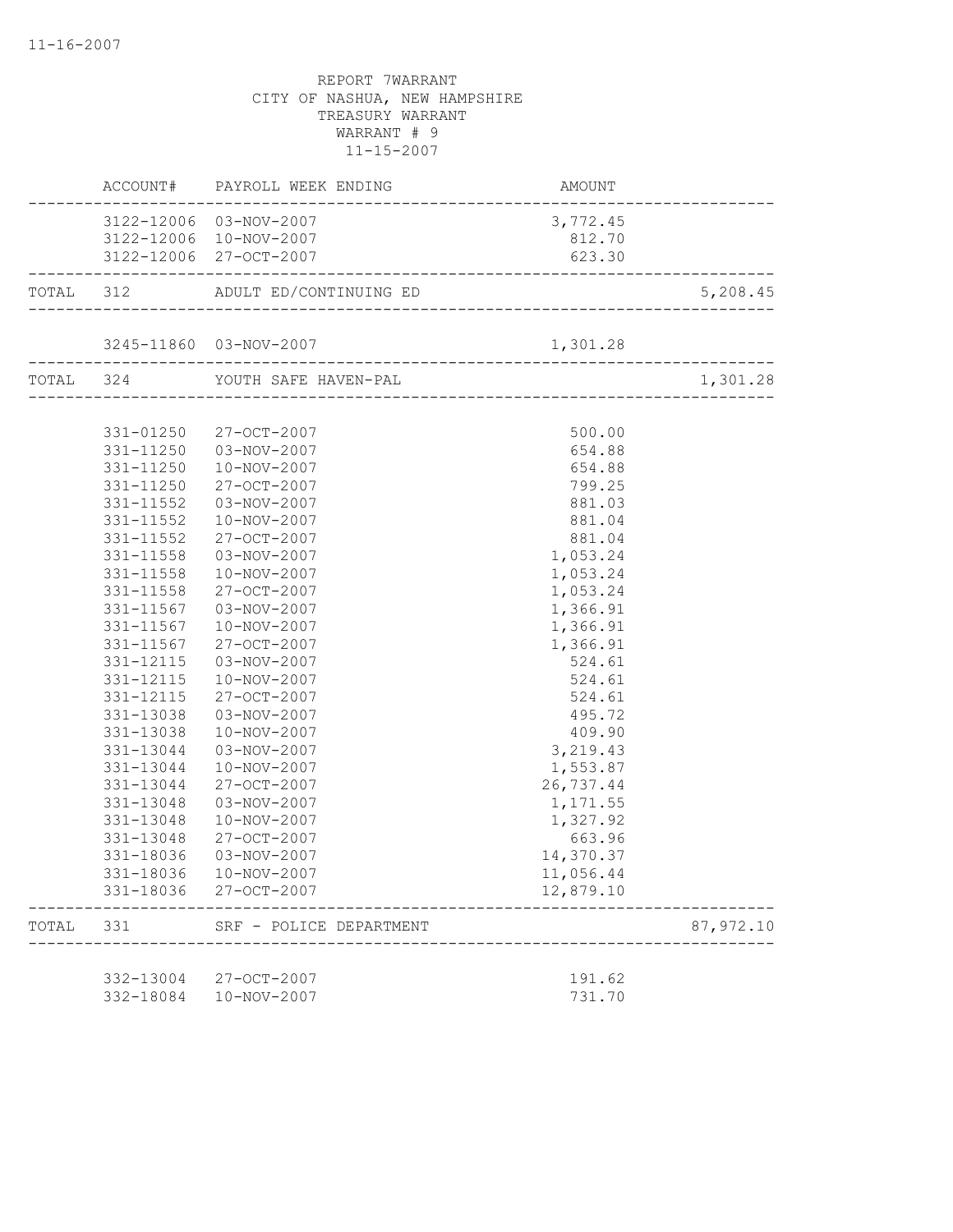|           |                        | ACCOUNT# PAYROLL WEEK ENDING             | AMOUNT               |          |
|-----------|------------------------|------------------------------------------|----------------------|----------|
| TOTAL 332 |                        | SRF - FIRE DEPARTMENT                    |                      | 923.32   |
|           |                        | 3338-12201  03-NOV-2007                  | 31.00                |          |
|           |                        | 3338-12201 10-NOV-2007                   |                      |          |
|           |                        | 3338-19230 03-NOV-2007                   | 62.50                |          |
|           |                        | TOTAL 333 TITLE I SCHL IMPRV MT PLEASANT |                      | 93.50    |
|           |                        | 3348-13133  03-NOV-2007                  | 835.11               |          |
|           |                        | 3348-13133 27-OCT-2007                   | 1,457.50             |          |
|           | TOTAL 334              | TITLE I SCHL IMPRV AMHERST ST            |                      | 2,292.61 |
|           |                        | 3358-12006 03-NOV-2007                   | 1,600.46             |          |
|           |                        | 3358-12078 03-NOV-2007                   | 1,956.25             |          |
|           |                        | 3358-12078 10-NOV-2007                   | 1,700.00             |          |
|           |                        | 3358-12078 27-OCT-2007                   | 2,181.25             |          |
|           |                        | 3358-12201 27-OCT-2007                   | 62.00                |          |
|           |                        | 3358-19230 03-NOV-2007                   | 244.00               |          |
|           |                        | 3358-19230 10-NOV-2007                   | 605.37               |          |
|           |                        | 3358-19230 27-OCT-2007                   | 141.50               |          |
|           |                        | TOTAL 335 TITLE IB READ 1ST MT PLEASANT  |                      | 8,490.83 |
|           |                        |                                          |                      |          |
|           |                        | 341-11107  03-NOV-2007                   | 687.84               |          |
|           |                        | 341-11107  10-NOV-2007                   | 687.84               |          |
|           | 341-11107              | 27-OCT-2007                              | 687.84               |          |
|           | 341-11235              | 03-NOV-2007                              | 1,927.43             |          |
|           | 341-11235<br>341-11235 | 10-NOV-2007<br>27-OCT-2007               | 1,927.43<br>1,927.43 |          |
|           | 341-11346              | 03-NOV-2007                              | 214.09               |          |
|           | 341-11346              | 10-NOV-2007                              | 214.09               |          |
|           | 341-11346              | 27-OCT-2007                              | 214.09               |          |
|           | 341-11563              | 03-NOV-2007                              | 938.54               |          |
|           | 341-11563              | 10-NOV-2007                              | 938.54               |          |
|           | 341-11563              | 27-OCT-2007                              | 938.54               |          |
|           | 341-12037              | 03-NOV-2007                              | 103.03               |          |
|           | 341-12037              | 10-NOV-2007                              | 103.03               |          |
|           | 341-12037              | 27-OCT-2007                              | 103.03               |          |
|           | 341-12101              | 03-NOV-2007                              | 382.66               |          |
|           | 341-12101              | 10-NOV-2007                              | 382.66               |          |
|           | 341-12101              | 27-OCT-2007                              | 382.66               |          |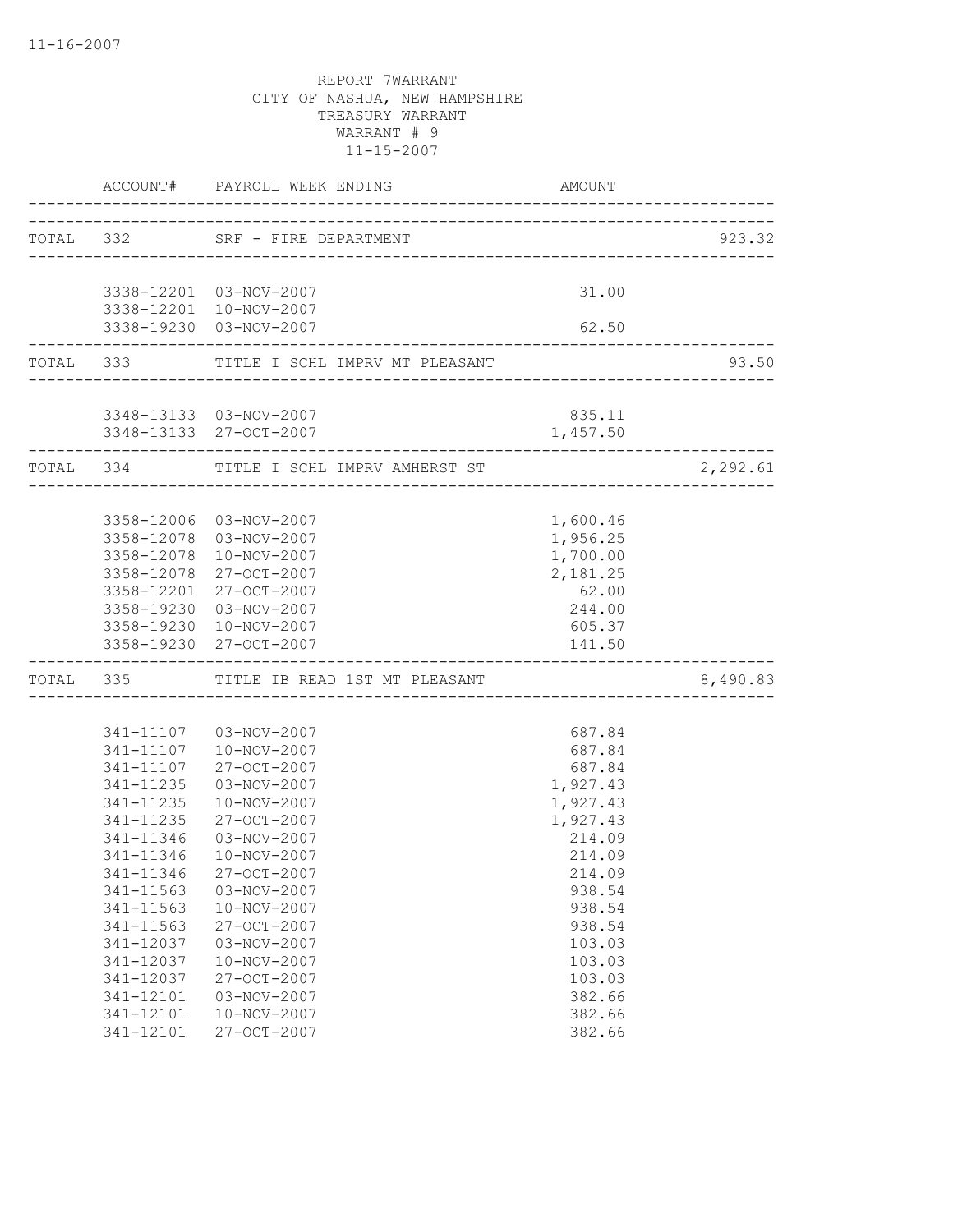|           | ACCOUNT#   | PAYROLL WEEK ENDING                                   | AMOUNT             |                             |
|-----------|------------|-------------------------------------------------------|--------------------|-----------------------------|
| TOTAL 341 |            | SRF - COMMUNITY SERVICES                              |                    | 12,760.77                   |
|           |            |                                                       |                    | . _ _ _ _ _ _ _ _           |
|           | 342-11499  | 03-NOV-2007                                           | 696.60             |                             |
|           | 342-11499  | 10-NOV-2007                                           | 696.60             |                             |
|           | 342-11499  | 27-OCT-2007                                           | 696.60             |                             |
|           | 342-11584  | 03-NOV-2007                                           | 1,785.34           |                             |
|           | 342-11584  | 10-NOV-2007                                           | 1,785.34           |                             |
|           | 342-11584  | 27-OCT-2007                                           | 1,785.34           |                             |
|           | 342-12000  | 03-NOV-2007                                           | 556.20             |                             |
|           | 342-12000  | 10-NOV-2007                                           | 556.20             |                             |
|           | 342-12000  | 27-OCT-2007                                           | 556.20             |                             |
|           | 342-12040  | 03-NOV-2007                                           | 914.64             |                             |
|           | 342-12040  | 10-NOV-2007                                           | 927.00             |                             |
|           | 342-12040  | 27-OCT-2007                                           | 914.64             |                             |
|           | 342-12081  | 03-NOV-2007                                           | 82.92              |                             |
|           | 342-12081  | 10-NOV-2007                                           | 118.45             |                             |
|           | 342-12081  | 27-OCT-2007                                           | 71.07              |                             |
|           | 342-12113  | 03-NOV-2007                                           | 194.67             |                             |
|           | 342-12113  | 10-NOV-2007                                           | 194.67             |                             |
|           | 342-12113  | 27-OCT-2007                                           | 194.67             |                             |
|           | 342-12582  | 03-NOV-2007                                           | 121.71             |                             |
|           |            | 342-12582  10-NOV-2007                                | 121.71             |                             |
|           |            | 342-12582 27-OCT-2007                                 | 121.71             |                             |
| TOTAL 342 |            | SRF - COMMUNITY HEALTH                                | __________________ | 13,092.28                   |
|           |            | 3437-11162 27-OCT-2007                                | 1,057.78           |                             |
| TOTAL 343 |            | TITLE IV 21ST CENT QUAL.STAFF                         |                    | 1,057.78                    |
|           |            |                                                       |                    |                             |
|           | 3448-11162 | 03-NOV-2007                                           | 621.38             |                             |
|           | 3448-11162 | 10-NOV-2007                                           | 621.38             |                             |
|           | 3448-11162 | 27-OCT-2007                                           | $-436.40$          |                             |
|           | 3448-11860 | 03-NOV-2007                                           | 5,740.29           |                             |
|           | 3448-12006 | 03-NOV-2007                                           | 6,367.05           |                             |
|           |            | 3448-12006 10-NOV-2007                                | 5,698.58           |                             |
|           |            | 3448-12006 27-OCT-2007                                | 5,389.10           |                             |
| TOTAL     | 344        | TITLE IV SDF 21ST CENTURY<br>------------------------ |                    | 24,001.38<br>______________ |

3507-13133 03-NOV-2007 200.00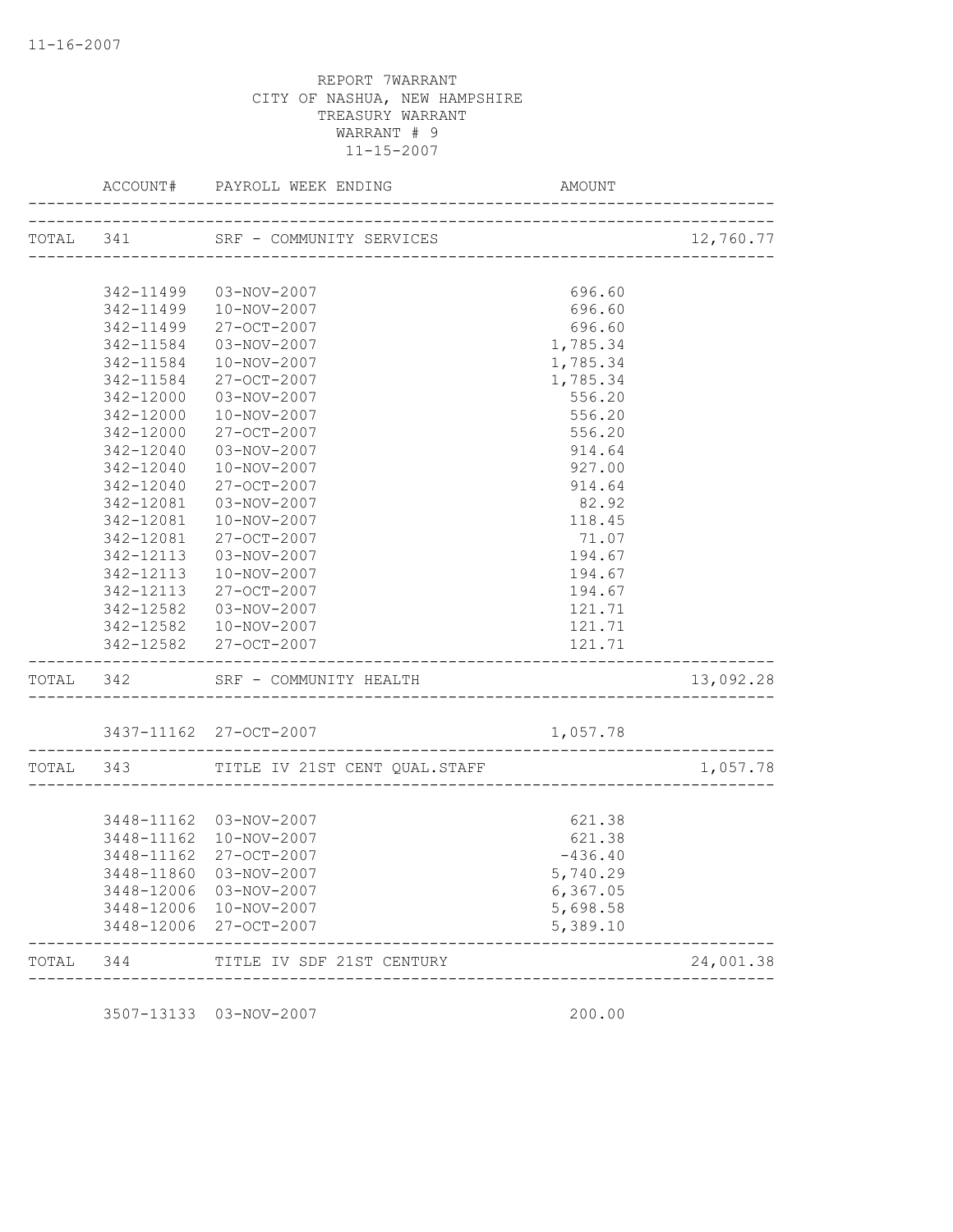|       |                                                                                                                                                          | ACCOUNT# PAYROLL WEEK ENDING                                                                                                                                                                               | AMOUNT                                                                                                                                 |           |
|-------|----------------------------------------------------------------------------------------------------------------------------------------------------------|------------------------------------------------------------------------------------------------------------------------------------------------------------------------------------------------------------|----------------------------------------------------------------------------------------------------------------------------------------|-----------|
|       |                                                                                                                                                          | TOTAL 350 TITLE 11A TEACHER QUALITY                                                                                                                                                                        |                                                                                                                                        | 200.00    |
|       |                                                                                                                                                          | 3508-11726 03-NOV-2007<br>3508-12201 03-NOV-2007<br>3508-12201 27-OCT-2007                                                                                                                                 | 17,642.05<br>62.00<br>248.00                                                                                                           |           |
|       |                                                                                                                                                          | TOTAL 350 TITLE 11A TEACHER QUALITY                                                                                                                                                                        |                                                                                                                                        | 17,952.05 |
|       |                                                                                                                                                          | 352-59055 03-NOV-2007<br>352-59055  10-NOV-2007<br>352-59055 27-OCT-2007                                                                                                                                   | 386.16<br>386.16<br>1,650.09                                                                                                           |           |
|       | TOTAL 352                                                                                                                                                | SRF - PARKS AND RECREATION                                                                                                                                                                                 |                                                                                                                                        | 2,422.41  |
|       |                                                                                                                                                          | 3557-12006 03-NOV-2007<br>3557-12006 27-OCT-2007                                                                                                                                                           | $-323.08$<br>323.08                                                                                                                    |           |
|       | TOTAL 355                                                                                                                                                | TITLE IB READING 1ST FES                                                                                                                                                                                   |                                                                                                                                        |           |
|       | 3558-12006<br>3558-12078<br>3558-13004                                                                                                                   | 3558-11870 03-NOV-2007<br>3558-12006 03-NOV-2007<br>10-NOV-2007<br>3558-12078 03-NOV-2007<br>10-NOV-2007<br>3558-12078 27-OCT-2007<br>03-NOV-2007                                                          | 2,671.69<br>2,584.40<br>646.16<br>1,025.00<br>625.00<br>1,025.00<br>131.25                                                             |           |
| TOTAL |                                                                                                                                                          | 355 TITLE IB READING 1ST FES                                                                                                                                                                               |                                                                                                                                        | 8,708.50  |
|       | 374-01210<br>374-01210<br>374-0703P<br>374-0703P<br>374-0703P<br>374-0704P<br>374-0704P<br>374-0704P<br>374-0705P<br>374-0705P<br>374-0705P<br>374-07235 | 374-01210  03-NOV-2007<br>10-NOV-2007<br>27-OCT-2007<br>03-NOV-2007<br>10-NOV-2007<br>27-OCT-2007<br>03-NOV-2007<br>10-NOV-2007<br>27-OCT-2007<br>03-NOV-2007<br>10-NOV-2007<br>27-OCT-2007<br>03-NOV-2007 | 1,711.69<br>1,711.69<br>2,143.08<br>422.28<br>497.94<br>454.57<br>102.13<br>258.26<br>207.51<br>642.80<br>764.66<br>4,533.40<br>847.06 |           |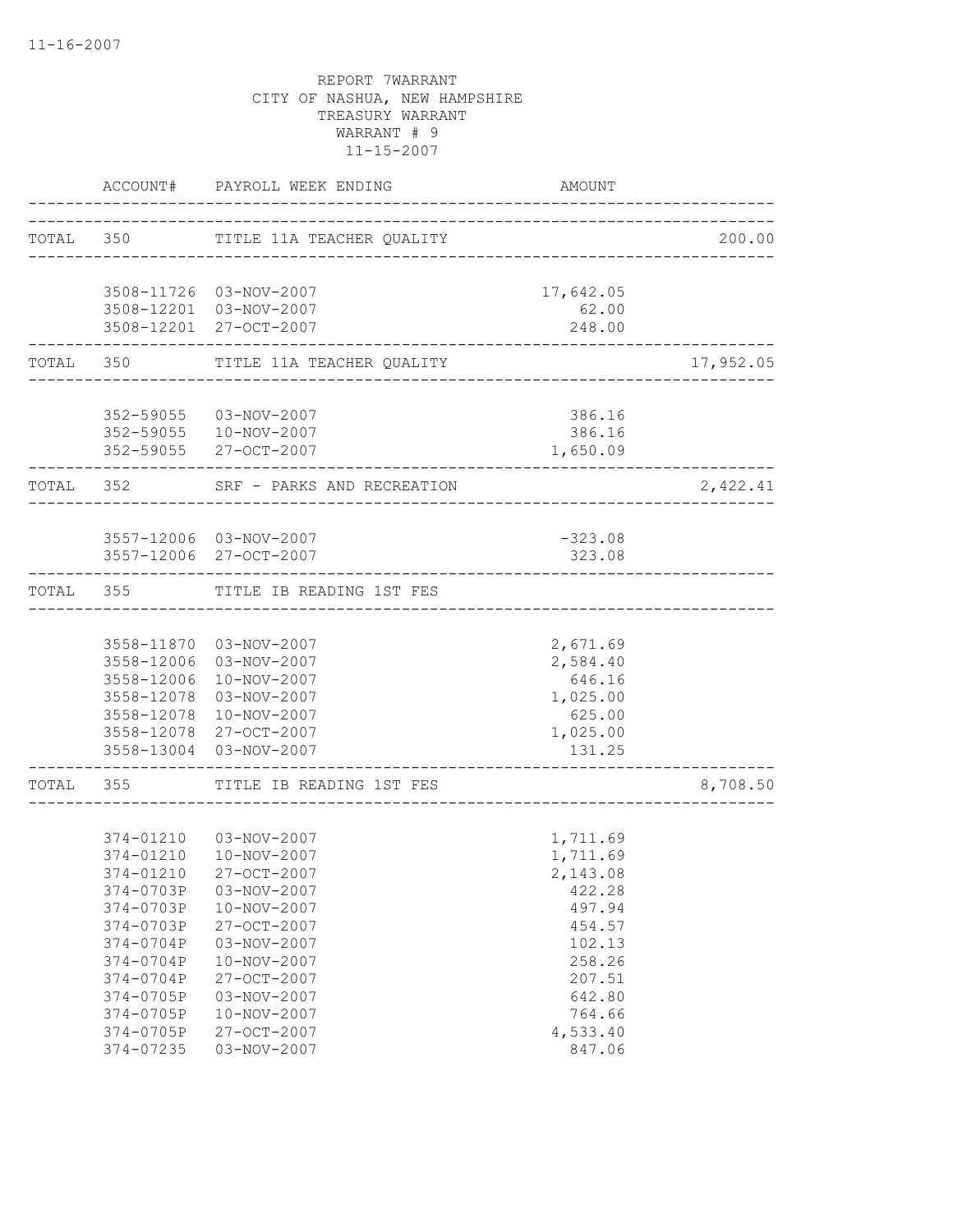|       | ACCOUNT#                 | PAYROLL WEEK ENDING            | AMOUNT               |             |
|-------|--------------------------|--------------------------------|----------------------|-------------|
|       | 374-07235                | 10-NOV-2007                    | 861.92               |             |
|       | 374-07235                | 27-OCT-2007                    | 3,071.32             |             |
|       | 374-0734P                | 03-NOV-2007                    | 2,477.37             |             |
|       | 374-0734P                | 10-NOV-2007                    | 2,219.54             |             |
|       | 374-0734P                | 27-OCT-2007                    | 5,350.08             |             |
|       | 374-09003                | 03-NOV-2007                    | 506.41               |             |
|       | 374-09003                | 10-NOV-2007                    | 506.41               |             |
|       | 374-09003                | 27-OCT-2007                    | 937.81               |             |
| TOTAL | 374                      | SRF - URBAN PROGRAMS           |                      | 30, 227.93  |
|       |                          |                                |                      |             |
|       | 3768-11726               | 03-NOV-2007                    | 7,285.80             |             |
|       | 3768-11802               | 03-NOV-2007                    | 1,886.64             |             |
|       | 3768-11870               | 03-NOV-2007                    | 3,183.64             |             |
|       | 3768-12111               | 03-NOV-2007                    | 3,941.54             |             |
|       | 3768-12111               | 10-NOV-2007                    | 3,193.61             |             |
|       | 3768-12111               | 27-OCT-2007                    | 3,844.19             |             |
|       | 3768-12126               | 03-NOV-2007                    | 522.00               |             |
|       | 3768-12126               | 10-NOV-2007                    | 417.60               |             |
|       | 3768-12126               | 27-OCT-2007                    | 522.00               |             |
|       | 3768-12135               | 03-NOV-2007                    | 37.12                |             |
|       | 3768-12198               | 03-NOV-2007                    | 39,480.66            |             |
|       | 3768-13133               | 03-NOV-2007                    | 2,381.73             |             |
|       | 3768-13133               | 10-NOV-2007                    | 71.32                |             |
|       | 3768-13133               | 27-OCT-2007                    | 969.23               |             |
|       | 3768-13137               | 10-NOV-2007                    | 257.11               |             |
|       | 3768-19000               | 03-NOV-2007                    | 4,592.66             |             |
|       | 3768-19000<br>3768-19000 | 10-NOV-2007<br>27-OCT-2007     | 1,485.61<br>2,073.69 |             |
| TOTAL | 376                      | TITLE I ESEA                   |                      | 76, 146. 15 |
|       |                          |                                |                      |             |
|       |                          | 3778-13133 03-NOV-2007         | 871.25               |             |
|       | 3778-13133               | 10-NOV-2007                    | 195.00               |             |
|       | 3778-13133               | 27-OCT-2007                    | 100.00               |             |
| TOTAL | 377                      | TITLE III ENHANCE ENG LANGUAGE |                      | 1,166.25    |
|       |                          |                                |                      |             |
|       |                          | 3888-12126 03-NOV-2007         |                      |             |
|       |                          | 3888-12126 10-NOV-2007         | 225.45               |             |
|       | 3888-12126               | 27-OCT-2007                    | 225.45               |             |
| TOTAL | 388                      | TITLE V INNOVATIVE PROGRAMS    |                      | 450.90      |
|       |                          |                                |                      |             |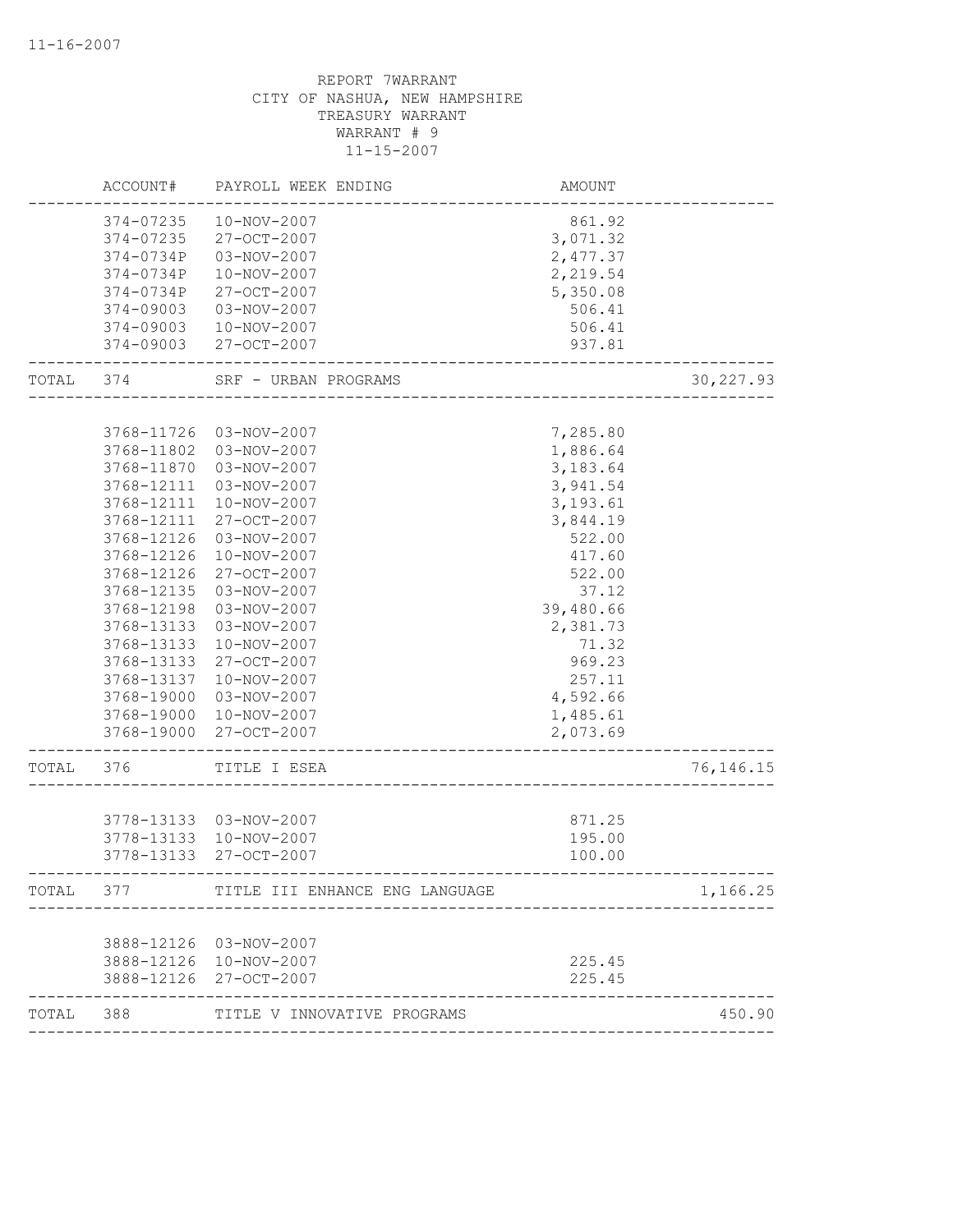|           | ACCOUNT#   | PAYROLL WEEK ENDING      | AMOUNT       |              |
|-----------|------------|--------------------------|--------------|--------------|
|           | 3908-11726 | 03-NOV-2007              | 1,428.77     |              |
|           | 3908-12198 | 03-NOV-2007              | 637.01       |              |
|           | 3908-13133 | 03-NOV-2007              | 225.00       |              |
|           | 3908-19230 | 03-NOV-2007              | 775.00       |              |
| TOTAL     | 390        | VOC ED SECONDARY PERKINS |              | 3,065.78     |
|           |            | 3927-13133 03-NOV-2007   | 275.00       |              |
| TOTAL 392 |            | CULINARY ARTS            |              | 275.00       |
|           |            | 3937-12201 27-OCT-2007   | 62.00        |              |
|           |            | 3937-19000 03-NOV-2007   | 757.44       |              |
| TOTAL 393 |            | DAY CARE                 |              | 819.44       |
|           |            | 3956-11726 03-NOV-2007   | $-1, 556.58$ |              |
| TOTAL     | 395        |                          |              | $-1, 556.58$ |
|           |            |                          |              |              |
|           |            | 3957-11726 03-NOV-2007   | $-1,132.87$  |              |
| TOTAL     | 395        | IDEA BASIC SPEC ED       |              | $-1, 132.87$ |
|           | 3958-11726 | 03-NOV-2007              | 64,500.35    |              |
|           | 3958-11860 | 03-NOV-2007              | 1,782.69     |              |
|           | 3958-12201 | 03-NOV-2007              | 310.00       |              |
|           | 3958-12201 | 10-NOV-2007              | 31.00        |              |
|           | 3958-12201 | 27-OCT-2007              | 775.00       |              |
|           | 3958-13137 | 10-NOV-2007              | 88.08        |              |
| TOTAL     | 395        | IDEA BASIC SPEC ED       |              | 67,487.12    |
|           |            | 3968-11726 03-NOV-2007   | 2,372.42     |              |
|           |            | 3968-12111 03-NOV-2007   | 731.04       |              |
|           |            | 3968-12111 10-NOV-2007   | 566.56       |              |
|           | 3968-12111 | 27-OCT-2007              | 566.56       |              |
| TOTAL     | 396        | IDEA PRESCHOOL SPEC ED   |              | 4,236.58     |

3977-12111 03-NOV-2007 7,309.33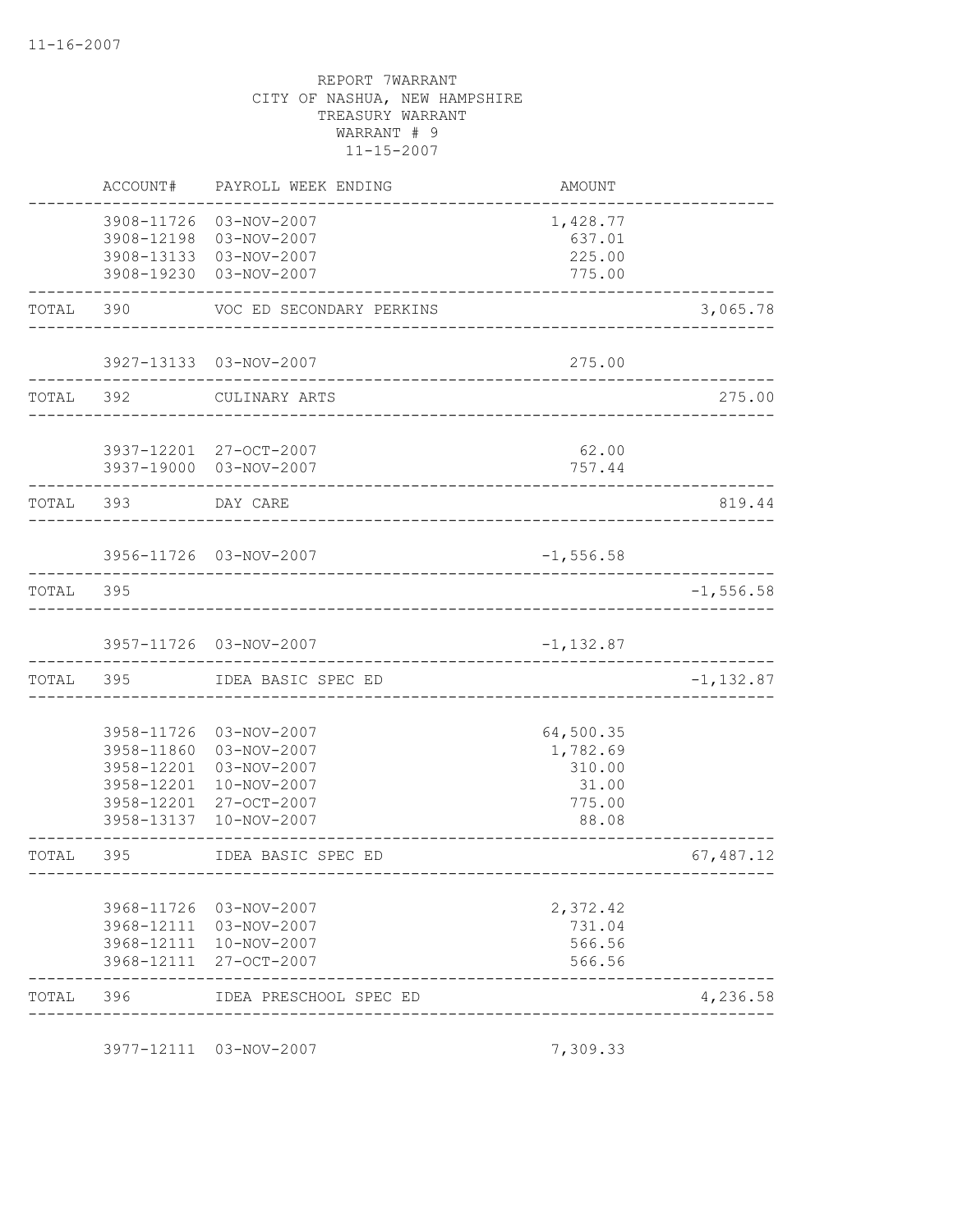|            | ACCOUNT# PAYROLL WEEK ENDING                     | AMOUNT               |           |
|------------|--------------------------------------------------|----------------------|-----------|
|            | 3977-12111 10-NOV-2007<br>3977-12111 27-OCT-2007 | 5,921.24<br>7,271.63 |           |
| ТОТАЈ, 397 | SPECIAL ED LOCAL                                 |                      | 20,502.20 |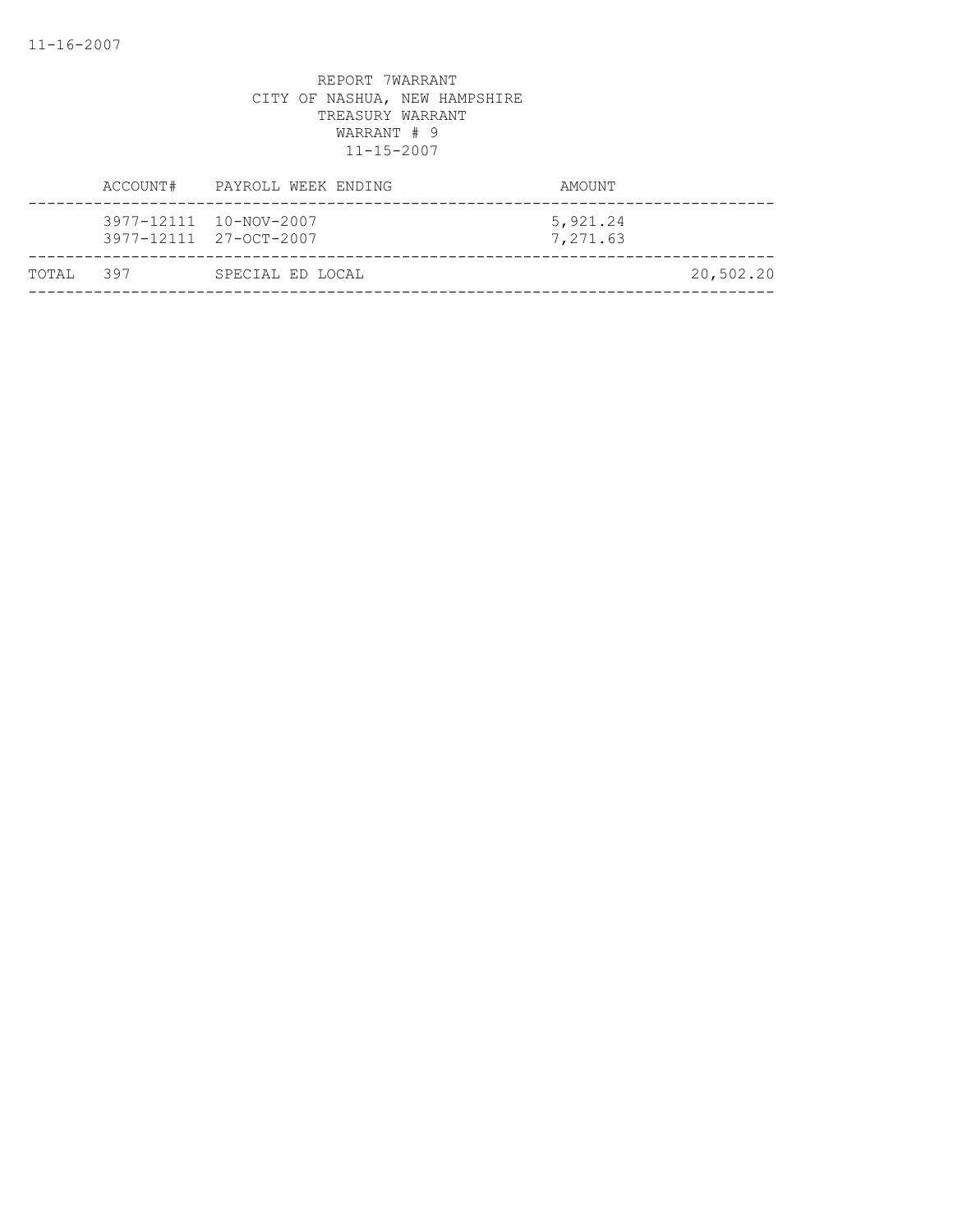|       | ACCOUNT#               | PAYROLL WEEK ENDING        | <b>AMOUNT</b>    |           |
|-------|------------------------|----------------------------|------------------|-----------|
|       | 501-11370              | 03-NOV-2007                | 701.82           |           |
|       | 501-11370              | 10-NOV-2007                | 701.82           |           |
|       | 501-11370              | 27-OCT-2007                | 701.82           |           |
|       | 501-11471              | 03-NOV-2007                | 1,864.88         |           |
|       | 501-11471              | 10-NOV-2007                | 1,864.88         |           |
|       | 501-11471              | 27-OCT-2007                | 1,864.88         |           |
|       | 501-11472              | 03-NOV-2007                | 935.65           |           |
|       | 501-11472              | 10-NOV-2007                | 935.65           |           |
|       | 501-11472              | $27 - OCT - 2007$          | 935.65           |           |
|       | 501-11624              | 03-NOV-2007                | 597.90           |           |
|       | 501-11624              | 10-NOV-2007                | 597.90           |           |
|       | 501-11624              | 27-OCT-2007                | 597.90           |           |
| TOTAL | 501                    | MAYOR'S OFFICE             |                  | 12,300.75 |
|       |                        |                            |                  |           |
|       | 502-11113              | 03-NOV-2007                | 1,456.88         |           |
|       | $502 - 11113$          | 10-NOV-2007                | 1,456.89         |           |
|       | 502-11113              | 27-OCT-2007                | 1,456.88         |           |
|       | 502-11219              | 03-NOV-2007                | 1,701.30         |           |
|       | 502-11219              | 10-NOV-2007                | 1,701.30         |           |
|       | 502-11219              | 27-OCT-2007                | 1,701.30         |           |
|       | 502-11518              | 03-NOV-2007                | 1,541.40         |           |
|       | 502-11518              | 10-NOV-2007                | 1,541.41         |           |
|       | 502-11518              | 27-OCT-2007                | 1,541.40         |           |
| TOTAL | 502                    | LEGAL DEPARTMENT           |                  | 14,098.76 |
|       |                        |                            |                  |           |
|       | 503-11071              | 03-NOV-2007                | 1,139.10         |           |
|       | 503-11071              | 10-NOV-2007                | 1,139.10         |           |
|       | 503-11071              | 27-OCT-2007                | 1,139.10         |           |
|       | 503-12092              | 03-NOV-2007                | 465.85           |           |
|       | 503-12092<br>503-12092 | 10-NOV-2007<br>27-OCT-2007 | 465.84<br>465.84 |           |
| TOTAL | 503                    | BOARD OF ALDERMEN          |                  | 4,814.83  |
|       |                        |                            |                  |           |
|       | 511-11234              | 03-NOV-2007                | 1,712.28         |           |
|       |                        | 511-11234  10-NOV-2007     | 1,712.28         |           |
|       | 511-11234              | $27 - OCT - 2007$          | 1,712.28         |           |
| TOTAL | 511                    | ADMINISTRATIVE SERVICES    |                  | 5,136.84  |
|       | 512-11005              | 03-NOV-2007                | 843.19           |           |
|       | 512-11005              | 10-NOV-2007                | 843.19           |           |
|       |                        |                            |                  |           |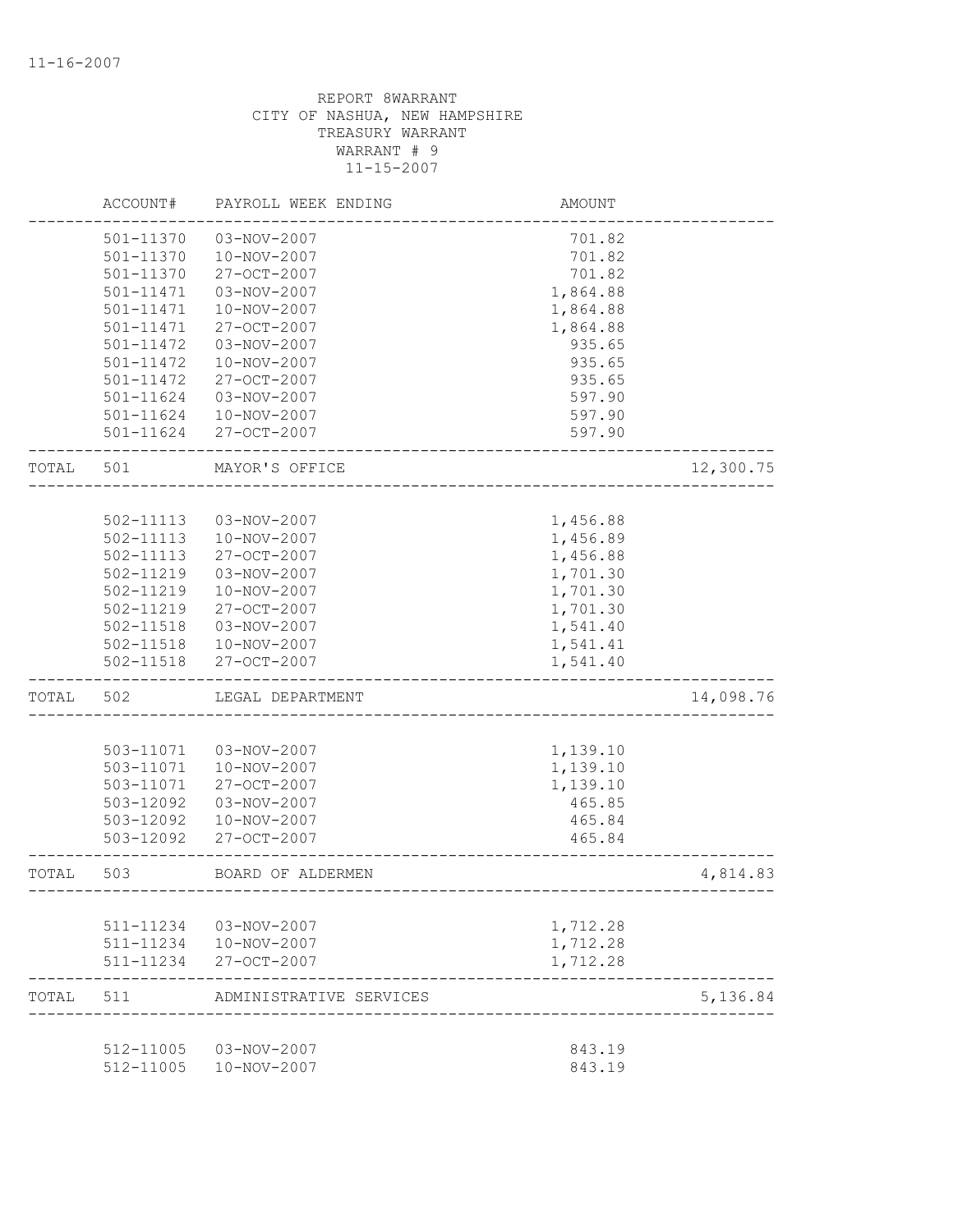| ACCOUNT#  | PAYROLL WEEK ENDING | AMOUNT      |
|-----------|---------------------|-------------|
| 512-11005 | 27-OCT-2007         | 3,789.62    |
| 512-11050 | 03-NOV-2007         | 690.29      |
| 512-11050 | 10-NOV-2007         | 690.29      |
| 512-11050 | 27-OCT-2007         | 2,867.54    |
| 512-11064 | 03-NOV-2007         | 944.84      |
| 512-11064 | 10-NOV-2007         | 944.84      |
| 512-11064 | 27-OCT-2007         | 944.83      |
| 512-11073 | 03-NOV-2007         | 2,196.72    |
| 512-11073 | 10-NOV-2007         | 2,196.72    |
| 512-11073 | 27-OCT-2007         | 9,954.85    |
| 512-11165 | 03-NOV-2007         | 1,833.71    |
| 512-11165 | 10-NOV-2007         | 1,833.70    |
| 512-11165 | 27-OCT-2007         | 5,460.24    |
| 512-11173 | 03-NOV-2007         | 1,310.46    |
| 512-11173 | 10-NOV-2007         | 1,310.46    |
| 512-11173 | 27-OCT-2007         | 1,310.46    |
| 512-11177 | 03-NOV-2007         | 1,871.29    |
| 512-11177 | 10-NOV-2007         | 1,871.29    |
| 512-11177 | 27-OCT-2007         | 1,871.29    |
| 512-11222 | 03-NOV-2007         | 919.63      |
| 512-11222 | 10-NOV-2007         | 919.63      |
| 512-11222 | 27-OCT-2007         | 919.63      |
| 512-11224 | 03-NOV-2007         | 924.98      |
| 512-11224 | 10-NOV-2007         | 924.98      |
| 512-11224 | 27-OCT-2007         | 4,105.81    |
| 512-11232 | 03-NOV-2007         | 975.38      |
| 512-11232 | 10-NOV-2007         | 975.39      |
| 512-11232 | 27-OCT-2007         | 4,104.92    |
| 512-11265 | 03-NOV-2007         | 795.56      |
| 512-11265 | 10-NOV-2007         | 795.56      |
| 512-11265 | 27-OCT-2007         | 795.57      |
| 512-11531 | 03-NOV-2007         | 1,521.35    |
| 512-11531 | 10-NOV-2007         | 1,521.34    |
| 512-11531 | 27-OCT-2007         | 1,521.34    |
| 512-11581 | 03-NOV-2007         | 707.56      |
| 512-11581 | 10-NOV-2007         | 707.56      |
| 512-11581 | 27-OCT-2007         | 3,038.54    |
| 512-11714 | 03-NOV-2007         | $-1,486.11$ |
| 512-11714 | 10-NOV-2007         | 862.84      |
| 512-11714 | 27-OCT-2007         | 3,211.79    |
| 512-11740 | 03-NOV-2007         | 1,212.32    |
| 512-11740 | 10-NOV-2007         | 1,515.40    |
| 512-11740 | 27-OCT-2007         | 1,515.40    |
| 512-12010 | 03-NOV-2007         | 273.79      |
| 512-12010 | 10-NOV-2007         | 273.79      |
| 512-12010 | 27-OCT-2007         | 273.79      |
| 512-12019 | 03-NOV-2007         | 1,444.01    |
| 512-12019 | 10-NOV-2007         | 1,484.16    |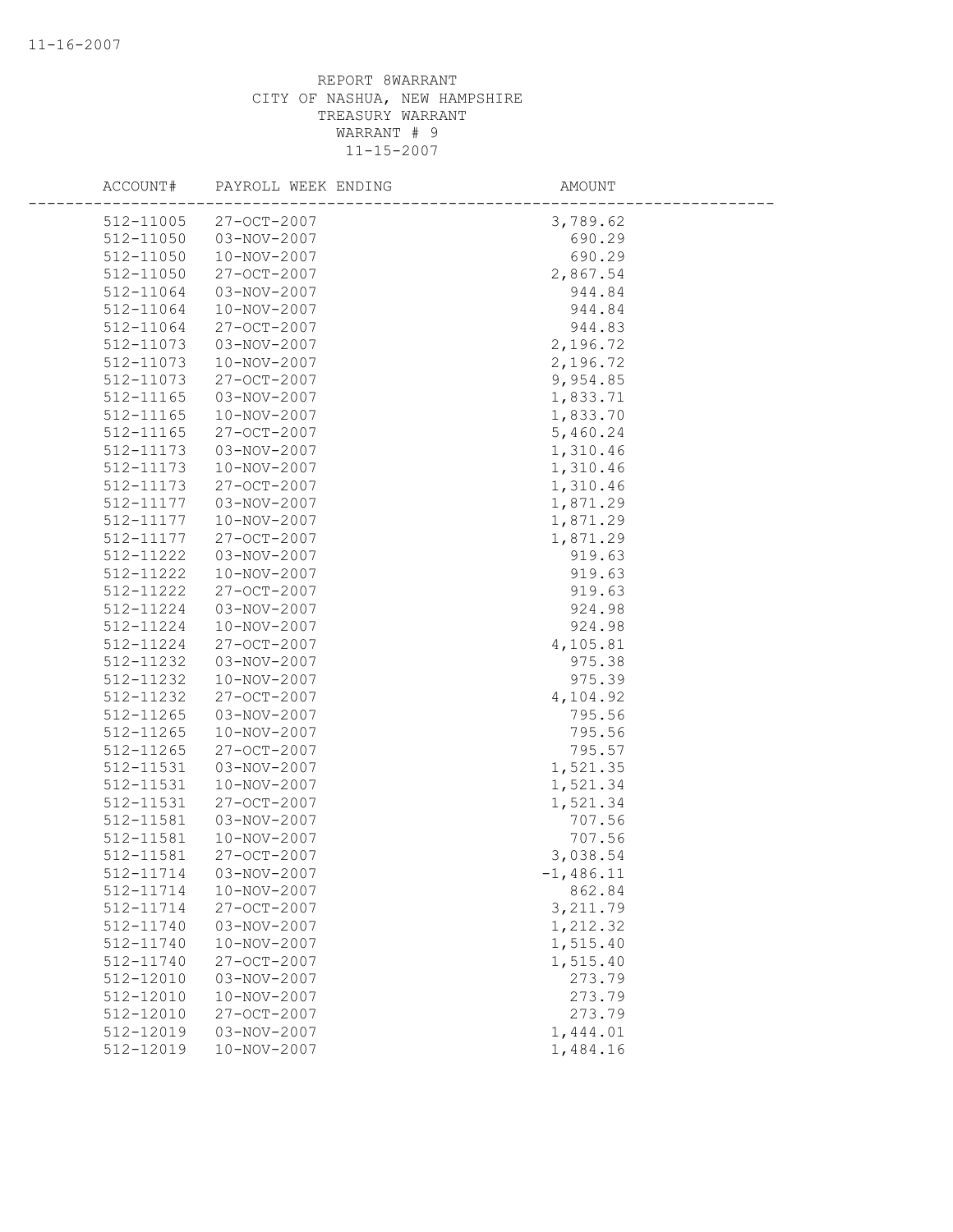|       | ACCOUNT#      | PAYROLL WEEK ENDING | AMOUNT   |            |
|-------|---------------|---------------------|----------|------------|
|       | 512-12019     | 27-OCT-2007         | 3,788.94 |            |
|       | 512-12033     | 03-NOV-2007         | 555.46   |            |
|       | 512-12033     | 10-NOV-2007         | 555.46   |            |
|       | 512-12033     | 27-OCT-2007         | 555.46   |            |
|       | 512-12052     | 03-NOV-2007         | 496.89   |            |
|       | 512-12052     | 10-NOV-2007         | 496.89   |            |
|       | 512-12052     | 27-OCT-2007         | 2,172.41 |            |
|       | 512-12056     | 03-NOV-2007         | 341.00   |            |
|       | 512-12056     | 10-NOV-2007         | 331.07   |            |
|       | 512-12056     | 27-OCT-2007         | 1,053.84 |            |
|       | 512-13004     | 03-NOV-2007         | 23.06    |            |
|       | 512-13004     | 27-OCT-2007         | 26.99    |            |
| TOTAL | 512           | FINANCIAL SERVICES  |          | 92,733.20  |
|       |               |                     |          |            |
|       | 513-11117     | 03-NOV-2007         | 1,474.94 |            |
|       | 513-11117     | 10-NOV-2007         | 1,474.94 |            |
|       | 513-11117     | $27 - OCT - 2007$   | 1,474.94 |            |
|       | 513-11171     | 03-NOV-2007         | 2,622.94 |            |
|       | 513-11171     | 10-NOV-2007         | 2,622.93 |            |
|       | 513-11171     | 27-OCT-2007         | 8,537.00 |            |
|       | 513-11213     | 03-NOV-2007         | 1,136.10 |            |
|       | 513-11213     | 10-NOV-2007         | 1,136.10 |            |
|       | 513-11213     | 27-OCT-2007         | 1,136.10 |            |
|       | 513-11223     | 03-NOV-2007         | 821.19   |            |
|       | 513-11223     | 10-NOV-2007         | 821.19   |            |
|       | 513-11223     | 27-OCT-2007         | 3,455.77 |            |
|       | 513-12024     | 10-NOV-2007         | 3,795.00 |            |
|       | 513-12064     | 10-NOV-2007         | 1,035.00 |            |
|       | 513-12108     | 03-NOV-2007         | 125.00   |            |
|       | 513-12108     | 10-NOV-2007         | 1,000.00 |            |
|       | 513-12132     | 10-NOV-2007         | 3,312.50 |            |
|       | 513-12213     | 10-NOV-2007         | 1,350.00 |            |
|       | 513-59115     | 10-NOV-2007         | 986.80   |            |
| TOTAL | 513           | CITY CLERK'S OFFICE |          | 38, 318.44 |
|       |               |                     |          |            |
|       | 515-11031     | 03-NOV-2007         | 999.84   |            |
|       | 515-11031     | $10 - NOV - 2007$   | 999.84   |            |
|       | 515-11031     | $27 - OCT - 2007$   | 999.84   |            |
|       | 515-11350     | 03-NOV-2007         | 862.84   |            |
|       | $515 - 11350$ | 10-NOV-2007         | 862.85   |            |
|       | 515-11350     | $27 - OCT - 2007$   | 862.84   |            |
|       | 515-11447     | 03-NOV-2007         | 1,560.86 |            |
|       | 515-11447     | 10-NOV-2007         | 1,560.86 |            |
|       | 515-11447     | 27-OCT-2007         | 1,560.87 |            |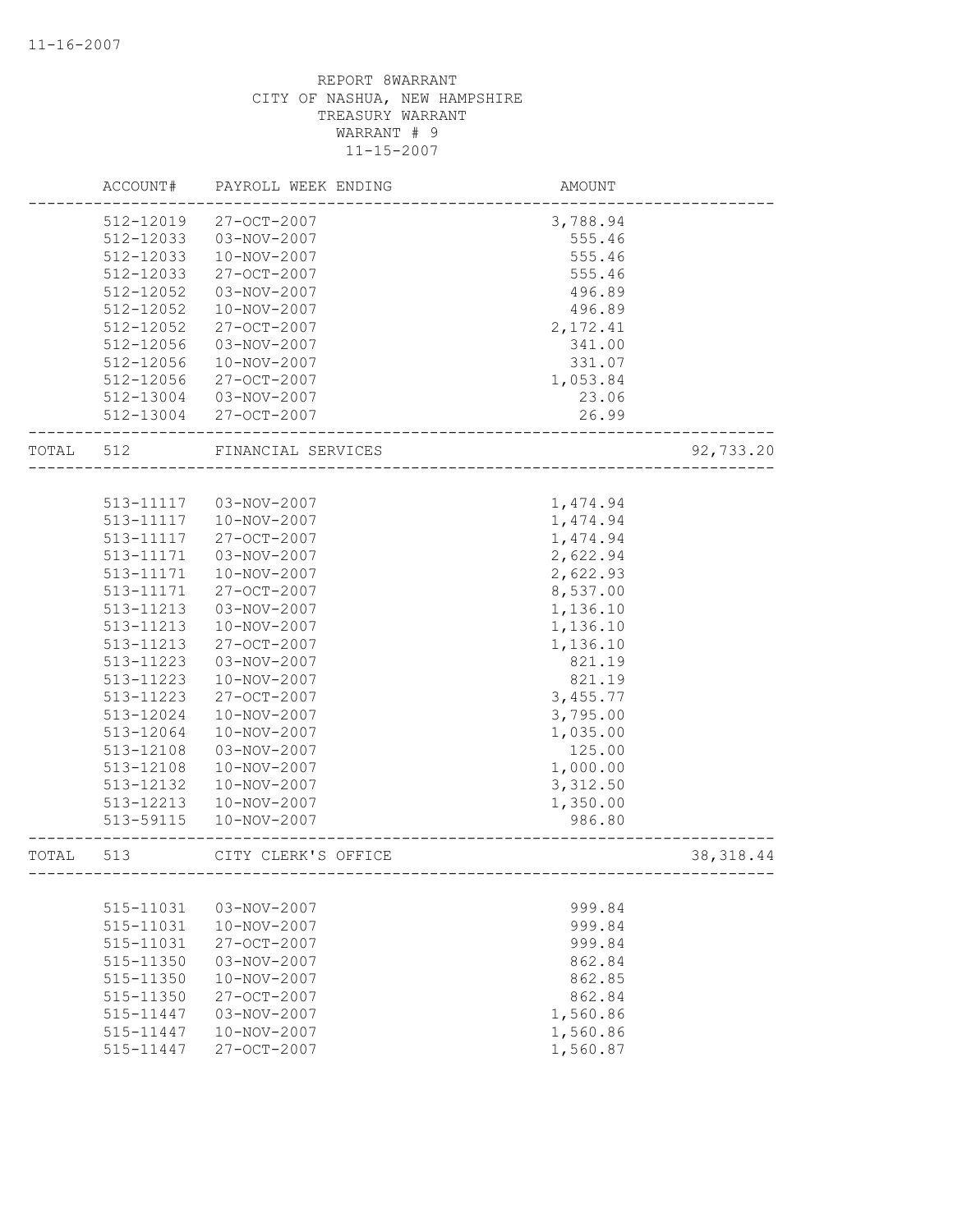|           |           | ACCOUNT# PAYROLL WEEK ENDING    | AMOUNT<br>-------------------------            |           |
|-----------|-----------|---------------------------------|------------------------------------------------|-----------|
|           |           | 515-12001  03-NOV-2007          | 633.41                                         |           |
|           |           | 515-12001  10-NOV-2007          | 633.40                                         |           |
|           |           | 515-12001 27-OCT-2007           | 633.41<br>------------------------------------ |           |
| TOTAL 515 |           | HUMAN RESOURCES                 |                                                | 12,170.86 |
|           |           |                                 |                                                |           |
|           |           | 516-11147  03-NOV-2007          | 667.54                                         |           |
|           |           | 516-11147  10-NOV-2007          | 667.54                                         |           |
|           |           | 516-11147 27-OCT-2007           | 2,903.73                                       |           |
|           | 516-11148 | 03-NOV-2007                     | 872.06                                         |           |
|           | 516-11148 | 10-NOV-2007                     | 872.05                                         |           |
|           | 516-11148 | 27-OCT-2007                     | 3,654.80                                       |           |
|           | 516-11459 | 03-NOV-2007                     | 1,474.94                                       |           |
|           | 516-11459 | 10-NOV-2007                     | 1,474.94                                       |           |
|           | 516-11459 | 27-OCT-2007                     | 1,474.94                                       |           |
|           | 516-11573 | 03-NOV-2007                     | 864.92                                         |           |
|           |           | 516-11573  10-NOV-2007          | 864.92                                         |           |
|           |           | 516-11573 27-OCT-2007           | 3,630.40                                       |           |
|           |           | TOTAL 516 PURCHASING DEPARTMENT |                                                | 19,422.78 |
|           |           |                                 |                                                |           |
|           |           | 517-11198  03-NOV-2007          | 601.39                                         |           |
|           | 517-11198 | 10-NOV-2007                     | 601.38                                         |           |
|           | 517-11198 | 27-OCT-2007                     | 2,540.80                                       |           |
|           | 517-11201 | 03-NOV-2007                     | 615.29                                         |           |
|           | 517-11201 | 10-NOV-2007                     | 615.29                                         |           |
|           | 517-11201 | 27-OCT-2007                     | 2,557.85                                       |           |
|           | 517-11203 | 03-NOV-2007                     | 557.35                                         |           |
|           | 517-11203 | 10-NOV-2007                     | 557.34                                         |           |
|           | 517-11203 | 27-OCT-2007                     | 1,374.18                                       |           |
|           | 517-11420 | 03-NOV-2007                     | 797.40                                         |           |
|           | 517-11420 | 10-NOV-2007                     | 797.40                                         |           |
|           | 517-11420 | 27-OCT-2007                     | 797.40                                         |           |
|           | 517-12063 | 03-NOV-2007                     | 275.10                                         |           |
|           | 517-12063 | 10-NOV-2007                     | 275.10                                         |           |
|           | 517-12063 | 27-OCT-2007                     | 1,101.81                                       |           |
|           |           | 517-13020 27-OCT-2007           | 20.84                                          |           |
| TOTAL     | 517       | BUILDING MAINT - CITY ADMIN     |                                                | 14,085.92 |
|           |           |                                 |                                                |           |
|           | 518-11441 | $03 - NOV - 2007$               | 272.97                                         |           |
|           | 518-11441 | $10 - NOV - 2007$               | 272.97                                         |           |
|           | 518-11441 | 27-OCT-2007                     | 272.97                                         |           |
|           | 518-11442 | 03-NOV-2007                     | 1,167.25                                       |           |
|           | 518-11442 | 10-NOV-2007                     | 1,167.25                                       |           |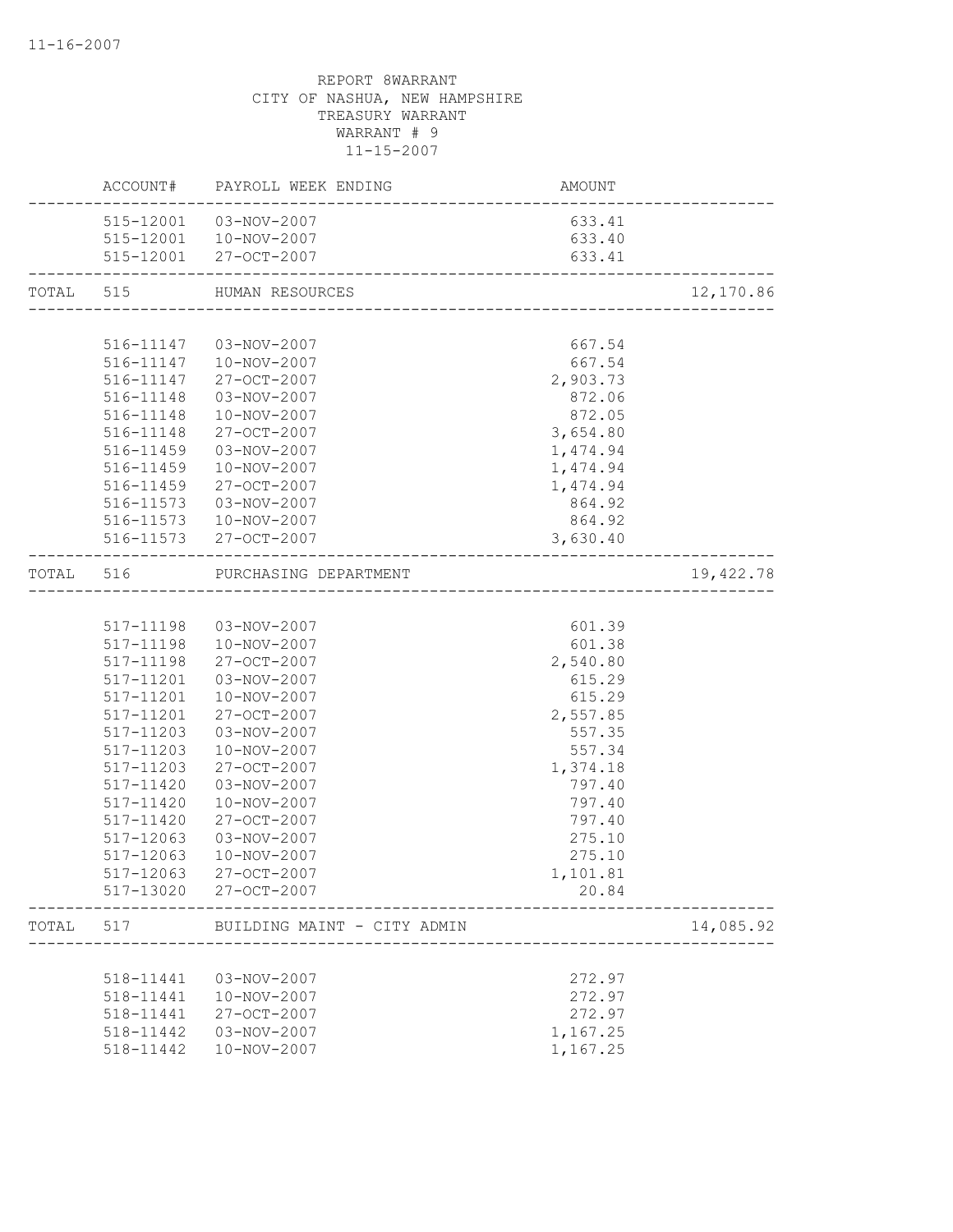|       | ACCOUNT#  | PAYROLL WEEK ENDING        | AMOUNT   |            |
|-------|-----------|----------------------------|----------|------------|
|       | 518-11442 | 27-OCT-2007                | 1,167.25 |            |
|       | 518-11540 | 03-NOV-2007                | 973.79   |            |
|       | 518-11540 | 10-NOV-2007                | 973.79   |            |
|       | 518-11540 | 27-OCT-2007                | 973.79   |            |
|       | 518-11578 | 03-NOV-2007                | 895.41   |            |
|       | 518-11578 | 10-NOV-2007                | 895.42   |            |
|       | 518-11578 | 27-OCT-2007                | 895.42   |            |
|       | 518-11589 | 03-NOV-2007                | 970.71   |            |
|       | 518-11589 | 10-NOV-2007                | 970.71   |            |
|       | 518-11589 | 27-OCT-2007                | 970.71   |            |
|       | 518-11590 | 03-NOV-2007                | 772.39   |            |
|       | 518-11590 | 10-NOV-2007                | 772.39   |            |
|       | 518-11590 | 27-OCT-2007                | 772.39   |            |
| TOTAL | 518       | INSURANCE - ADMINISTRATION |          | 15, 157.58 |
|       |           |                            |          |            |
|       | 519-11014 | 03-NOV-2007                | 1,033.06 |            |
|       | 519-11014 | 10-NOV-2007                | 1,033.05 |            |
|       | 519-11014 | 27-OCT-2007                | 4,295.82 |            |
|       | 519-11016 | 03-NOV-2007                | 906.86   |            |
|       | 519-11016 | 10-NOV-2007                | 906.86   |            |
|       | 519-11016 | 27-OCT-2007                | 4,075.93 |            |
|       | 519-11017 | 03-NOV-2007                | 756.67   |            |
|       | 519-11017 | 10-NOV-2007                | 756.67   |            |
|       | 519-11017 | 27-OCT-2007                | 3,156.43 |            |
|       | 519-11115 | 03-NOV-2007                | 1,804.90 |            |
|       | 519-11115 | 10-NOV-2007                | 1,804.91 |            |
|       | 519-11115 | 27-OCT-2007                | 1,804.91 |            |
|       | 519-11146 | 03-NOV-2007                | 788.29   |            |
|       | 519-11146 | 10-NOV-2007                | 788.29   |            |
|       | 519-11146 | 27-OCT-2007                | 2,458.55 |            |
|       | 519-11153 | 03-NOV-2007                | 568.61   |            |
|       | 519-11153 | 10-NOV-2007                | 568.61   |            |
|       | 519-11153 | 27-OCT-2007                | 1,942.35 |            |
|       | 519-11154 | 03-NOV-2007                | 594.65   |            |
|       | 519-11154 | 10-NOV-2007                | 594.65   |            |
|       | 519-11154 | 27-OCT-2007                | 2,509.84 |            |
|       | 519-11205 | 03-NOV-2007                | 743.44   |            |
|       | 519-11205 | 10-NOV-2007                | 743.44   |            |
|       | 519-11205 | 27-OCT-2007                | 3,368.07 |            |
|       | 519-11241 | 03-NOV-2007                | 1,275.49 |            |
|       | 519-11241 | 10-NOV-2007                | 1,275.49 |            |
|       | 519-11241 | 27-OCT-2007                | 1,275.48 |            |
| TOTAL | 519       | ASSESSORS                  |          | 41,831.32  |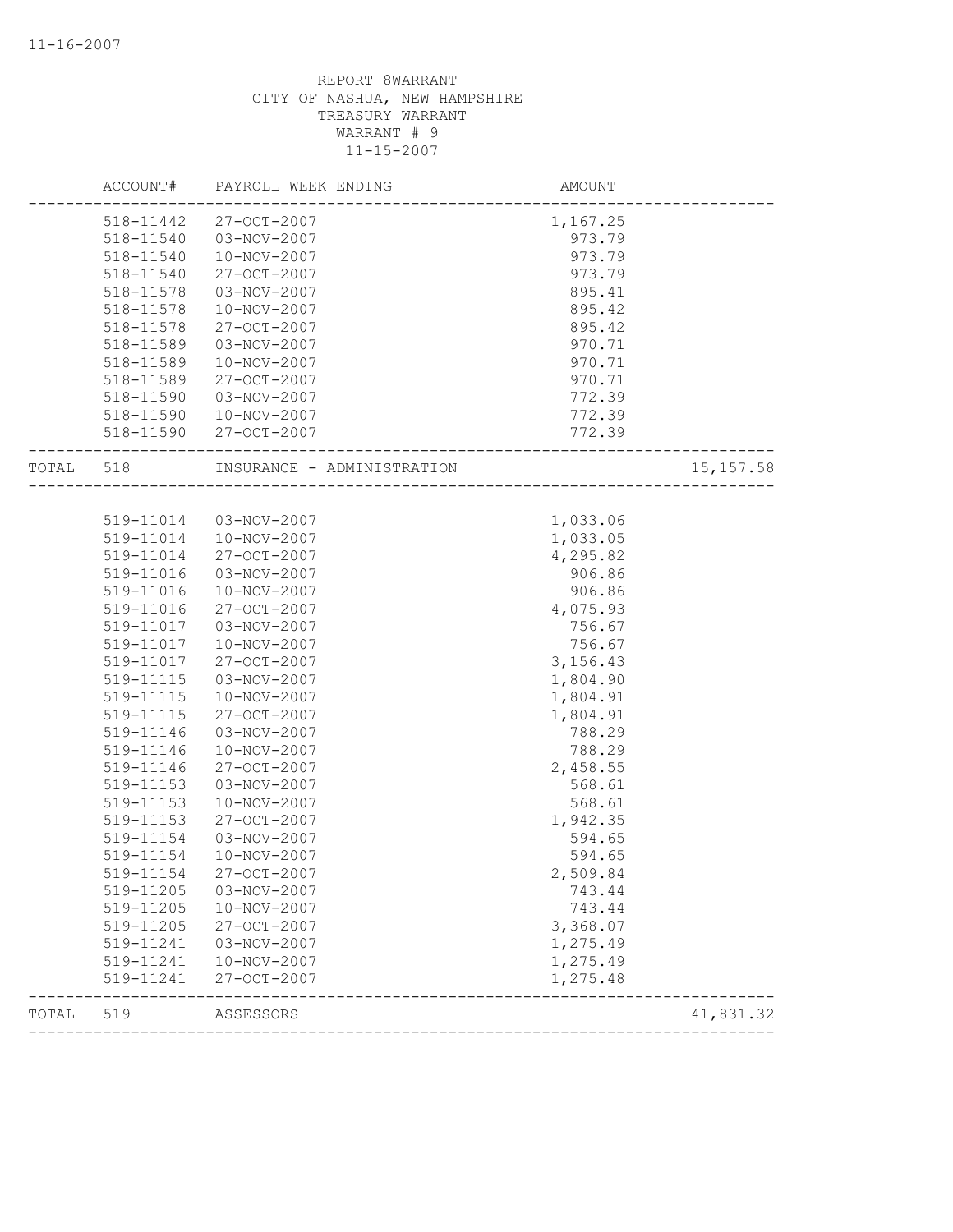|       | ACCOUNT#      | PAYROLL WEEK ENDING    | AMOUNT    |           |
|-------|---------------|------------------------|-----------|-----------|
|       | 522-11142     | 03-NOV-2007            | 1,196.92  |           |
|       | 522-11142     | 10-NOV-2007            | 1,196.92  |           |
|       | 522-11142     | 27-OCT-2007            | 5,037.81  |           |
|       | $522 - 11429$ | 03-NOV-2007            | 1,701.30  |           |
|       | 522-11429     | 10-NOV-2007            | 1,701.30  |           |
|       | 522-11429     | 27-OCT-2007            | 1,701.30  |           |
|       | 522-11488     | 03-NOV-2007            | 1,557.27  |           |
|       | 522-11488     | 10-NOV-2007            | 1,557.27  |           |
|       | 522-11488     | 27-OCT-2007            | 6,476.39  |           |
|       | 522-11641     | 03-NOV-2007            | 1,295.88  |           |
|       | 522-11641     | 10-NOV-2007            | 1,295.88  |           |
|       | 522-11641     | 27-OCT-2007            | 2,718.21  |           |
|       | 522-11652     | 03-NOV-2007            | 1,349.78  |           |
|       | $522 - 11652$ | 10-NOV-2007            | 1,349.78  |           |
|       | 522-11652     | 27-OCT-2007            | 1,349.78  |           |
|       | 522-11721     | 03-NOV-2007            | 1,431.77  |           |
|       | 522-11721     | 10-NOV-2007            | 1,431.77  |           |
|       | 522-11721     | 27-OCT-2007            | 5,955.59  |           |
|       | 522-11724     | 03-NOV-2007            | 1,241.45  |           |
|       | 522-11724     | 10-NOV-2007            | 1,241.45  |           |
|       | 522-11724     | 27-OCT-2007            | 1,241.45  |           |
|       | 522-11729     | 03-NOV-2007            | 3,036.18  |           |
|       | 522-11729     | 10-NOV-2007            | 3,036.18  |           |
|       | 522-11729     | 27-OCT-2007            | 12,869.85 |           |
|       | 522-13004     | 03-NOV-2007            | 134.35    |           |
| TOTAL | 522           | INFORMATION TECHNOLOGY |           | 63,105.83 |
|       |               |                        |           |           |
|       | 523-11332     | 03-NOV-2007            | 924.10    |           |
|       | 523-11332     | 10-NOV-2007            | 924.10    |           |
|       | 523-11332     | 27-OCT-2007            | 3,890.14  |           |
| TOTAL | 523           | GIS                    |           | 5,738.34  |
|       |               |                        |           |           |
|       | 531-11065     | 03-NOV-2007            | 1,033.09  |           |
|       |               | 531-11065  10-NOV-2007 | 1,033.09  |           |
|       | 531-11065     | 27-OCT-2007            | 1,033.09  |           |
|       | 531-11085     | 03-NOV-2007            | 847.79    |           |
|       | 531-11085     | 10-NOV-2007            | 847.79    |           |
|       | 531-11085     | 27-OCT-2007            | 3,717.89  |           |
|       | 531-11114     | 03-NOV-2007            | 2,145.15  |           |
|       | 531-11114     | 10-NOV-2007            | 2,145.15  |           |
|       | 531-11114     | 27-OCT-2007            | 2,145.15  |           |
|       | 531-11129     | 03-NOV-2007            | 1,826.57  |           |
|       | 531-11129     | 10-NOV-2007            | 1,224.64  |           |
|       | 531-11129     | 27-OCT-2007            | 3,030.42  |           |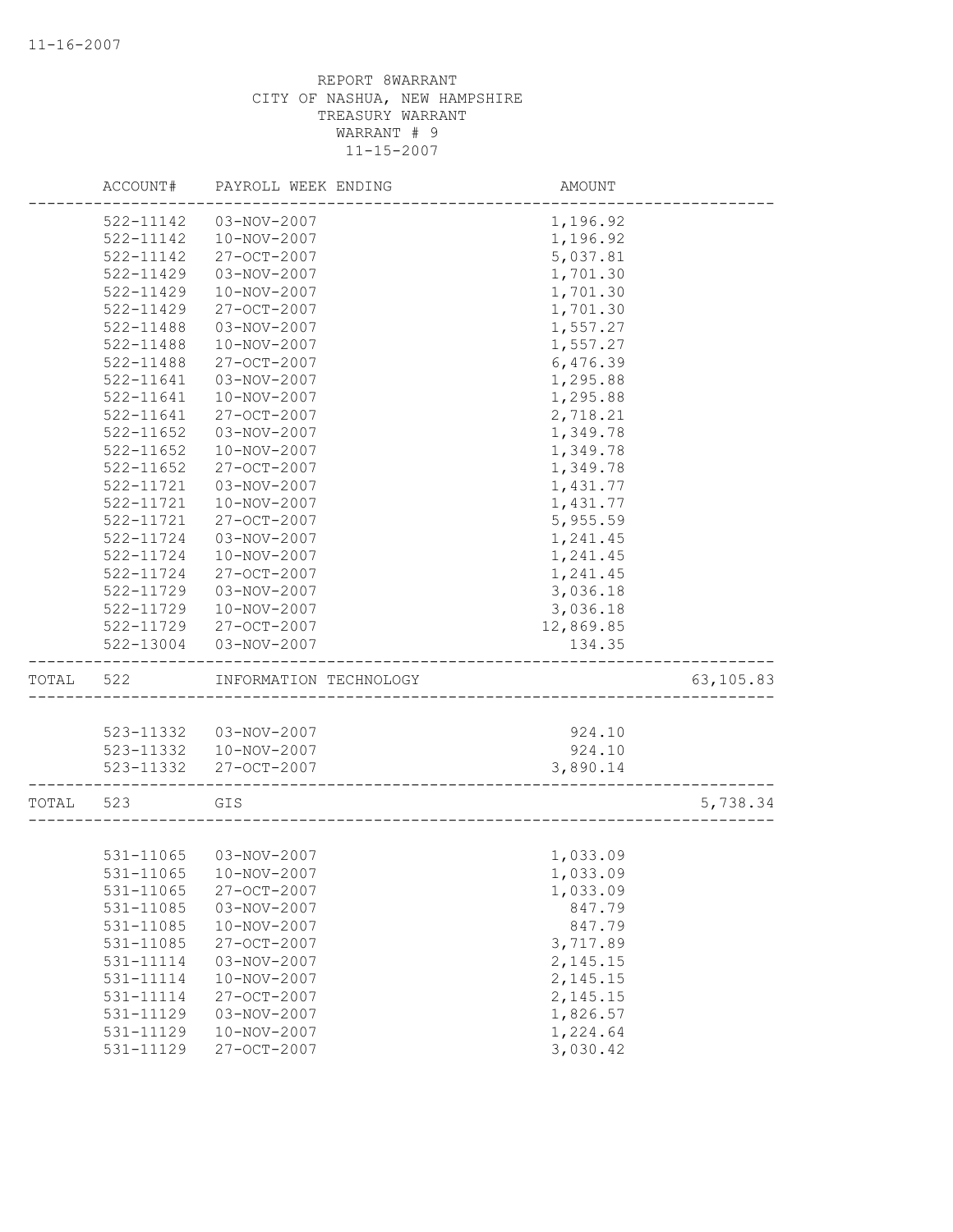| ACCOUNT#  | PAYROLL WEEK ENDING | AMOUNT      |
|-----------|---------------------|-------------|
| 531-11164 | 03-NOV-2007         | 1,006.75    |
| 531-11164 | 10-NOV-2007         | 1,006.75    |
| 531-11164 | 27-OCT-2007         | 1,208.42    |
| 531-11166 | 03-NOV-2007         | 1,785.27    |
| 531-11166 | 10-NOV-2007         | 1,785.28    |
| 531-11166 | 27-OCT-2007         | 3,257.60    |
| 531-11170 | 03-NOV-2007         | 1,356.42    |
| 531-11170 | $10 - NOV - 2007$   | 1,356.42    |
| 531-11170 | 27-OCT-2007         | 1,356.42    |
| 531-11201 | 03-NOV-2007         | 1,231.73    |
| 531-11201 | 10-NOV-2007         | 1,231.73    |
| 531-11201 | 27-OCT-2007         | 1,231.73    |
| 531-11203 | 03-NOV-2007         | 551.70      |
| 531-11203 | 10-NOV-2007         | 551.70      |
| 531-11203 | 27-OCT-2007         | 551.70      |
| 531-11226 | 03-NOV-2007         | 740.51      |
| 531-11226 | 10-NOV-2007         | 740.51      |
| 531-11226 | 27-OCT-2007         | 740.51      |
| 531-11398 | 03-NOV-2007         | 574.42      |
| 531-11398 | 10-NOV-2007         | 574.42      |
| 531-11398 | 27-OCT-2007         | 574.42      |
| 531-11477 | 03-NOV-2007         | 1,230.65    |
| 531-11477 | 10-NOV-2007         | 1,230.65    |
| 531-11477 | 27-OCT-2007         | 1,230.65    |
| 531-11489 | 03-NOV-2007         | 1,138.55    |
| 531-11489 | 10-NOV-2007         | 1,138.55    |
| 531-11489 | 27-OCT-2007         | 5,159.36    |
| 531-11498 | 03-NOV-2007         | 807.60      |
| 531-11498 | 10-NOV-2007         | 807.60      |
| 531-11498 | 27-OCT-2007         | 807.60      |
| 531-11516 | 03-NOV-2007         | 786.24      |
| 531-11516 | 10-NOV-2007         | 786.25      |
| 531-11516 | 27-OCT-2007         | 786.25      |
| 531-11535 | 03-NOV-2007         | 12,342.37   |
| 531-11535 | 10-NOV-2007         | 12, 187. 13 |
| 531-11535 | 27-OCT-2007         | 12,342.38   |
| 531-11537 | 03-NOV-2007         | 13,320.94   |
| 531-11537 | 10-NOV-2007         | 13,320.95   |
| 531-11537 | 27-OCT-2007         | 13,320.95   |
| 531-11538 | 03-NOV-2007         | 847.79      |
| 531-11538 | 10-NOV-2007         | 847.79      |
| 531-11538 | 27-OCT-2007         | 1,071.92    |
| 531-11539 | 03-NOV-2007         | 1,431.98    |
| 531-11539 | 10-NOV-2007         | 1,431.98    |
| 531-11539 | 27-OCT-2007         | 1,431.98    |
| 531-11544 | 03-NOV-2007         | 3,887.73    |
| 531-11544 | 10-NOV-2007         | 3,887.72    |
| 531-11544 | 27-OCT-2007         | 3,887.74    |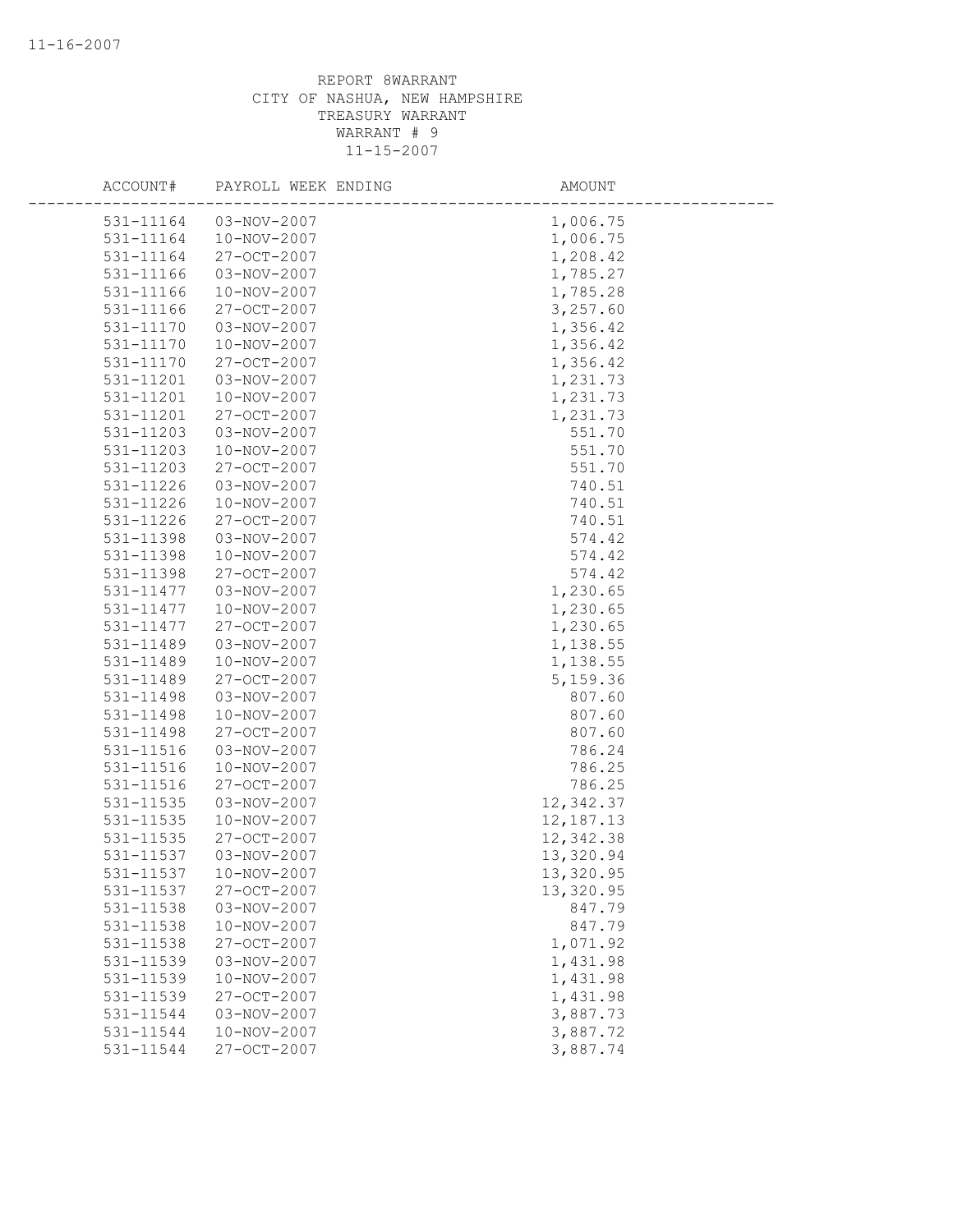| ACCOUNT#      | PAYROLL WEEK ENDING | AMOUNT     |
|---------------|---------------------|------------|
| 531-11549     | $03 - NOV - 2007$   | 3,659.25   |
| 531-11549     | 10-NOV-2007         | 3,659.25   |
| 531-11549     | 27-OCT-2007         | 3,533.71   |
| 531-11550     | 03-NOV-2007         | 807.85     |
| 531-11550     | 10-NOV-2007         | 807.85     |
| 531-11550     | 27-OCT-2007         | 807.85     |
| 531-11552     | 03-NOV-2007         | 9,691.55   |
| 531-11552     | $10 - NOV - 2007$   | 9,691.55   |
| 531-11552     | 27-OCT-2007         | 9,691.55   |
| $531 - 11555$ | 03-NOV-2007         | 24, 124.30 |
| 531-11555     | 10-NOV-2007         | 24, 124.30 |
| 531-11555     | 27-OCT-2007         | 23,728.10  |
| 531-11558     | 03-NOV-2007         | 58,040.77  |
| 531-11558     | 10-NOV-2007         | 57,830.11  |
| 531-11558     | 27-OCT-2007         | 57,391.40  |
| 531-11561     | 03-NOV-2007         | 16,987.70  |
| 531-11561     | 10-NOV-2007         | 16,987.70  |
| 531-11561     | 27-OCT-2007         | 16,987.70  |
| 531-11567     | 03-NOV-2007         | 73,008.91  |
| 531-11567     | 10-NOV-2007         | 28,704.95  |
| 531-11567     | 27-OCT-2007         | 30, 227.10 |
| 531-11569     | 03-NOV-2007         | 1,116.28   |
| 531-11569     | 10-NOV-2007         | 1,116.29   |
| 531-11569     | 27-OCT-2007         | 4,756.38   |
| 531-11618     | 03-NOV-2007         | 2,031.68   |
| $531 - 11618$ | 10-NOV-2007         | 2,031.69   |
| 531-11618     | 27-OCT-2007         | 2,031.69   |
| 531-11622     | 03-NOV-2007         | 2,738.69   |
| 531-11622     | 10-NOV-2007         | 2,738.69   |
| 531-11622     | 27-OCT-2007         | 2,738.69   |
| 531-11632     | 03-NOV-2007         | 610.55     |
| 531-11632     | 10-NOV-2007         | 610.55     |
| 531-11632     | 27-OCT-2007         | 610.55     |
| 531-11633     | 03-NOV-2007         | 2,083.80   |
| 531-11633     | 10-NOV-2007         | 1,363.50   |
| 531-11633     | 27-OCT-2007         | 2,083.80   |
| 531-11635     | 03-NOV-2007         | 803.90     |
| 531-11635     | 10-NOV-2007         | 803.90     |
| 531-11635     | 27-OCT-2007         | 803.90     |
| 531-11636     | 10-NOV-2007         | 969.09     |
| 531-11664     | 03-NOV-2007         | 1,076.88   |
| 531-11664     | 10-NOV-2007         | 1,076.90   |
| 531-11664     | 27-OCT-2007         | 4,225.06   |
| 531-11665     | 03-NOV-2007         | 719.43     |
| 531-11665     | 10-NOV-2007         | 719.43     |
| 531-11665     | 27-OCT-2007         | 719.43     |
| 531-11719     | 03-NOV-2007         | 866.50     |
| 531-11719     | 10-NOV-2007         | 866.50     |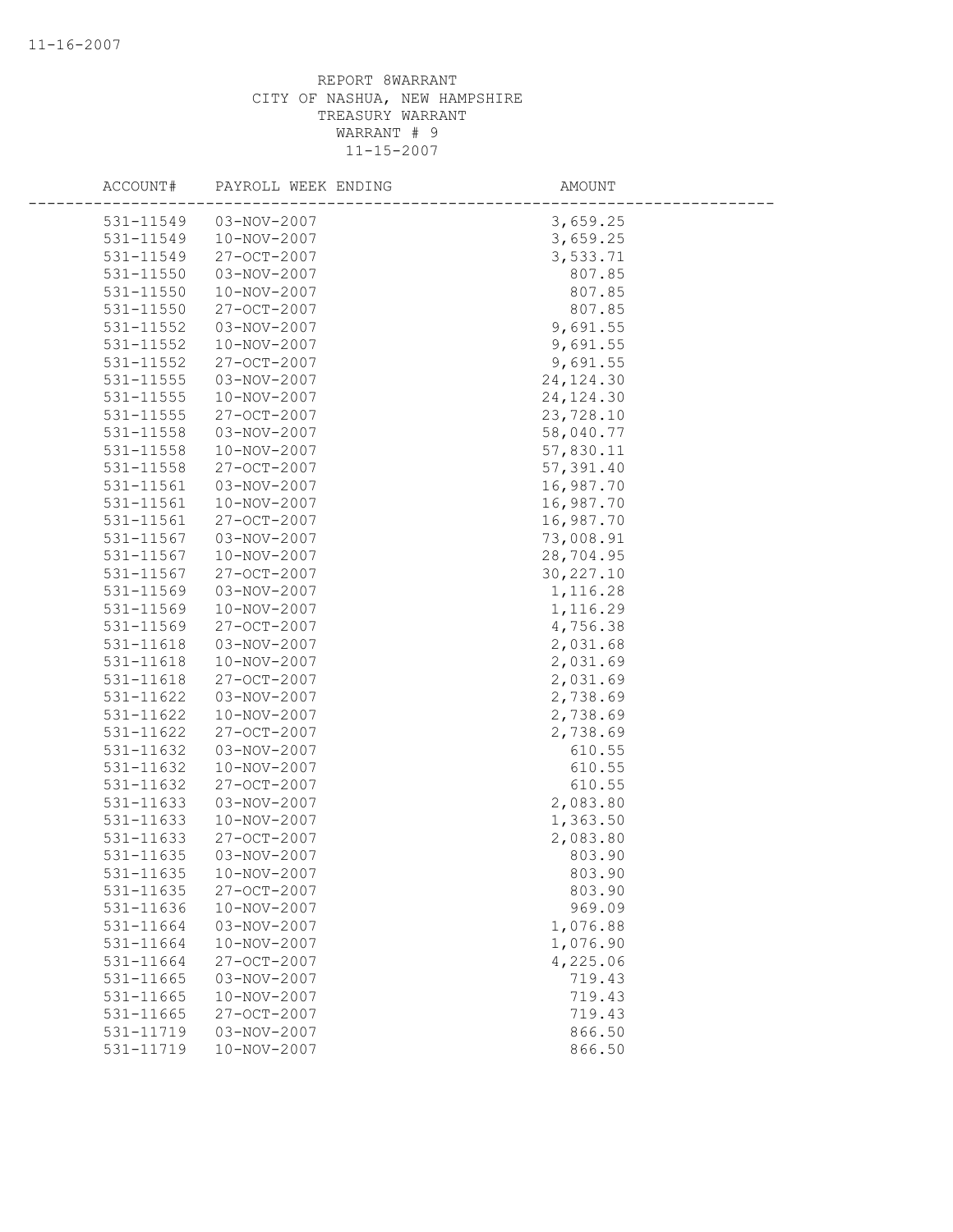| ACCOUNT#  | PAYROLL WEEK ENDING | AMOUNT      |
|-----------|---------------------|-------------|
| 531-11719 | $27 - OCT - 2007$   | 3,813.24    |
| 531-11722 | 03-NOV-2007         | 1,639.05    |
| 531-11722 | 10-NOV-2007         | 1,639.05    |
| 531-11722 | 27-OCT-2007         | 1,639.05    |
| 531-11732 | 03-NOV-2007         | 1,109.80    |
| 531-11732 | 10-NOV-2007         | 1,131.25    |
| 531-11732 | 27-OCT-2007         | 1,131.25    |
| 531-11733 | 03-NOV-2007         | 2,088.55    |
| 531-11733 | 10-NOV-2007         | 2,088.55    |
| 531-11733 | $27 - OCT - 2007$   | 2,088.55    |
| 531-12020 | 03-NOV-2007         | 875.51      |
| 531-12020 | 10-NOV-2007         | 875.50      |
| 531-12020 | 27-OCT-2007         | 875.50      |
| 531-12042 | 03-NOV-2007         | 2,112.10    |
| 531-12042 | 10-NOV-2007         | 1,041.79    |
| 531-12042 | 27-OCT-2007         | 1,077.71    |
| 531-12066 | 03-NOV-2007         | 629.36      |
| 531-12066 | 10-NOV-2007         | 629.36      |
| 531-12066 | 27-OCT-2007         | 629.36      |
| 531-12067 | 03-NOV-2007         | 523.45      |
| 531-12067 | 10-NOV-2007         | 348.96      |
| 531-12067 | 27-OCT-2007         | 659.16      |
| 531-12068 | 03-NOV-2007         | 1,311.74    |
| 531-12068 | 10-NOV-2007         | 1,311.74    |
| 531-12068 | 27-OCT-2007         | 1,311.74    |
| 531-12071 | 03-NOV-2007         | 236.69      |
| 531-12071 | 10-NOV-2007         | 236.69      |
| 531-12071 | 27-OCT-2007         | 236.69      |
| 531-12119 | 03-NOV-2007         | 1,065.25    |
| 531-12119 | 10-NOV-2007         | 1,065.25    |
| 531-12119 | 27-OCT-2007         | 1,384.27    |
| 531-13004 | 03-NOV-2007         | 3,361.94    |
| 531-13004 | 10-NOV-2007         | 2,405.19    |
| 531-13004 | 27-OCT-2007         | 3,482.34    |
| 531-13038 | 03-NOV-2007         | 1,168.00    |
| 531-13038 | 10-NOV-2007         | 1,012.65    |
| 531-13038 | 27-OCT-2007         | 3, 152.57   |
| 531-13040 | 03-NOV-2007         | 2,616.81    |
| 531-13040 | 10-NOV-2007         | 3,035.70    |
| 531-13040 | 27-OCT-2007         | 4,056.21    |
| 531-13044 | 03-NOV-2007         | 1,810.74    |
| 531-13044 | 10-NOV-2007         | 1,064.03    |
| 531-13044 | 27-OCT-2007         | 2,658.36    |
| 531-13047 | 03-NOV-2007         | 18,007.80   |
| 531-13047 | 10-NOV-2007         | 12, 154. 77 |
| 531-13047 | $27 - OCT - 2007$   | 15,044.94   |
| 531-13048 | 03-NOV-2007         | 8,112.98    |
| 531-13048 | 10-NOV-2007         | 3, 142.32   |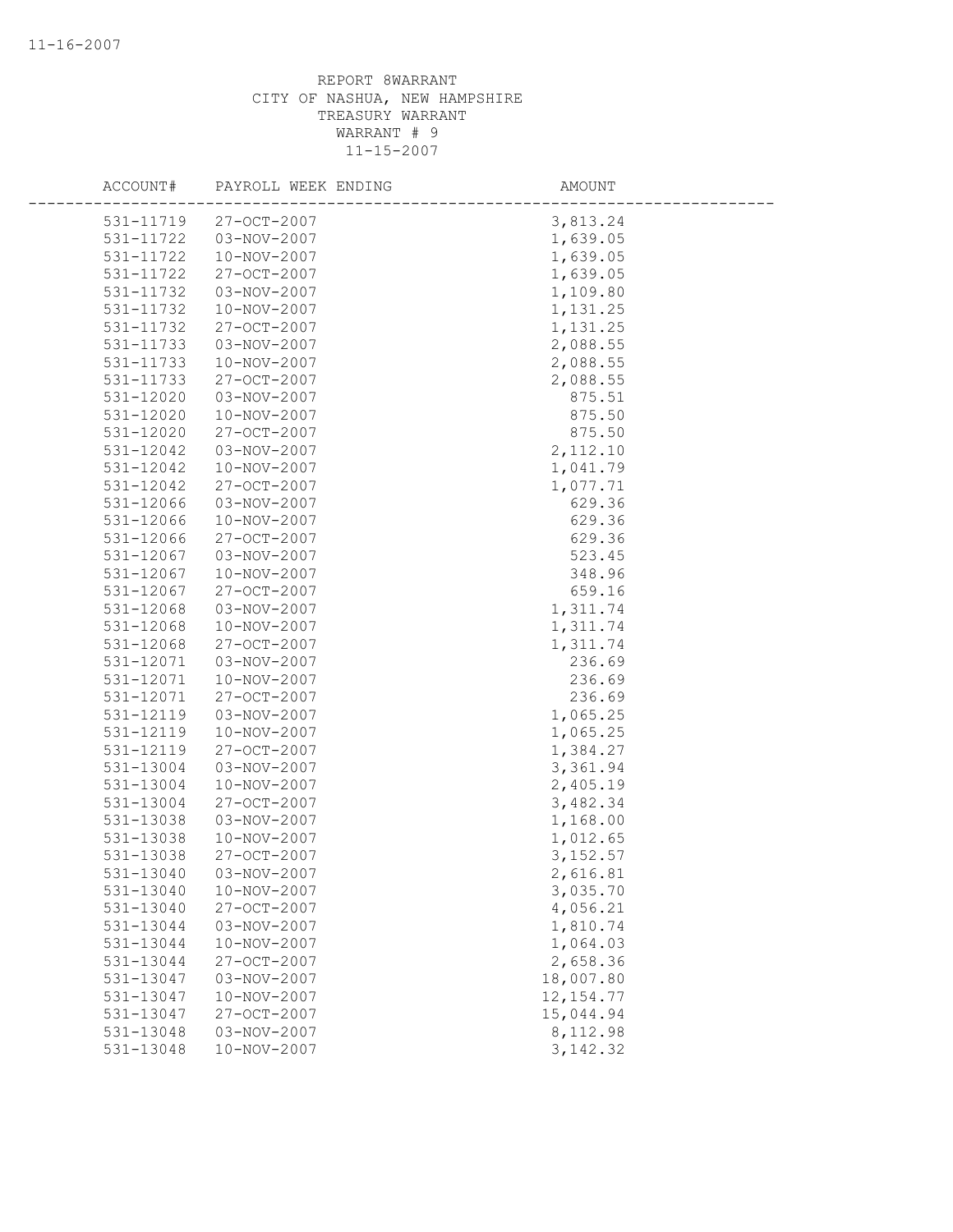|           | ACCOUNT#  | PAYROLL WEEK ENDING    | AMOUNT      |
|-----------|-----------|------------------------|-------------|
|           | 531-13048 | 27-OCT-2007            | 4,297.20    |
|           | 531-17003 | 03-NOV-2007            | 300.00      |
|           | 531-17003 | 27-OCT-2007            | 500.00      |
|           | 531-17006 | 03-NOV-2007            | 3,000.00    |
|           |           | 531-18036  03-NOV-2007 | $-210.65$   |
|           |           | 531-18036 27-OCT-2007  | 210.65      |
|           |           |                        | ___________ |
| TOTAL 531 |           |                        | 799,913.44  |
|           |           |                        |             |
|           | 532-11024 | 03-NOV-2007            | 2,096.37    |
|           | 532-11024 | 10-NOV-2007            | 2,096.38    |
|           | 532-11024 | 27-OCT-2007            | 8,076.42    |
|           | 532-11036 | 03-NOV-2007            | 1,752.34    |
|           | 532-11036 | 10-NOV-2007            | 1,752.34    |
|           | 532-11036 | 27-OCT-2007            | 1,752.33    |
|           | 532-11063 | 03-NOV-2007            | 1,242.12    |
|           | 532-11063 | 10-NOV-2007            | 1,242.12    |
|           | 532-11063 | 27-OCT-2007            | 1,242.12    |
|           | 532-11066 | 03-NOV-2007            | 1,205.58    |
|           | 532-11066 | 10-NOV-2007            | 1,205.58    |
|           | 532-11066 | 27-OCT-2007            | 1,205.58    |
|           | 532-11069 | 03-NOV-2007            | 2,435.38    |
|           | 532-11069 | 10-NOV-2007            | 2,435.39    |
|           | 532-11069 | 27-OCT-2007            | 2,435.38    |
|           | 532-11111 | 03-NOV-2007            | 2,044.81    |
|           | 532-11111 | 10-NOV-2007            | 2,044.81    |
|           | 532-11111 | 27-OCT-2007            | 2,044.81    |
|           | 532-11207 | 03-NOV-2007            | 6,213.47    |
|           | 532-11207 | 10-NOV-2007            | 6,213.47    |
|           | 532-11207 | 27-OCT-2007            | 6, 213.47   |
|           | 532-11281 | 03-NOV-2007            | 925.44      |
|           | 532-11281 | 10-NOV-2007            | 925.45      |
|           | 532-11281 | 27-OCT-2007            | 3,851.29    |
|           | 532-11285 | 03-NOV-2007            | 7,391.28    |
|           | 532-11285 | 10-NOV-2007            | 7,391.28    |
|           | 532-11285 | $27 - OCT - 2007$      | 7,391.29    |
|           | 532-11291 | 03-NOV-2007            | 6,238.45    |
|           | 532-11291 | 10-NOV-2007            | 6,464.76    |
|           | 532-11291 | 27-OCT-2007            | 5,268.09    |
|           | 532-11298 | 03-NOV-2007            | 882.67      |
|           | 532-11298 | 10-NOV-2007            | 986.51      |
|           | 532-11298 | 27-OCT-2007            | 1,246.12    |
|           | 532-11300 | 03-NOV-2007            | 33,036.22   |
|           | 532-11300 | 10-NOV-2007            | 32,256.66   |
|           | 532-11300 | 27-OCT-2007            | 32, 136.29  |
|           | 532-11303 | 03-NOV-2007            | 1,090.35    |
|           | 532-11303 | $10 - NOV - 2007$      | 1,090.35    |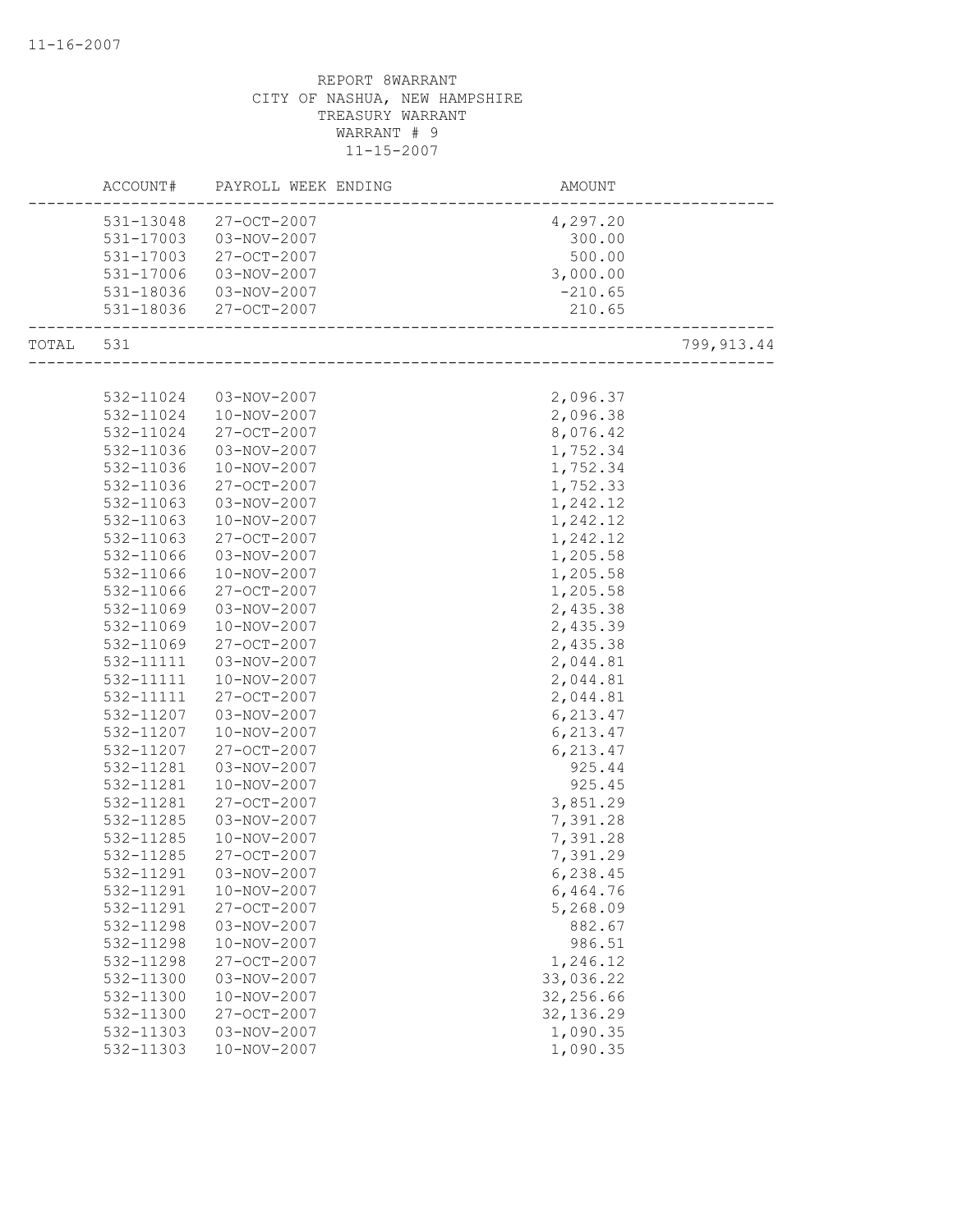| ACCOUNT#               | PAYROLL WEEK ENDING        | AMOUNT               |
|------------------------|----------------------------|----------------------|
| 532-11303              | 27-OCT-2007                | 1,090.35             |
| 532-11305              | $03 - NOV - 2007$          | 4,383.19             |
| 532-11305              | 10-NOV-2007                | 4,500.01             |
| 532-11305              | 27-OCT-2007                | 4,383.19             |
| 532-11309              | 03-NOV-2007                | 93,626.41            |
| 532-11309              | 10-NOV-2007                | 91,268.77            |
| 532-11309              | 27-OCT-2007                | 91,268.75            |
| 532-11660              | 03-NOV-2007                | 1,385.40             |
| 532-11660              | 10-NOV-2007                | 1,385.40             |
| 532-11660              | 27-OCT-2007                | 1,385.40             |
| 532-11663              | 03-NOV-2007                | 1,344.65             |
| 532-11663              | 10-NOV-2007                | 1,344.65             |
| 532-11663              | 27-OCT-2007                | 1,344.65             |
| 532-11666              | 03-NOV-2007                | 1,331.35             |
| 532-11666              | 10-NOV-2007                | 1,331.35             |
| 532-11666              | 27-OCT-2007                | 1,331.35             |
| 532-11669              | 03-NOV-2007                | 1,358.10             |
| 532-11669              | 10-NOV-2007                | 1,358.10             |
| 532-11669              | $27 - OCT - 2007$          | 1,358.10             |
| 532-12070              | 03-NOV-2007                | 22,548.50            |
| 532-12070              | 10-NOV-2007                | 21,245.66            |
| 532-12070              | 27-OCT-2007                | 24,381.40            |
| 532-13004              | 03-NOV-2007                | 7,868.80             |
| 532-13004              | 10-NOV-2007                | 118.34               |
| 532-13004              | 27-OCT-2007                | 825.47               |
| 532-13018              | 03-NOV-2007                | 3, 114.85            |
| 532-13018              | 10-NOV-2007                | 1,507.60             |
| 532-13018              | 27-OCT-2007                | 4,290.24             |
| 532-13024              | 03-NOV-2007                | 254.53               |
| 532-13024              | 10-NOV-2007                | 378.71               |
| 532-13024              | 27-OCT-2007                | 443.20               |
| 532-13050              | 03-NOV-2007                | 9,899.02             |
| 532-13050              | 10-NOV-2007                | 7,605.22             |
| 532-13050              | 27-OCT-2007                | 8,039.73             |
| 532-19231              | 03-NOV-2007                | 1,049.07             |
| 532-19231              | 10-NOV-2007                | 1,049.07             |
| 532-19231              | 27-OCT-2007                | 1,049.07             |
| 532-19232              | 03-NOV-2007                | 1,478.30             |
| 532-19232              | 10-NOV-2007                | 1,478.30             |
| 532-19232<br>532-19233 | 27-OCT-2007<br>03-NOV-2007 | 1,478.30<br>2,477.10 |
| 532-19233              | 10-NOV-2007                | 2,454.47             |
| 532-19233              | 27-OCT-2007                | 2,477.10             |
| 532-19234              | 03-NOV-2007                | 1,695.82             |
| 532-19234              | 10-NOV-2007                | 1,592.40             |
| 532-19234              | 27-OCT-2007                | 1,569.43             |
|                        |                            |                      |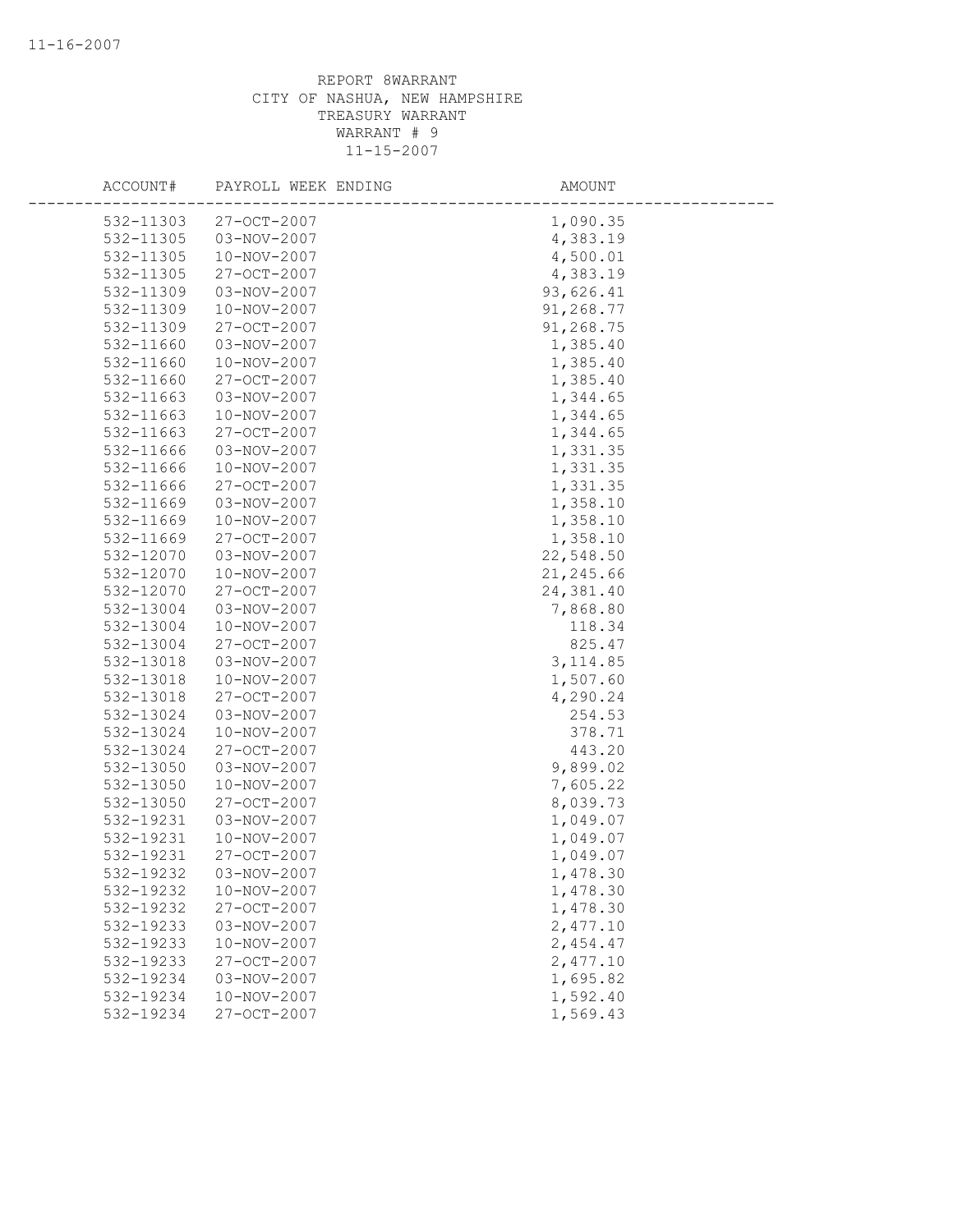|           | ACCOUNT#  | PAYROLL WEEK ENDING         | AMOUNT                               |            |
|-----------|-----------|-----------------------------|--------------------------------------|------------|
|           |           | TOTAL 532 FIRE DEPARTMENT   | ____________________________________ | 644,671.64 |
|           |           |                             |                                      |            |
|           |           | 535-81023  03-NOV-2007      | 192.30                               |            |
|           |           | 535-81023  10-NOV-2007      | 192.30                               |            |
|           |           | 535-81023 27-OCT-2007       | 192.30                               |            |
| TOTAL 535 |           | EMERGENCY MANAGEMENT        |                                      | 576.90     |
|           |           |                             |                                      |            |
|           | 536-11178 | 03-NOV-2007                 | 1,310.46                             |            |
|           |           | 536-11178  10-NOV-2007      | 1,310.46                             |            |
|           |           | 536-11178 27-OCT-2007       | 1,310.46                             |            |
|           |           | 536-13004  03-NOV-2007      | 338.22                               |            |
|           |           | 536-13004 27-OCT-2007       | 505.87                               |            |
| TOTAL 536 |           | CITYWIDE COMMUNICATIONS     |                                      | 4,775.47   |
|           |           |                             |                                      |            |
|           | 541-11024 | 03-NOV-2007                 | 702.81                               |            |
|           | 541-11024 | 10-NOV-2007                 | 702.81                               |            |
|           | 541-11024 | 27-OCT-2007                 | 900.46                               |            |
|           | 541-11104 | 03-NOV-2007                 | 942.44                               |            |
|           | 541-11104 | 10-NOV-2007                 | 942.44                               |            |
|           | 541-11104 | 27-OCT-2007                 | 942.44                               |            |
|           | 541-11240 | 03-NOV-2007                 | 1,816.79                             |            |
|           | 541-11240 | 10-NOV-2007                 | 1,816.79                             |            |
|           | 541-11240 | 27-OCT-2007                 | 1,816.79                             |            |
|           | 541-11346 | 03-NOV-2007                 | 428.05                               |            |
|           | 541-11346 | 10-NOV-2007                 | 428.05                               |            |
|           | 541-11346 | 27-OCT-2007                 | 428.05                               |            |
| TOTAL 541 |           | COMMUNITY SERVICES DIVISION |                                      | 11,867.92  |
|           |           |                             |                                      |            |
|           | 542-11426 | 03-NOV-2007                 | 1,272.30                             |            |
|           |           | 542-11426  10-NOV-2007      | 1,240.49                             |            |
|           | 542-11426 | 27-OCT-2007                 | 1,160.97                             |            |
|           | 542-11584 | $03 - NOV - 2007$           | 2,239.04                             |            |
|           | 542-11584 | 10-NOV-2007                 | 2,227.54                             |            |
|           | 542-11584 | 27-OCT-2007                 | 2,446.04                             |            |
|           | 542-12109 | 03-NOV-2007                 | 108.00                               |            |
|           | 542-12109 | 10-NOV-2007                 | 180.00                               |            |
|           | 542-12109 | 27-OCT-2007                 | 90.00                                |            |
|           | 542-12582 | $03 - NOV - 2007$           | 1,003.40                             |            |
|           | 542-12582 | 10-NOV-2007                 | 968.90                               |            |
|           | 542-12582 | 27-OCT-2007                 | 807.90                               |            |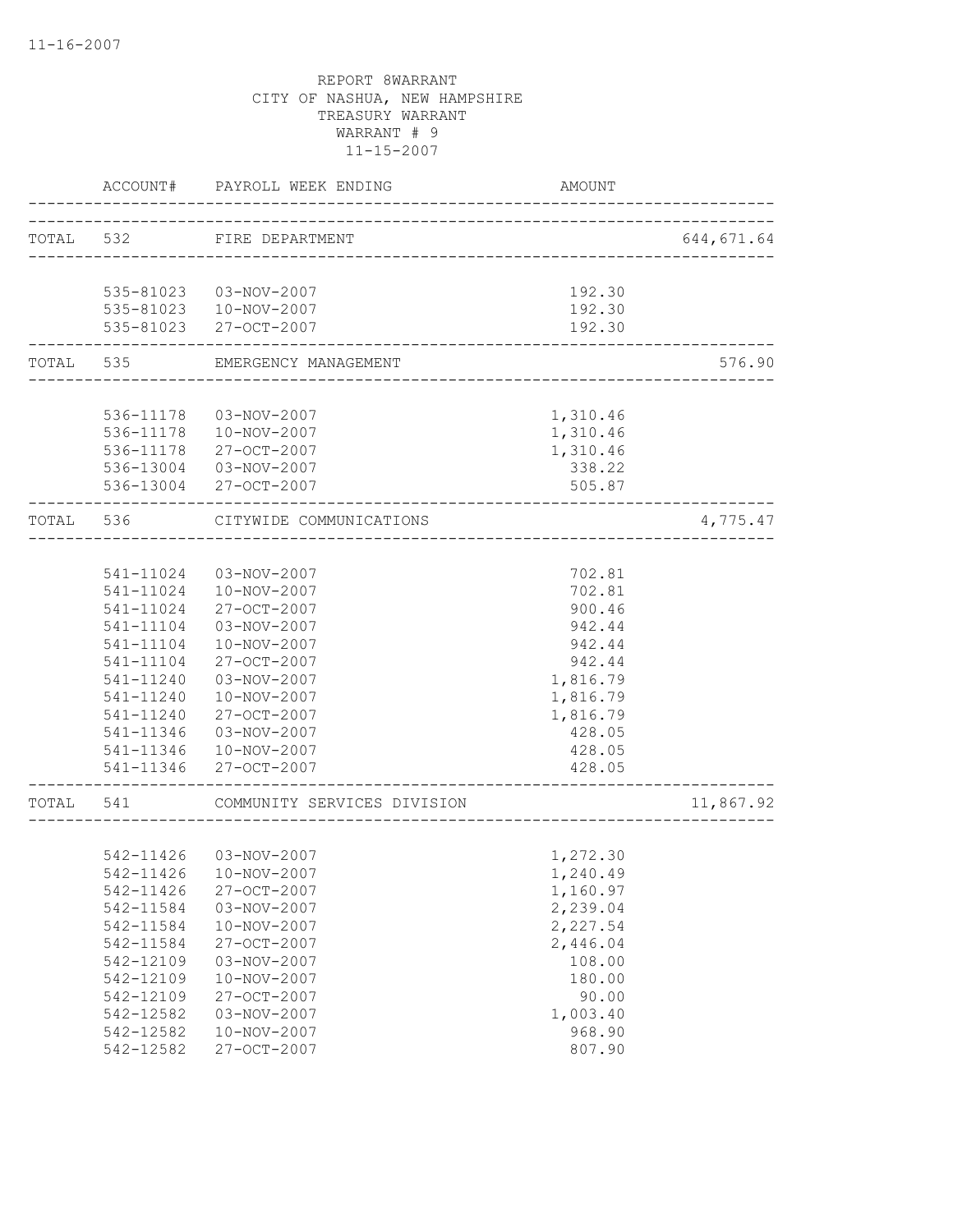|           |           |                            |          | 13,744.58 |
|-----------|-----------|----------------------------|----------|-----------|
|           |           |                            |          |           |
|           |           | 543-11380  03-NOV-2007     | 871.84   |           |
|           | 543-11380 | 10-NOV-2007                | 871.84   |           |
|           | 543-11380 | 27-OCT-2007                | 871.84   |           |
|           | 543-11438 | 03-NOV-2007                | 1,431.98 |           |
|           | 543-11438 | 10-NOV-2007                | 1,431.98 |           |
|           | 543-11438 | $27 - OCT - 2007$          | 1,431.98 |           |
|           | 543-11601 | 03-NOV-2007                | 1,170.18 |           |
|           | 543-11601 | 10-NOV-2007                | 1,170.19 |           |
|           | 543-11601 | 27-OCT-2007                | 1,170.18 |           |
|           | 543-11602 | 03-NOV-2007                | 819.43   |           |
|           | 543-11602 | 10-NOV-2007                | 819.43   |           |
|           | 543-11602 | 27-OCT-2007                | 819.43   |           |
|           | 543-11604 | 03-NOV-2007                | 1,393.20 |           |
|           | 543-11604 | 10-NOV-2007                | 1,393.20 |           |
|           | 543-11604 | 27-OCT-2007                | 1,393.20 |           |
|           | 543-11605 | 03-NOV-2007                | 888.34   |           |
|           | 543-11605 | 10-NOV-2007                | 888.34   |           |
|           |           | 543-11605 27-OCT-2007      | 888.34   |           |
| TOTAL 543 |           | ENVIRONMENTAL HEALTH DEPT. |          | 19,724.92 |
|           |           |                            |          |           |
|           | 544-11008 | 03-NOV-2007                | 688.22   |           |
|           | 544-11008 | 10-NOV-2007                | 688.22   |           |
|           | 544-11008 | 27-OCT-2007                | 688.22   |           |
|           | 544-11099 | 03-NOV-2007                | 1,991.69 |           |
|           | 544-11099 | 10-NOV-2007                | 1,991.68 |           |
|           | 544-11099 | 27-OCT-2007                | 1,991.67 |           |
|           | 544-11112 | 03-NOV-2007                | 783.88   |           |
|           | 544-11112 | 10-NOV-2007                | 783.88   |           |
|           | 544-11112 | 27-OCT-2007                | 783.88   |           |
|           | 544-11367 | 03-NOV-2007                | 772.39   |           |
|           | 544-11367 | 10-NOV-2007                | 772.40   |           |
|           | 544-11367 | 27-OCT-2007                | 772.39   |           |
|           | 544-11777 | 03-NOV-2007                | 1,202.27 |           |
|           | 544-11777 | 10-NOV-2007                | 1,202.27 |           |
|           | 544-11777 | $27 - OCT - 2007$          | 1,202.27 |           |
|           | 544-12101 | 03-NOV-2007                | 250.21   |           |
|           | 544-12101 | 10-NOV-2007                | 250.21   |           |
|           | 544-12101 | 27-OCT-2007                | 250.21   |           |
| TOTAL     | 544       | WELFARE ADMINISTRATION     |          | 17,065.96 |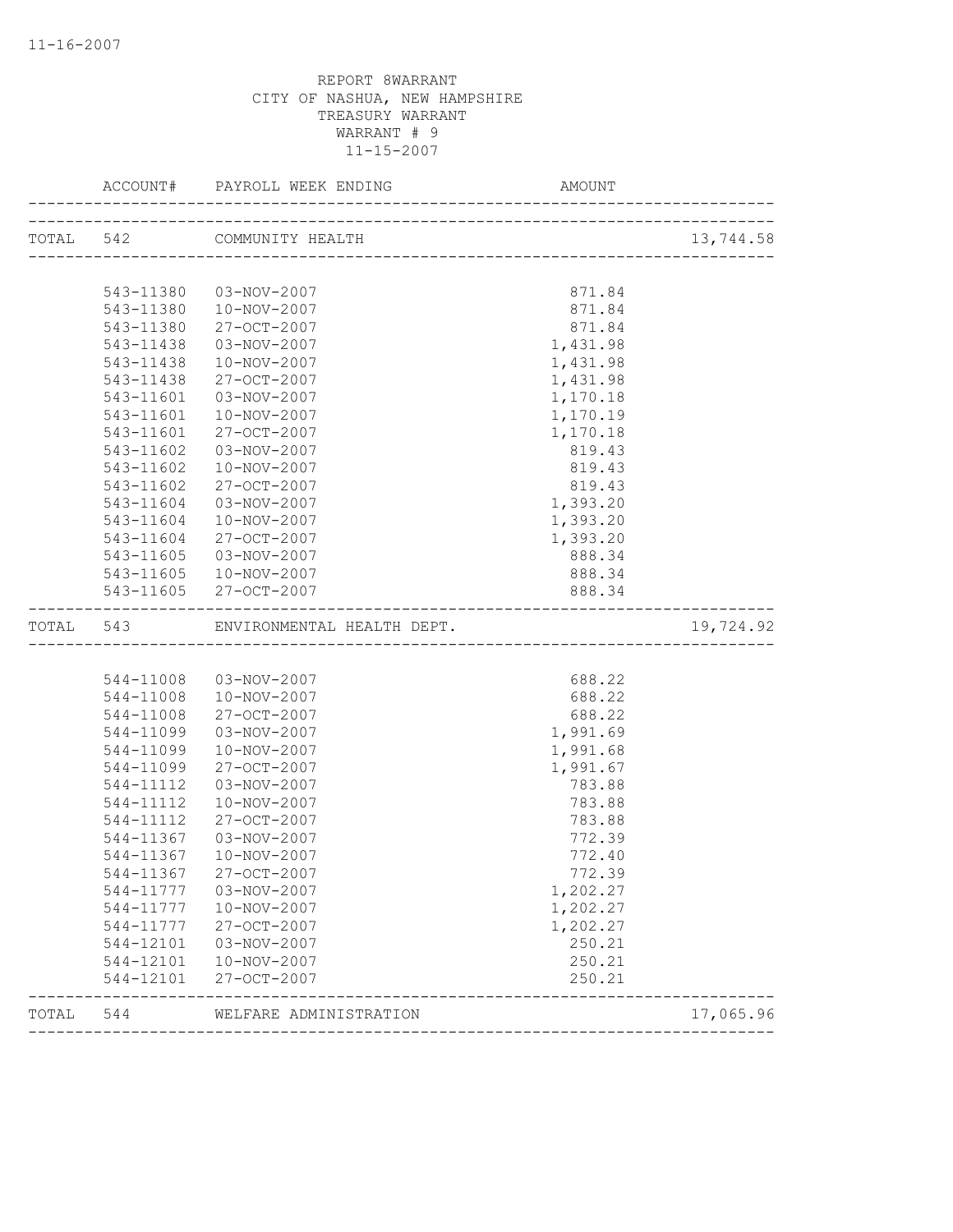|       | ACCOUNT#      | PAYROLL WEEK ENDING            | AMOUNT   |           |
|-------|---------------|--------------------------------|----------|-----------|
|       | 551-11008     | 03-NOV-2007                    | 667.54   |           |
|       | 551-11008     | 10-NOV-2007                    | 667.54   |           |
|       | 551-11008     | 27-OCT-2007                    | 2,954.41 |           |
|       | 551-11028     | 03-NOV-2007                    | 570.28   |           |
|       | 551-11028     | 10-NOV-2007                    | 570.28   |           |
|       | 551-11028     | 27-OCT-2007                    | 2,371.50 |           |
|       | 551-11057     | 03-NOV-2007                    | 847.96   |           |
|       | 551-11057     | 10-NOV-2007                    | 847.96   |           |
|       | 551-11057     | 27-OCT-2007                    | 3,620.52 |           |
|       | 551-11094     | 03-NOV-2007                    | 288.71   |           |
|       | 551-11094     | 10-NOV-2007                    | 288.71   |           |
|       | 551-11094     | 27-OCT-2007                    | 1,201.27 |           |
|       | 551-11097     | 03-NOV-2007                    | 1,014.94 |           |
|       | 551-11097     | 10-NOV-2007                    | 1,014.94 |           |
|       | 551-11097     | 27-OCT-2007                    | 4,632.06 |           |
|       | $551 - 11208$ | 03-NOV-2007                    | 750.61   |           |
|       | 551-11208     | 10-NOV-2007                    | 750.61   |           |
|       | 551-11208     | 27-OCT-2007                    | 750.62   |           |
|       | 551-11211     | 03-NOV-2007                    | 445.30   |           |
|       | 551-11211     | 10-NOV-2007                    | 445.30   |           |
|       | 551-11211     | 27-OCT-2007                    | 445.30   |           |
|       | 551-11212     | 03-NOV-2007                    | 1,353.16 |           |
|       | 551-11212     | 10-NOV-2007                    | 1,353.16 |           |
|       | 551-11212     | 27-OCT-2007                    | 1,353.16 |           |
|       | 551-11249     | 03-NOV-2007                    | 1,590.60 |           |
|       | 551-11249     | 10-NOV-2007                    | 1,590.60 |           |
|       | 551-11249     | 27-OCT-2007                    | 1,590.60 |           |
|       | 551-11273     | 03-NOV-2007                    | 1,577.44 |           |
|       | 551-11273     | 10-NOV-2007                    | 1,577.44 |           |
|       | 551-11273     | 27-OCT-2007                    | 7,550.22 |           |
|       | 551-11435     | 03-NOV-2007                    | 850.64   |           |
|       | 551-11435     | 10-NOV-2007                    | 850.64   |           |
|       | 551-11435     | 27-OCT-2007                    | 850.64   |           |
|       | $551 - 11462$ | 03-NOV-2007                    | 975.54   |           |
|       | $551 - 11462$ | 10-NOV-2007                    | 975.54   |           |
|       | $551 - 11462$ | 27-OCT-2007                    | 2,548.98 |           |
|       | 551-11638     | 03-NOV-2007                    | 1,096.00 |           |
|       | 551-11638     | 10-NOV-2007                    | 1,096.00 |           |
|       | 551-11638     | 27-OCT-2007                    | 1,096.00 |           |
|       | 551-13004     | 03-NOV-2007                    | 152.24   |           |
|       | 551-13004     | 10-NOV-2007                    | 104.41   |           |
|       | 551-13004     | 27-OCT-2007                    | 160.89   |           |
| TOTAL | 551           | PUBLIC WORKS DIV & ENGINEERING |          | 55,440.26 |
|       |               |                                |          |           |
|       | 552-11077     | 03-NOV-2007<br>10-NOV-2007     | 1,205.29 |           |
|       | 552-11077     |                                | 1,205.29 |           |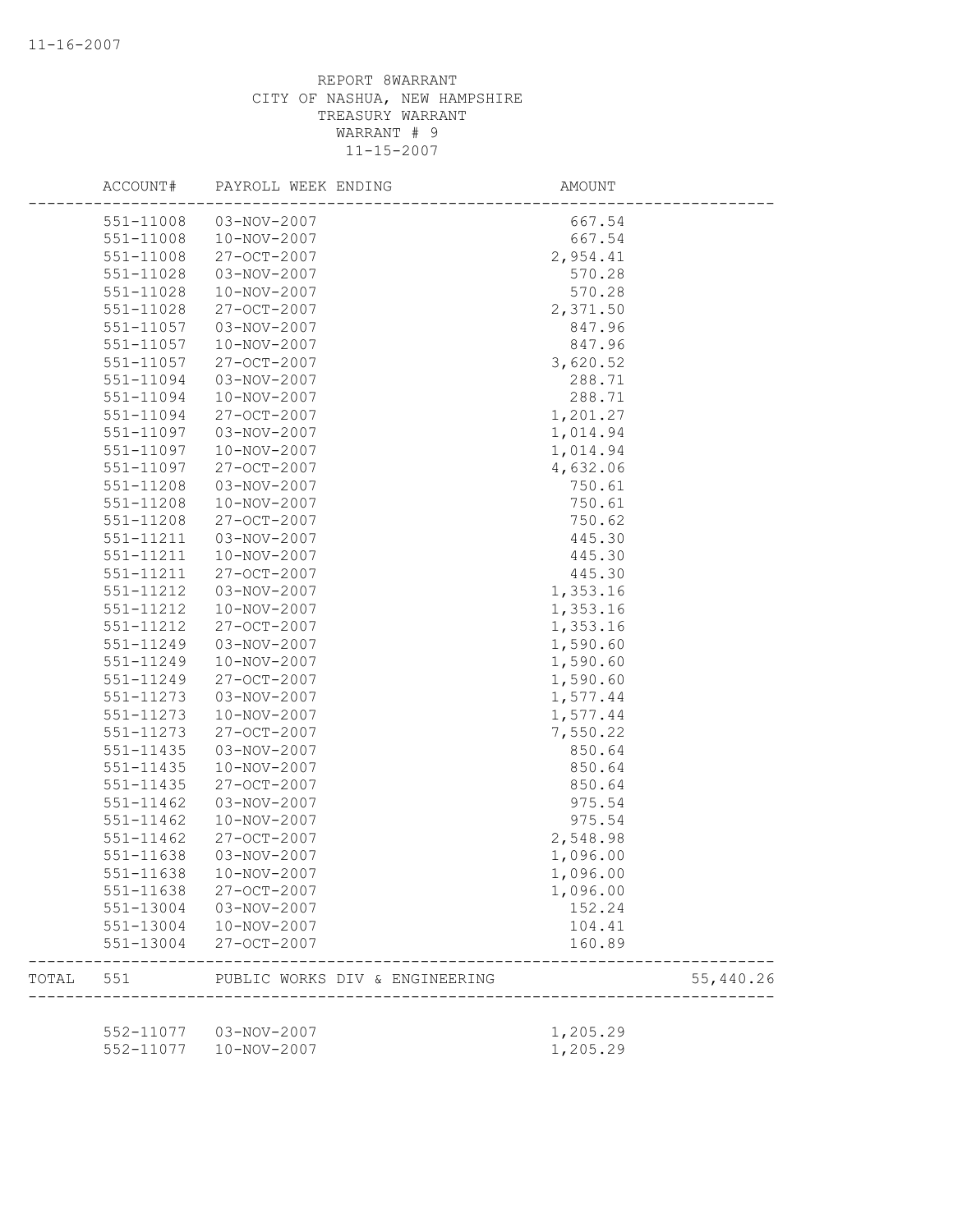| ACCOUNT#  | PAYROLL WEEK ENDING | AMOUNT    |
|-----------|---------------------|-----------|
| 552-11077 | 27-OCT-2007         | 1,205.29  |
| 552-11087 | 03-NOV-2007         | 761.68    |
| 552-11087 | 10-NOV-2007         | 767.68    |
| 552-11087 | 27-OCT-2007         | 746.80    |
| 552-11143 | 03-NOV-2007         | 784.00    |
| 552-11143 | 10-NOV-2007         | 784.00    |
| 552-11143 | 27-OCT-2007         | 784.00    |
| 552-11324 | 03-NOV-2007         | 5,109.44  |
| 552-11324 | 10-NOV-2007         | 2,926.63  |
| 552-11324 | $27 - OCT - 2007$   | 14,677.39 |
| 552-11339 | 03-NOV-2007         | 2,022.80  |
| 552-11339 | 10-NOV-2007         | 2,026.24  |
| 552-11339 | 27-OCT-2007         | 2,733.44  |
| 552-11342 | 03-NOV-2007         | 706.00    |
| 552-11342 | 10-NOV-2007         | 706.00    |
| 552-11342 | 27-OCT-2007         | 706.00    |
| 552-11343 | 03-NOV-2007         | 1,568.00  |
| 552-11343 | 10-NOV-2007         | 1,568.00  |
| 552-11343 | $27 - OCT - 2007$   | 1,568.00  |
| 552-11407 | 03-NOV-2007         | 5,556.40  |
| 552-11407 | 10-NOV-2007         | 5,556.40  |
| 552-11407 | 27-OCT-2007         | 4,884.00  |
| 552-11492 | 10-NOV-2007         | 746.80    |
| 552-11548 | 03-NOV-2007         | 992.96    |
| 552-11548 | 10-NOV-2007         | 992.96    |
| 552-11548 | 27-OCT-2007         | 4,222.00  |
| 552-11562 | 03-NOV-2007         | 386.17    |
| 552-11562 | 10-NOV-2007         | 386.17    |
| 552-11562 | 27-OCT-2007         | 1,650.10  |
| 552-11580 | 03-NOV-2007         | 915.39    |
| 552-11580 | 10-NOV-2007         | 915.39    |
| 552-11580 | 27-OCT-2007         | 915.39    |
| 552-11618 | 03-NOV-2007         | 615.90    |
| 552-11618 | 10-NOV-2007         | 615.90    |
| 552-11618 | 27-OCT-2007         | 2,619.72  |
| 552-11672 | 03-NOV-2007         | 1,349.78  |
| 552-11672 | 10-NOV-2007         | 1,349.78  |
| 552-11672 | 27-OCT-2007         | 1,349.78  |
| 552-11750 | 03-NOV-2007         | 736.96    |
| 552-11750 | $10 - NOV - 2007$   | 732.08    |
| 552-11750 | 27-OCT-2007         | 728.28    |
| 552-12156 | 03-NOV-2007         | 240.00    |
| 552-12156 | 27-OCT-2007         | 1,520.00  |
| 552-13004 | 03-NOV-2007         | 1,708.47  |
| 552-13004 | 10-NOV-2007         | 2,365.71  |
| 552-13004 | 27-OCT-2007         | 4,147.09  |
| 552-13067 | 10-NOV-2007         | 1,534.12  |
| 552-17001 | 03-NOV-2007         | 300.00    |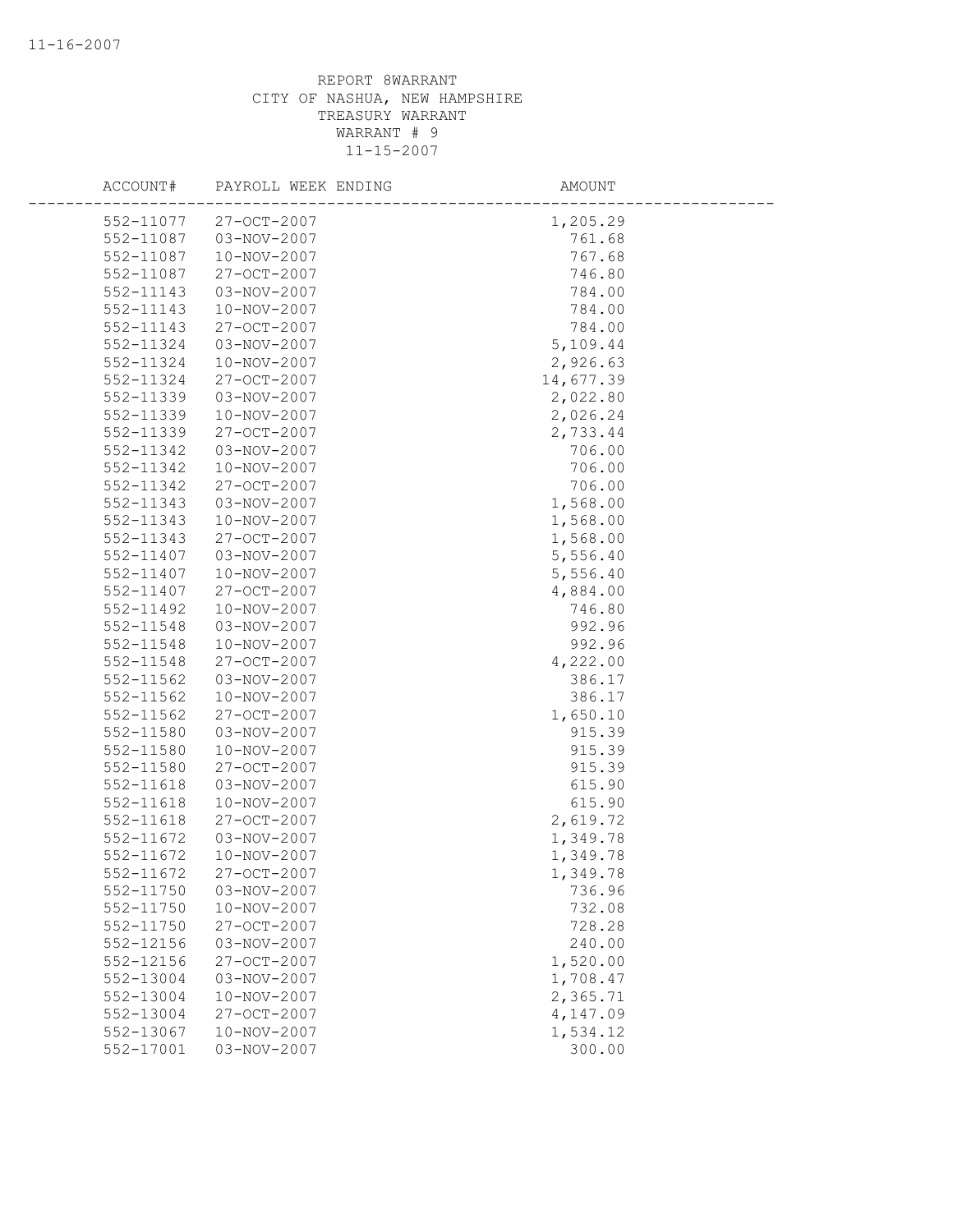|           | TOTAL 552 PARKS AND RECREATION |           | 94,595.67 |
|-----------|--------------------------------|-----------|-----------|
|           |                                |           |           |
| 553-11041 | 03-NOV-2007                    | 970.80    |           |
| 553-11041 | 10-NOV-2007                    | 970.80    |           |
| 553-11041 | 27-OCT-2007                    | 4,077.46  |           |
| 553-11078 | 27-OCT-2007                    | 2,745.71  |           |
| 553-11098 | 03-NOV-2007                    | 1,024.65  |           |
| 553-11098 | 10-NOV-2007                    | 1,024.65  |           |
| 553-11098 | 27-OCT-2007                    | 5,100.32  |           |
| 553-11192 | 03-NOV-2007                    | 883.64    |           |
| 553-11192 | 10-NOV-2007                    | 883.63    |           |
| 553-11192 | 27-OCT-2007                    | 2,665.59  |           |
| 553-11279 | 03-NOV-2007                    | 5,488.00  |           |
| 553-11279 | 10-NOV-2007                    | 5,488.00  |           |
| 553-11279 | 27-OCT-2007                    | 5,483.10  |           |
| 553-11327 | 03-NOV-2007                    | 3,914.72  |           |
| 553-11327 | 10-NOV-2007                    | 3,914.74  |           |
| 553-11327 | 27-OCT-2007                    | 18,086.89 |           |
| 553-11336 | 03-NOV-2007                    | 1,047.21  |           |
| 553-11336 | 10-NOV-2007                    | 1,047.21  |           |
| 553-11336 | 27-OCT-2007                    | 4,704.23  |           |
| 553-11375 | 03-NOV-2007                    | 1,949.96  |           |
| 553-11375 | 10-NOV-2007                    | 1,344.80  |           |
| 553-11375 | 27-OCT-2007                    | 1,949.96  |           |
| 553-11465 | 03-NOV-2007                    | 2,987.20  |           |
| 553-11465 | 10-NOV-2007                    | 2,987.20  |           |
| 553-11465 | 27-OCT-2007                    | 2,987.20  |           |
| 553-11474 | 03-NOV-2007                    | 4,208.00  |           |
| 553-11474 | 10-NOV-2007                    | 4,208.00  |           |
| 553-11474 | 27-OCT-2007                    | 4,231.57  |           |
| 553-11475 | 03-NOV-2007                    | 1,706.90  |           |
| 553-11475 | 10-NOV-2007                    | 1,702.18  |           |
| 553-11475 | 27-OCT-2007                    | 1,707.20  |           |
| 553-11630 | 03-NOV-2007                    | 1,435.20  |           |
| 553-11630 | 10-NOV-2007                    | 1,502.20  |           |
| 553-11630 | 27-OCT-2007                    | 1,436.53  |           |
| 553-11631 | 03-NOV-2007                    | 729.60    |           |
| 553-11631 | 10-NOV-2007                    | 729.60    |           |
| 553-11631 | 27-OCT-2007                    | 729.60    |           |
| 553-11648 | 03-NOV-2007                    | 792.60    |           |
| 553-11648 | 10-NOV-2007                    | 792.60    |           |
| 553-11648 | 27-OCT-2007                    | 3,304.33  |           |
| 553-11678 | 03-NOV-2007                    | 1,560.86  |           |
| 553-11678 | 10-NOV-2007                    | 1,560.86  |           |
| 553-11678 | 27-OCT-2007                    | 1,560.86  |           |
| 553-11759 | 03-NOV-2007                    | 9,960.24  |           |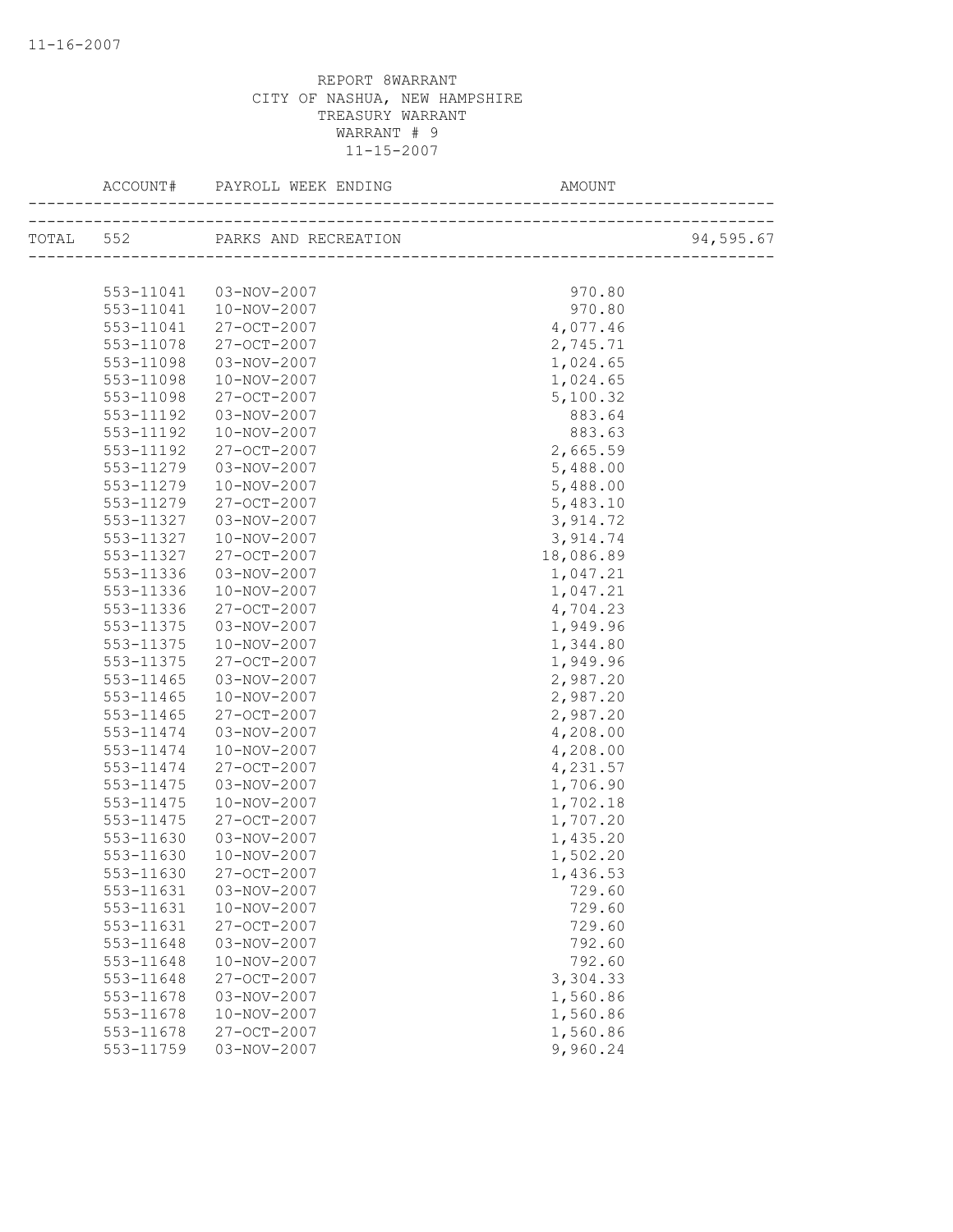|       | ACCOUNT#  | PAYROLL WEEK ENDING | AMOUNT    |            |
|-------|-----------|---------------------|-----------|------------|
|       | 553-11759 | 10-NOV-2007         | 10,772.40 |            |
|       | 553-11759 | 27-OCT-2007         | 10,151.45 |            |
|       | 553-11771 | 03-NOV-2007         | 1,683.20  |            |
|       | 553-11771 | 10-NOV-2007         | 1,683.20  |            |
|       | 553-11771 | 27-OCT-2007         | 1,683.20  |            |
|       | 553-12128 | 03-NOV-2007         | 261.46    |            |
|       | 553-12128 | 10-NOV-2007         | 261.45    |            |
|       | 553-12128 | 27-OCT-2007         | 765.40    |            |
|       | 553-13004 | 03-NOV-2007         | 669.07    |            |
|       | 553-13004 | 10-NOV-2007         | 880.35    |            |
|       | 553-13004 | 27-OCT-2007         | 1,380.51  |            |
|       | 553-17008 | 03-NOV-2007         | 900.00    |            |
| TOTAL | 553       | STREET DEPARTMENT   |           | 158,678.29 |
|       |           |                     |           |            |
|       | 555-11024 | 03-NOV-2007         | 725.27    |            |
|       | 555-11024 | 10-NOV-2007         | 725.27    |            |
|       | 555-11024 | $27 - OCT - 2007$   | 3,265.45  |            |
|       | 555-11058 | 03-NOV-2007         | 915.39    |            |
|       | 555-11058 | 10-NOV-2007         | 915.39    |            |
|       | 555-11058 | 27-OCT-2007         | 915.40    |            |
|       | 555-11461 | 03-NOV-2007         | 1,390.27  |            |
|       | 555-11461 | 10-NOV-2007         | 1,390.27  |            |
|       | 555-11461 | 27-OCT-2007         | 1,390.26  |            |
|       | 555-11505 | 10-NOV-2007         | 1,103.01  |            |
|       | 555-11639 | 03-NOV-2007         | 746.80    |            |
|       | 555-11639 | 10-NOV-2007         | 746.80    |            |
|       | 555-11639 | 27-OCT-2007         | 746.80    |            |
|       | 555-11640 | 03-NOV-2007         | 486.92    |            |
|       | 555-11640 | 10-NOV-2007         | 695.60    |            |
|       | 555-11640 | 27-OCT-2007         | 556.48    |            |
|       | 555-11738 | 03-NOV-2007         | 1,760.00  |            |
|       | 555-11738 | 10-NOV-2007         | 1,760.00  |            |
|       | 555-11738 | 27-OCT-2007         | 1,760.00  |            |
|       | 555-11745 | 03-NOV-2007         | 738.80    |            |
|       | 555-11745 | 10-NOV-2007         | 738.80    |            |
|       | 555-11745 | 27-OCT-2007         | 738.80    |            |
|       | 555-11746 | 03-NOV-2007         | 1,060.72  |            |
|       | 555-11746 | 10-NOV-2007         | 1,060.72  |            |
|       | 555-11746 | 27-OCT-2007         | 1,060.72  |            |
|       | 555-13004 | 03-NOV-2007         | 297.00    |            |
|       | 555-13004 | 10-NOV-2007         | 206.25    |            |
|       | 555-13004 | 27-OCT-2007         | 157.58    |            |
| TOTAL | 555       | TRAFFIC DEPARTMENT  |           | 28,054.77  |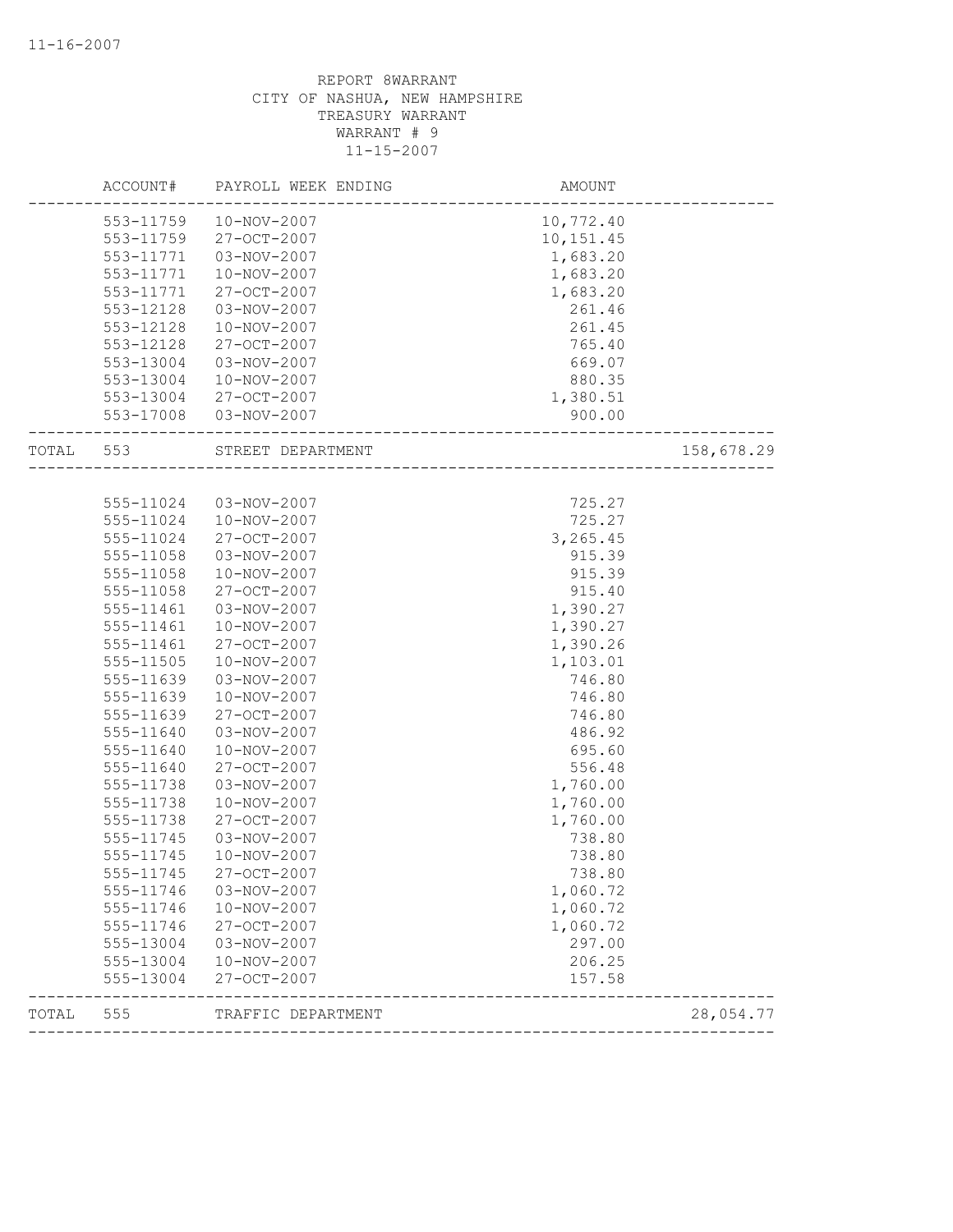|       | ACCOUNT#  | PAYROLL WEEK ENDING   | AMOUNT                      |           |
|-------|-----------|-----------------------|-----------------------------|-----------|
|       | 557-11161 | 03-NOV-2007           | 746.80                      |           |
|       | 557-11161 | 10-NOV-2007           | 746.80                      |           |
|       | 557-11161 | 27-OCT-2007           | 746.80                      |           |
|       |           | 557-13004 27-OCT-2007 | 85.55                       |           |
| TOTAL | 557       | PARKING LOTS          | __________________          | 2,325.95  |
|       |           |                       |                             |           |
|       | 561-11345 | 03-NOV-2007           | 1,272.64                    |           |
|       | 561-11345 | 10-NOV-2007           | 1,272.64                    |           |
|       | 561-11345 | 27-OCT-2007           | 1,272.64                    |           |
|       | 561-11651 | 03-NOV-2007           | 797.40                      |           |
|       | 561-11651 | 10-NOV-2007           | 797.40                      |           |
|       | 561-11651 | 27-OCT-2007           | 797.40                      |           |
|       | 561-11658 | 03-NOV-2007           | 971.14                      |           |
|       | 561-11658 | 10-NOV-2007           | 971.14                      |           |
|       | 561-11658 | 27-OCT-2007           | 971.14                      |           |
|       | 561-12153 | 03-NOV-2007           | 320.00                      |           |
|       | 561-12153 | 10-NOV-2007           | 400.00                      |           |
|       | 561-12153 | 27-OCT-2007           | 400.00                      |           |
|       |           | 561-13004 03-NOV-2007 | 71.59                       |           |
|       | 561-13004 | 27-OCT-2007           | 71.59                       |           |
| TOTAL | 561       | EDGEWOOD CEMETERY     |                             | 10,386.72 |
|       |           |                       |                             |           |
|       | 563-11345 | 03-NOV-2007           | 1,065.82                    |           |
|       | 563-11345 | 10-NOV-2007           | 1,065.82                    |           |
|       | 563-11345 | 27-OCT-2007           | 1,065.82                    |           |
|       | 563-11651 | 03-NOV-2007           | 708.48                      |           |
|       | 563-11651 | 10-NOV-2007           | 708.48                      |           |
|       | 563-11651 | 27-OCT-2007           | 708.48                      |           |
|       | 563-11657 | 03-NOV-2007           | 888.73                      |           |
|       | 563-11657 | 10-NOV-2007           | 888.73                      |           |
|       | 563-11657 | 27-OCT-2007           | 888.73                      |           |
| TOTAL | 563       | WOODLAWN CEMETERY     |                             | 7,989.09  |
|       |           |                       | --------------------------- |           |
|       | 571-11174 | 03-NOV-2007           | 838.18                      |           |
|       | 571-11174 | 10-NOV-2007           | 838.19                      |           |
|       | 571-11174 | 27-OCT-2007           | 3,527.87                    |           |
|       | 571-11237 | 03-NOV-2007           | 1,871.29                    |           |
|       | 571-11237 | 10-NOV-2007           | 1,871.29                    |           |
|       | 571-11237 | 27-OCT-2007           | 1,871.29                    |           |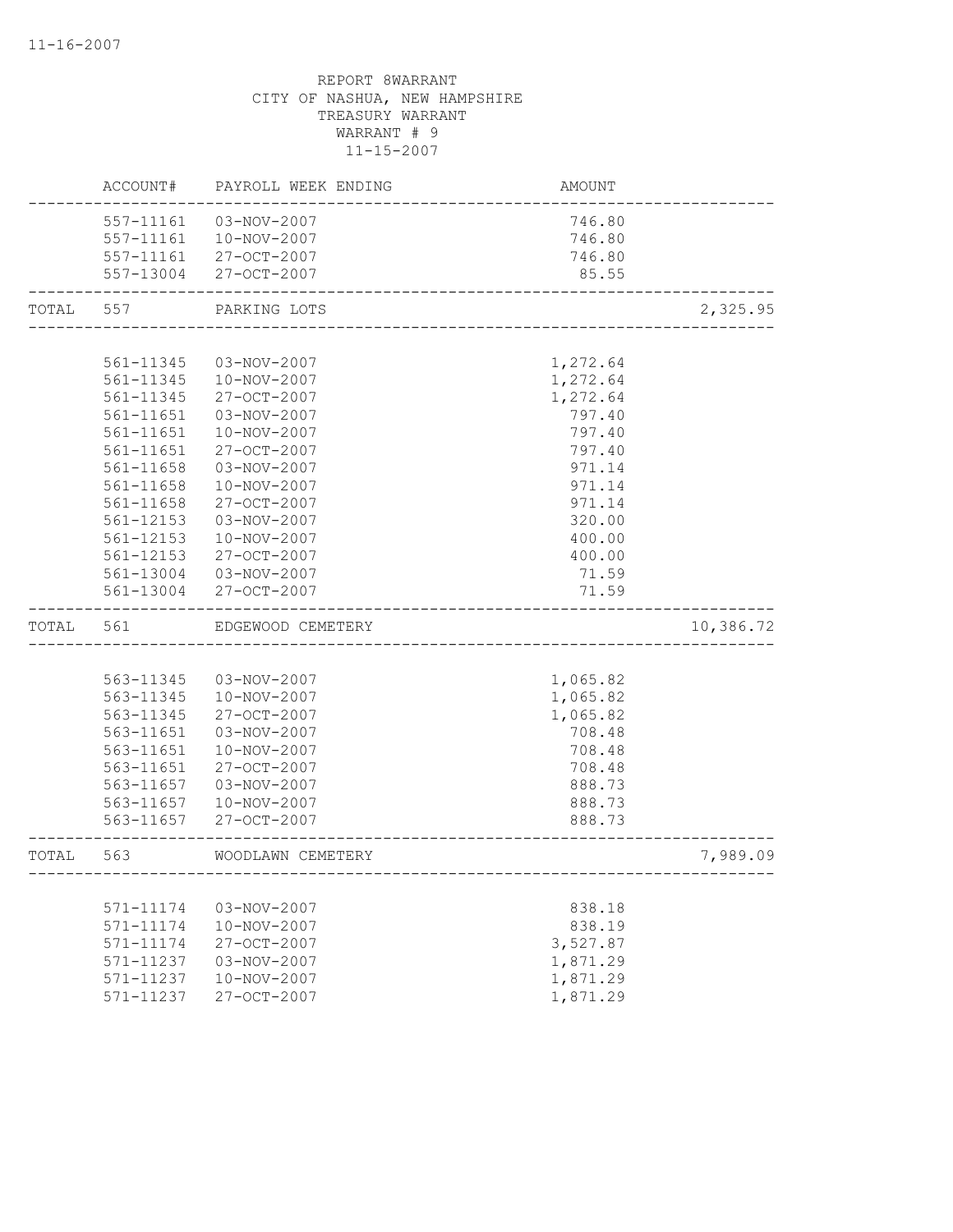|           |           | ACCOUNT# PAYROLL WEEK ENDING<br>---------------------- | AMOUNT    |            |
|-----------|-----------|--------------------------------------------------------|-----------|------------|
|           |           |                                                        |           | 10,818.11  |
|           |           |                                                        |           |            |
|           | 572-11024 | 03-NOV-2007                                            | 609.96    |            |
|           |           | 572-11024  10-NOV-2007                                 | 609.96    |            |
|           | 572-11024 | 27-OCT-2007                                            | 1,563.45  |            |
|           | 572-11215 | 03-NOV-2007                                            | 2,393.50  |            |
|           | 572-11215 | 10-NOV-2007                                            | 2,393.50  |            |
|           | 572-11215 | 27-OCT-2007                                            | 10,066.44 |            |
|           | 572-11238 | 03-NOV-2007                                            | 812.71    |            |
|           | 572-11238 | 10-NOV-2007                                            | 812.71    |            |
|           | 572-11238 | 27-OCT-2007                                            | 3,379.44  |            |
|           | 572-11450 | 03-NOV-2007                                            | 1,607.69  |            |
|           | 572-11450 | 10-NOV-2007                                            | 1,607.69  |            |
|           | 572-11450 | 27-OCT-2007                                            | 1,607.69  |            |
|           | 572-11522 | 03-NOV-2007                                            | 788.29    |            |
|           | 572-11522 | 10-NOV-2007                                            | 788.28    |            |
|           | 572-11522 | 27-OCT-2007                                            | 2,295.06  |            |
|           | 572-11525 | 03-NOV-2007                                            | 972.85    |            |
|           | 572-11525 | 10-NOV-2007                                            | 972.85    |            |
|           | 572-11525 | 27-OCT-2007                                            | 2,407.33  |            |
|           | 572-58005 | 03-NOV-2007                                            | 200.00    |            |
|           | 572-58005 | 10-NOV-2007                                            | 100.00    |            |
|           | 572-58005 | 27-OCT-2007                                            | 100.00    |            |
|           |           | 572-98045 27-OCT-2007                                  | 100.00    |            |
|           | 572-98046 | 10-NOV-2007                                            | 125.00    |            |
| TOTAL 572 |           | PLANNING DEPARTMENT                                    |           | 36, 314.40 |
|           |           |                                                        |           |            |
|           | 575-11032 | 03-NOV-2007                                            | 662.47    |            |
|           | 575-11032 | 10-NOV-2007                                            | 662.46    |            |
|           | 575-11032 | 27-OCT-2007                                            | 662.46    |            |
|           | 575-11042 | 03-NOV-2007                                            | 1,304.37  |            |
|           | 575-11042 | 10-NOV-2007                                            | 1,304.36  |            |
|           | 575-11042 | 27-OCT-2007                                            | 1,304.36  |            |
|           |           | 575-11062  03-NOV-2007                                 | 559.14    |            |
|           | 575-11062 | 10-NOV-2007                                            | 559.14    |            |
|           | 575-11062 | 27-OCT-2007                                            | 559.14    |            |
|           | 575-11189 | 03-NOV-2007                                            | 981.93    |            |
|           | 575-11189 | 10-NOV-2007                                            | 981.93    |            |
|           | 575-11189 | 27-OCT-2007                                            | 981.92    |            |
|           | 575-11246 | 03-NOV-2007                                            | 1,816.79  |            |
|           | 575-11246 | 10-NOV-2007                                            | 1,816.79  |            |
|           | 575-11246 | 27-OCT-2007                                            | 1,816.79  |            |
|           | 575-11387 | 03-NOV-2007                                            | 5,320.91  |            |
|           | 575-11387 | 10-NOV-2007                                            | 5,320.91  |            |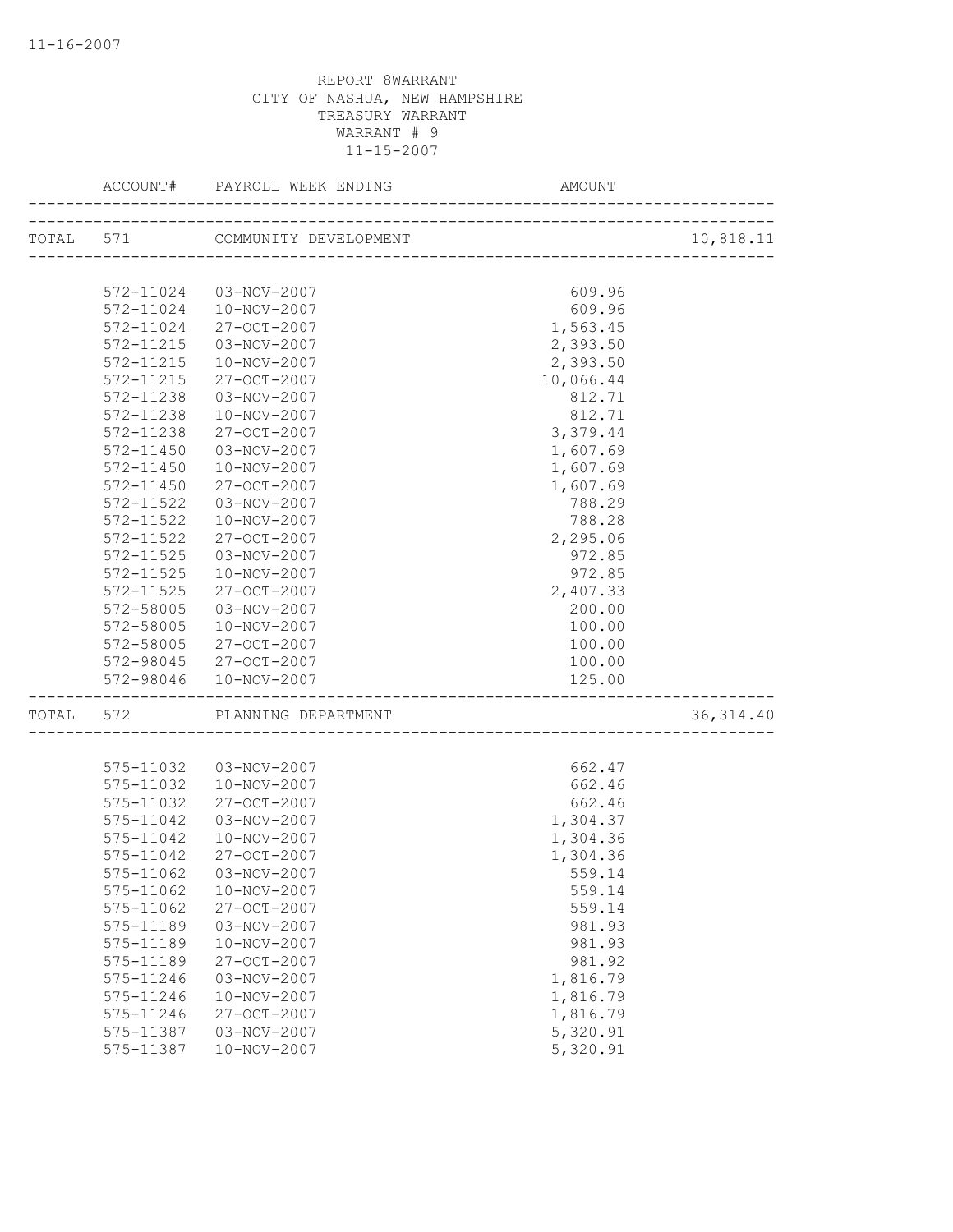|       | ACCOUNT#      | PAYROLL WEEK ENDING    | AMOUNT   |           |
|-------|---------------|------------------------|----------|-----------|
|       | 575-11387     | 27-OCT-2007            | 5,320.91 |           |
|       | 575-11393     | 03-NOV-2007            | 3,321.62 |           |
|       | 575-11393     | 10-NOV-2007            | 2,819.86 |           |
|       | 575-11393     | 27-OCT-2007            | 3,321.62 |           |
|       | 575-11400     | 03-NOV-2007            | 7,547.81 |           |
|       | 575-11400     | 10-NOV-2007            | 7,547.78 |           |
|       | 575-11400     | 27-OCT-2007            | 7,547.80 |           |
|       | 575-11401     | 03-NOV-2007            | 4,595.34 |           |
|       | 575-11401     | 10-NOV-2007            | 4,595.34 |           |
|       | 575-11401     | 27-OCT-2007            | 4,595.33 |           |
|       | 575-11403     | 03-NOV-2007            | 795.56   |           |
|       | 575-11403     | 10-NOV-2007            | 795.57   |           |
|       | 575-11403     | 27-OCT-2007            | 795.57   |           |
|       | 575-11404     | 03-NOV-2007            | 694.68   |           |
|       | 575-11404     | 10-NOV-2007            | 694.68   |           |
|       | 575-11404     | 27-OCT-2007            | 694.68   |           |
|       | 575-11627     | 03-NOV-2007            | 544.61   |           |
|       | 575-11627     | 10-NOV-2007            | 544.61   |           |
|       | $575 - 11627$ | 27-OCT-2007            | 544.61   |           |
|       | 575-12087     | 03-NOV-2007            | 421.07   |           |
|       | 575-12087     | 10-NOV-2007            | 421.06   |           |
|       | 575-12087     | $27 - OCT - 2007$      | 421.07   |           |
|       | 575-12090     | 03-NOV-2007            | 1,083.28 |           |
|       | 575-12090     | 10-NOV-2007            | 1,083.28 |           |
|       | 575-12090     | 27-OCT-2007            | 1,083.28 |           |
|       | 575-12114     | 03-NOV-2007            | 1,107.67 |           |
|       | 575-12114     | 10-NOV-2007            | 1,219.73 |           |
|       | 575-12114     | 27-OCT-2007            | 1,159.39 |           |
|       | 575-13035     | 03-NOV-2007            | 1,036.78 |           |
|       | 575-13035     | 10-NOV-2007            | 650.81   |           |
|       | 575-13035     |                        |          |           |
|       |               | 27-OCT-2007            | 607.94   |           |
| TOTAL | 575           | PUBLIC LIBRARIES       |          | 94,229.21 |
|       |               |                        |          |           |
|       |               | 576-11059  03-NOV-2007 | 1,202.27 |           |
|       | 576-11059     | 10-NOV-2007            | 1,202.27 |           |
|       | 576-11059     | $27 - OCT - 2007$      | 1,762.72 |           |
|       | 576-11138     | 03-NOV-2007            | 619.73   |           |
|       | 576-11138     | 10-NOV-2007            | 619.73   |           |
|       | 576-11138     | 27-OCT-2007            | 786.66   |           |
|       | 576-11139     | 03-NOV-2007            | 221.16   |           |
|       | 576-11139     | 10-NOV-2007            | 221.16   |           |
|       | 576-11139     | 27-OCT-2007            | 1,229.65 |           |
|       | 576-11221     | 03-NOV-2007            | 1,002.93 |           |
|       | 576-11221     | 10-NOV-2007            | 1,002.93 |           |
|       | 576-11221     | 27-OCT-2007            | 2,950.80 |           |
|       | 576-11315     | 03-NOV-2007            | 637.36   |           |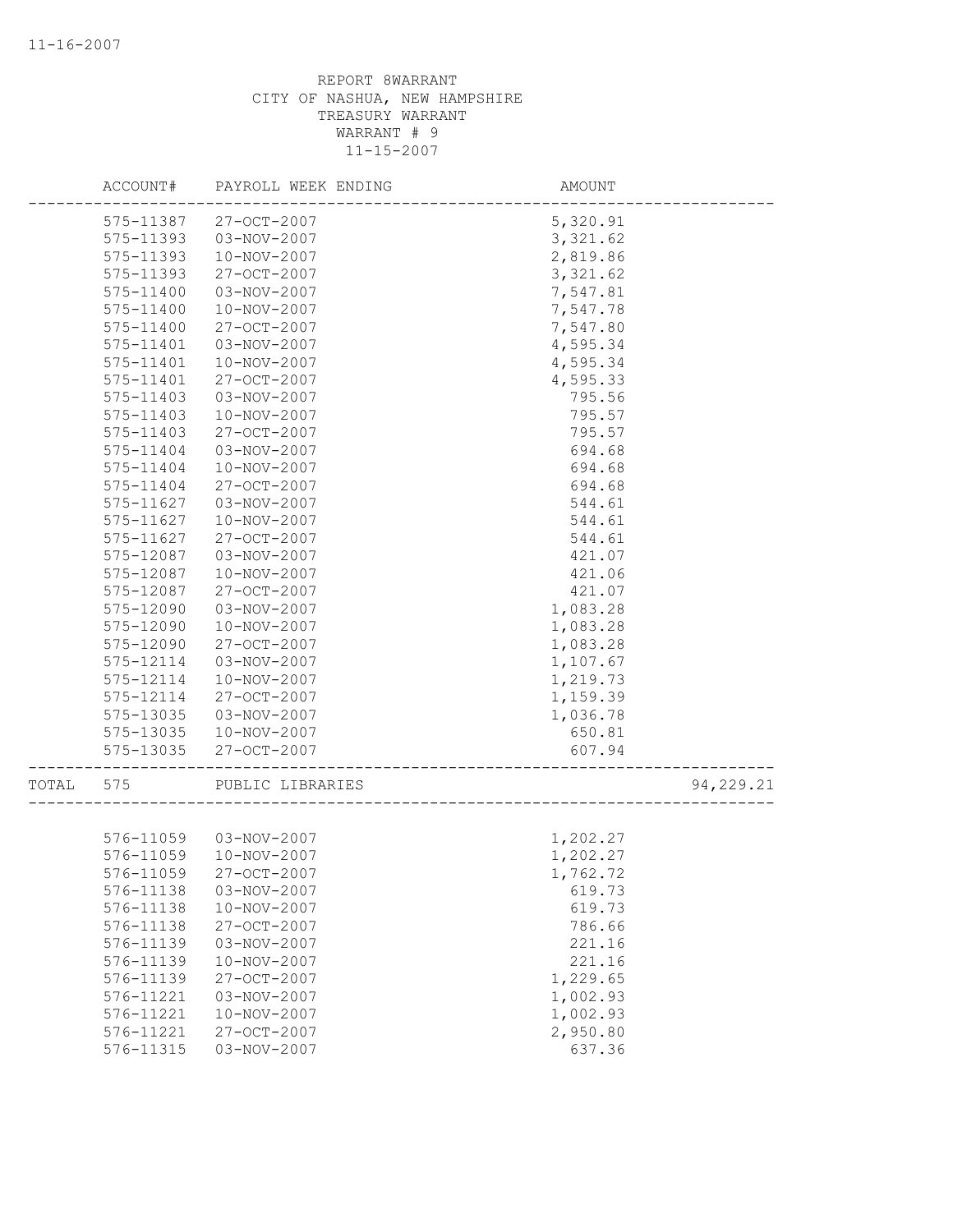|       | ACCOUNT#  | PAYROLL WEEK ENDING | AMOUNT     |           |
|-------|-----------|---------------------|------------|-----------|
|       | 576-11315 | 10-NOV-2007         | 637.36     |           |
|       | 576-11315 | 27-OCT-2007         | 860.03     |           |
|       | 576-11361 | 03-NOV-2007         | 3,071.61   |           |
|       | 576-11361 | 10-NOV-2007         | 3,071.60   |           |
|       | 576-11361 | 27-OCT-2007         | 12,922.03  |           |
|       | 576-11362 | 03-NOV-2007         | 1,044.79   |           |
|       | 576-11362 | 10-NOV-2007         | 1,044.79   |           |
|       | 576-11362 | 27-OCT-2007         | 3,409.77   |           |
|       | 576-13004 | 27-OCT-2007         | 100.22     |           |
| TOTAL | 576       | BUILDING DEPARTMENT |            | 39,621.57 |
|       |           |                     |            |           |
|       | 577-11067 | 03-NOV-2007         | 1,272.29   |           |
|       | 577-11067 | 10-NOV-2007         | 1,272.29   |           |
|       | 577-11067 | 27-OCT-2007         | 1,272.30   |           |
|       | 577-11163 | 03-NOV-2007         | 914.90     |           |
|       | 577-11163 | 10-NOV-2007         | 914.90     |           |
|       | 577-11163 | 27-OCT-2007         | 3,836.50   |           |
|       | 577-11183 | 03-NOV-2007         | 1,014.93   |           |
|       | 577-11183 | 10-NOV-2007         | 1,014.94   |           |
|       | 577-11183 | 27-OCT-2007         | 4,184.01   |           |
| TOTAL | 577       | CODE ENFORCEMENT    |            | 15,697.06 |
|       |           |                     |            |           |
|       | 581-11012 | 03-NOV-2007         | 3,942.31   |           |
|       | 581-11075 | 03-NOV-2007         | 4,076.92   |           |
|       | 581-11081 | 03-NOV-2007         | 2,021.21   |           |
|       | 581-11162 | 03-NOV-2007         | 55,560.18  |           |
|       | 581-11162 | 10-NOV-2007         | 55,058.36  |           |
|       | 581-11162 | 27-OCT-2007         | 55,508.66  |           |
|       | 581-11204 | 03-NOV-2007         | 11,629.61  |           |
|       | 581-11204 | 10-NOV-2007         | 11,629.60  |           |
|       | 581-11204 | 27-OCT-2007         | 11,903.02  |           |
|       | 581-11348 | 03-NOV-2007         | 69,394.59  |           |
|       | 581-11366 | 03-NOV-2007         | 48,653.17  |           |
|       | 581-11366 | 10-NOV-2007         | 48, 441.55 |           |
|       | 581-11366 | 27-OCT-2007         | 49,377.60  |           |
|       | 581-11396 | 03-NOV-2007         | 34,760.76  |           |
|       | 581-11408 | $03 - NOV - 2007$   | 14,934.92  |           |
|       | 581-11408 | 10-NOV-2007         | 14,959.92  |           |
|       | 581-11408 | 27-OCT-2007         | 15,016.38  |           |
|       | 581-11486 | 03-NOV-2007         | 33, 515.62 |           |
|       | 581-11515 | 03-NOV-2007         | 1,345.31   |           |
|       | 581-11570 | 03-NOV-2007         | 56,448.93  |           |
|       | 581-11571 | 03-NOV-2007         | 3,367.31   |           |
|       | 581-11572 | 03-NOV-2007         | 46,826.19  |           |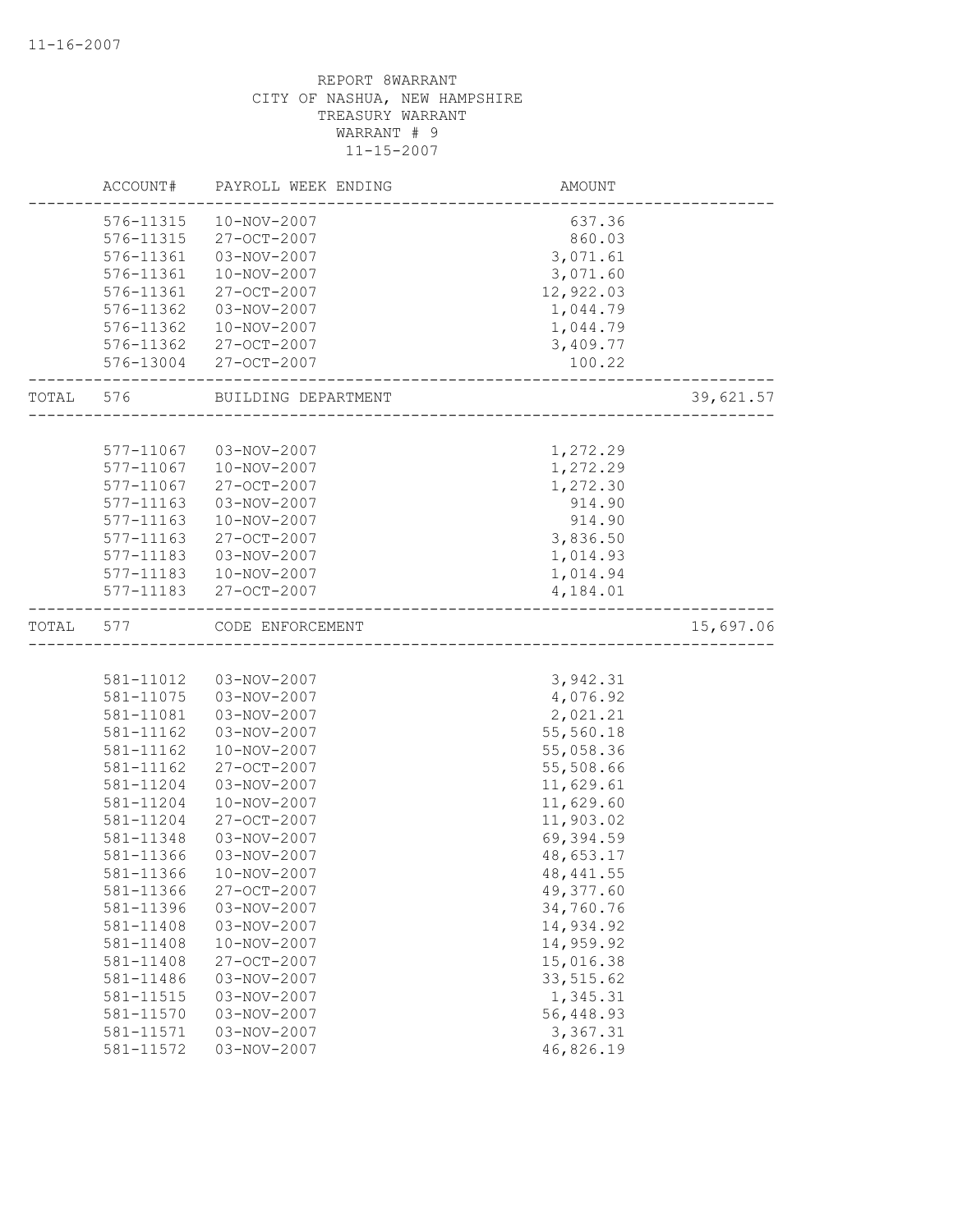| ACCOUNT#               | PAYROLL WEEK ENDING        | AMOUNT                 |
|------------------------|----------------------------|------------------------|
| 581-11579              | 03-NOV-2007                | 30,593.70              |
| 581-11628              | 03-NOV-2007                | 1,215.20               |
| 581-11628              | 10-NOV-2007                | 850.64                 |
| 581-11628              | 27-OCT-2007                | 1,215.20               |
| 581-11675              | 03-NOV-2007                | 5,769.23               |
| 581-11709              | 03-NOV-2007                | 5,727.68               |
| 581-11726              | 03-NOV-2007                | 1,454,085.05           |
| 581-11800              | 03-NOV-2007                | 37,897.20              |
| 581-11801              | 03-NOV-2007                | 12,337.44              |
| 581-11802              | 03-NOV-2007                | 12,293.89              |
| 581-11803              | 03-NOV-2007                | 13,637.25              |
| 581-11803              | 10-NOV-2007                | 527.52                 |
| 581-11803              | 27-OCT-2007                | 659.40                 |
| 581-11804              | 03-NOV-2007                | 14,546.41              |
| 581-11805              | 03-NOV-2007                | 19,744.26              |
| 581-11812              | 03-NOV-2007                | 2,086.42               |
| 581-11830              | 03-NOV-2007                | 3, 145.85              |
| 581-11850              | 03-NOV-2007                | 2,584.05               |
| 581-11850              | 10-NOV-2007                | 2,067.24               |
| 581-11850              | 27-OCT-2007                | 2,584.05               |
| 581-11860              | 03-NOV-2007                |                        |
| 581-12006              | 03-NOV-2007                | 6,123.47<br>8,994.50   |
| 581-12021              | 03-NOV-2007                |                        |
| 581-12021              | 10-NOV-2007                | 1,658.56<br>35, 172.00 |
|                        | 03-NOV-2007                | 2,650.31               |
| 581-12060              | 10-NOV-2007                |                        |
| 581-12060              |                            | 2,264.22               |
| 581-12060              | 27-OCT-2007                | 2,712.60               |
| 581-12078<br>581-12078 | 03-NOV-2007<br>27-OCT-2007 | 1,198.75               |
|                        | 03-NOV-2007                | 150.00                 |
| 581-12081              | $03 - NOV - 2007$          | 682.73                 |
| 581-12084<br>581-12084 | 10-NOV-2007                | 2,999.50<br>1,862.50   |
| 581-12084              | 27-OCT-2007                | 1,650.00               |
| 581-12087              |                            | 1,102.80               |
| 581-12087              | 03-NOV-2007<br>10-NOV-2007 | 1,214.12               |
| 581-12087              | 27-OCT-2007                | 998.92                 |
| 581-12111              | 03-NOV-2007                | 124,693.90             |
|                        | 10-NOV-2007                |                        |
| 581-12111              |                            | 104,695.01             |
| 581-12111<br>581-12112 | 27-OCT-2007                | 130,726.16             |
|                        | 03-NOV-2007<br>10-NOV-2007 | 7,638.38<br>6,025.03   |
| 581-12112              | 27-OCT-2007                | 7,681.98               |
| 581-12112              |                            |                        |
| 581-12126              | 03-NOV-2007                | 5,018.08               |
| 581-12126              | 10-NOV-2007                | 4,005.76               |
| 581-12126              | 27-OCT-2007                | 4,934.00               |
| 581-12135              | 03-NOV-2007                | 4,201.13               |
| 581-12135              | 10-NOV-2007                | 3,640.60               |
| 581-12135              | 27-OCT-2007                | 4,262.61               |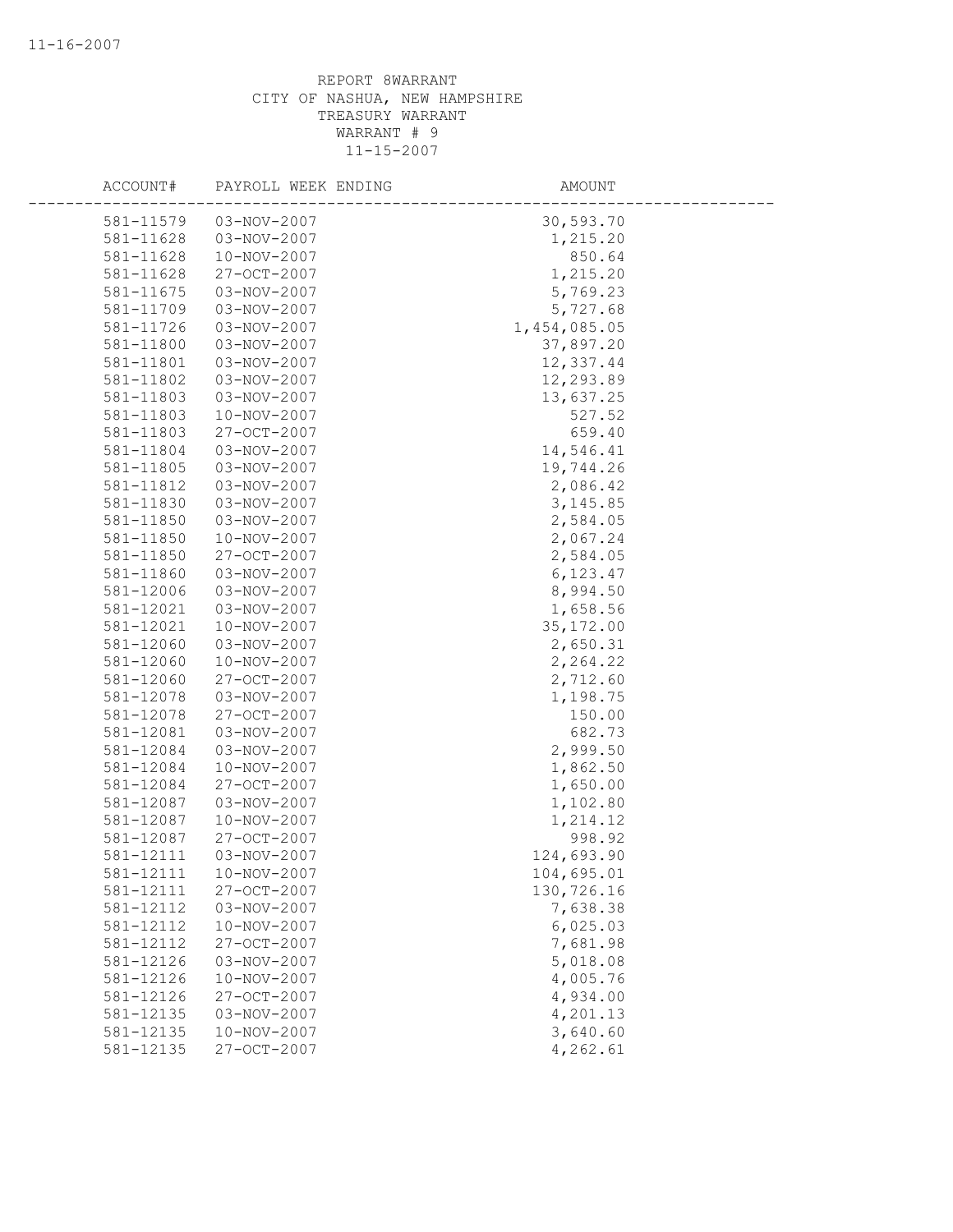|       | ACCOUNT#  | PAYROLL WEEK ENDING                   | AMOUNT                      |              |
|-------|-----------|---------------------------------------|-----------------------------|--------------|
|       | 581-12136 | 03-NOV-2007                           | 627.42                      |              |
|       | 581-12136 | 10-NOV-2007                           | 647.51                      |              |
|       | 581-12136 | 27-OCT-2007                           | 877.01                      |              |
|       | 581-12138 | 03-NOV-2007                           | 548.70                      |              |
|       | 581-12138 | 10-NOV-2007                           | 189.30                      |              |
|       | 581-12138 | 27-OCT-2007                           | 548.70                      |              |
|       | 581-12141 | 03-NOV-2007                           | 950.64                      |              |
|       | 581-12141 | 27-OCT-2007                           | 1,584.90                    |              |
|       | 581-12153 | 03-NOV-2007                           | 80.00                       |              |
|       | 581-12153 | 10-NOV-2007                           | 45.00                       |              |
|       | 581-12153 | $27 - OCT - 2007$                     | 302.20                      |              |
|       | 581-12198 | 03-NOV-2007                           | 11,681.59                   |              |
|       | 581-12201 | 03-NOV-2007                           | 24, 178.52                  |              |
|       | 581-12201 | 10-NOV-2007                           | 22,289.88                   |              |
|       | 581-12201 | 27-OCT-2007                           | 21,999.25                   |              |
|       | 581-13004 | 03-NOV-2007                           | 850.00                      |              |
|       | 581-13004 | 10-NOV-2007                           | 590.09                      |              |
|       | 581-13004 | 27-OCT-2007                           | 167.05                      |              |
|       | 581-13021 | 03-NOV-2007                           | 1,111.60                    |              |
|       | 581-13021 | 10-NOV-2007                           | 642.63                      |              |
|       | 581-13021 | 27-OCT-2007                           | 2,406.31                    |              |
|       | 581-13032 | 03-NOV-2007                           | 384.33                      |              |
|       | 581-13032 | 10-NOV-2007                           | 128.38                      |              |
|       | 581-13032 | 27-OCT-2007                           | 305.55                      |              |
|       | 581-13120 | 03-NOV-2007                           | 3,207.00                    |              |
|       | 581-13120 | 10-NOV-2007                           | 5,594.35                    |              |
|       | 581-13120 | 27-OCT-2007                           | 4,222.63                    |              |
|       | 581-13133 | 03-NOV-2007                           | 1,485.00                    |              |
|       | 581-13133 | 27-OCT-2007                           | 175.00                      |              |
|       | 581-13137 | 03-NOV-2007                           | 881.05                      |              |
|       | 581-13137 | 10-NOV-2007                           | 385.00                      |              |
|       | 581-13137 | 27-OCT-2007                           | 350.00                      |              |
|       | 581-19000 | 03-NOV-2007                           | 11, 115.93                  |              |
|       | 581-19210 | 03-NOV-2007                           | 413.75                      |              |
|       | 581-19240 | 03-NOV-2007                           | 899.74                      |              |
| TOTAL | 581       | SCHOOL DEPARTMENT<br>---------------- | --------------------------- | 2,872,763.43 |
|       |           |                                       |                             |              |
|       | 590-23512 | 03-NOV-2007                           | 1,310.46                    |              |
|       | 590-23512 | 10-NOV-2007                           | 1,310.46                    |              |
|       | 590-23512 | 27-OCT-2007                           | 1,310.46                    |              |
| TOTAL | 590       | P/Y OBLIGATIONS                       |                             | 3,931.38     |
|       |           |                                       |                             |              |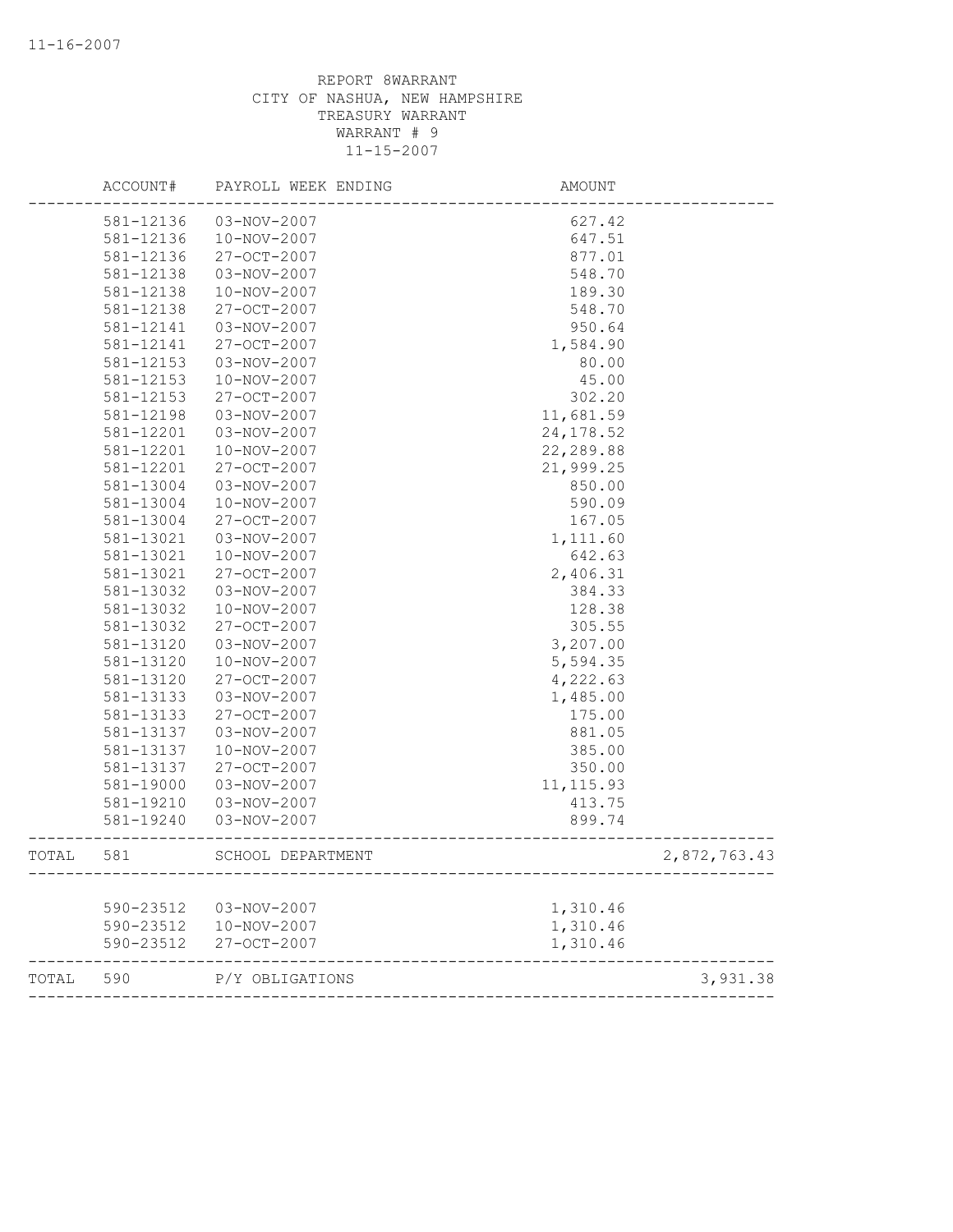|           | ACCOUNT# PAYROLL WEEK ENDING |  |  | AMOUNT |
|-----------|------------------------------|--|--|--------|
|           |                              |  |  |        |
| TOTAL 951 |                              |  |  |        |
|           |                              |  |  |        |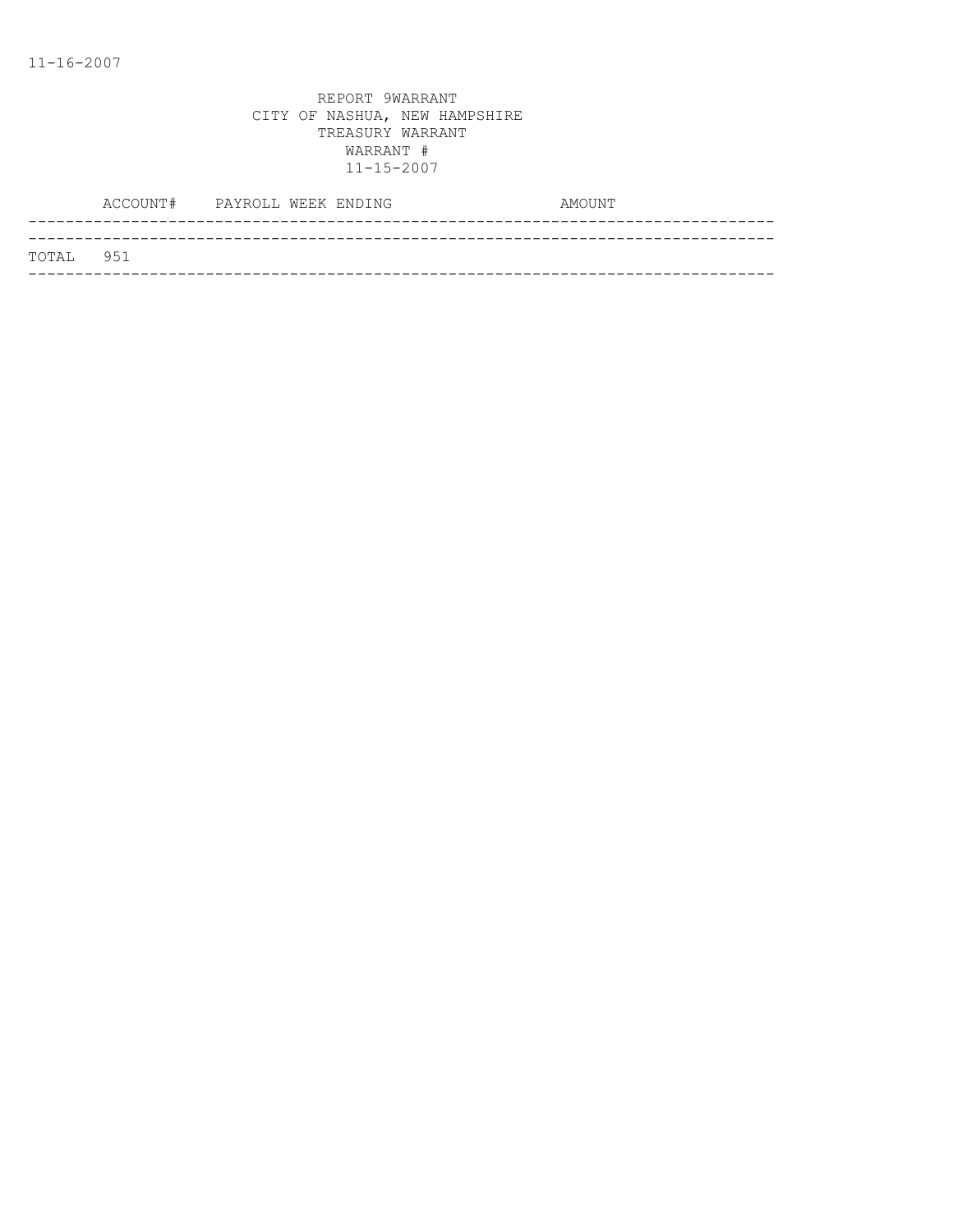| ACCOUNT#  | PAYROLL WEEK ENDING | <b>AMOUNT</b> |
|-----------|---------------------|---------------|
| 801-11008 | 03-NOV-2007         | 554.80        |
| 801-11008 | 10-NOV-2007         | 554.80        |
| 801-11008 | 27-OCT-2007         | 2,360.70      |
| 801-11094 | $03 - NOV - 2007$   | 96.24         |
| 801-11094 | 10-NOV-2007         | 96.24         |
| 801-11094 | 27-OCT-2007         | 400.43        |
| 801-11101 | 03-NOV-2007         | 1,833.94      |
| 801-11101 | 10-NOV-2007         | 1,813.71      |
| 801-11101 | 27-OCT-2007         | 1,738.18      |
| 801-11193 | 03-NOV-2007         | 943.50        |
| 801-11193 | 10-NOV-2007         | 943.50        |
| 801-11193 | 27-OCT-2007         | 3,923.42      |
| 801-11208 | 03-NOV-2007         | 91.54         |
| 801-11208 | 10-NOV-2007         | 91.54         |
| 801-11208 | 27-OCT-2007         | 91.54         |
| 801-11211 | 03-NOV-2007         | 63.61         |
| 801-11211 | 10-NOV-2007         | 63.61         |
| 801-11211 | 27-OCT-2007         | 63.61         |
| 801-11222 | 03-NOV-2007         | 197.06        |
| 801-11222 | 10-NOV-2007         | 197.06        |
| 801-11222 | 27-OCT-2007         | 197.06        |
| 801-11249 | 03-NOV-2007         | 130.99        |
| 801-11249 | 10-NOV-2007         | 130.99        |
| 801-11249 | 27-OCT-2007         | 130.99        |
| 801-11271 | 03-NOV-2007         | 970.72        |
| 801-11271 | 10-NOV-2007         | 970.71        |
| 801-11271 | 27-OCT-2007         | 970.71        |
| 801-11276 | 03-NOV-2007         | 2,352.00      |
| 801-11276 | 10-NOV-2007         | 2,352.00      |
| 801-11276 | 27-OCT-2007         | 2,352.00      |
| 801-11334 | 03-NOV-2007         | 975.54        |
| 801-11334 | 10-NOV-2007         | 975.54        |
| 801-11334 | 27-OCT-2007         | 4,837.73      |
| 801-11383 | 03-NOV-2007         | 838.19        |
| 801-11383 | 10-NOV-2007         | 670.56        |
| 801-11383 | $27 - OCT - 2007$   | 1,576.84      |
| 801-11435 | 03-NOV-2007         | 255.20        |
| 801-11435 | 10-NOV-2007         | 255.20        |
| 801-11435 | 27-OCT-2007         | 255.20        |
| 801-11595 | 03-NOV-2007         | 6,824.40      |
| 801-11595 | 03-NOV-2007         | 2,968.00      |
| 801-11595 | 10-NOV-2007         | 6,834.80      |
| 801-11595 | 10-NOV-2007         | 2,968.00      |
| 801-11595 | 27-OCT-2007         | 6,506.41      |
| 801-11595 | 27-OCT-2007         | 2,968.00      |
| 801-11596 | 03-NOV-2007         | 2,979.20      |
| 801-11596 | 10-NOV-2007         | 3,136.00      |
| 801-11596 | 27-OCT-2007         | 3,136.00      |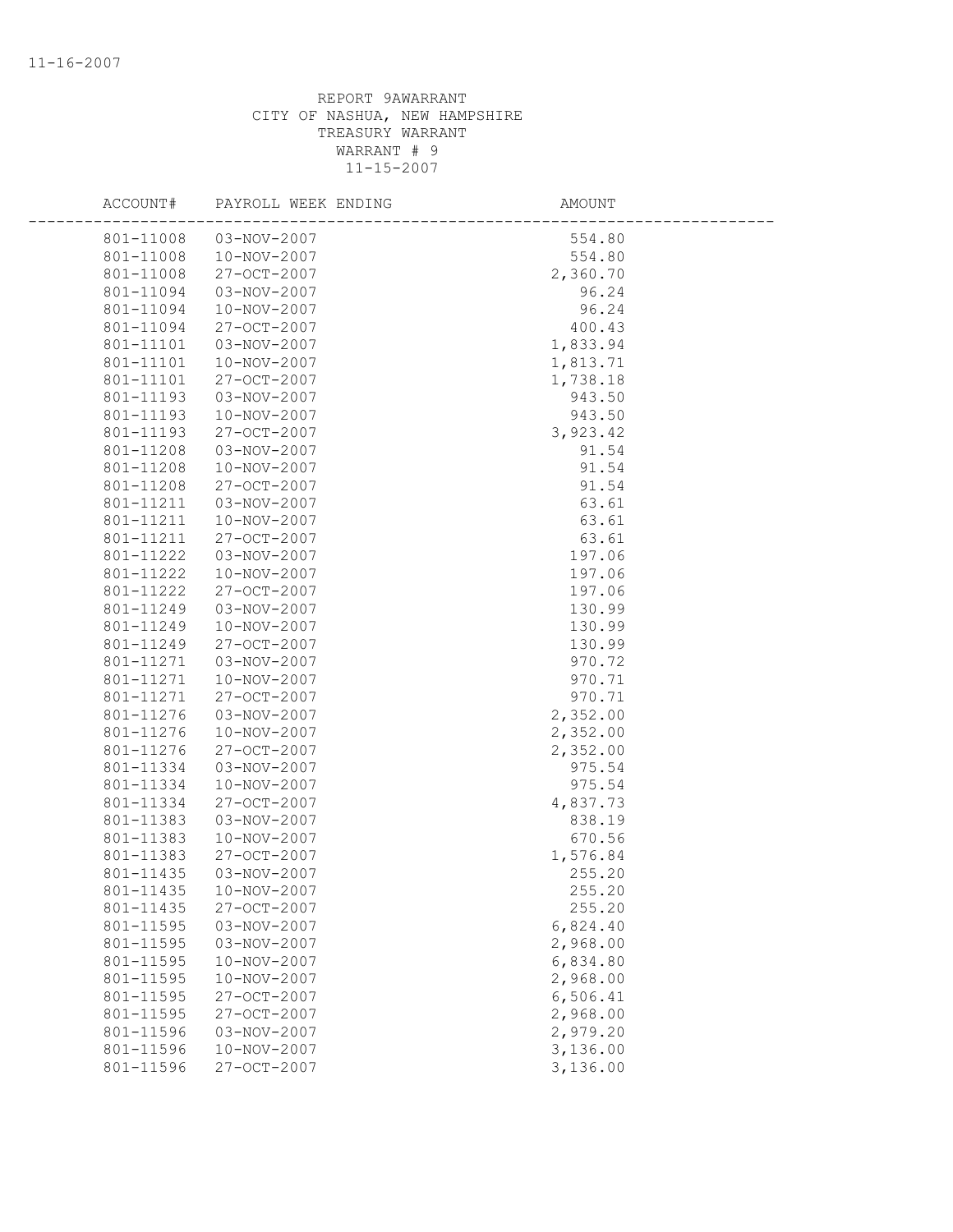|       | ACCOUNT#  | PAYROLL WEEK ENDING    | AMOUNT   |            |
|-------|-----------|------------------------|----------|------------|
|       | 801-11598 | 03-NOV-2007            | 776.80   |            |
|       | 801-11598 | 10-NOV-2007            | 776.80   |            |
|       | 801-11598 | 27-OCT-2007            | 776.80   |            |
|       | 801-11606 | 03-NOV-2007            | 667.96   |            |
|       | 801-11606 | $10 - NOV - 2007$      | 667.96   |            |
|       | 801-11606 | 27-OCT-2007            | 1,873.98 |            |
|       | 801-11647 | 03-NOV-2007            | 1,386.81 |            |
|       | 801-11647 | 10-NOV-2007            | 1,386.81 |            |
|       | 801-11647 | 27-OCT-2007            | 1,386.81 |            |
|       | 801-12594 | 03-NOV-2007            | 1,560.00 |            |
|       | 801-12594 | 10-NOV-2007            | 19.50    |            |
|       | 801-12594 | 27-OCT-2007            | 4,134.00 |            |
|       | 801-13004 | 03-NOV-2007            | 1,860.93 |            |
|       | 801-13004 | 03-NOV-2007            | 1,056.45 |            |
|       | 801-13004 | 03-NOV-2007            | 15.72    |            |
|       | 801-13004 | 10-NOV-2007            | 2,903.56 |            |
|       | 801-13004 | 10-NOV-2007            | 1,844.94 |            |
|       | 801-13004 | 10-NOV-2007            | 206.93   |            |
|       | 801-13004 | 10-NOV-2007            | 371.96   |            |
|       | 801-13004 | 27-OCT-2007            | 1,459.53 |            |
|       | 801-13004 | 27-OCT-2007            | 807.41   |            |
|       | 801-13004 | 27-OCT-2007            | 49.69    |            |
|       | 801-13004 | 27-OCT-2007            | 145.65   |            |
|       | 801-17001 | 03-NOV-2007            | 300.00   |            |
|       | 801-17001 | 27-OCT-2007            | 300.00   |            |
|       | 801-59236 | 03-NOV-2007            | 382.62   |            |
|       | 801-59236 | 10-NOV-2007            | 382.62   |            |
|       | 801-59236 | 27-OCT-2007            | 1,859.69 |            |
|       | 801-59237 | 03-NOV-2007            | 1,174.48 |            |
|       | 801-59240 | 03-NOV-2007            | 134.98   |            |
|       | 801-59240 | 10-NOV-2007            | 134.98   |            |
|       | 801-59240 | 27-OCT-2007            | 134.98   |            |
| TOTAL | 801       | SOLID WASTE DISPOSAL   |          | 106,579.36 |
|       |           |                        |          |            |
|       | 802-11028 | 03-NOV-2007            | 387.79   |            |
|       |           | 802-11028  03-NOV-2007 | 182.49   |            |
|       | 802-11028 | 10-NOV-2007            | 387.79   |            |
|       | 802-11028 | 10-NOV-2007            | 182.49   |            |
|       | 802-11028 | 27-OCT-2007            | 1,612.62 |            |
|       | 802-11028 | 27-OCT-2007            | 758.88   |            |
|       | 802-11064 | 03-NOV-2007            | 134.98   |            |
|       | 802-11064 | 03-NOV-2007            | 134.98   |            |
|       | 802-11064 | 10-NOV-2007            | 134.98   |            |
|       | 802-11064 | 10-NOV-2007            | 134.98   |            |
|       | 802-11064 | 27-OCT-2007            | 134.98   |            |
|       | 802-11064 | 27-OCT-2007            | 134.98   |            |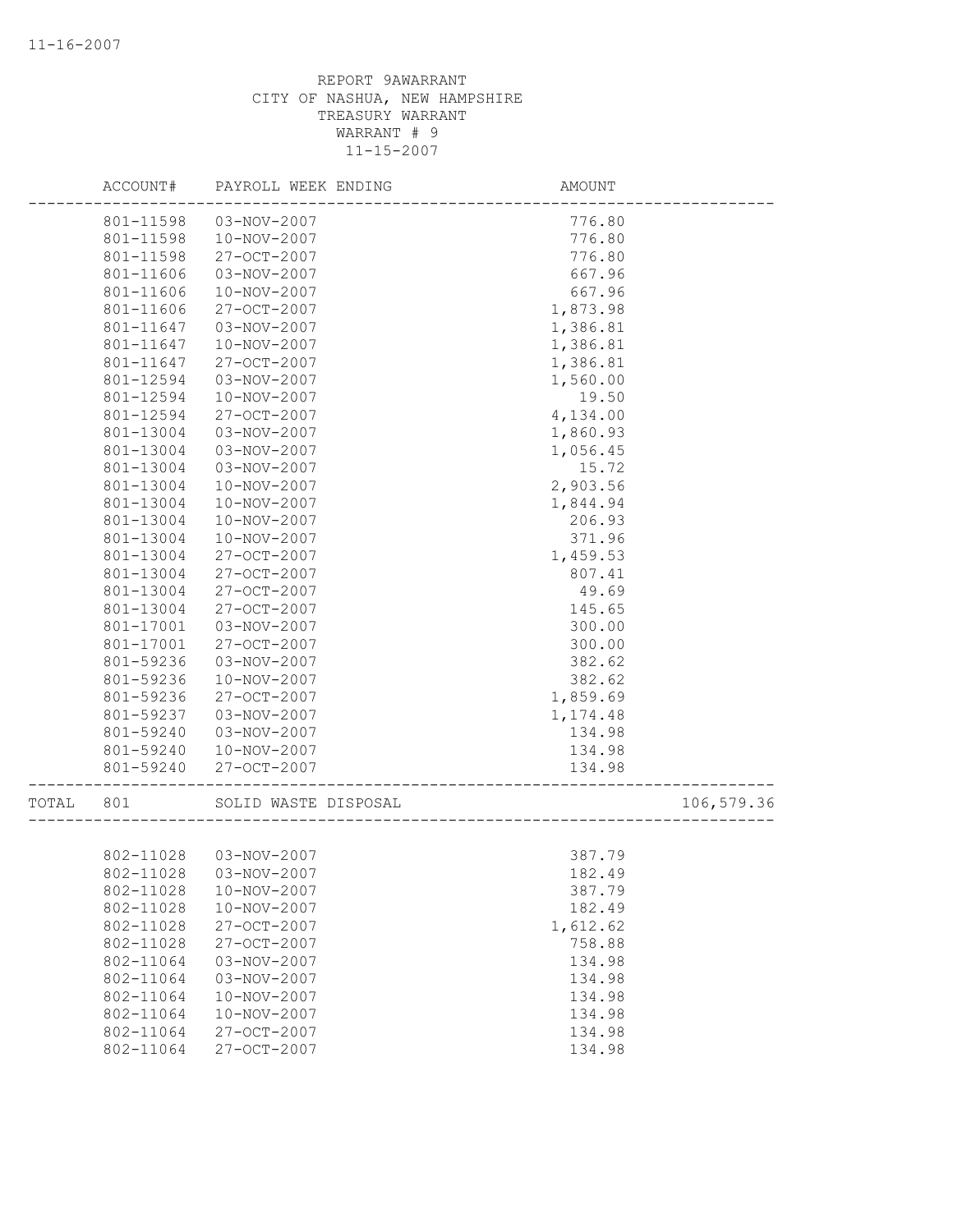| ACCOUNT#  | PAYROLL WEEK ENDING | AMOUNT   |  |
|-----------|---------------------|----------|--|
| 802-11091 | 03-NOV-2007         | 1,029.84 |  |
| 802-11091 | 10-NOV-2007         | 1,029.83 |  |
| 802-11091 | 27-OCT-2007         | 1,029.83 |  |
| 802-11092 | 03-NOV-2007         | 738.80   |  |
| 802-11092 | 10-NOV-2007         | 735.20   |  |
| 802-11092 | 27-OCT-2007         | 717.60   |  |
| 802-11094 | 03-NOV-2007         | 288.69   |  |
| 802-11094 | 03-NOV-2007         | 288.71   |  |
| 802-11094 | 10-NOV-2007         | 288.69   |  |
| 802-11094 | 10-NOV-2007         | 288.71   |  |
| 802-11094 | 27-OCT-2007         | 1,201.23 |  |
| 802-11094 | 27-OCT-2007         | 1,201.27 |  |
| 802-11096 | 03-NOV-2007         | 883.98   |  |
| 802-11096 | 27-OCT-2007         | 5,466.55 |  |
| 802-11102 | 03-NOV-2007         | 928.23   |  |
| 802-11102 | 10-NOV-2007         | 854.94   |  |
| 802-11102 | 27-OCT-2007         | 3,564.70 |  |
| 802-11105 | 03-NOV-2007         | 953.14   |  |
| 802-11105 | 10-NOV-2007         | 953.14   |  |
| 802-11105 | 27-OCT-2007         | 3,657.49 |  |
| 802-11155 | 03-NOV-2007         | 981.29   |  |
| 802-11155 | 10-NOV-2007         | 966.81   |  |
| 802-11155 | 27-OCT-2007         | 3,963.29 |  |
| 802-11157 | 03-NOV-2007         | 2,363.52 |  |
| 802-11157 | 10-NOV-2007         | 2,352.00 |  |
| 802-11157 | 27-OCT-2007         | 2,363.52 |  |
| 802-11158 | 03-NOV-2007         | 1,651.64 |  |
| 802-11158 | 10-NOV-2007         | 1,514.88 |  |
| 802-11158 | 27-OCT-2007         | 1,683.20 |  |
| 802-11208 | 03-NOV-2007         | 36.62    |  |
| 802-11208 | 03-NOV-2007         | 36.62    |  |
| 802-11208 | 10-NOV-2007         | 36.62    |  |
| 802-11208 | 10-NOV-2007         | 36.62    |  |
| 802-11208 | 27-OCT-2007         | 36.62    |  |
| 802-11208 | 27-OCT-2007         | 36.62    |  |
| 802-11211 | 03-NOV-2007         | 381.69   |  |
| 802-11211 | 03-NOV-2007         | 381.69   |  |
| 802-11211 | 10-NOV-2007         | 381.69   |  |
| 802-11211 | 10-NOV-2007         | 381.69   |  |
| 802-11211 | 27-OCT-2007         | 381.69   |  |
| 802-11211 | 27-OCT-2007         | 381.69   |  |
| 802-11222 | 03-NOV-2007         | 197.06   |  |
| 802-11222 | 10-NOV-2007         | 197.06   |  |
| 802-11222 | 27-OCT-2007         | 197.06   |  |
| 802-11249 | 03-NOV-2007         | 74.85    |  |
| 802-11249 | $03 - NOV - 2007$   | 74.85    |  |
| 802-11249 | $10 - NOV - 2007$   | 74.85    |  |
| 802-11249 | 10-NOV-2007         | 74.85    |  |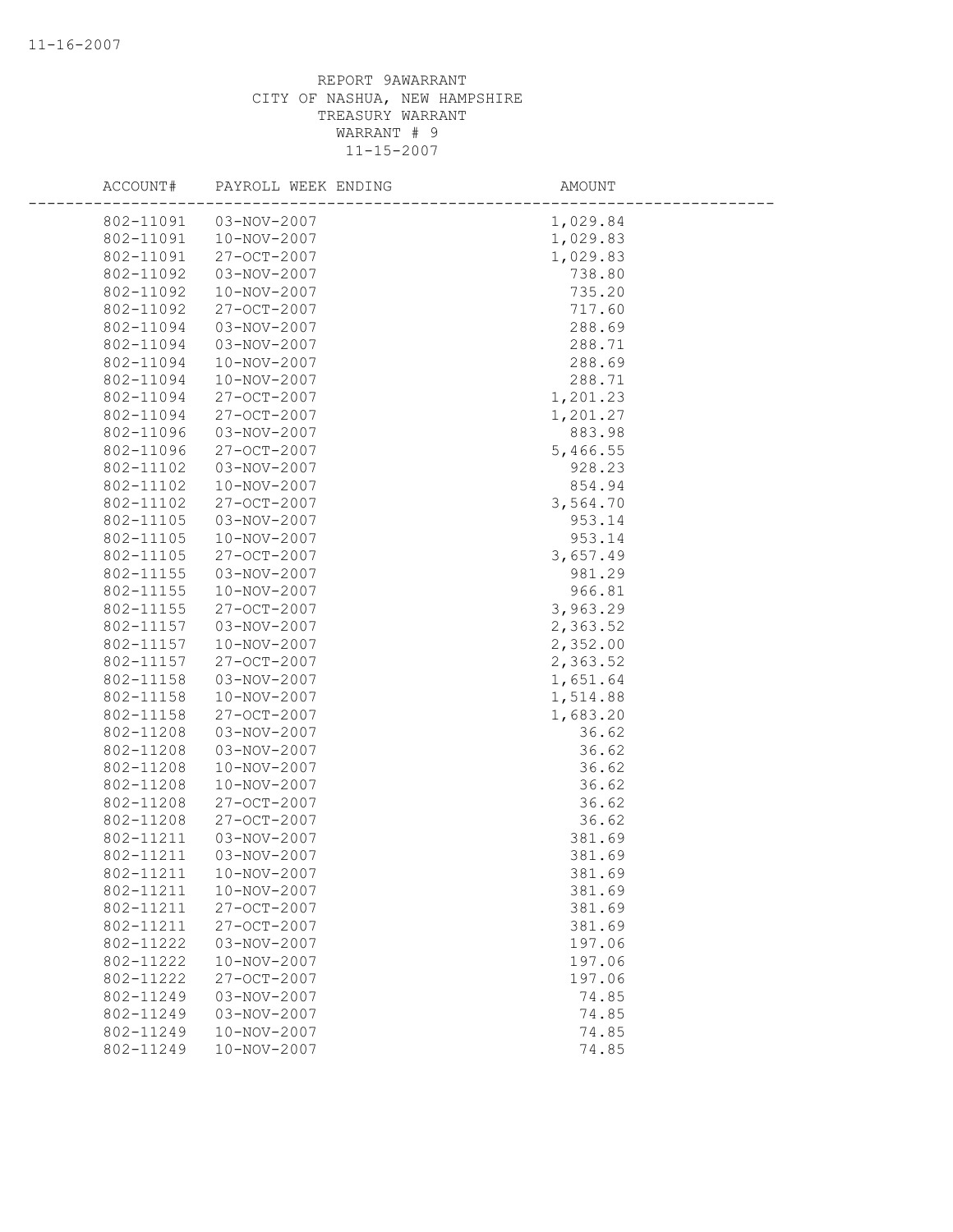| ACCOUNT#               | PAYROLL WEEK ENDING              | AMOUNT               |
|------------------------|----------------------------------|----------------------|
| 802-11249              | 27-OCT-2007                      | 74.85                |
| 802-11249              | 27-OCT-2007                      | 74.85                |
| 802-11260              | 03-NOV-2007                      | 1,760.00             |
| 802-11260              | 10-NOV-2007                      | 1,760.00             |
| 802-11260              | 27-OCT-2007                      | 1,701.48             |
| 802-11270              | 03-NOV-2007                      | 1,023.64             |
| 802-11270              | 10-NOV-2007                      | 1,023.64             |
| 802-11270              | 27-OCT-2007                      | 4,308.75             |
| 802-11330              | 03-NOV-2007                      | 1,047.21             |
| 802-11330              | 10-NOV-2007                      | 1,047.21             |
| 802-11330              | 27-OCT-2007                      | 4,381.05             |
| 802-11333              | 03-NOV-2007                      | 1,006.52             |
| 802-11333              | 10-NOV-2007                      | 1,006.52             |
| 802-11333              | 27-OCT-2007                      | 3,161.07             |
| 802-11435              | 03-NOV-2007                      | 425.33               |
| 802-11435              | 03-NOV-2007                      | 170.13               |
| 802-11435              | 10-NOV-2007                      | 425.33               |
| 802-11435              | 10-NOV-2007                      | 170.13               |
| 802-11435              | 27-OCT-2007                      | 425.33               |
| 802-11435              | 27-OCT-2007                      | 170.13               |
| 802-11480              | 03-NOV-2007                      | 2,524.80             |
| 802-11480              | 10-NOV-2007                      | 2,524.80             |
| 802-11480              | 27-OCT-2007                      | 2,524.80             |
| 802-11507              | 03-NOV-2007                      | 746.80               |
| 802-11507              | 10-NOV-2007                      | 672.12               |
| 802-11507              | 27-OCT-2007                      | 746.80               |
| 802-11513              | 03-NOV-2007                      | 5,089.60             |
| 802-11513              | 10-NOV-2007                      | 5,092.00             |
| 802-11513              | 27-OCT-2007                      | 5,089.60             |
| 802-11514              | 03-NOV-2007                      | 2,644.80             |
| 802-11514              | 10-NOV-2007                      | 2,644.80             |
| 802-11514              | 27-OCT-2007                      | 2,669.00             |
| 802-11681              | 03-NOV-2007                      | 294.25               |
| 802-11681              | 03-NOV-2007                      | 1,177.01             |
| 802-11681              | 10-NOV-2007                      | 294.25               |
| 802-11681              | 10-NOV-2007<br>$27 - OCT - 2007$ | 1,177.01             |
| 802-11681              | 27-OCT-2007                      | 294.25               |
| 802-11681              |                                  | 1,177.01             |
| 802-11693<br>802-11693 | 03-NOV-2007<br>10-NOV-2007       | 1,132.40<br>1,132.40 |
| 802-11693              | 27-OCT-2007                      | 4,834.80             |
| 802-11763              | 03-NOV-2007                      | 167.64               |
| 802-11763              | 03-NOV-2007                      | 670.55               |
| 802-11763              | 10-NOV-2007                      | 167.64               |
| 802-11763              | 10-NOV-2007                      | 670.55               |
| 802-11763              | 27-OCT-2007                      | 496.63               |
| 802-11763              | 27-OCT-2007                      | 1,986.51             |
| 802-11764              | 03-NOV-2007                      | 1,103.01             |
|                        |                                  |                      |